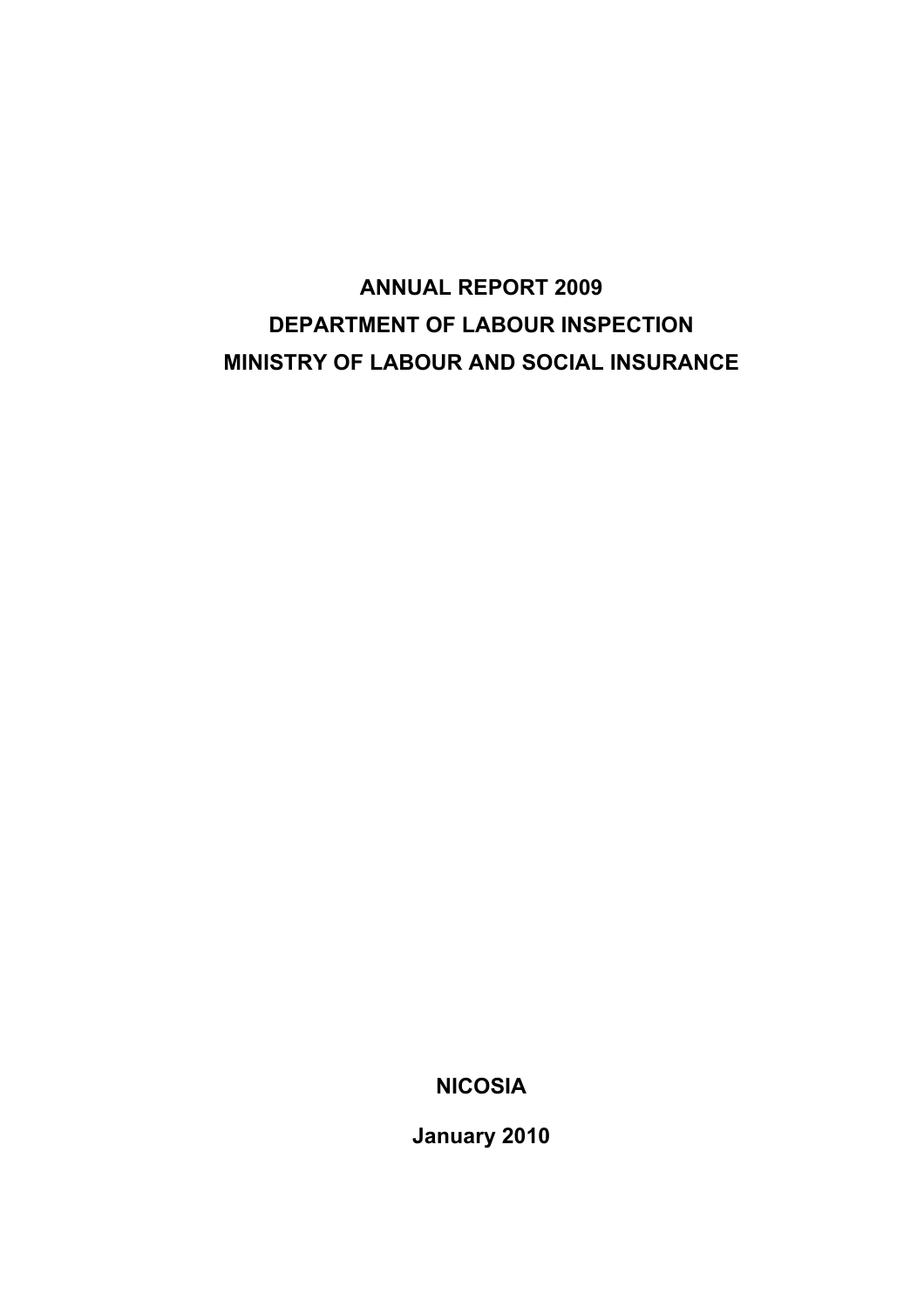# **CONTENTS**

| <b>A. INTRODUCTION</b>                                                                                                                                                                                                                                                                                                                                                                                                                                                                                                                                                                                                                                                                                                                                                                                                                                                                                                                                                                                                                                                                                                                                                                                                                                                                                                                                                                                                                                                                    | 1                                                                                                                                                                                                                   |
|-------------------------------------------------------------------------------------------------------------------------------------------------------------------------------------------------------------------------------------------------------------------------------------------------------------------------------------------------------------------------------------------------------------------------------------------------------------------------------------------------------------------------------------------------------------------------------------------------------------------------------------------------------------------------------------------------------------------------------------------------------------------------------------------------------------------------------------------------------------------------------------------------------------------------------------------------------------------------------------------------------------------------------------------------------------------------------------------------------------------------------------------------------------------------------------------------------------------------------------------------------------------------------------------------------------------------------------------------------------------------------------------------------------------------------------------------------------------------------------------|---------------------------------------------------------------------------------------------------------------------------------------------------------------------------------------------------------------------|
| 1. Safety and Health at Work<br>Occupational Safety and Health Training Centre<br>1.1<br>National Focal Point of the European Agency for Safety and Health at Work<br>1.2<br>National Focal Point of the European Network for Workplace Health Promotion 2<br>1.3<br>Control of Working and Resting Times of Drivers of Certain Vehicles<br>1.4<br><b>Control of Major Accident Hazards</b><br>1.5                                                                                                                                                                                                                                                                                                                                                                                                                                                                                                                                                                                                                                                                                                                                                                                                                                                                                                                                                                                                                                                                                        | 1<br>$\overline{2}$<br>$\overline{2}$<br>$\overline{c}$<br>$\overline{2}$                                                                                                                                           |
| 2. Inspection and Certification of Machinery                                                                                                                                                                                                                                                                                                                                                                                                                                                                                                                                                                                                                                                                                                                                                                                                                                                                                                                                                                                                                                                                                                                                                                                                                                                                                                                                                                                                                                              | 3                                                                                                                                                                                                                   |
| 3. Control of Industrial Pollution                                                                                                                                                                                                                                                                                                                                                                                                                                                                                                                                                                                                                                                                                                                                                                                                                                                                                                                                                                                                                                                                                                                                                                                                                                                                                                                                                                                                                                                        | 3                                                                                                                                                                                                                   |
| 4. Air Quality Control                                                                                                                                                                                                                                                                                                                                                                                                                                                                                                                                                                                                                                                                                                                                                                                                                                                                                                                                                                                                                                                                                                                                                                                                                                                                                                                                                                                                                                                                    | 3                                                                                                                                                                                                                   |
| 5. Control of Chemical Substances                                                                                                                                                                                                                                                                                                                                                                                                                                                                                                                                                                                                                                                                                                                                                                                                                                                                                                                                                                                                                                                                                                                                                                                                                                                                                                                                                                                                                                                         | 3                                                                                                                                                                                                                   |
| <b>6. Radiation Protection</b>                                                                                                                                                                                                                                                                                                                                                                                                                                                                                                                                                                                                                                                                                                                                                                                                                                                                                                                                                                                                                                                                                                                                                                                                                                                                                                                                                                                                                                                            | 3                                                                                                                                                                                                                   |
| <b>B. WORK CONDUCTED DURING 2009</b>                                                                                                                                                                                                                                                                                                                                                                                                                                                                                                                                                                                                                                                                                                                                                                                                                                                                                                                                                                                                                                                                                                                                                                                                                                                                                                                                                                                                                                                      | 4                                                                                                                                                                                                                   |
| 1. SECTOR OF SAFETY AND HEALTH AT WORK<br>1.1. Inspections of Undertakings - Workplaces<br>1.1.1 Issue of Factories Registration Certificates<br>1.2. Prosecutions<br><b>Analysis of Notified Work Accidents</b><br>1.3<br>1.3.1. Accidents to employed persons during their work<br>1.3.2. Fatal Work Accidents<br>1.3.4. Frequency Index of Accidents at Work<br>1.3.4.1 Frequency Index of Accidents at Work for the Year 2009<br>1.3.4.2 Frequency Index of Accidents at Work for the period 2003-7 & for 2008<br>1.4. Analysis of Notified Dangerous Occurrences<br><b>Occupational Diseases Prevention Service</b><br>1.5<br><b>External Services for Protection and Prevention</b><br>1.6.<br>1.7<br>New Safety and Health Legislation<br>EU Campaign 2009 - Evaluation of Risk Assessment of Chemical Substances<br>1.8<br>Activities for reduction of occupational accidents and diseases in construction<br>1.9<br>1.10 Safety Officers<br>1.11 Network for Exchange of Information on Safety and Health at Work – «KSS»<br>1.12 OCCUPATIONAL HEALTH AND SAFETY TRAINING CENTRE<br>1.12.1 Training programmes and other awareness raising activities<br>1.12.2 Training of Safety Committee members in the Public Sector<br>1.12.3 Voluntary Training for Teachers of the Ministry of Education and Culture<br>1.12.4 Poster Competition 2009<br>1.12.5 Good Practice competition in education<br>1.12.6 Events organized for the promotion of the Safety Committee Institution | 4<br>4<br>4<br>4<br>5<br>5<br>$\,6$<br>$\,6$<br>$\,6$<br>$\boldsymbol{6}$<br>$\overline{7}$<br>$\overline{7}$<br>8<br>8<br>8<br>$\boldsymbol{9}$<br>$\boldsymbol{9}$<br>9<br>10<br>10<br>11<br>11<br>11<br>11<br>11 |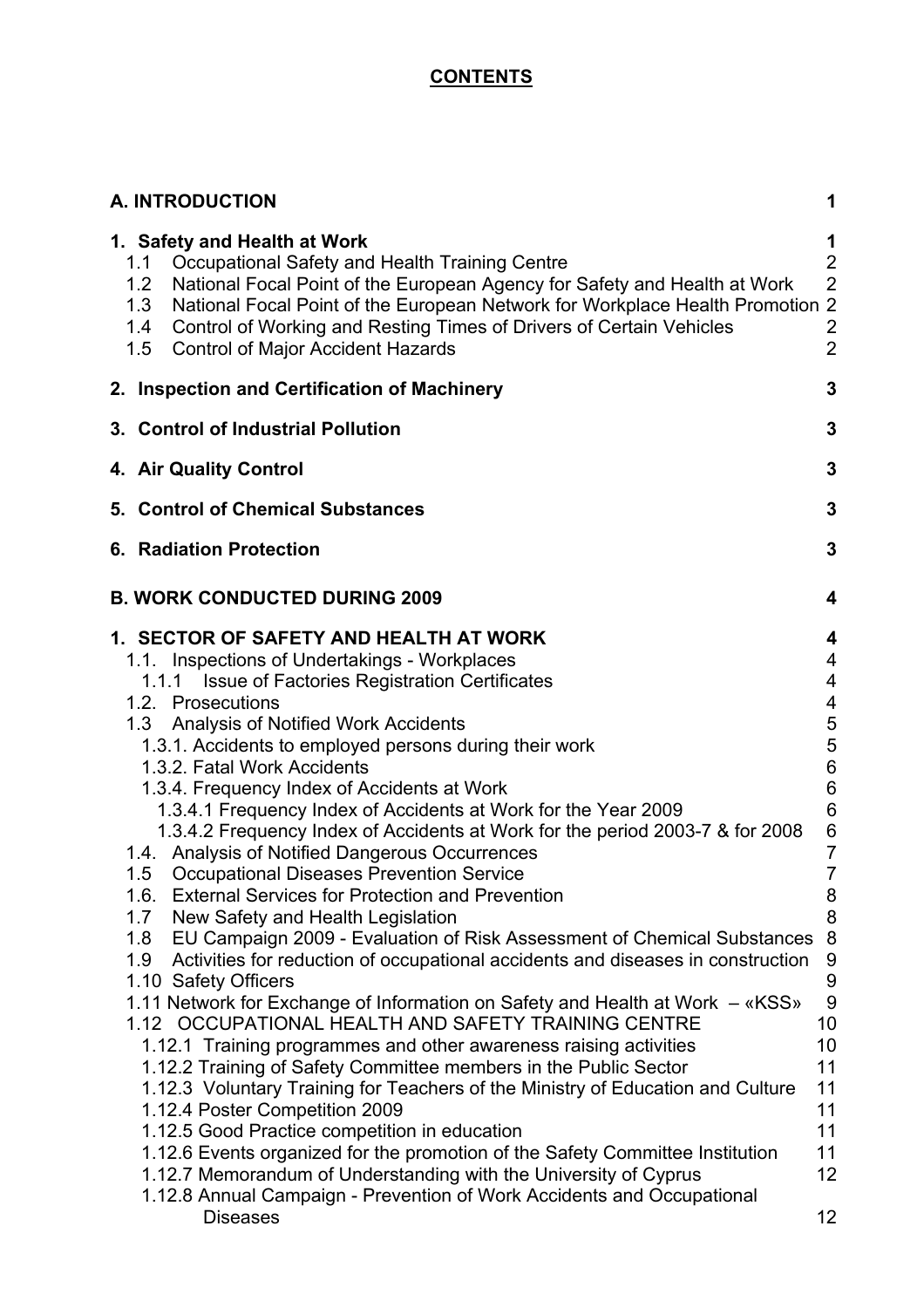|                                 | 1.12.9 Participation of the Department of Labour Inspection in the 34th Cyprus<br><b>International State Fair</b><br>1.12.10 Publications                                                                                                                                                                                                                                                                            | 13<br>13                                     |
|---------------------------------|----------------------------------------------------------------------------------------------------------------------------------------------------------------------------------------------------------------------------------------------------------------------------------------------------------------------------------------------------------------------------------------------------------------------|----------------------------------------------|
|                                 | 1.12.11 Good Practice Competition 2009                                                                                                                                                                                                                                                                                                                                                                               | 13                                           |
|                                 | 1.12.12 Organization of a Seminar to promote and utilize Good Practice<br>examples submitted up to 2008                                                                                                                                                                                                                                                                                                              | 13                                           |
|                                 | 1.12.13 Organization of a Seminar on the Sectors of Hotels, Restaurants and<br>Catering                                                                                                                                                                                                                                                                                                                              | 14                                           |
|                                 | 1.12.14 Extended Gathering of Social Partners<br>1.13 NATIONAL FOCAL POINT OF THE EUROPEAN AGENCY FOR SAFETY<br>AND HEALTH AT WORK                                                                                                                                                                                                                                                                                   | 14<br>14                                     |
|                                 | 1.13.1 Development and Operation of the National Information Network<br>1.14 NATIONAL FOCAL POINT OF THE EUROPEAN NETWORK FOR<br><b>WORKPLACE HEALTH PROMOTION (ENWHP)</b>                                                                                                                                                                                                                                           | 14<br>14                                     |
|                                 | 1.14.1 Participation in various programmes of the Network<br>1.14.2 Participation in meetings of the members of National Focal Points of the                                                                                                                                                                                                                                                                         | 15                                           |
|                                 | <b>Network</b><br>1.15 UNIT FOR THE CONTROL OF WORKING TIME OF DRIVERS OF CERTAIN                                                                                                                                                                                                                                                                                                                                    | 15                                           |
|                                 | <b>VEHICLES</b><br>1.15.1 Legislation / Implementation of Legislation                                                                                                                                                                                                                                                                                                                                                | 15<br>15                                     |
|                                 | 1.15.2 Monitoring of Drivers' working days in 2009<br>1.16 CONTROL OF MAJOR ACCIDENT HAZARDS SECTOR                                                                                                                                                                                                                                                                                                                  | 16<br>16                                     |
|                                 | 2. INSPECTION OF MACHINERY AND EQUIPMENT                                                                                                                                                                                                                                                                                                                                                                             | 17                                           |
| 2.1<br>2.2                      | The Machinery Inspection & Certification Unit<br><b>CE Marking Products Sector</b><br>2.2.1 Market Surveillance<br>2.2.1.1 Machinery and Equipment<br>2.2.1.2 Market Surveillance of Machinery Sector<br>2.2.2 Takeover of Powers on LPG                                                                                                                                                                             | 17<br>18<br>19<br>20<br>20<br>20             |
| 3.1.3<br>3.2<br>3.4             | 3. INDUSTRIAL POLLUTION CONTROL SECTOR<br>3.1 Control of Industrial Emissions<br>3.1.1 Permitting<br>3.1.2 Inspections / Measurements<br>Monitoring of the market for Certain Paints, Varnishes, Vehicle Refinishing<br><b>Products and Other Paint Products</b><br><b>Annual National Air Pollutant Emissions</b><br>3.3 European Pollutant Release and Transfer Register, E-PRTR<br><b>Harmonizing Legislation</b> | 21<br>21<br>21<br>21<br>22<br>23<br>23<br>24 |
| 4.1                             | 4. AIR QUALITY CONTROL SECTOR<br><b>Ambient Air Quality Monitoring</b>                                                                                                                                                                                                                                                                                                                                               | 24<br>24                                     |
| 5.1                             | 5. CONTROL OF CHEMICAL SUBSTANCES SECTOR<br>New legislation                                                                                                                                                                                                                                                                                                                                                          | 26<br>28                                     |
|                                 | 6. SECTOR OF RADIATION PROTECTION, NUCLEAR SAFETY AND RADIO-<br><b>ACTIVE WASTE MANAGEMENT</b>                                                                                                                                                                                                                                                                                                                       | 28                                           |
| 6.1<br>6.2<br>6.3<br>6.4<br>6.5 | Legislation on the protection from ionising radiation<br><b>Environmental Radioactivity Monitoring</b><br>Registry of Sources of Ionising Radiation<br>Implementation of Regional Projects and an IAEA National Project for Cyprus<br>Implementation of a European Union Transition Facility Project                                                                                                                 | 28<br>30<br>30<br>30<br>31                   |
| 6.6                             | Cooperation with the European Union and the IAEA                                                                                                                                                                                                                                                                                                                                                                     | 31                                           |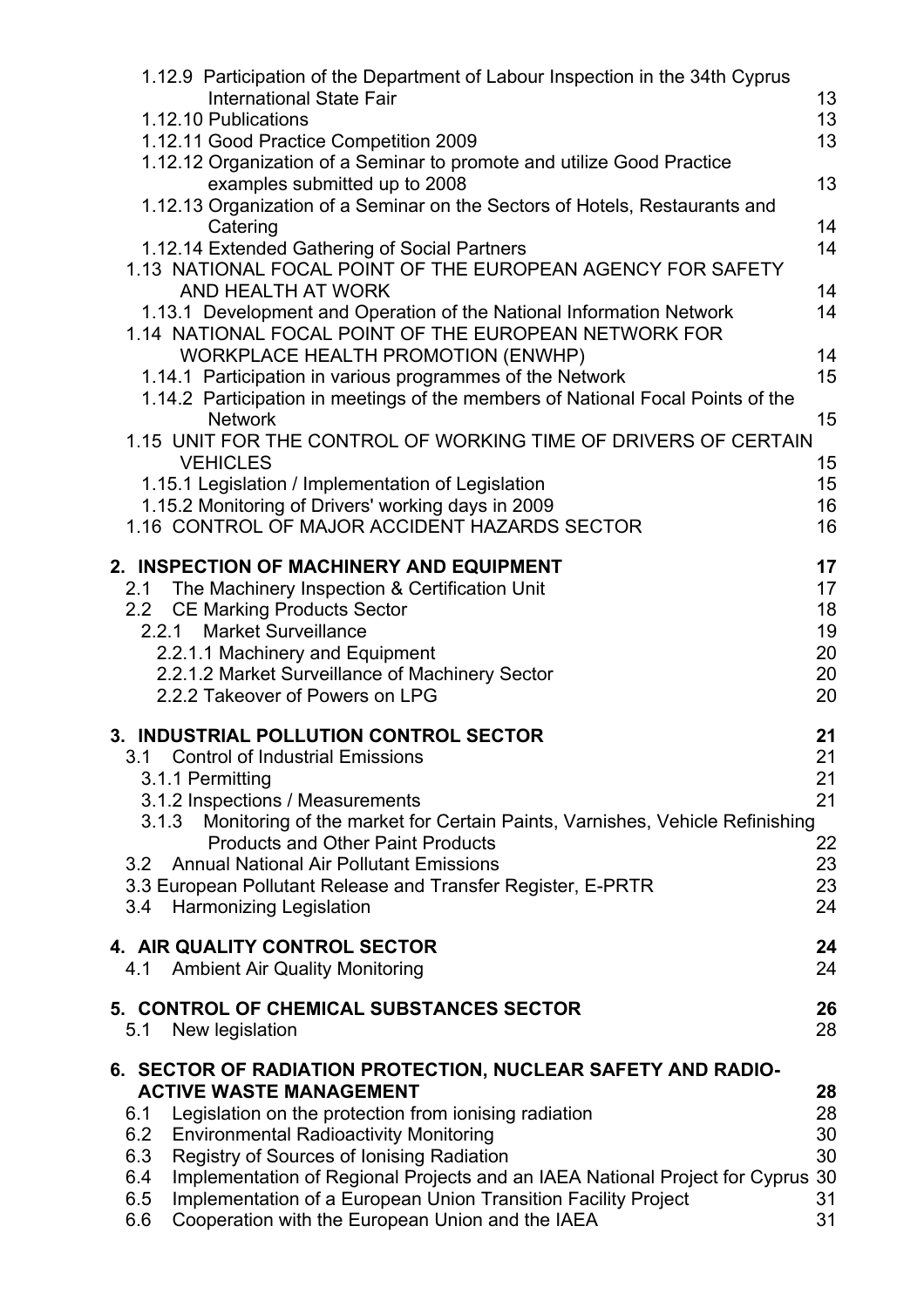| APPENDIX I - ORGANIZATIONAL CHART OF THE DEPARTMENT OF LABOUR<br><b>INSPECTION FOR 2009</b>                                                                                    | 33 |
|--------------------------------------------------------------------------------------------------------------------------------------------------------------------------------|----|
| <b>APPENDIX II - LIST OF LEGISLATION ENFORCED BY THE DEPARTMENT</b><br>OF LABOUR INSPECTION                                                                                    | 34 |
| APPENDIX III - INSPECTIONS OF UNDERTAKINGS FOR THE YEAR 2009                                                                                                                   | 42 |
| <b>APPENDIX IV - REGISTERED UNDERTAKINGS AS ON 31.12.2009</b>                                                                                                                  | 43 |
| <b>APPENDIX V - NEW REGISTERED UNDERTAKINGS FOR THE PERIOD</b><br>01/01/2009 TO 31/12/2009                                                                                     | 44 |
| <b>APPENDIX VI - CONTRAVENTIONS AND RELATED LAWS / REGULATIONS</b>                                                                                                             | 45 |
| APPENDIX VII- ANALYSIS OF WORK ACCIDENTS BY ECONOMIC ACTIVITY<br>SECTOR, GENDER, AGE, DEGREE OF INJURY & CAUSATION-<br>YEAR 2009 (EMPLOYED PERSONS ONLY, DURING THEIR<br>WORK) | 47 |
| APPENDIX VIII: ANALYSIS OF WORK ACCIDENTS BY ECONOMIC ACTIVITY -<br>YEAR 2009(EMPLOYED PERSONS DURING THE WORK)                                                                | 50 |
| APPENDIX IX - ANALYSIS OF FATAL ACCIDENTS OCCURRED DURING YEAR<br>2009 (REPORTABLE ACCORDING TO THE LEGISLATION)                                                               | 51 |
| APPENDIX X - ACCIDENTS REPORTED FOR THE PERIOD 2003 - 2009                                                                                                                     | 52 |
| APPENDIX XI - FATAL ACCIDENTS NOTIFIED DURING THE PERIOD 2003-2009 53<br>(EMPLOYED PERSONS DURING THE WORK)                                                                    | 53 |
| APPENDIX XII - ANALYSIS OF WORK ACCIDENTS BY CAUSE - YEAR 2009                                                                                                                 | 53 |
| APPENDIX XIII – ACCIDENTS FREQUENCY INDEX BY ECONOMIC ACTIVITY -<br>YEAR 2009 (PRELIMINARY RESULTS)                                                                            | 54 |
| <b>APPENDIX XIV - 2009 FREQUENCY INDEX BY ECONOMIC ACTIVITY -</b><br>YEAR 2009 (PRELIMINARY RESULTS)                                                                           | 55 |
| <b>APPENDIX XV - ACCIDENTS FREQUENCY INDEX BY ECONOMIC ACTIVITY</b><br><b>FOR THE PERIOD 2003-2007</b>                                                                         | 72 |
| APPENDIX XVI - ACCIDENTS FREQUENCY INDEX BY ECONOMIC ACTIVITY -<br><b>YEAR 2009</b>                                                                                            | 57 |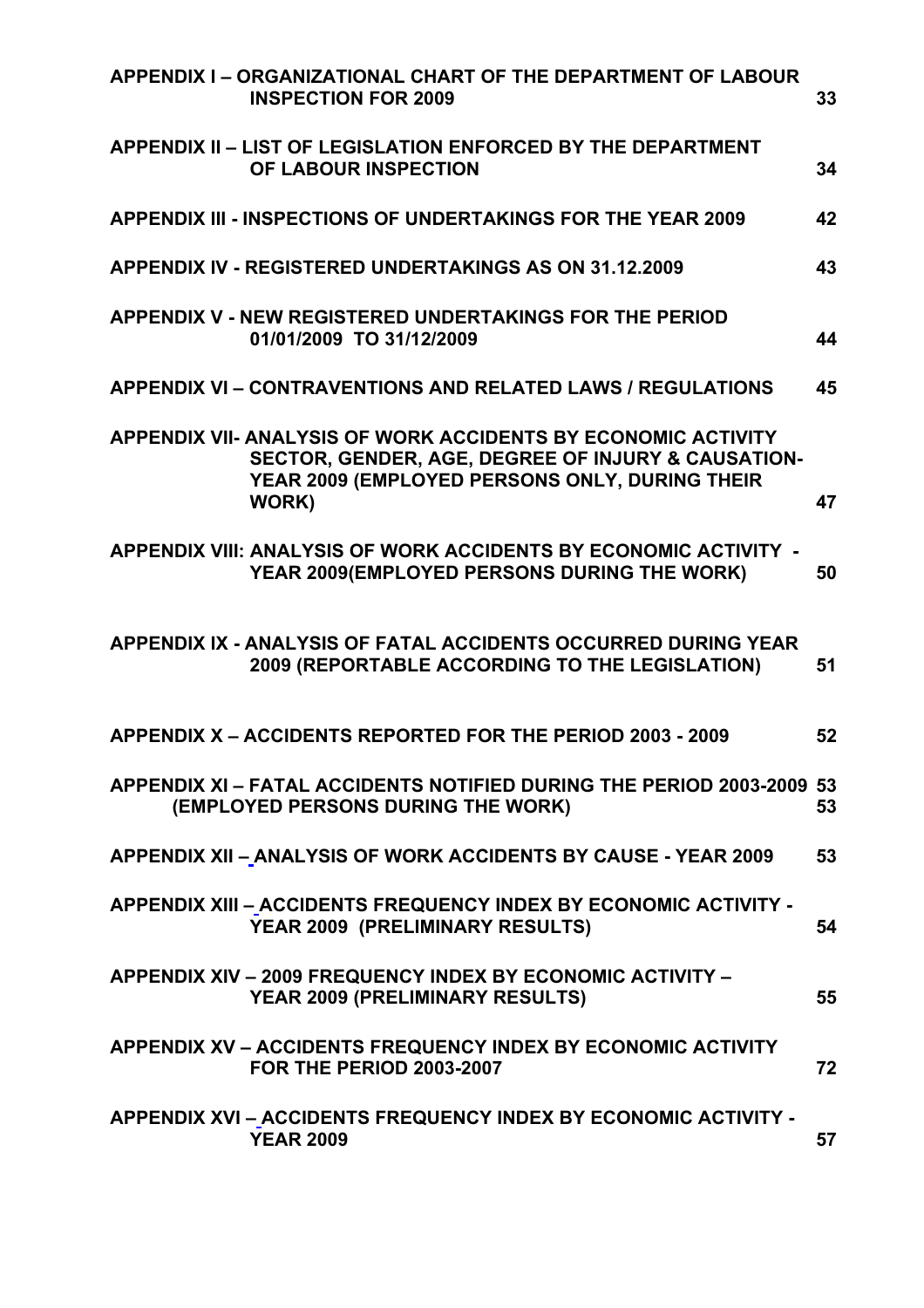| APPENDIX XVII - TREND OF FREQUENCY INDEX - NO OF ACCIDENTS- NO<br>OF EMPLOYED PERSONS TOTALS - AVERAGE PERIOD |    |
|---------------------------------------------------------------------------------------------------------------|----|
| 2003 - 2009                                                                                                   | 58 |
| <b>APPENDIX XVIII – INSPECTIONS OF MACHINERY FOR THE YEAR 2009</b>                                            | 59 |
| APPENDIX XIX – REGISTERED INSPECTABLE MACHINERY AS AT 31.12.2009                                              | 60 |
| <b>APPENDIX XX – AIR EMISSION PERMITS</b>                                                                     | 61 |
| <b>APPENDIX XXI-NATIONAL EMISSIONS PER SECTOR (YEAR 2007)</b>                                                 | 62 |
| <b>APPENDIX XXII - AIR QUALITY</b>                                                                            | 66 |
| <b>APPENDIX XXIII - WORKING DAYS EXAMINED DURING 2009</b>                                                     | 67 |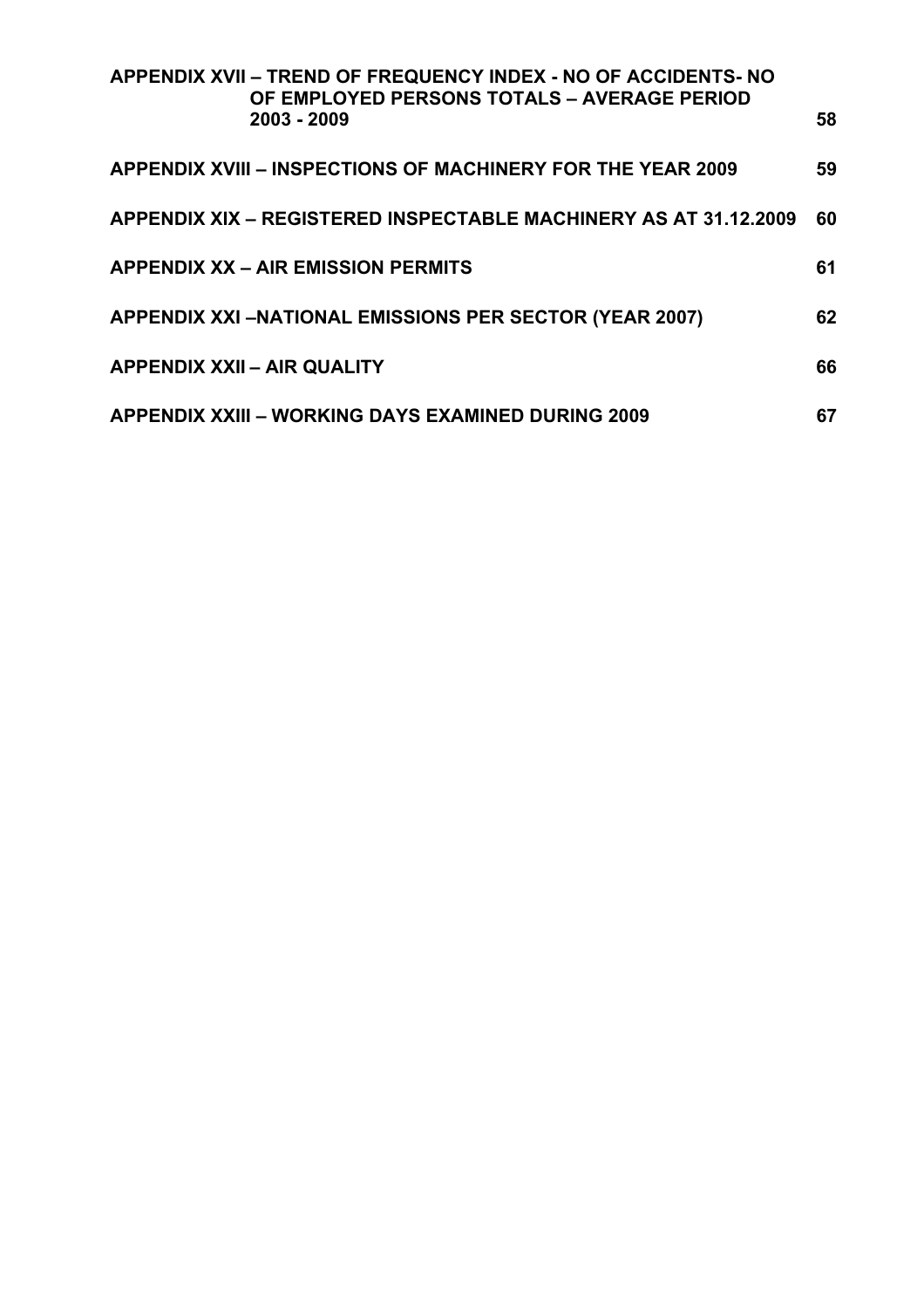## **Α. Introduction**

The basic aim of the Department of Labour Inspection is the safeguarding of adequate levels of safety and health at work for all workers, the protection of the public against risks arising from activities at work, the protection of the public and the environment with the effective control of industrial pollution and of the risks from large scale industrial accidents, the control of chemical substances and of risks that arise from the use of ionising radiation, the preservation of the quality of the atmosphere of Cyprus and its improvement where this is warranted.

The fulfilment of the aforementioned aims is accomplished by means of a suitable legislative framework, the implementation of an effective inspection system, the continuous awareness raising of the public, the training of the Department's personnel and the co-operation with the social partners as well as with other involved parties.

The Department of Labour Inspection comprises the following six Sectors:

- $\bullet$  The Field Operations Sector,
- ♦ The Safety, Ηealth and Machinery Sector,
- The Industrial Pollution Control Policy Sector,
- ♦ The Quality of Air Sector,
- ♦ The Radiation Protection, Nuclear Safety and Radioactive Waste Management Sector, and
- ♦ The Chemical Substances Sector.

The headquarters of the Department is situated in Nicosia whereas there are District Offices in Nicosia, Limassol, Larnaca (serving also the Famagusta District) and Paphos. In 2009 there were 88 posts in the Department of Labour Inspection out of which 21 were vacant. Secretarial staff and IT support staff is not included in these posts.

The Organisational structure of the Department of Labour Inspection is shown in **Appendix I**. The list of legislation which is enforced by the Department is shown in the Table of **Appendix II**.

The fields of competency of the Department of Labour Inspection are the following:

#### **1. Safety and Health at Work**

The Sector deals with issues of the protection of safety and health and the well being of workers at workplaces. Specifically, this Sector regulates the organisation and management of safety and health issues at the local level, i.e. inside the workplace, at the district level and countrywide. Moreover, this Sector deals with safety and health requirements of the workplaces (buildings, premises, construction sites, dockwork sites, extractive industries, agricultural enterprises, etc.).

It also regulates the issues of safety and health requirements of work equipment (machinery, tools, appliances, pressure vessels, scaffolding, personal protective equipment, etc.), that are used by workers in carrying out their work.

Moreover, the Sector handles issues related to the risks to health arising from the use of asbestos, chemical agents, biological agents, carcinogenic and mutagenic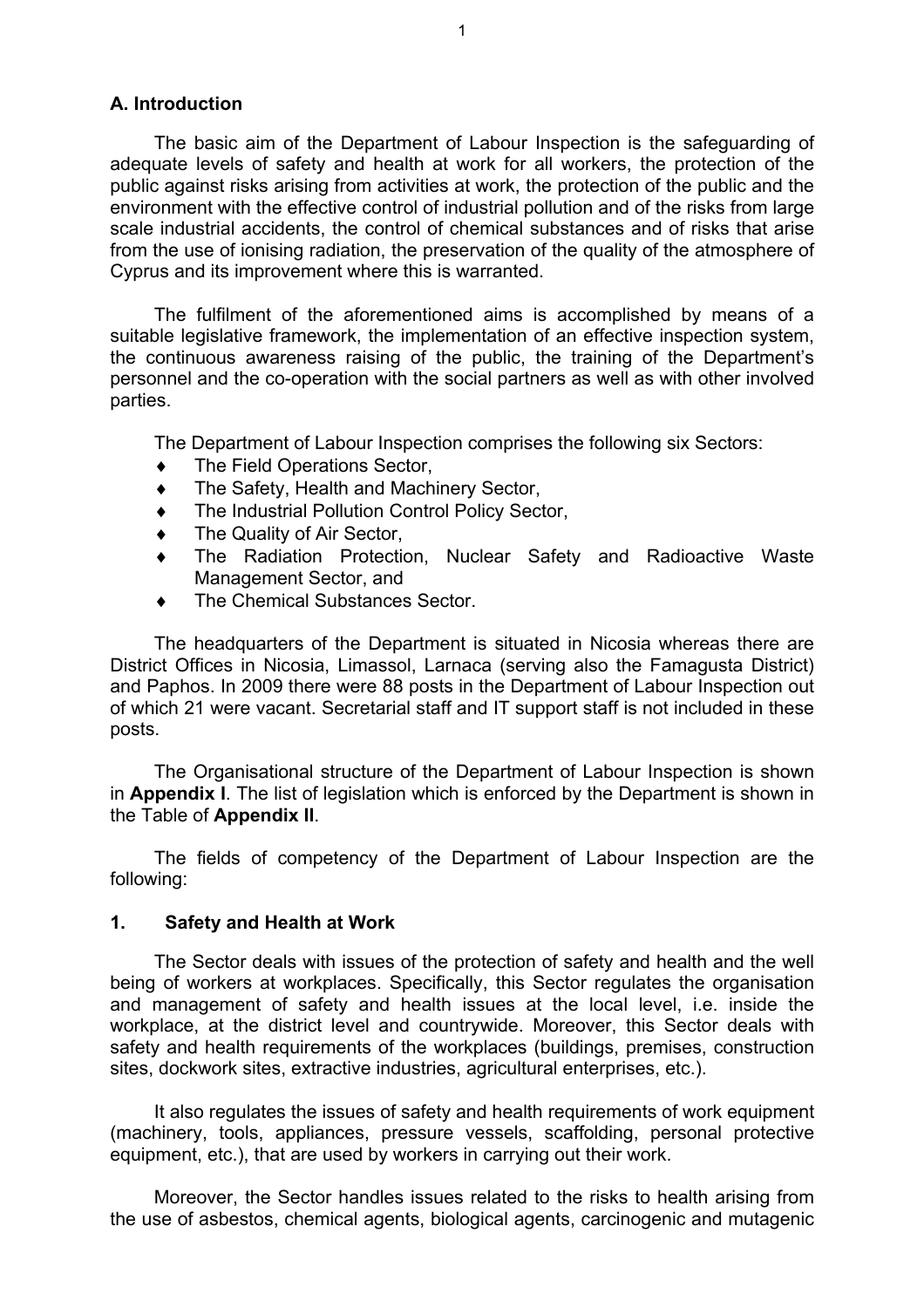agents, from physical agents, such as noise, vibrations and heat or from ergonomic factors, such as manual lifting and handling of loads, monotonous work, pace of work, etc.

Finally, it also regulates issues related to the safety and health of children and young persons at work as well as with issues of maternity protection at work (pregnant, breast-feeding and postnatal female workers).

## **1.1 Occupational Safety and Health Training Centre**

The Centre deals with the provision of information, briefing and training services to employers, workers and the public in general on issues of occupational safety and health as well as the preparation of vocational and training programmes, manuals, and informative material. The Centre also organises awareness raising and information campaigns.

## **1.2 National Focal Point of the European Agency for Safety and Health at Work**

The Department of Labour Inspection constitutes the Focal Point for Cyprus for the above-mentioned Agency, which was founded in accordance with European Regulation no. 2062/94, and deals with information and advice on issues related to occupational safety and health.

As a Focal Point, the Department is responsible for the organisation of the National Information Network and participates in the preparation and materialisation of the Agency's agenda.

# **1.3 National Focal Point of the European Network for Workplace Health Promotion**

The Department of Labour Inspection is the National Focal Point of Cyprus in the above Network, which was established in 1996 following an initiative of the German Federal Institute for Occupational Health and Safety (BAuA). This Network consists of Institutes/Organizations of various EU Member States, in the fields of occupational health and safety and public health care and it aims to raise awareness, provide information and disseminate workplace health promotion good practices. As a National Focal Point, the Department of Labour Inspection is participating in various projects of the above Network.

## **1.4 Control of Working and Resting Times of Drivers of Certain Vehicles**

In order to carry out checks on the working and resting times of drivers of certain vehicle categories, a special unit was setup, made up of four employees concerned exclusively with this topic. The Unit aims to increase road safety and, as a result, decrease road accidents caused by driver fatique, as well as improve driver's working conditions and improve competitiveness terms in the specific transport field.

## **1.5 Control of Major Accident Hazards**

This Sector deals with the control of major accidents hazards, which may arise at installations due to the existence of dangerous substances. The consequences of Large Scale Disasters can be intensely perceptible to great geographic extent around installations where such substances are used or stored. The objective of this Sector is the prevention of such accidents and / or the mitigation of their consequences to people and the environment.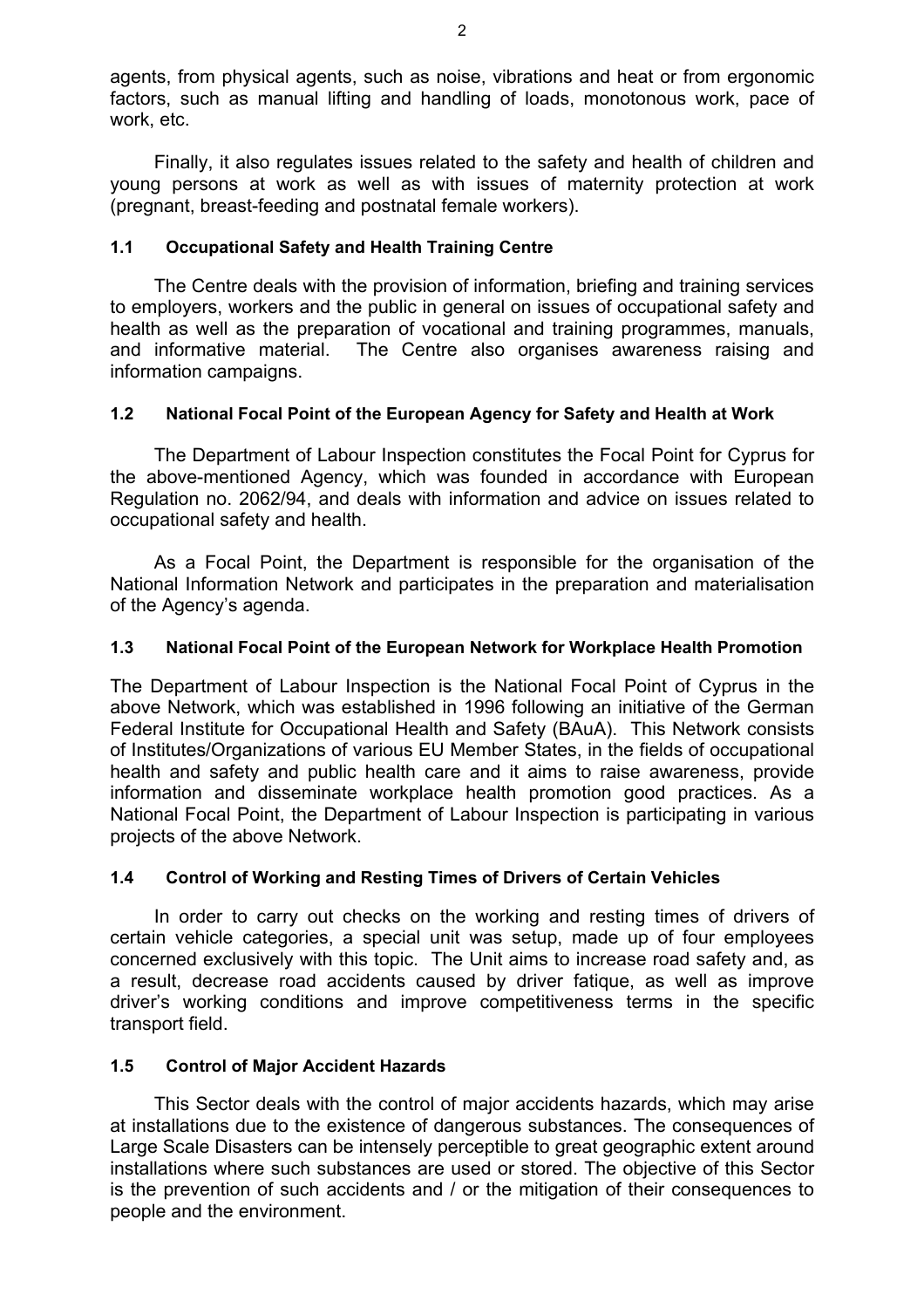## **2. Inspection and Certification of Machinery**

The Sector focuses on issues of inspection and certification of inspectable machinery, such as lifts, hoists, steam boilers, steam receivers, cranes, winches, overhead travelling cranes and air receivers.

Also, it deals with the surveillance of the market aiming to secure the free movement of goods on the basis of the European New Approach Directives. Such categories of products are those which fall under the scope of the Directives on Pressure Equipment, Simple Pressure Vessels, Machinery, Lifts, Personal Protective Equipment and Equipment and Protective Systems for Use in Explosive Atmospheres for which the Minister of Labour and Social Insurance, through the Department of Labour Inspection, is the competent authority.

## **3. Control of Industrial Pollution**

The main policy objective of the Department of Labour Inspection in the Sector of Industrial Pollution Control is the prevention, the reduction and the control of pollution, which arises from industrial installations and from the use of certain paints and varnishes, so that the best possible protection of the health and welfare of the citizens and the protection of the environment of the Republic is safeguarded.

The achievement of this objective is materialised through the effective implementation of the specific legislation for the control of industrial pollution, on the basis of which an integrated system of prevention and control has been established. This system includes the licensing of industrial installations, the systematic monitoring of their operation with on-site inspections and emission measurements of pollutants, as well as the continuous monitoring and assessment of the atmospheric air quality.

# **4. Air Quality Control**

This Sector is responsible for the monitoring, assessment and management of air quality in Cyprus.

# **5. Control of Chemical Substances**

This Sector deals with issues related to the administration and control of chemical products which are produced, imported, exported, used and put on the Cyprus market. This Sector aims to safeguard the safety and health of all those who possess or use chemical substances and preparations in their working and domestic environment and to protect the environment.

# **6. Radiation Protection**

The main aim of this Sector is to ensure the safety and health of workers and the public from risks arising from the use of ionising radiation in various economic activities such as in medicine, manufacturing, construction, agriculture and research, as well as from risks that may arise from radioactivity in the environment. This Sector also deals with radioactive waste management, environmental radioactivity monitoring, emergency preparedness and response to incidents involving radiation and radiological accidents as well as the safe transport and handling of radioactive materials.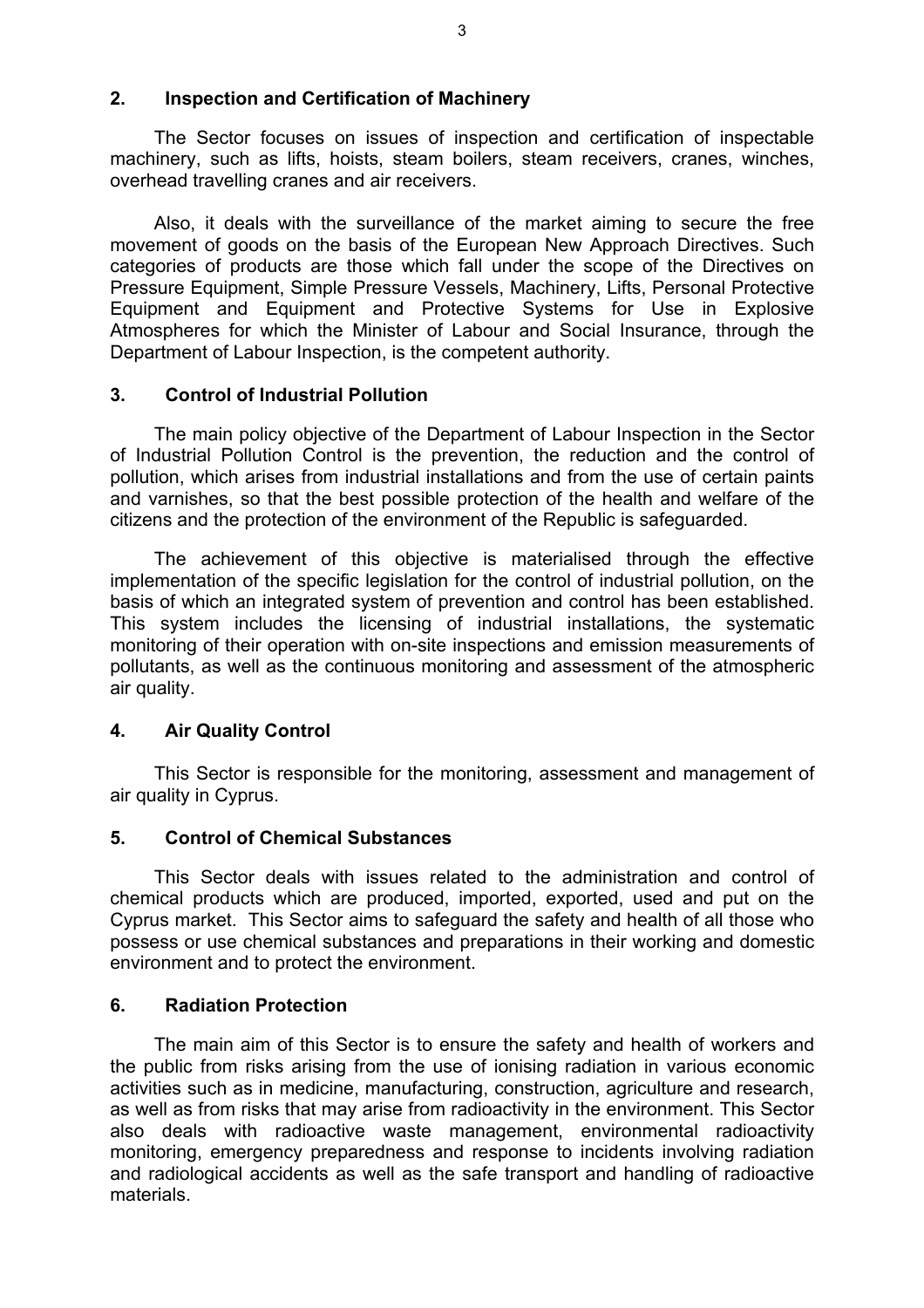## **Β. WORK CONDUCTED DURING 2009**

## **1. SECTOR OF SAFETY AND HEALTH AT WORK**

#### **1.1. Inspections of Undertakings - Workplaces**

The main activity of the Sector of Safety and Health at Work consists of inspections for the enforcement of the provisions of the labour legislation within the competency of the Department of Labour Inspection aiming at the improvement of safety and health conditions of workers at workplaces.

During 2009, the Labour Inspectors carried out 5.231 inspections at workplaces falling under the provisions of the Safety and Health at Work Laws, the Factories Law as well as other Labour Laws and Regulations. During the previous year, 2008, 5.805 inspections had been carried out. The table of **Appendix III** details the inspections carried out in 2009 analytically by workplace category and district.

In the table of **Appendix IV**, data is shown on undertakings (classified by district and economic activity) of the 24.736 undertakings used as workplaces, which are inspected on a regular basis and which were registered in the Department's computerized information system up to 31.12.2009. In the table of **Appendix V,** the data concerning the 2.626 new undetakings registered throughout 2009 can be found. It is noted that during 2008, 3.463 new undertakings had been registered.

#### **1.1.1 Issue of Factories Registration Certificates**

During year 2009, following the submission of relevant applications by the occupiers of "Factories", the Department of Labour Inspection issued 114 Certificates of Registration. These Certificates are issued under the Factories Law, Cap. 134. They are issued provided that during the relevant inspection conducted by the Labour Inspectors, the minimum requirements of the safety and health at work legislation are met. It is noted that during 2008, 152 such Certificates had been issued.

#### **1.2. Prosecutions**

 During the year 2009, the trials of 52 cases concerning breaches of the health and safety of workers at workplaces were completed. The fines imposed upon those convicted totaled €175.150. Also, during 2009 a conviction of six months imprisonment was handed down by the Court in the case of a fatal injury to a person at a construction site as well as a four month prison sentence (three year reprieve) in two cases of fatal occupational accidents.

 The number of penal cases and the legislation based on which the offenders were brought before the Court, as well as the fines imposed during 2009 in comparison with 2008 figures, are shown in table 1 of **Appendix VI**. Also during 2009, a total of 55 new penal cases were compiled and sent to the Legal Service of the Republic for approval and promotion of the penal proceedings of the defendants. The laws and regulations list, based on which the penal prosecution files were drawn up, and were submitted to the Legal Service of the Republic in 2009, appears in table 2 of **Appendix VI**.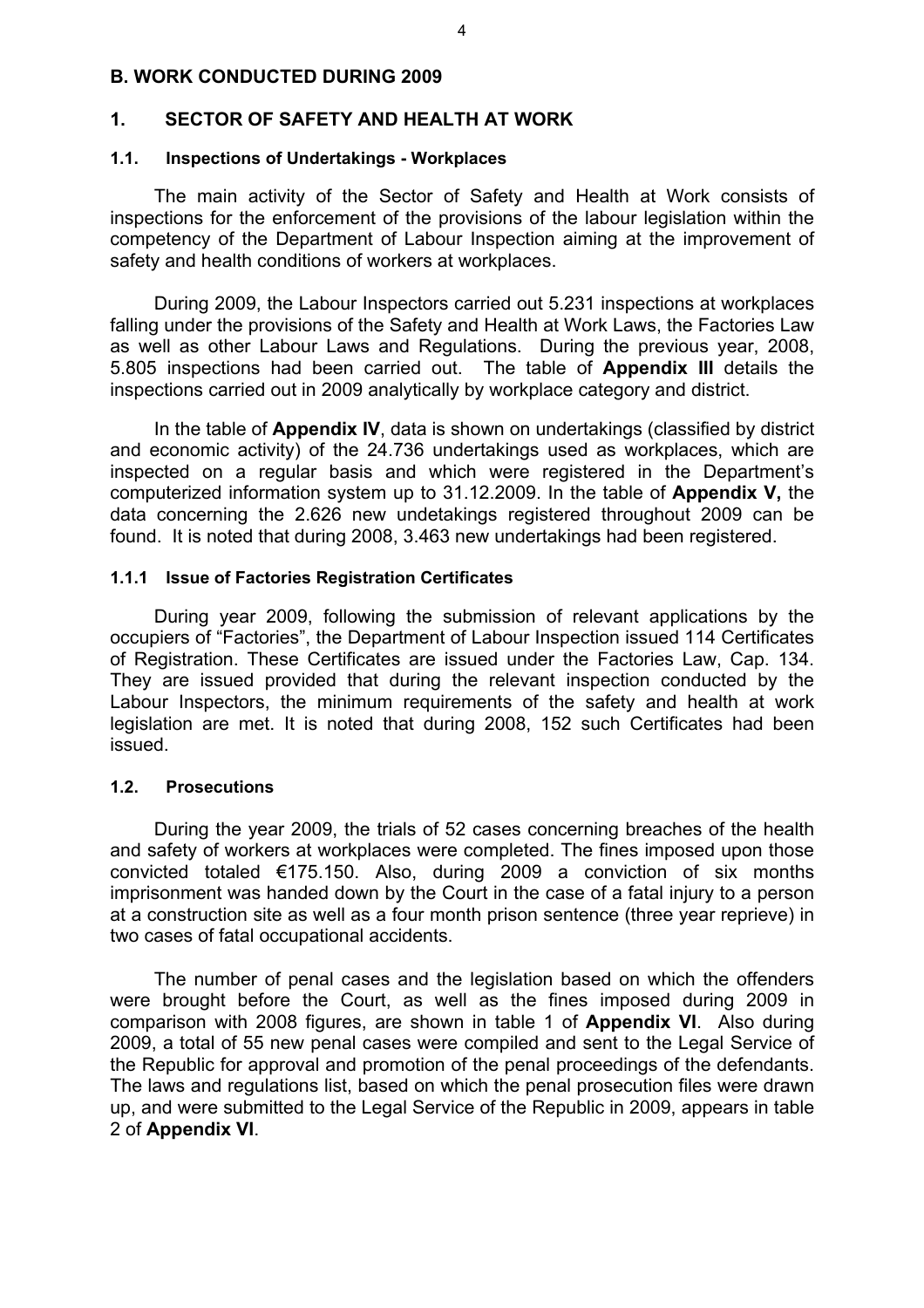## **1.3 Analysis of Notified Work Accidents**

During 2009, a total of 2.463 accidents, were reported to the Department of Labour Inspection, as follows:

- (a) Accidents which occur to employed persons during their work, leading to an absence from work for more than three calendar days: 2.227 (90,4%)
- (b) Accidents which occur to self-employed persons during their work, leading to an absence from work for more than three calendar days: 19 (0,8%)
- (c) Accidents to employed and self-employed persons, during the normal journey between home, and the place of work (commuting accidents): 142 (5,8%)
- (d) Accidents which occur to persons away from work, provided that the accidents occur due to work activities: 75 (3,0%)

It is clarified that accidents which occur to persons at work and which must be notified are only those accidents which cause fatal injury or absence from work for more than three days.

In the next paragraph, as well as in the relevant Appendices, unless stated otherwise, the analysis refers to accidents which were notified to the Department of Labour Inspection regarding employed persons during the course of their work. This is so as to make a fair comparison to data relating to years prior to 2008, when accidents were notified only in the cases of employed persons.

## **1.3.1. Accidents to employed persons during their work**

In **Appendices VII – XIV** an analysis of the above mentioned accidents is presented in the following way:

- Table of **Appendix VII** presents an analysis of accidents by sector of economic activity, gender, age, degree of injury and cause of accident.
- In the diagram of **Appendix VIII** accidents are categorized by sector of economic activity. As shown in the diagram, the biggest number of accidents during 2009 occurred in the construction sector with a percentage of 25,24%, followed by the sector of manufacturing industries with a percentage of 24,65%.
- In the tables of **Appendix IX**, an analysis is presented of the fatal accidents which occurred during 2009, by district, economic activity sector and cause. In this Appendix, additionally to the accidents which occurred to employed persons during the course of their work, the accidents to selfemployed persons during the cause of their work are presented, as well as those accidents which happened to third persons (not employed), but which arose out of work activities. It is noted that all the above accidents are notifiable under the relevant legislation.
- In **Appendix X** the annual number of notified work accidents for the period 2003 – 2009 is presented in the form of a graph.
- In **Appendix XI** the annual number of fatal accidents to employed persons during their work which were notified during the period 2003 – 2009 is shown.
- In **Appendix XII**, accidents at work during 2009 are analyzed by cause and are categorized in five basic categories.
- In the table of **Appendix XIII** and in the diagram of **Appendix XIV**, the Frequency Index for 2009 [(number of accidents) / (number employed persons) x 100.000], as well as individual frequency indexes by sector of economic activity are shown.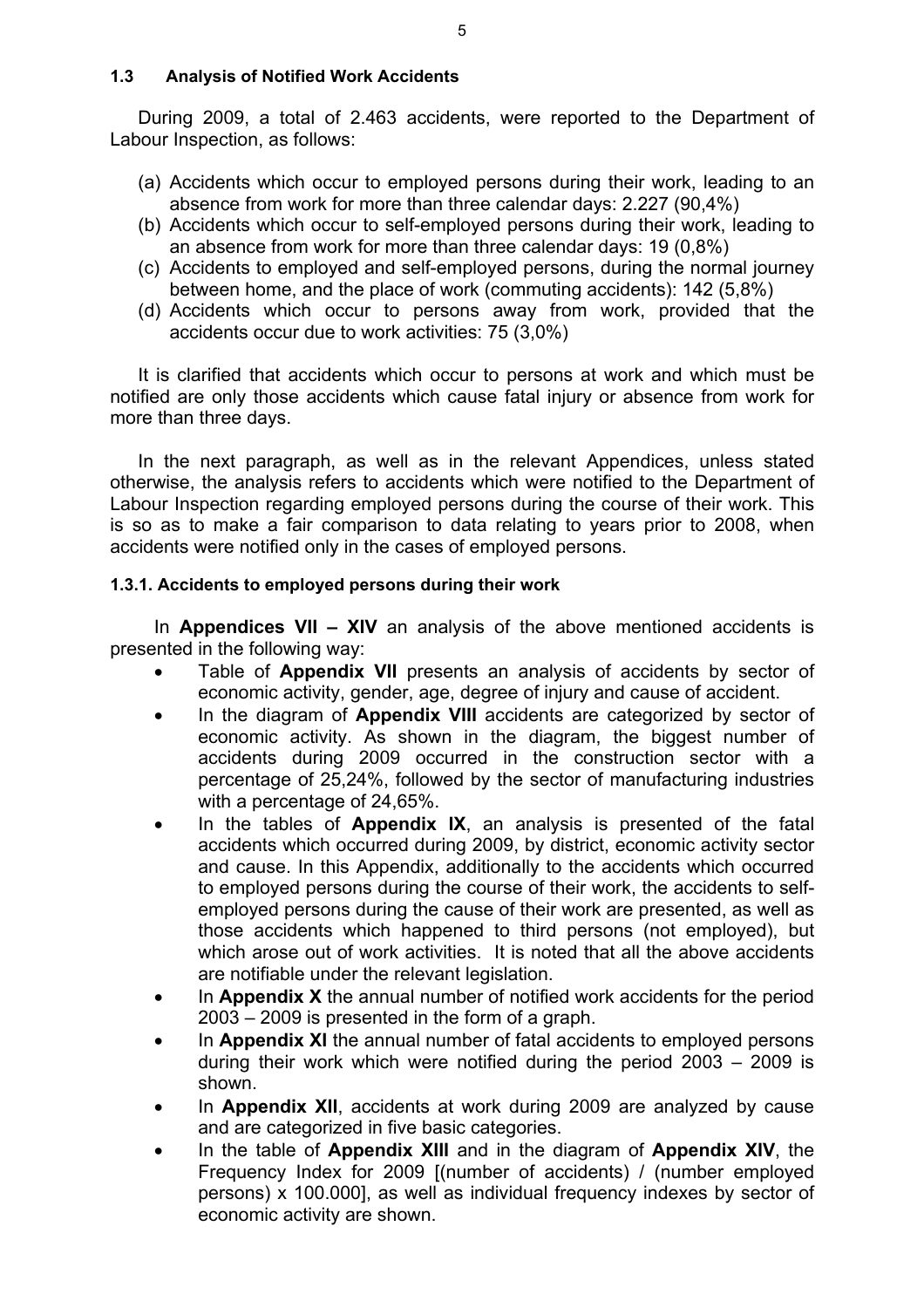## **1.3.2. Fatal Work Accidents**

During year 2009, a total of 10 fatal accidents at work were recorded regarding employed persons, compared to 14 which were recorded during year 2008. These accidents are analyzed in the table of **Appendix IX**.

Furthermore during 2009, 9 more fatal work accidents occurred, as follows:

- a) Fatal accidents to self-employed persons during their work: 3
- b) Fatal accidents to persons not at work: 6

As can be seen in the tables of **Appendices IX and XI**, during 2009, 9 out of the 10 fatal work accidents which occurred to employed persons during their work, were notified to the Department of Labour Inspection. That means the notification of 1 fatal accident is still pending (which caused the death of 2 persons), which was not completed up to the date of preparation of this report.

#### **1.3.4. Frequency Index of Accidents at Work**

"Frequency Index" is defined as the number of accidents per 100.000 employed persons. This Index constitutes the most reliable and comparable element for examination and analysis of the issue concerning progress levels in this sector, at the national and at the European level.

## **1.3.4.1 Frequency Index of Accidents at Work for the Year 2009**

As mentioned in the table of **Appendix XIII**, the Average of the Frequency Index for accidents which occurred to employed persons during the course of their work for year 2009, was 729,28. It is noted that this refers to preliminary and not final results. This is due to the fact that the "Number of Employed Persons" used in calculating the Frequency Index is based on the results of the Labour Survey of the Statistical Service for the third trimester and not on the overall results (Average) for the year. These were not available at the time of preparation of this report.

## **1.3.4.2 Frequency Index of Accidents at Work for the period 2003-2007 and for year 2008**

In the table of **Appendix XV**, the adjusted Frequency Indices of Accidents at Work for the period 2003-2007, which arose out of the use of corrected data, regarding the number of employed persons, according to the corresponding Labour Survey reports of the Statistical Service. In this new data, only employed persons are included, i.e. workers and not self-employed persons. This data also does not include domestic workers.

It is noted that the reason for which data for the period 2003-2007 and year 2008 **(Appendix XVI)** are presented in separate tables, is due to the fact that starting in 2008, a new classification of economic activity sectors NACE 2 is used, instead of the old NACE1.1 classification previously used.

In the diagram of **Appendix XV**, the change of the Frequency Index (Annual Average) for the period 2003-2007, as well as the number of accidents and the number of employed persons for the same period is shown. The Frequency Index fell by 16,1% during the said period.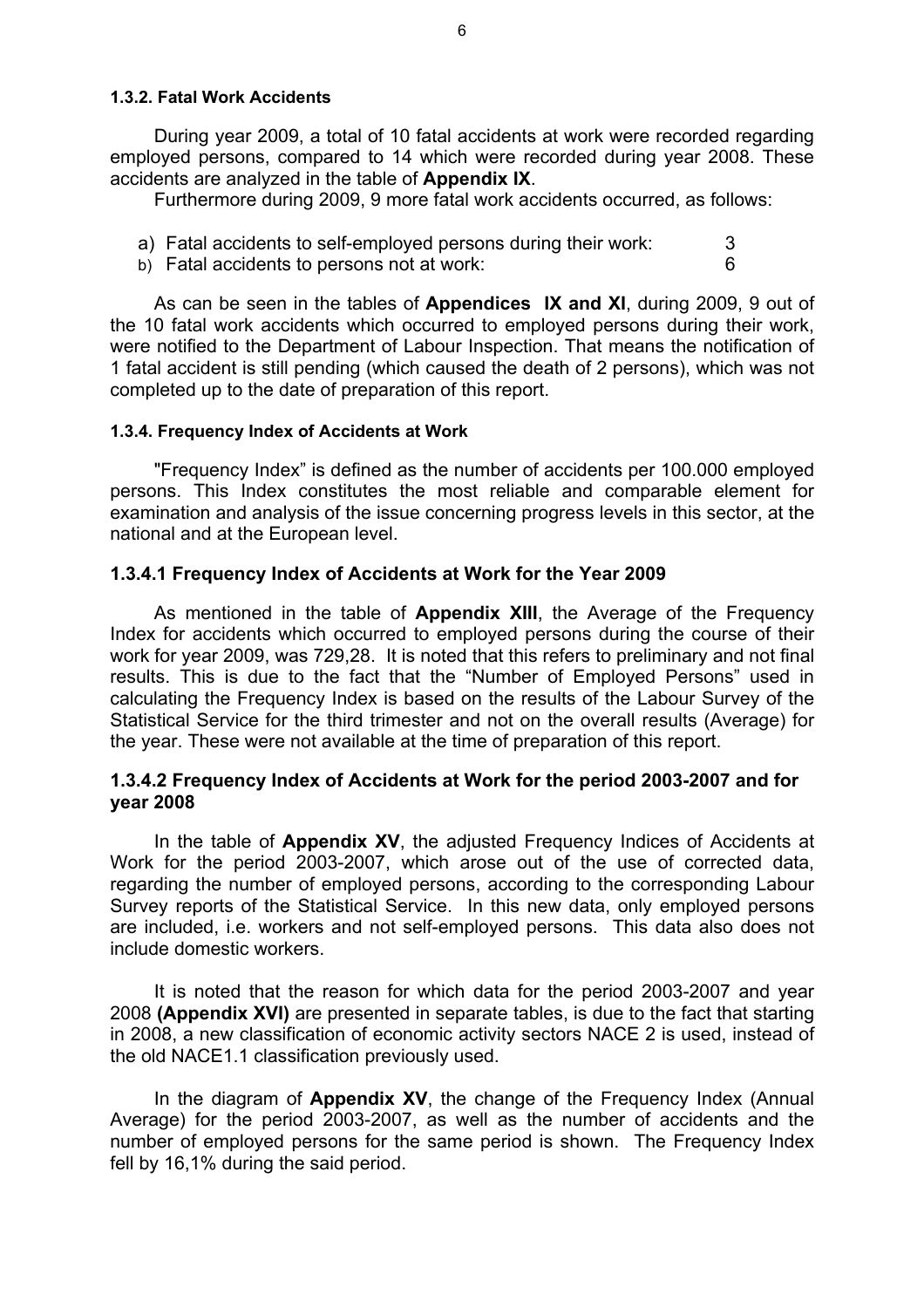## **1.4. Analysis of Notified Dangerous Occurrences**

During 2009, the following 13 dangerous occurrences regarding work place incidents were notified to the Department of Labour Inspection.

| <b>District</b> | <b>Category of Dangerous Occurrence</b> | Number of<br><b>Occurrences</b> |
|-----------------|-----------------------------------------|---------------------------------|
| <b>Nicosia</b>  | <b>Explosion of Pressure Vessl</b>      |                                 |
|                 | <b>Electrical Short Circuit</b>         |                                 |
|                 | <b>Scaffolding Collapse</b>             |                                 |
|                 | Fire / Explosion                        |                                 |
|                 | Earth Collapse                          |                                 |
|                 | Overturn of Drilling Machine            |                                 |
| Limassol        | <b>Electrical Short Circuit</b>         |                                 |
|                 | <b>Scaffolding Collapse</b>             |                                 |
|                 | Earth Collapse                          |                                 |
| Larnaca /       | <b>Contact with Electricity Lines</b>   |                                 |
| Famagusta       | Fire                                    |                                 |
|                 |                                         |                                 |
|                 | Total                                   | 13                              |

#### **1.5 Occupational Diseases Prevention Service**

The Occupational Diseases Prevention Service continued its surveys on the conditions and the work environment at workplaces, where workers are likely to be exposed to agents hazardous to health. These surveys have been conducted by the Advisor Occupational Physician of the Ministry of Labour and Social Insurance, in close cooperation with other Officers of the Department of Labour Inspection.

These surveys aimed at controlling the risk assessments, as well as the preventive measures that are necessary, in order to achieve compliance with the existing legislation and further improve the work environment for the prevention of occupational diseases.

During the investigations of the working conditions and the working environment, in the framework of various campaigns and inspections at workplace, and through information obtained from various Government Departments and other Organizations which maintain data regarding occupational diseases, 8 new cases of suspected occupational diseases have been registered. These included 4 cases of musculoskeletal disorders, 2 cases of mesothelioma and 2 cases of noise induced hearing loss. 5 of these cases have been codified and have been sent to EUROSTAT in the framework of the programme for recording occupational diseases, named EODS.

The Department of Labour Inspection is materializing the action plan, for the establishment and operation of a health surveillance system of employed persons.

According to the above mentioned plan new Regulations covering the provision of First Aid at Work have been prepared and enacted.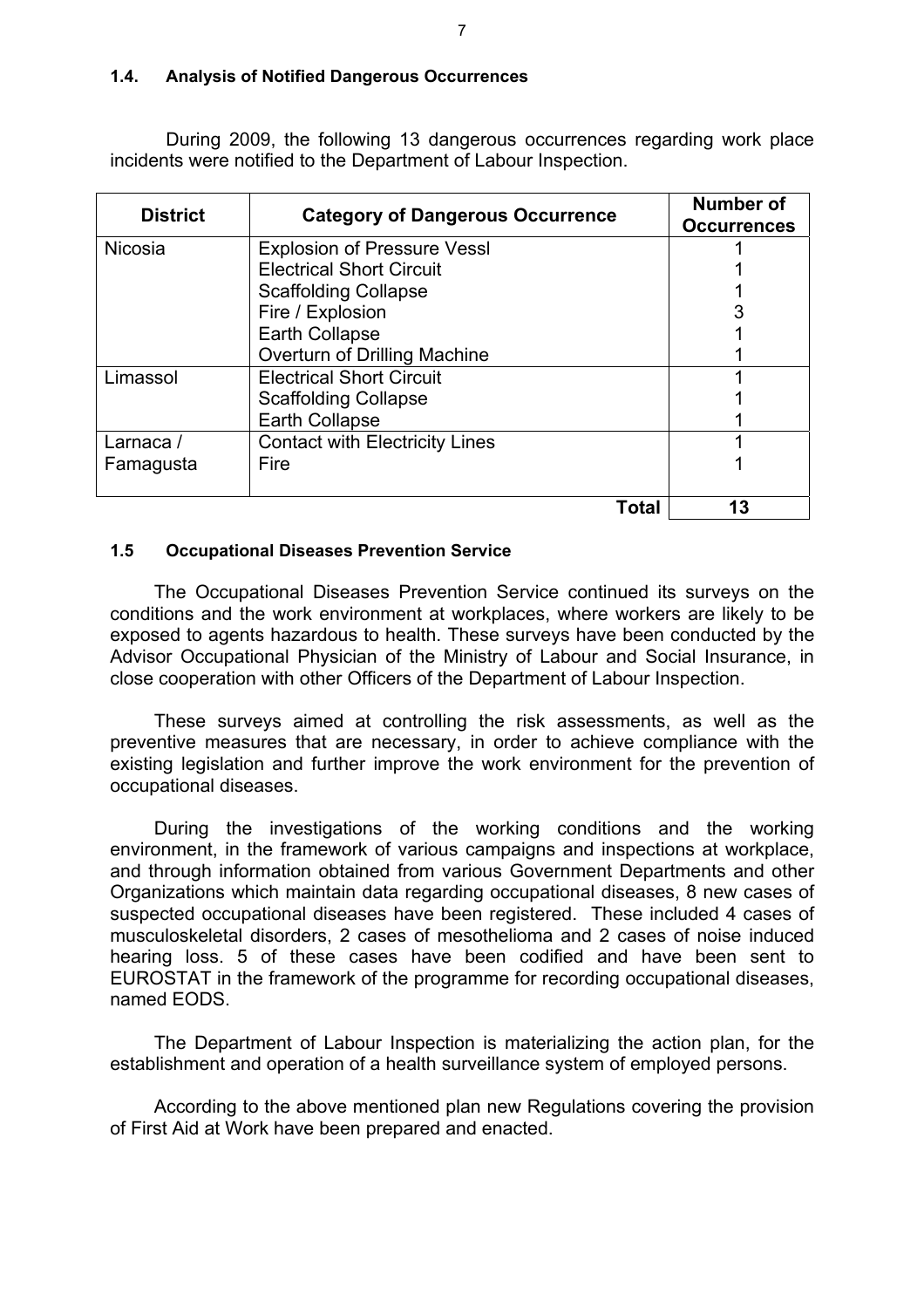#### **1.6. External Services for Protection and Prevention**

According to the provisions of the Management of Safety and Health at Work Regulations of 2002 (P.I. 173/2002) the employer, or the self-employed person, must assess all risks at the work place in relation to the safety and health of his employees. On the basis of the findings of the risk assessment, the employer is obliged to undertake the necessary measures to safeguard their safety and health. In cases where the employer or one or more of his employees are not qualified or experienced to carry out the risk assessment, then the employer should seek the assistance of persons offering External Services for Protection and Prevention. Under the provisions of the aforementioned Regulations, the said services must have the approval of the Chief Inspector.

Since May of 2005, the Department of Labour Inspection has adopted and implements new criteria for the assessment of the applications submitted by candidates for approval as Approved Persons. According to these criteria, the Department only accepts individuals´ applications and the approval of the Chief Inspector is granted for the entire spectrum of activities of protection and prevention services in the sector of health and safety at work. In formulating the above criteria, the comments and suggestions of those persons already approved were taken into consideration.

During the year 2009, 57 applications were submitted to the Department of Labour Inspection concerning initial approval or reapproval of approved persons. During the assessment period, each applicant was invited for a personal interview aiming at verifying their adequacy in knowledge, training, and experience in the field of risk protection and prevention, as well as their knowledge of Cyprus safety and health at work legislation. The Director of the Department of Labour Inspection, in his capacity as Chief Inspector, granted 35 approvals during 2009. Out of the remaining applicants, 6 were rejected because the Minimum Qualifications were not satisfied. On 31.12.2009, 13 applications were pending and the candidates were requested to submit further information concerning their knowledge, training and experience in the field of protection and prevention of risks. On the above date, a total of 74 Approved Persons were listed in the Registry of Approved Persons.

On the 16.11.2009, the Department of Labour Inspection, published on its website a draft of the new criteria for approval of persons, in order for the public consultation to occur with the aim to upgrade the concept of Approved Safety and Health Providers.

#### **1.7 New Safety and Health Legislation**

Following the voting into Law by Parliament, The Promotional Framework for Occupational Safety and Health Convention, 2006 (Ratification) Law of 2009 was published in the Official Gazette (Law No.1 (III)/2009) on 20.3.2009.

On 15.5.2009 the Safety and Health at Work (First Aid) Regulations of 2009 (P.I. 198/2009) were published.

#### **1.8 European Campaign 2009 for Evaluation of the Risk Assessment of Chemical Substances**

The Senior Labour Inspectors Committee (SLIC) has instituted the organization of Campaigns and Inspections aiming to uniformly inform all interested parties in all EU member-states as well as achieving uniform workplace inspections.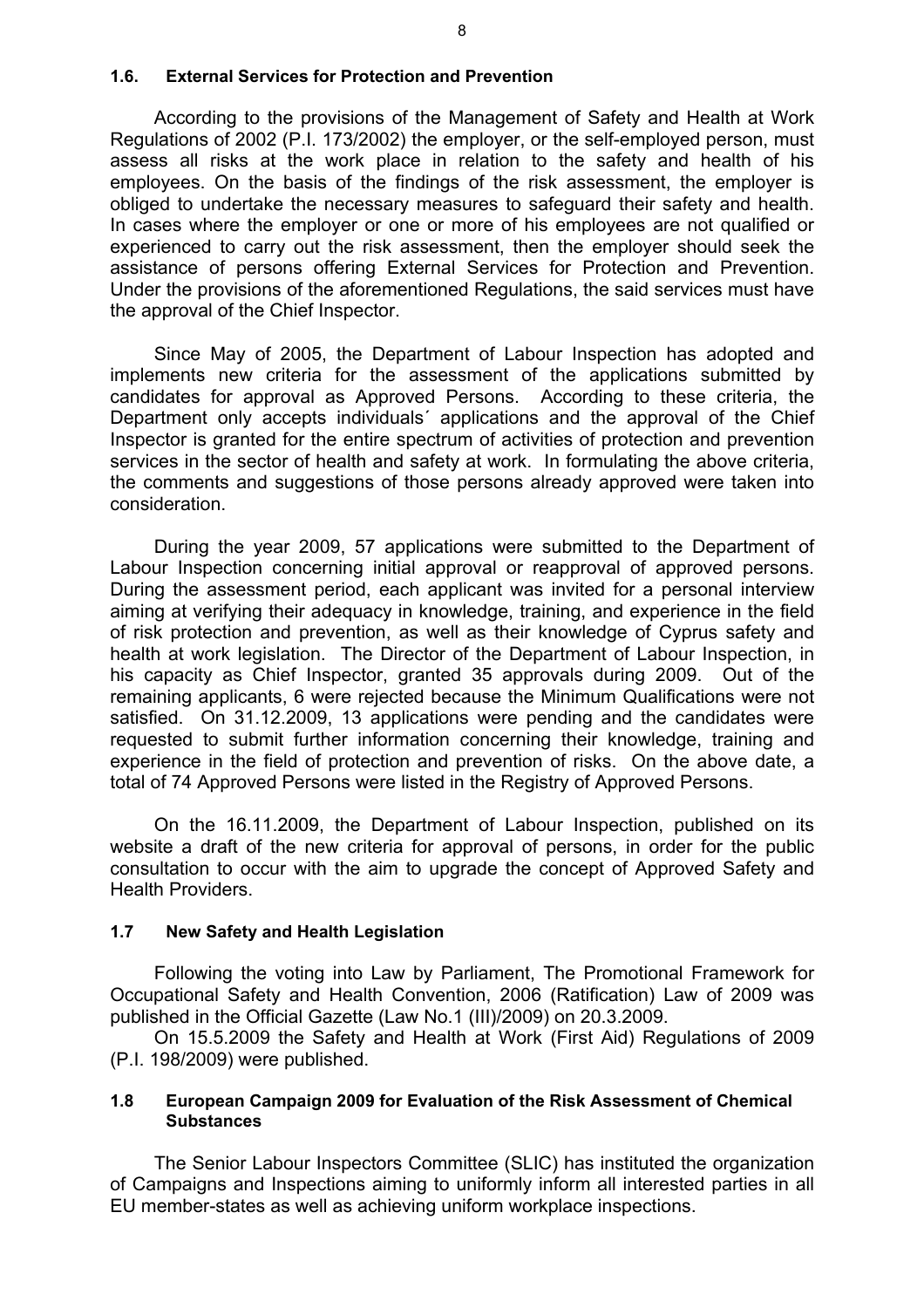In 2009, the preparation of the campaign to evaluate the risk assessment regarding chemical substances in the sectors of the Food Industry and Health Services. In the framework of the Inspection Campaign, more than 73 visits to workplaces belonging to the above sectors were made. During the inspections, the Labour Inspectors informed the employers for the risks arising from chemical substances as well as their obligations under the relevant legislation.

#### **1.9 Activities for occupational accidents and diseases reduction in the construction sector**

A Common Policy Declaration for the Construction Sector has been drawn up in the framework of the Technical Committee for the reduction of occupational accidents and diseases in the Sector. The members of the Committee include Employers' Organisations, Unions as well as other organisations and authorities involved in the Construction Sector.

The Common Policy Declaration was signed on the 11th September 2009 by the Ministers of Labour and Social Insurance, Interior, Communications and Works, the representatives of Employers' Organisations and Unions as well as the representatives of organisations and authorities responsible for the registration and control of engineers' and contractors' professions and other organisations involved in the Construction Sector.

This Declaration express the will of the Ministries and all authorities and organizations involved in the Construction Sector to work jointly, define common objectives and to drastically improve the occupational safety and health levels in the Sector to reduce the occupational accidents and diseases.

In the framework of the above Committee, five Working Groups have been set up to suggest and promote measures to achieve the objectives of the Common Policy Declaration.

#### **1.10 Safety Officers**

 According to the provisions of the Safety and Health at Work Laws of 1996 to 2003, each employer that employs more than two hundred persons, should appoint a Safety Officer who deals with the subjects of safety and health in the installations of his enterprise on a full time basis. The Safety Officer must inspect the workplaces, identify and assess the hazards and risks encountered in the enterprise, organize and check the Occupational Safety and Health Management System, prepare risk assessment reports, participate in the meetings of the Safety and Health Committee and train the workers on issues regarding safety and health at work.

 During the year 2009, after a personal interview with Officers of the Department of Labour Inspection, 15 new Safety Officers were approved by the Minister of Labour and Social Insurance.

The total number of approved Safety Officers is 86.

#### **1.11 Network for Exchange of Information on Safety and Health at Work – «KSS»**

The Department of Labour Inspection constitutes the National Focal Point for the network for exchange of information between Competent Authorities on Safety and Health at Work of member states of the EU. This network first operated on a test basis for approximately two years. In 2009, a reorganization of the network took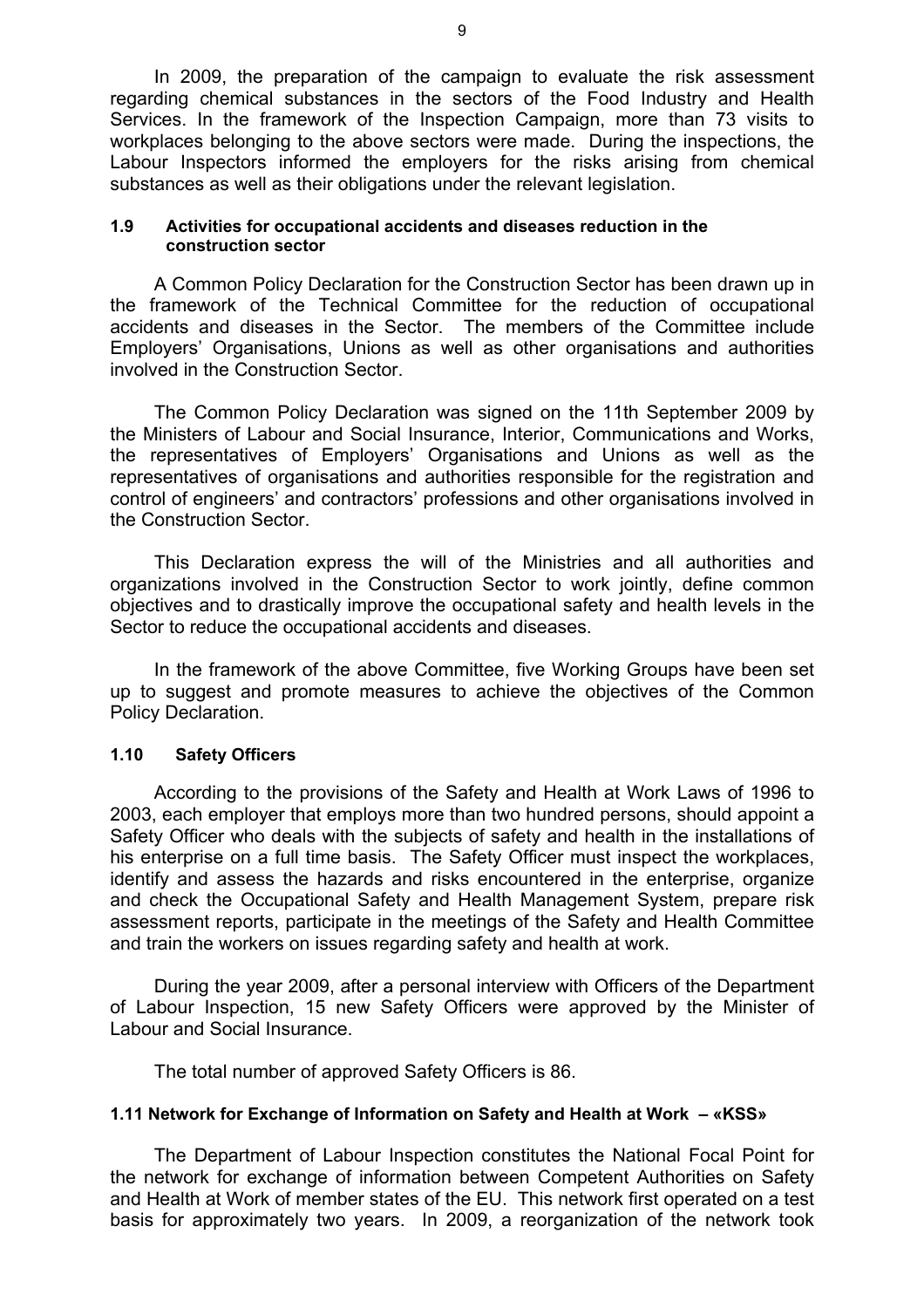place with the active participation of Cyprus. The main aim of this network is the exchange of specialized information not available to the general public, such as announcements for dangerous products or services, exchange of information regarding the enforcement of European and National legislation regarding technical issues, etc. The aforementioned network bears the name "Knowledge Sharing Site", or KSS for short. During 2009, 36 questions by the Member States were placed on the network, to which Cyprus replied and at the same time, Cyprus posted two questions.

# **1.12 OCCUPATIONAL HEALTH AND SAFETY TRAINING CENTRE**

The main activities of the Occupational Health and Safety Training Centre are the following:

- a) Organisation or co-organisation with other interested parties of training and vocational programs, seminars, lectures and other awareness raising activities.
- b) Organisation of the European Week for Safety and Health at Work, as well as the Information and Inspection Campaigns organised within the framework of the Senior Labour Inspectors Committee of the European Union.
- c) Development, publication and distribution of informative material aiming at increasing awareness of employers and employees.
- d) Incorporation of safety and health issues into the Education Sector.

The activities of the Occupational Health and Safety Training Centre for 2009 are described herebelow:

## **1.12.1 Training programmes and other awareness raising activities**

During 2009, the training programmes, seminars and lectures organised by the Training Centre were addresed to:

- Safety Officers
- Approved Persons
- New Officers / Inspectors of the Department of Labour Inspection
- Members of Safety Committees (in collaboration with the Trade Unions and the Cyprus Academy for Public Administration)
- Officers / employees of organisations and Government Departments
- Apprentices of the Cyprus Productivity Centre
- Officers of the employers and workers organizations
- Teachers of the Ministry of Education and Culture, and
- Newcomers in the Public Service

More specifically, the seminars referred to:

- the co-organization with other interested parties or exclusive organization by the Department of Labour Inspection
- the organization of the Pancyprian Conference for Safety and Health at Work within the framework of the activities for the Safety and Health at Work Week, and
- the Focal Point Meeting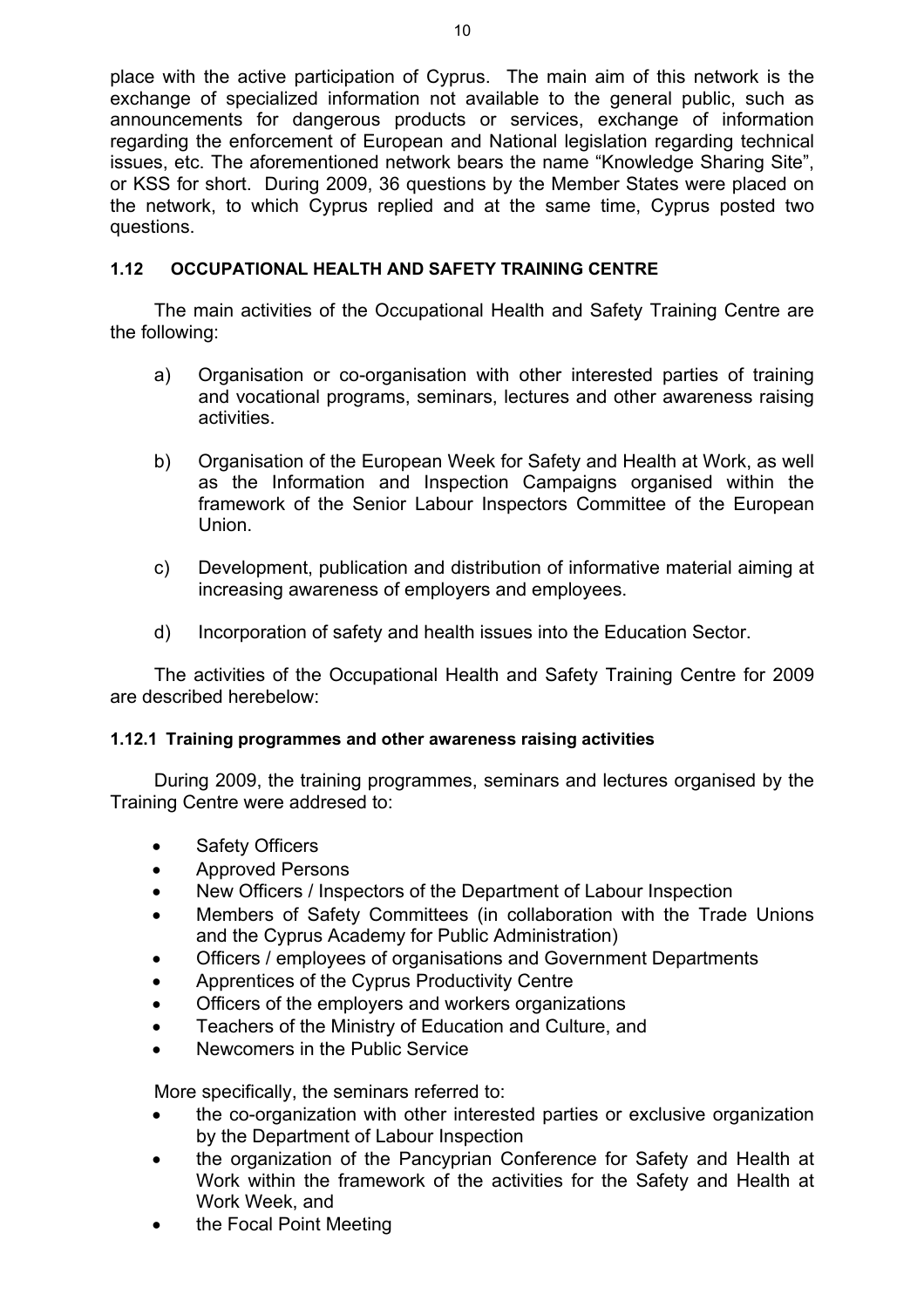During 2009 in total, 84 training programmes / seminars / lectures were organized and 2.772 persons were trained.

#### **1.12.2 Training of Safety Committee members in the Public Sector**

In co-operation with the Cyprus Academy for Public Administration, 10 training programs were organized with 6 hours duration each, during the second semester of the year. Approximately, 150 members of Safety Committees in the Public Sector attended the programs and they have been trained on the basic provisions of the legislation and the effective operation of the Safety Committees at the work places.

#### **1.12.3 Voluntary Training Programs for Teachers of the Ministry of Education and Culture**

Three training programs were organized in co-operation with the Pedagological Institute of Cyprus, with 15 hours duration each, in Nicosia, Limassol and Larnaca Districts. During the programs, the teachers who participated were instructed on health and safety issues in order to familiarize themselves with the subject and be more effective during the teaching of relevant subjects at schools.

#### **1.12.4 Poster Competition 2009**

A Poster Competition was organized among the pupils of technical schools with the co-operation of the Ministry of Education and Culture, for the sixth consecutive year. The subject of the competition was «Safety and Health at Work» aiming to raise awareness on health and safety issues among young people.

The Poster Competition Winners were awarded during the closing ceremony of the European Week for Safety and Health which took place on the 23<sup>rd</sup> October. The poster that got the first prize was printed in A3 size and is used at schools and workplaces for awareness raising purposes.

Furthermore, posters awarded in the last six years' competitions were used for the printing of a diary for the year 2010.

#### **1.12.5 Good Practice competition in education**

 A new competition named "School Examples of Good Practice regarding Safety & Health issues in the Public Education System of Cyprus" was organized in cooperation with the Ministry of Education and Culture. The best participations were awarded by the Minister of Labour & Social Insurance during the closing ceremony of the European Week for Safety & Health.

#### **1.12.6 Events organized for the promotion of the Safety Committee Institution**

 In collaboration with Social Partners, two events took place in industrial areas of Larnaca and Paphos Districts, aiming at promoting the implementation of the institution of the Safety Committees at workplaces. The Minister of Labour & Social Insurance participated in both events emphasizing the importance and the benefits the institution provides for both employers and employees.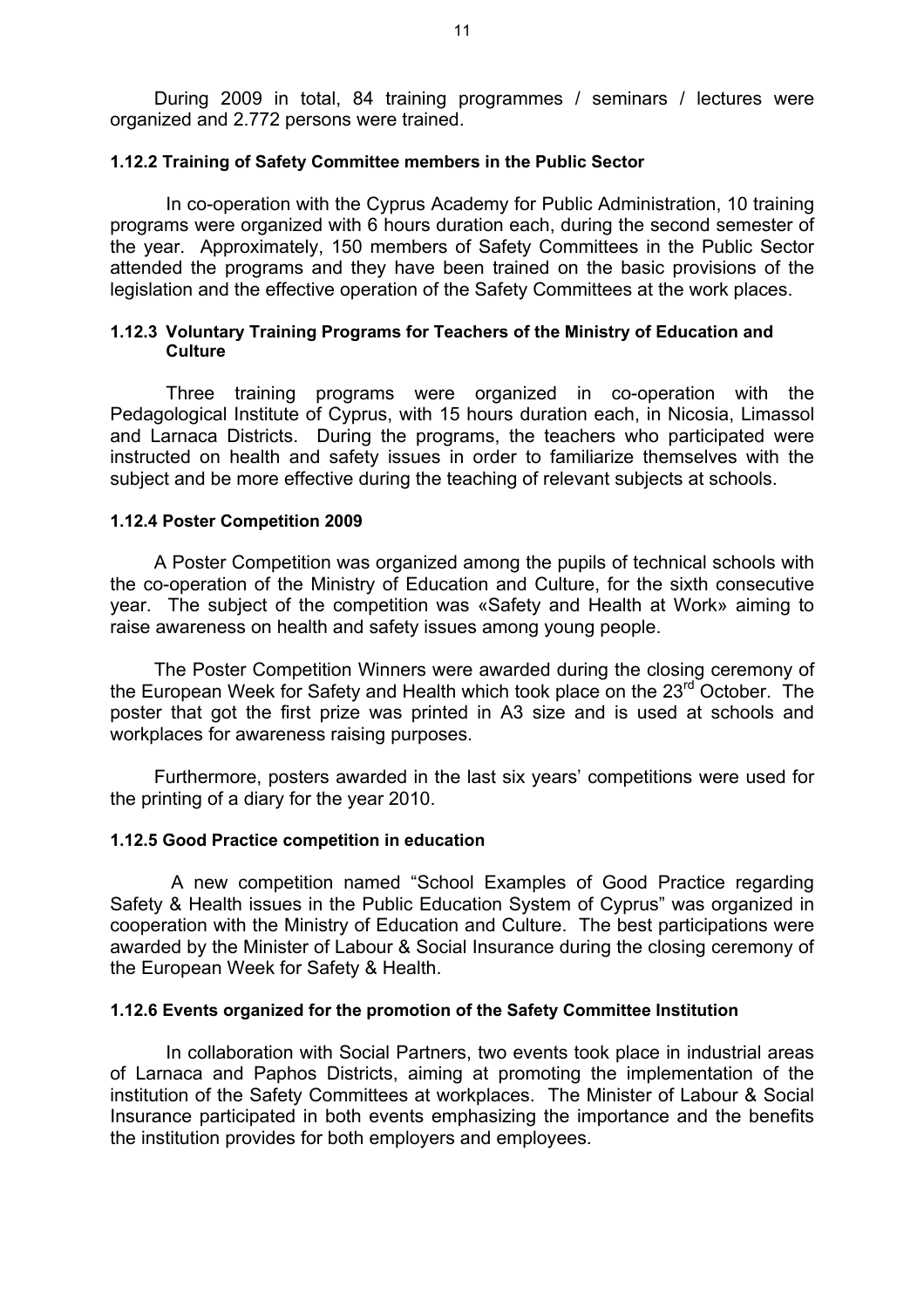#### **1.12.7 Memorandum of Understanding with the University of Cyprus**

During a ceremony, which occurred on the 22<sup>nd</sup> October 2009, a Memorandum of Understanding was signed between the Ministry of Labour and Social Insurance and the University of Cyprus. The Memorandum of Understanding covers issues related to the technological and scientific cooperation between the two bodies.

#### **1.12.8 Annual Campaign on the Prevention of Work Accidents and Occupational Diseases**

Within the framework of the above Campaign, the European Week for Safety and Health at Work 2009 was organised between 19th and 23th of October focussing on the risk assessment and the theme adopted was **«Healthy Workplaces – Good for you – Good for business»**.

The closing ceremony of the European Week for Safety and Health at Work 2009 was held on the 23rd of October 2009.

During the closing ceremony, the Good Practice Awards were awarded as well as the Schools Awards Competition for 2009 and the Poster Competition Awards presented as well.

The closing ceremony followed the Pancyprian Conference for Safety and Health at Work during which, the representative of the European Agency for Safety and Health at Work presented the theme "New forms of work – New risks and challenges for employees and employers - Long term perspective through the expert forecasts".

During the Safety and Health at Work Week, the Minister of Labour and Social Insurance visited workplaces and had the opportunity to perceive the measures for the protection of the employees from risks at work. Furthermore, Labour Inspection Officers and Labour Inspectors of the Department of Labour Inspection implemented a special programme that included visits at workplaces, participation in meetings of various Safety Committees, discussions with employees and distribution of informative material.

The following Table shows the data related to the activities during Safety Week 2009 per District.

|          | <b>Number of Visits</b> | <b>Number of Participants</b> |
|----------|-------------------------|-------------------------------|
| Nicosia  |                         | 1.345                         |
| Limassol | 28                      | 900                           |
| Larnaca  | 32                      | 325                           |
| Paphos   | 24                      | 500                           |
| Гоtal    | 136                     | 3.070                         |

### **Visits in work premises**

Furthermore, within the frame of the Campaign for the Prevention of Work Accidents and Occupational Diseases, radio and TV messages were transmitted and TV stations broadcasted short duration films. In addition, Officers of the Department gave interviews and participated in awareness programmes.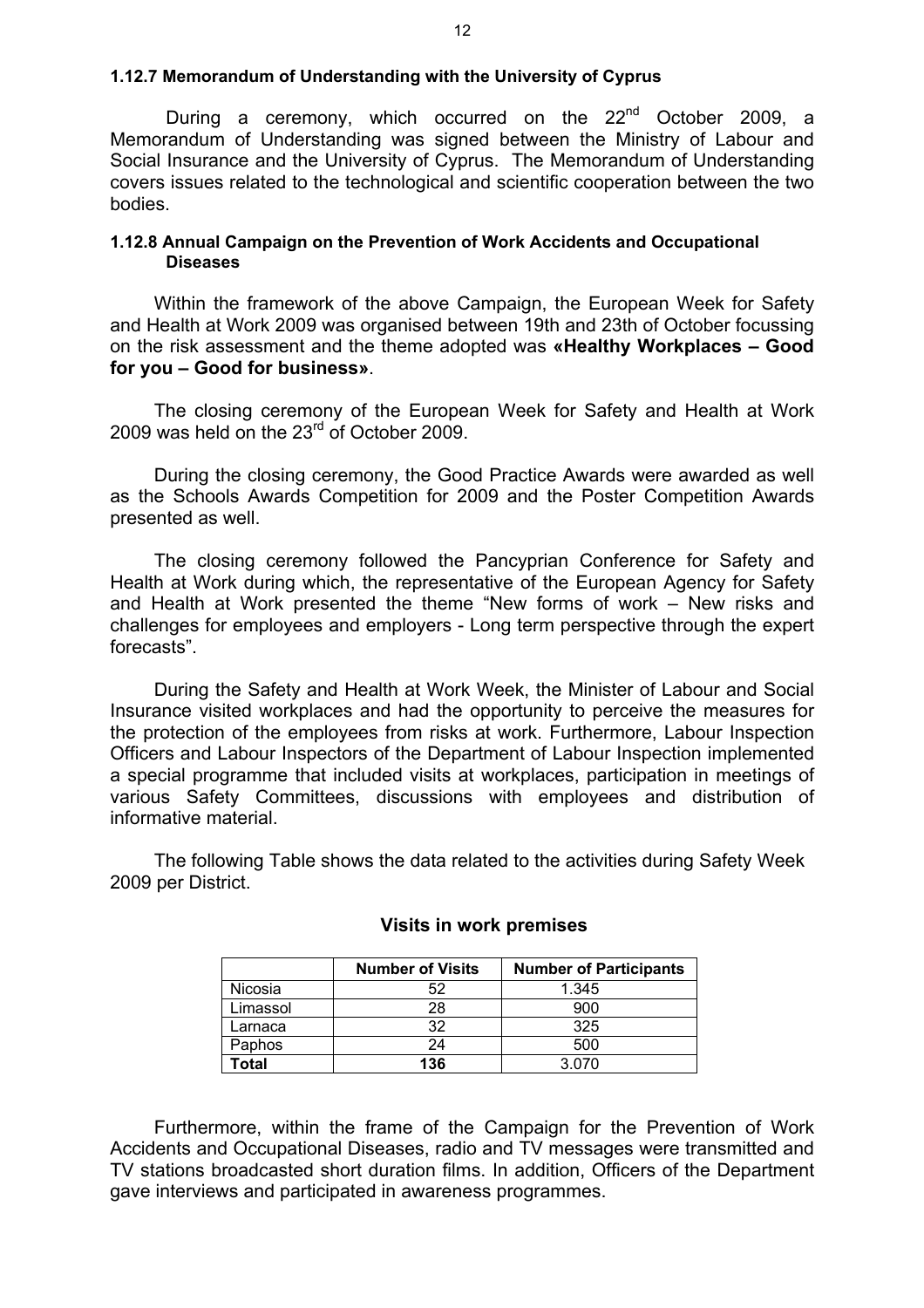Finally, throughout the year and within the frame of a special agreement with the Department of Labour Inspection, the employers and employees of representative organisations, published in their newspapers articles and other awareness material for the prevention of work accidents and occupational diseases.

#### **1.12.9 Participation of the Department of Labour Inspection in the 34th Cyprus International State Fair**

The Department of Labour Inspection participated in the 34th Cyprus International State Fair alongside the other Departments/Institutes of the Ministry of Labour and Social Insurance, aiming at promoting both its activities and informative material that it develops as well as disseminating the broadest possible information to employers, workers and the public in general on issues of Safety and Health at Work and the Control of Industrial Pollution. Within the frame of the above activity, a reception was organised at the exhibition kiosk, which was complimented with the presence of the Minister of Labour and Social Insurance.

## **1.12.10 Publications**

During 2009, informative material was re-published and the following new informative leaflets and publications were issued:

- 1. Dangerous Phthalate in toys
- 2. LPG Safety precautions for simple installations
- 3. Radiation Protection and Nuclear Safety Basic provisions of legislation on protection from Ionizing Radiation
- 4. Radiation in our life
- 5. Provision of First Aid at Work places
- 6. Ground Works Health and Safety working plan Checklists
- 7. External Services for the provision of Activities for Protection and Prevention of Occupational Risks
- 8. Ground Works Health and Safety working plan Analysis

## **1.12.11 Good Practice Competition 2009**

Every year, the Department of Labour Inspection holds a National Competition for Good Practices in the occupational safety and health sector.

Each Good Practice example submitted should indicate in a recognizable manner the prevention of risks in the workplace. In the framework of the Competition, 16 examples were submitted in 2009. First place was awarded to the Bank of Cyprus Oncology Centre for its practice regarding Prevention and Management of Piercing Risks by Sharp Objects.

#### **1.12.12 Organization of a Seminar to promote and utilize Good Practice examples submitted up to 2008**

The Department of Labour Inspection, Laiki Insurance Company and the Cyprus Safety and Health Association co-organized a Seminar titled «Risk Assessment and Management of Risks – Good Practice Examples» in Nicosia, on March 18<sup>th</sup>, 2009.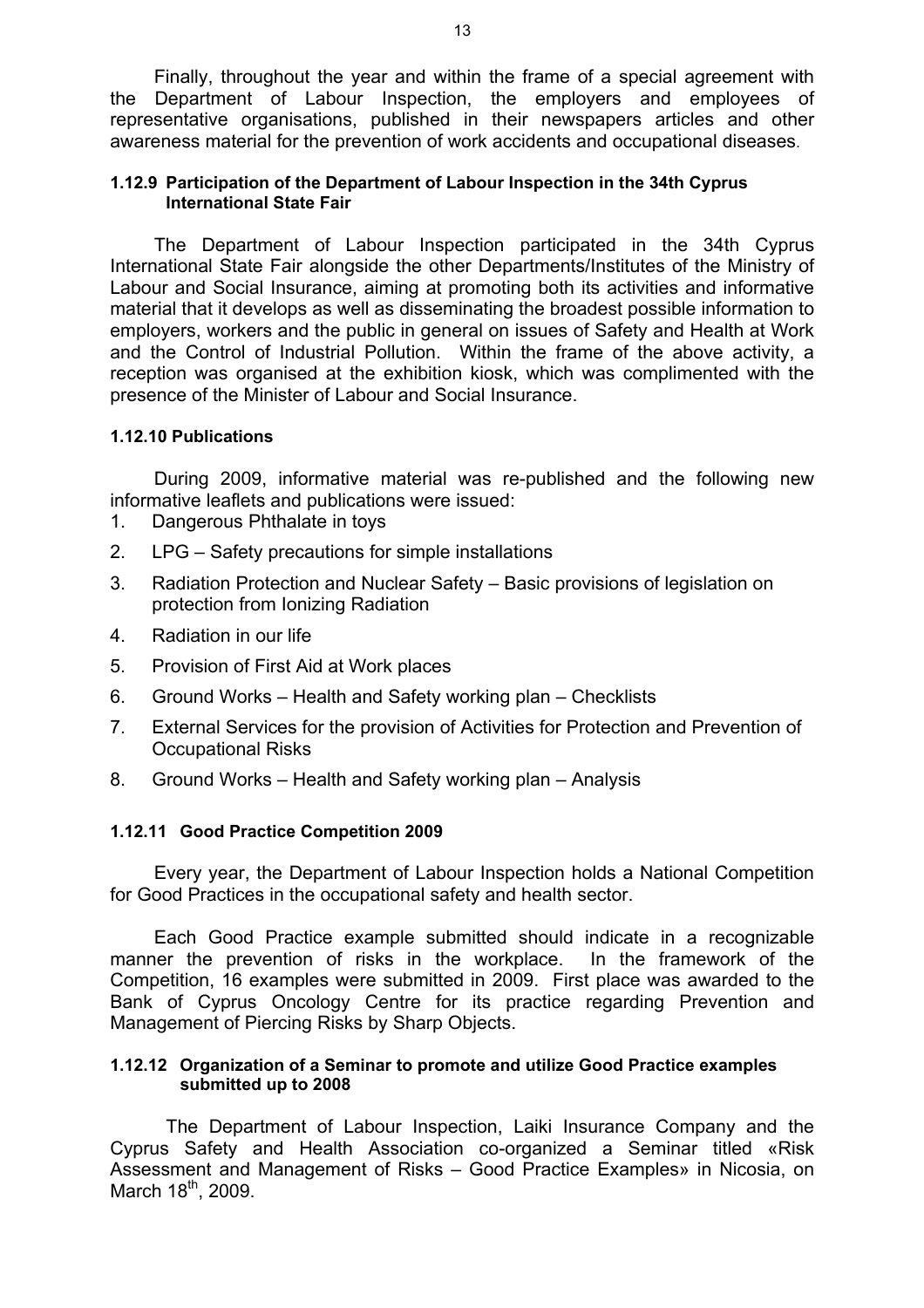The aim of this Seminar was to present and inform about the examples of Good Practices, which were submitted under the framework of the Good Practice Awards Competition by representatives of Companies / Organizations.

Nine such examples from three thematic activities were presented.

## **1.12.13 Organization of a Seminar on the Sectors of Hotels, Restaurants and Catering**

The European Agency for Safety and Health at Work and the Department of Labour Inspection, as the National Focal Point of the Agency in Cyprus organized a Seminar entitled «Protection of Workers in the sectors of Hotels, Restaurants and Catering (HORECA)» at the Grand Resort Hotel in Limassol on 31.3.2009.

The aim of this Seminar was to promote the specialized informational material covering the above sectors of economic activity, which was prepared by the European Agency for Safety and Health at Work under the framework of its activities for collection, analysis and dispersion of information.

## **1.12.14 Extended Gathering of Social Partners**

The Gathering took place on 19.10.2009 in Nicosia. Its aim was to:

- Inform about activities which took place in the framework of the European Campaign 2008-2009 for Risk Assessment by the Partners and the results.
- Inform about the European Campaign for 2010-2011 on Safe Maintenance.
- Define the activities to take place by the Partners themselves during the European Campaign for 2010-2011, and
- Select the ways in which Good Practices will be publicised and promoted.

## **1.13 NATIONAL FOCAL POINT OF THE EUROPEAN AGENCY FOR SAFETY AND HEALTH AT WORK**

## **1.13.1 Development and Operation of the National Information Network**

The Department of Labour Inspection is responsible for the operation of the National Information Network in which the Social Partners, as well as other organisations, soundly participate in the health and safety at work sector.

Under the framework of its duties, the Department was represented in three meetings of the Focal Points, in a meeting of the Network Committee and in a meeting of the Committee for Emerging Risks. The Department was also represented in a Seminar of the Agency which took place in Brussels concerning Cleaning Work Activities.

Within the frame of the promotion of issues of safety and health at work in the Hotel and Restaurant Sectors, the Agency has funded the production of a short length film which was entirely filmed in Cyprus with the Department's cooperation.

## **1.14 NATIONAL FOCAL POINT OF THE EUROPEAN NETWORK FOR WORKPLACE HEALTH PROMOTION (ENWHP)**

The main activities of the Department of Labour Inspection as the National Focal Point of the above mentioned Network, include: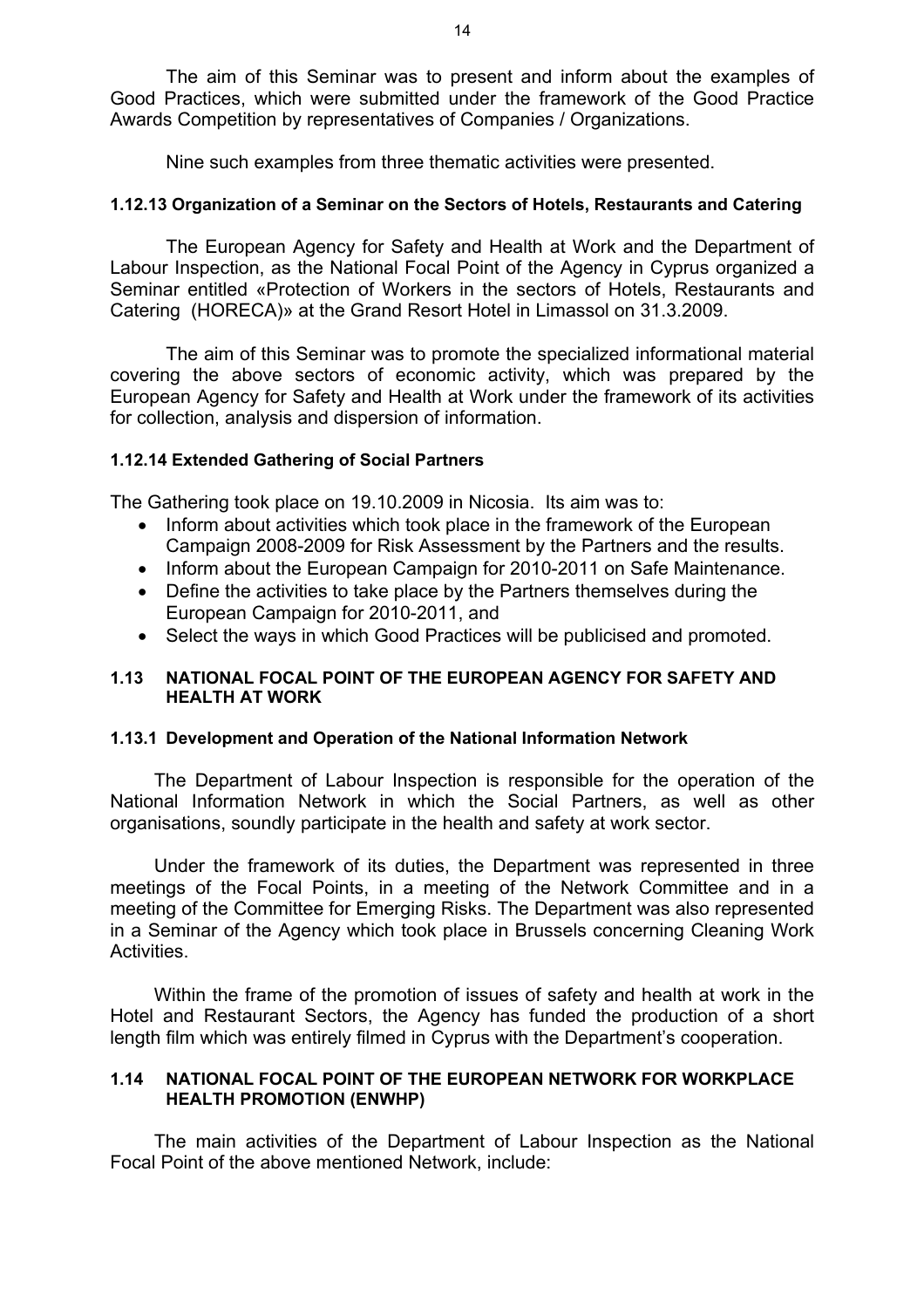#### **1.14.1 Participation in various programmes of the Network**

The Department of Labour Inspection is participating in the "Move Europe" project of the European Network for Workplace Health Promotion.

The Project aims to track down those ways of life and behaviour which promote good health in workplaces and which focus on the sectors of physical exercise, nutrition, mental health and giving up smoking. It recognises implemented models of good practices and takes on of the dissemination of the results in Europe.

 For the implementation of the above campaign, the Department of Labour Inspection has prepared and implements an Action Plan.

#### **1.14.2 Participation in meetings of the members of National Focal Points of the Network**

The Department of Labour Inspection actively participates in business meetings of the members of the National Focal Points of the Network. During these business meetings organizational matters, internal procedures and progress regarding the different projects of the Network, are discussed.

#### **1.15 UNIT FOR THE CONTROL OF WORKING TIME OF DRIVERS OF CERTAIN VEHICLES**

Driver fatigue caused by excessive driving without taking the necessary breaks and rest periods is one of the factors of road accidents. Up to the date of implementation of the relative legislation this factor was imponderable. With the full implementation of the legislation, by carrying out targeted checks at the road side as well as at the premises of the undertakings, this factor can be evaluated thus making possible the prevention of road accidents in which drivers of certain vehicles may be involved. Also, the implementation of the legislation ensures equal terms of competition between the enterprises and improves the conditions of work for the drivers.

#### **1.15.1 Legislation / Implementation of Legislation**

In 2007, Cyprus harmonized with the European Directive 2006/22/EC and applies the European Regulations with no. 561/2006 and no. 3821/85 via the Control of Driving Hours and Rest of Drivers of Certain Vehicles Law of 2007 (N. 86(I)/2007), which superseded the Control of Driving Hours and Rest of Drivers of Certain Vehicles Law of 2004 (N. 137(I)/2004). Also, Cyprus is harmonized with the European Directive 2002/15/EC via the Organization of Working Time of Persons Performing Mobile Road Transport Activities Law of 2005 (N. 47(I)/2005).

The responsible Minister for the administration and enforcement of above legislation is, according article 2(1) of the Law N. 86(I)/2007 and article 2(1) of the Law N. 47(I)/2005, the Minister of Labour and Social Insurance. The Department of Labour Inspection enforces their provisions. The Competent Authority for the management of the legislative framework is the Department of Labour Relations.

Control Checks at the premises of the Undertakings are being carried out exclusively by the Unit for Control of Working Time of Drivers of Certain Vehicles, under the Department of Labour Inspection and the road side checks are being carried out by the above mentioned Unit in collaboration with the Cyprus Police.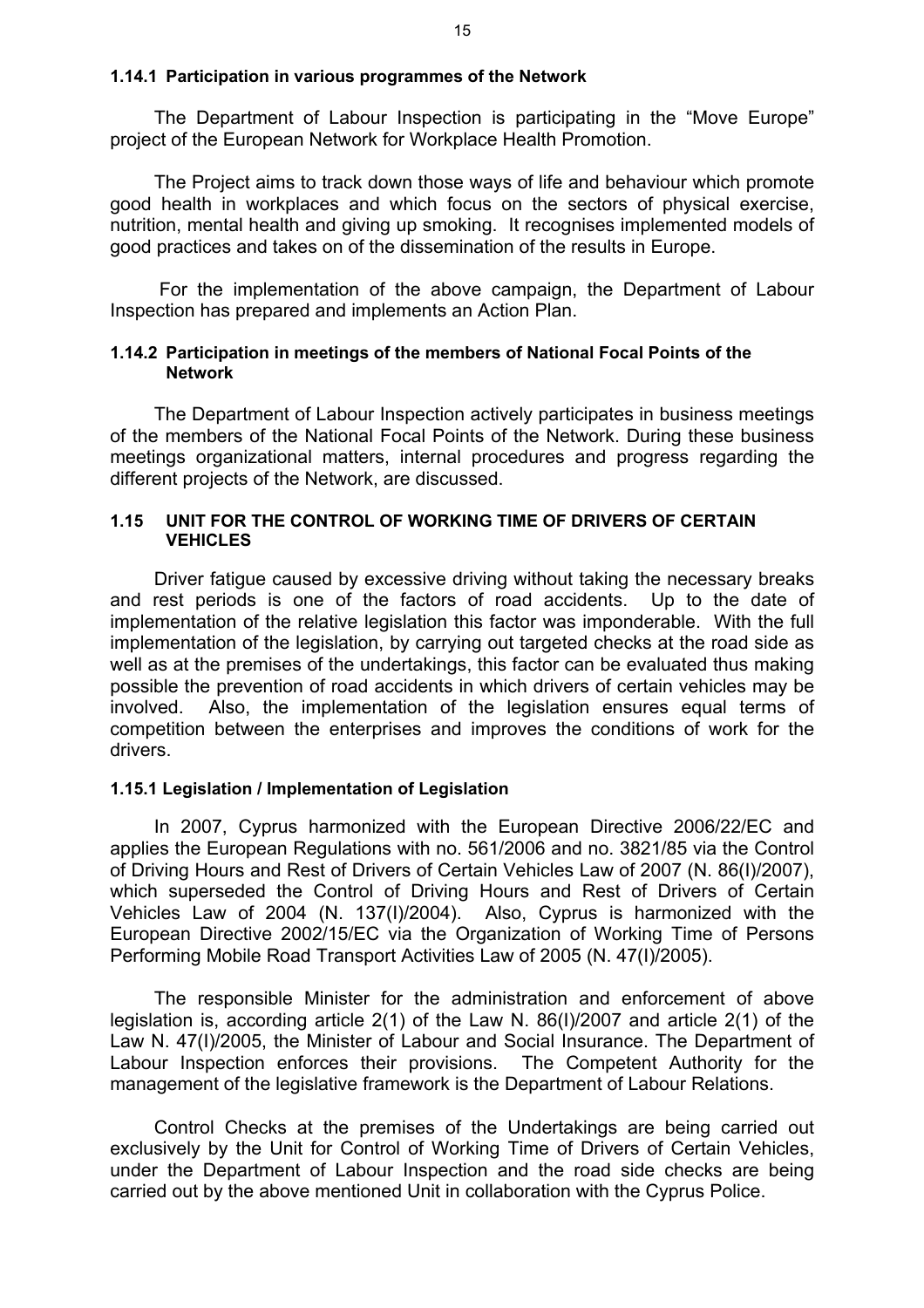#### **1.15.2 Monitoring of Drivers' working days in 2009**

According to article 2 of the European Directive 2006/22/EC, the minimum number of examinations of working days that should be carried out in 2009 amounts to 71.982 working days. Up to 31.12.2009, 82.998 working were examined of which 51.078 at the premises of undertakings and 31.920 days at the roadside. Also, according to the article 2 of the European Directive 2006/22/EC, the minimum percentage of total number of examinations at the roadside is 30% and at the premises of enterprises 50%. The table of **Appendix XXΙΙI** presents the percentage coverage of the required minimum number of examinations based on the number of examinations carried out in 2009.

The above number of checks of working days of drivers that have been carried out at the roadside includes the checks that have been carried out during campaigns organized by the Cyprus Police, as member of the TISPOL (Traffic Information System for the POLice) Organisation. These campaigns took place in March, May, July, September and October of 2009 and the Department of Labour Inspection participated in these campaigns.

#### **1.16 CONTROL OF MAJOR ACCIDENT HAZARDS SECTOR**

Major accidents comprise the most serious form of accidents due to their dreadful consequences, not only on persons, but also on the environment. For this reason, their prevention and control has been rightly given particular attention, at a global scale.

The Control of Major Accident Hazards Sector implements the Control of Major Accident Hazards Involving Dangerous Substances Regulations of 2001 (P.I. 507/2001). The Regulations came into force on the 1st of May 2002 with relevant Notification of the Council of Ministers (P.I. 211/2002). This Sector also implements the Control of Major Accident Hazards Related to Dangerous Substances (Amendment) Regulations of 2006 (P.I. 49/2006). The aforementioned Regulations harmonize the Cyprus legislation with the provisions of the European Union Directive 96/82/EC (SEVESO II) and Directive 2003/105/EC (amending the first Directive) except of those provisions that are related to the land use and the external emergency plans for which the respective authority is the Department of Housing and Town Planning and the Civil Defense Services.

The Regulations aim at the prevention of major accidents involving dangerous substances and at the limitation of their consequences to people and the environment.

During 2009 and in cooperation with an external consultant, the Sector proceeded to assess one Safety Report submitted by the operator of one establishment. During the assessment, two inspections were carried out at the establishment to check the completeness and reliability of the data contained in the Safety Report.

Also, during 2009 the Sector cooperated with the Civil Defense Services on issues of External Emergency Plans and with the Department of Town Planning and Housing on issues of site planning of new establishments and on building developments in proximity to existing establishments.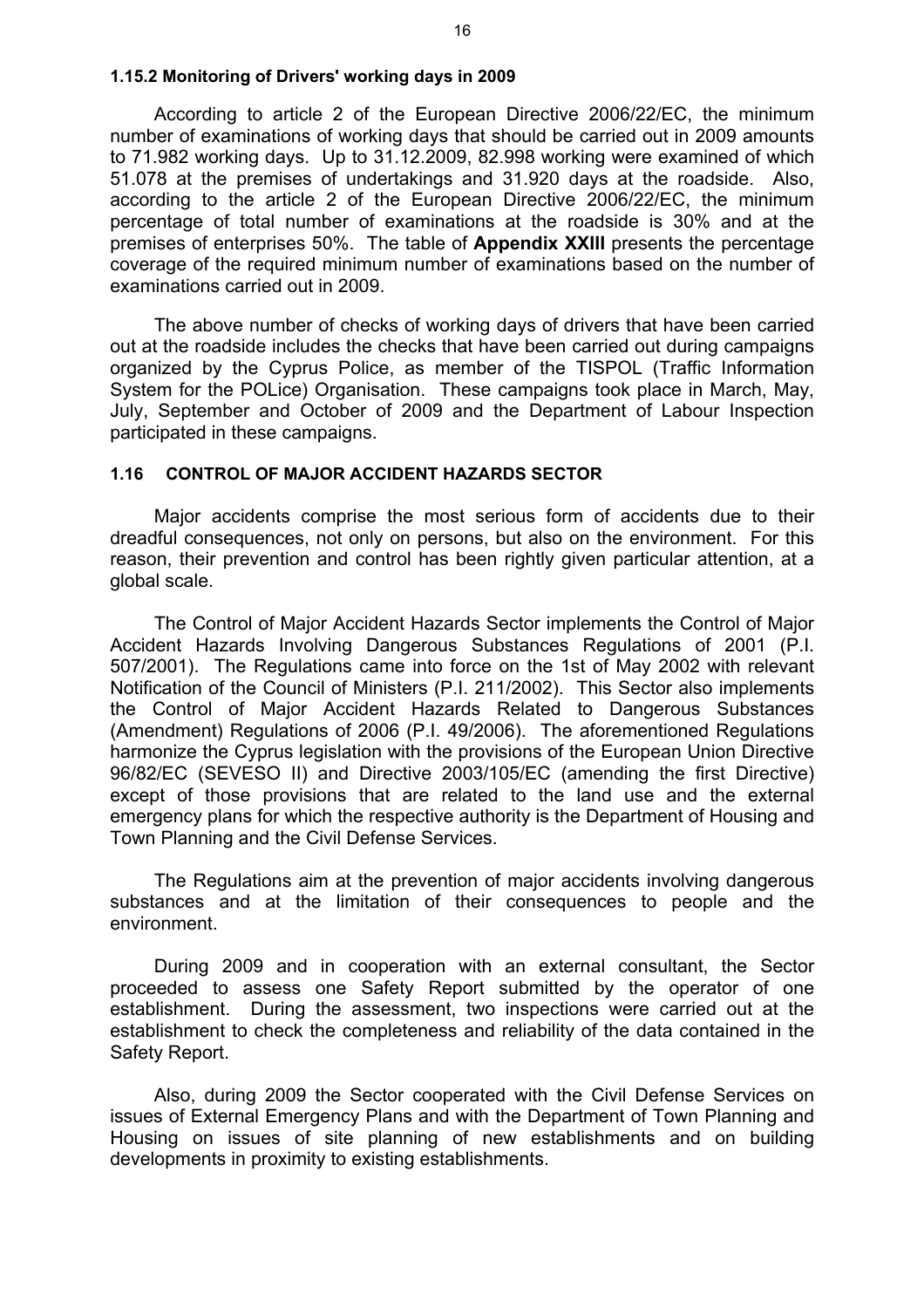## **2. INSPECTION OF MACHINERY AND EQUIPMENT**

## **2.1. The Machinery Inspection & Certification Unit**

The Machinery Inspection and Certification Unit operates with personnel at the Headquarters as well as at the District Offices of the Department. The Unit enforces specific sections of the labour legislation, which concern types of machinery prescribed by legislation, referred to as «Inspectable Machinery». The main activity of the Unit is the inspection of Inspectable Machinery. Other activities of the Unit concern the preparation of Reports and Certificates of Inspection, the maintenance of records for collecting the inspection fees and their subsequent follow up, the preparation, follow up and processing of legal cases, the investigation of accidents and dangerous occurrences, the preparation of new legislation, etc.

The Unit enforces the following legislation concerning the inspectable machinery:

- The Safety and Health at Work Law (L. 89(I)/1996), as amended by Laws 158(I)/2001, 25(I)/2002, 41(I)/2003 and 99(I)/2003.
- The Factories Law, Cap. 134, as amended by Laws 43/64, 32/72, 22/82, 25/89, 20/90, 220/91 and 90(I)/96.
- The Buildings and Works of Engineering Construction (Safety, Health and Welfare) Regulations of 1973, (P.I. 161/73).
- The Occupational Safety and Health at Ports Regulations of 1991, (P.I. 349/91).
- The Factories (Manner of Preparing Steam Boiler in Cold Condition) Order,
- The Factories (Forms) Order,
- The Factories (Prescribed Fees) Order of 2008, (P.I. 6/2008),

Within the framework of the enforcement of the above legislation, the Unit provides specialised inspection services to the inspectable machinery owners. The services provided include inspection, testing and examination, according to the type of inspectable machinery. Every registered inspectable piece of machinery is certified at regular periods, according to the provisions of the legislation. The Inspector, depending on the work carried out, issues a Report of Examination or a Certificate of Test and Examination to the owner of the machinery.

The table of **Appendix XVIII** shows an analysis of the machinery inspections carried out by the Inspectors by District and category of machinery in the year 2009.

The table of **Appendix XIX** shows an analysis of inspectable machinery by District and category of machinery registered into the Computerised Information System of the Department on 31.12.2009.

The following Table shows the corresponding Sections of the Factories Law that apply to the inspectable machinery, the maximum period provided between two inspections and comparison of the number of inspections carried out per machinery category with the corresponding number for the year 2008.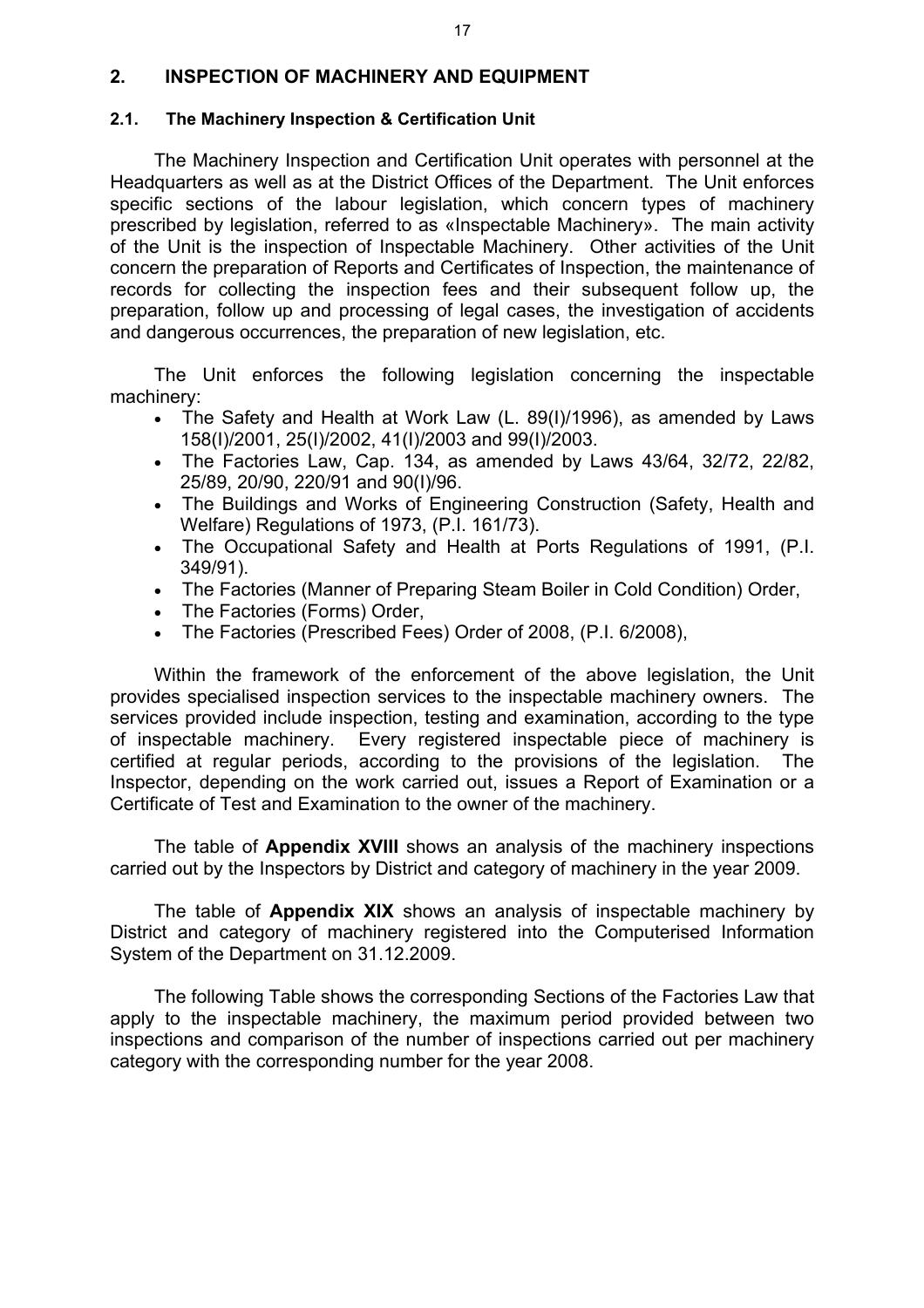|                                              | <b>Number of Inspections</b> |       | <b>Maximum</b>                                  | <b>Section of the</b>                                                    |  |
|----------------------------------------------|------------------------------|-------|-------------------------------------------------|--------------------------------------------------------------------------|--|
| <b>Machinery Type</b>                        | 2009                         | 2008  | <b>Prescribed Period</b><br>between Inspections | <b>Factories Law on the</b><br><b>Frequency of</b><br><b>Inspections</b> |  |
| Lifts and Hoists                             | 458                          | 464   | 6 months                                        | 33(2)                                                                    |  |
| <b>Hydraulic Lifting</b><br><b>Platforms</b> | $\Omega$                     | 0     | 12 months                                       | 33(9)(c)                                                                 |  |
| Cranes and other<br><b>Lifting Devices</b>   | 267                          | 290   | 14 months                                       | 35(2)                                                                    |  |
| <b>Steam Boilers</b>                         | 344                          | 352   | 14 - 18 months                                  | 40(7)                                                                    |  |
| <b>Steam Receivers</b>                       | 8                            | 11    | 26 months                                       | 41(4)                                                                    |  |
| Air Receivers                                | 80                           | 104   | 26 months                                       | 42(5)                                                                    |  |
| Ropes                                        |                              | O     | 6 months                                        | 34                                                                       |  |
| <b>TOTAL</b>                                 | 1.157                        | 1.221 |                                                 |                                                                          |  |

During 2009, a country wide campaign was organised in order to collect the fees due from previous inspections of machinery. The Inspectors contacted (via telephone or personal visit) the affected owners to achieve an effective recovery of the arrears of revenue. Until 31.12.2009, the Department received a total of €35.587,05 from the original amount of €53.211,94 due on 31.12.2008, namely a percentage of 66,9%.

Also, during 2009 the Department of Labour Inspection processed in cooperation with the Social Partners the draft Regulations titled «the Safety and Health at work (Operation, Maintenance and Inspection of Lifts) Regulations». This draft updates the periodic lift inspection and defines the responsibilities, obligations and the professional qualifications for those directly involved in installing, maintaining and inspecting lifts as well as the obligations and liabilities of the lift owners. It has been agreed with the social partners that the periodic inspection of lifts will be carried out by private entities. During the year 2010, the above draft Regulations will be published for commenting by the affected groups prior to submission to the **Parliament** 

In 2009 the mobile crane inspection campaign was completed successfully with the exception of some older cranes, which due to their old age can not keep up with the developments in technology. All other cranes, registered in the Computerised Information System of the Department, are compliant with the requirements of the law.

## **2.2. CE Marking Products Sector**

The CE Marking Products Sector is responsible for the enforcement of the national legislation that transposes the New Approach Directives on the following product categories:

- Machinery,
- Lifts.
- Pressure Equipment,
- Simple Pressure Vessels
- Personal Protective Equipment, and
- Equipment and Protective systems for Use in Explosive Atmospheres.

The enforcement of the CE legislation ensures that only products that satisfy its provisions are manufactured, imported and placed on the market.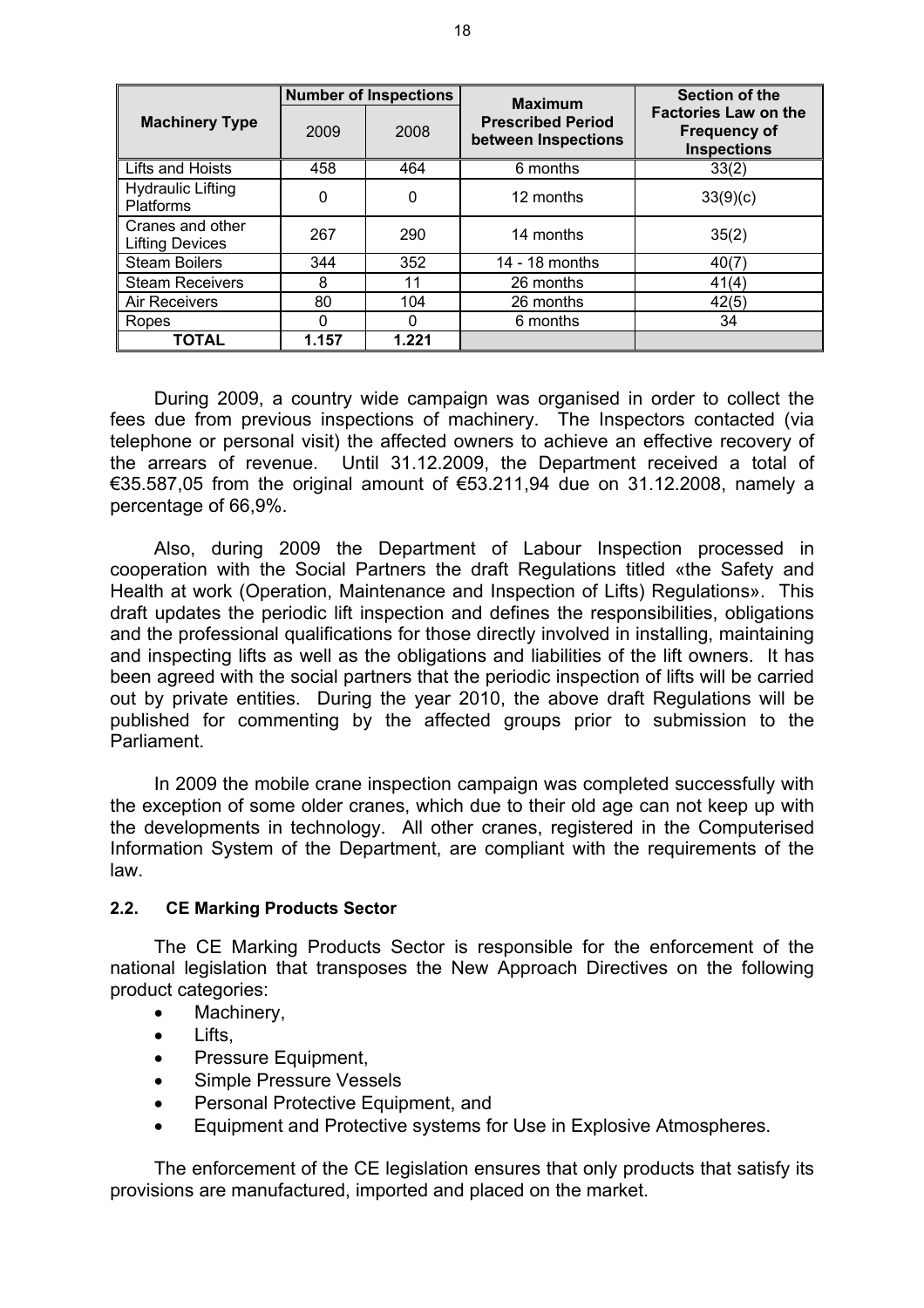In 2009 the Department of Labour Inspection attended the sessions of the competent authorities to amend the Essential Requirements to be fulfilled by Specific Product Categories Laws of 2002 to 2009 to harmonise Cyprus with the European Regulation 765/2008/EC - requirements for accreditation and market surveillance relating to the marketing of products. The European Regulation came into effect on 1.1.2010 and the sessions were chaired by the Ministry of Commerce, Industry and Tourism.

Also, in 2009 the Department monitored the web site of the European Union for publications of new Harmonized Standards for products falling under the 6 categories of CE marking which were mentioned above. It prepared 7 Notifications which were published in the Cyprus Government Gazette and on the website of the Department. The currently in force Notifications are as follows:

| Pos            | Class                                       | Notification  |
|----------------|---------------------------------------------|---------------|
|                | Machinery                                   | P.I. 355/2009 |
| 2 <sub>1</sub> | <b>Elevators</b>                            | P.I. 356/2009 |
| 3.             | <b>Pressure Equipment</b>                   | P.I. 379/2009 |
| 4.             | <b>Simple Pressure Vessels</b>              | P.I. 283/2009 |
| 5.             | <b>Personal Protective Equipment</b>        | P.I. 320/2009 |
| 6.             | <b>Equipment and Protective Systems for</b> | P.I. 165/2009 |
|                | Use in Explosive Atmospheres                |               |

#### **2.2.1. Market Surveillance**

The purpose of market surveillance is to ensure that only the products that comply with the provisions of the CE marking legislation are placed on the market. This is achieved by paying regular visits to premises where the product categories mentioned above are manufactured, imported, displayed for sale or installed. Market surveillance is carried within the frame of inspections on a sampling basis, as well as after information is received regarding non-conforming products.

To this end, the Minister of Labour and Social Insurance authorised Officers of the Department, in the Headquarters and the District Offices, to carry out market surveillance.

In June 2009, the Department together with the Cyprus Association of Civil Engineers and the Joint Group of Civil and Mechanical Engineers (Branch Cyprus) co-hosted the seminar on "Personal Protective Equipment (PPE) - Challenges and Innovations". The relevant legislation has been presented by a Labour Inspection Officer, whereas various manufacturers showed the state of the art in the Personal Protective Equipment.

Many representatives of the German Institutions BG BAU (Statutory Accident and Insurance Prevention Institution in the building trade in Germany) and BGIA (Institute for research and testing of the German Social Accident Insurance) were among the participants of the seminar.

In 2009, the Department monitored the web site of the European Network RAPEX for notifications of dangerous products with regard to product categories with CE marking administered by the Department and issued a total of 9 announcements for simple pressure vessels, pressure equipment and personal protective equipment.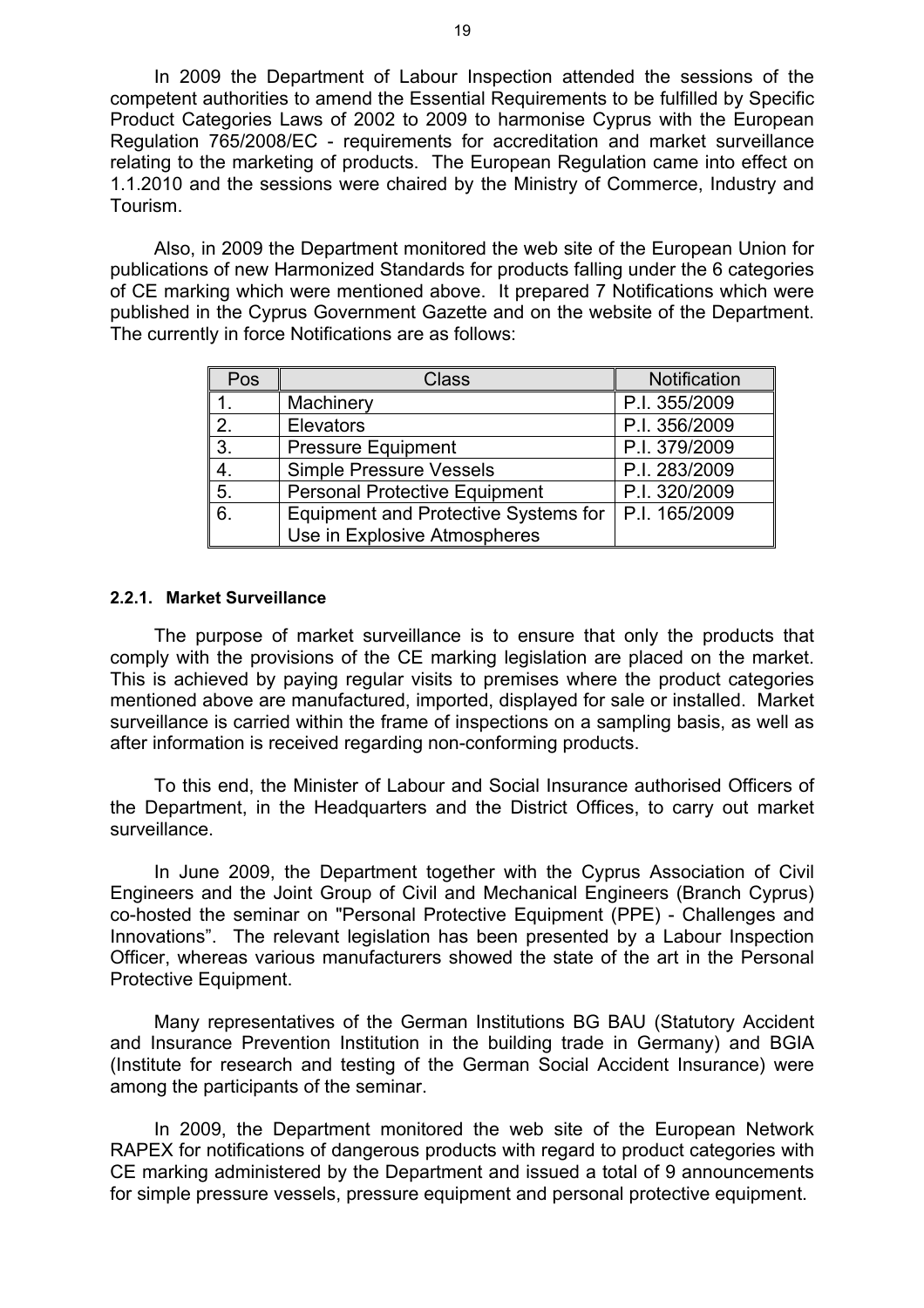## **2.2.1.1 Machinery and Equipment**

Officers of the Department investigated four cases of mobile cranes imported from third countries without CE marking and one case of construction of a non compliant elevating platform in Cyprus. For each case, a respective Compliance Notice has been issued.

Also, within the framework of the inspection of LPG installations referred to in paragraph 2.2.2 below, market surveillance was conducted in 133 gas installations. These inspections focused on pressure equipment (tanks, relief valves, stop valves, pressure regulators, piping, etc.) and on equipment for use in potentially explosive atmospheres. The percentage of compliance was found to be 68%. Where it was found that the above equipment does not meet the provisions of the law on CE marking, a warning letter with comments was issued and sent to the owners.

## **2.2.1.2 Market Surveillance of Machinery Sector**

During 2009, the Department of Labour Inspection conducted 30 inspections for Market Surveillance of machinery according to its database that contains the most significant manufacturers and distributors of machinery in Cyprus. The suppliers that did not comply with the relative provisions of the Regulations were informed in writing, in order to fully comply within a fixed time. Five Compliance Notices were issued. In most cases, the compliance has been achieved with voluntary destruction of the products with the consensus of the importers.

Additionally, the Department of Labour Inspection informed the public of 16 dangerous popular machinery which were available on the markets of other European countries by issuing 12 separate public announcements.

Moreover, market compliance is monitored and recorded usually after the notifications from the Department of Customs and Excise and other competent authorities as well as after specific complaints from members of the public. Additional inspections in commercial establishments are randomly conducted.

## **2.2.2 Takeover of Powers on LPG**

The Minister of Labour and Social Insurance and the Minister of Communications and Works agreed during a meeting held on 24.2.2009, that the Department of Labour Inspection should take full authority / responsibility for the enforcement of legislation related to LPG. The Department of Labour Inspection prepared an Action Plan which includes a series of activities such as:

(a) amendment of the Petroleum legislation so that the powers referred to in the above legislation be transferred to the Minister of Labour and Social Insurance,

(b) carrying out of an inspection campaign on sites with stored LPG,

(c) preparation of codes of practice to help consumers, professionals as well as relevant background material, and

(d) presentation of a series of informative / training programmes.

The Council of Ministers, in its Decision no. 68657, on 14.4.2009 approved the takeover of power on LPG by the Department of Labour Inspection and authorized the Minister of Labour and Social Insurance to prepare the relevant amendment of the legislation.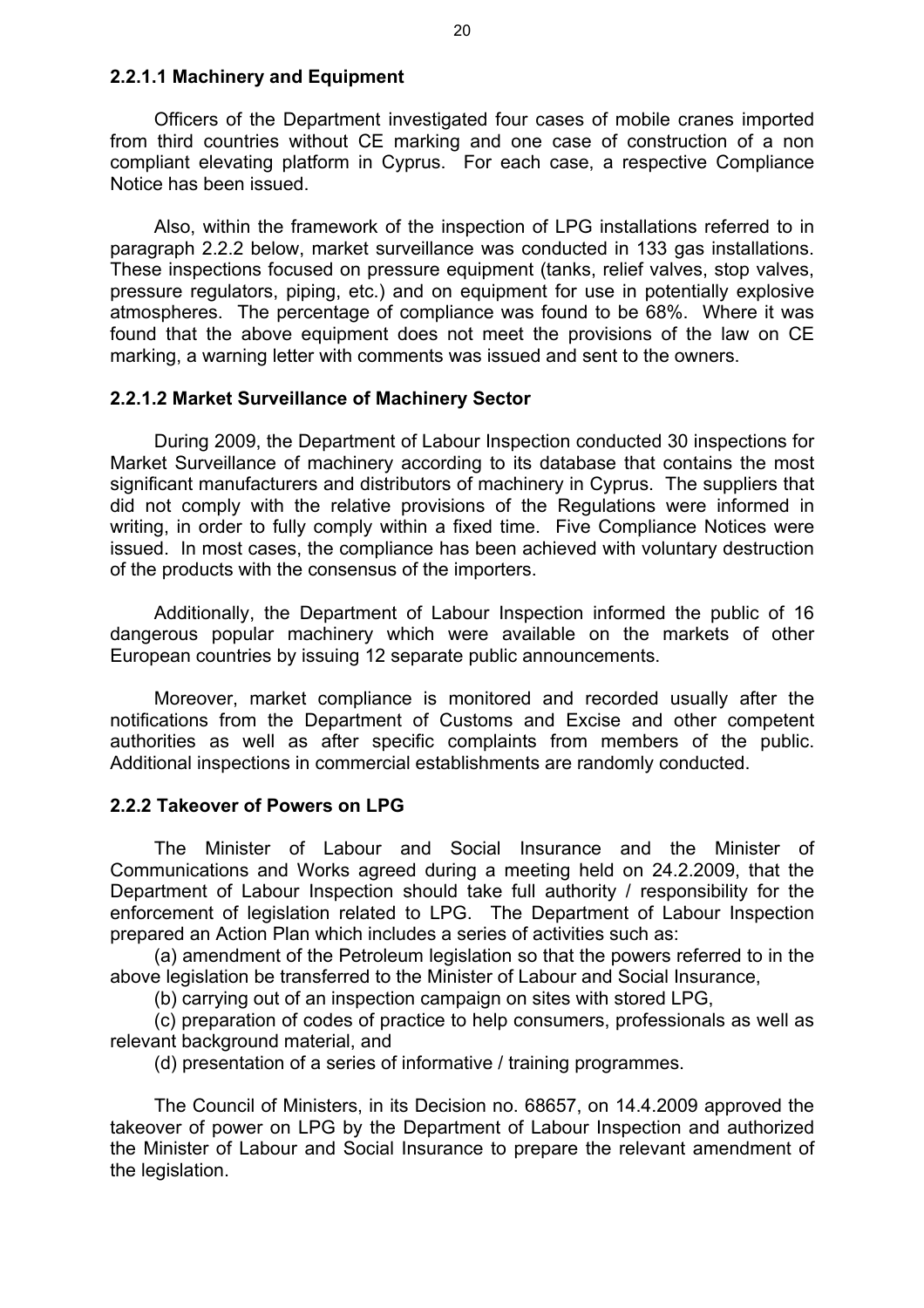The above amendment was submitted in 2009 in the House of Representatives for approval. According to the above mentioned Action Plan, Inspectors of the Department of Labour Inspection conducted 133 inspections on gas installations to determine the level of compliance with the Safety and Health at Work Laws and the Petroleum legislation. In addition, the Inspectors inspected 148 premises with stored LPG and advised the respective District Administration of the Ministry of the Interior regarding the issuance of LPG Storage Permits. The inspectors also investigated complaints concerning gas installations.

At the same time, the first draft of the Code of Practice for the non Domestic LPG facilities was prepared. In addition, a leaflet for the general public has been published and two workshops for importers, suppliers, installers and maintainers of LPG equipment have been organized. In May 2009, thirteen Inspectors attended a training program for gas installations at the Cyprus Productivity Centre titled "Description and Regulations for Gas plant Safety Inspectors". Also, during September three Inspectors of the Department attended a training programme of the GASTEC Agency in England, on the safe installation and maintenance of LPG.

# **3. INDUSTRIAL POLLUTION CONTROL SECTOR**

#### **3.1. Control of Industrial Emissions**

#### **3.1.1 Permitting**

During 2009, within the framework of the implementation of the provisions of the Atmospheric Pollution Control Laws of 2002 to 2009, the Water Pollution Control Laws of 2002 to 2009 and the Integrated Pollution and Prevention Laws of 2003 to 2008 that refer to the permitting of industrial installations, the competent Technical Committee for the Protection of the Environment, which is chaired by the representative of the Department of Labour Inspection, examined 66 applications and prescribed specific operating conditions and emission limit values aiming at the effective protection of the environment. Upon proposals of the Technical Committee for the Protection of the Environment, which besides the Ministry of Labour and Social Insurance is represented by five other co-authoritative Ministries, by the Cyprus Scientific and Technical Chamber and by the Cyprus Federation of Environmental and Ecological Organizations, 17 Air Emission Permits were granted by the Minister of Labour and Social Insurance and 44 Discharge Licenses were granted by the Minister of Agriculture, Natural Resources and Environment.

Τhe categories and number of installations for which Air Emission Permits were granted in 2009 are shown in **Appendix XΧ**.

#### **3.1.2 Inspections / Measurements**

Regarding the implementation and enforcement of the legislation, particular emphasis was given on checking the compliance of installations with the specified operating conditions and emission limits of the Air Emission Permits. For this purpose, the inspections and the environmental measurements continued during 2009 in a more systematic way. Priority was given to the inspection and monitoring on a systematic basis, of those industrial installations, which by the nature of their processes and location, are likely to cause adverse impact to the public health and to the environment. In accordance with the Operating Conditions specified in the relevant Permits, the large industrial installations have already proceeded with the installation of control systems for pollution reduction (filters) at the emission sources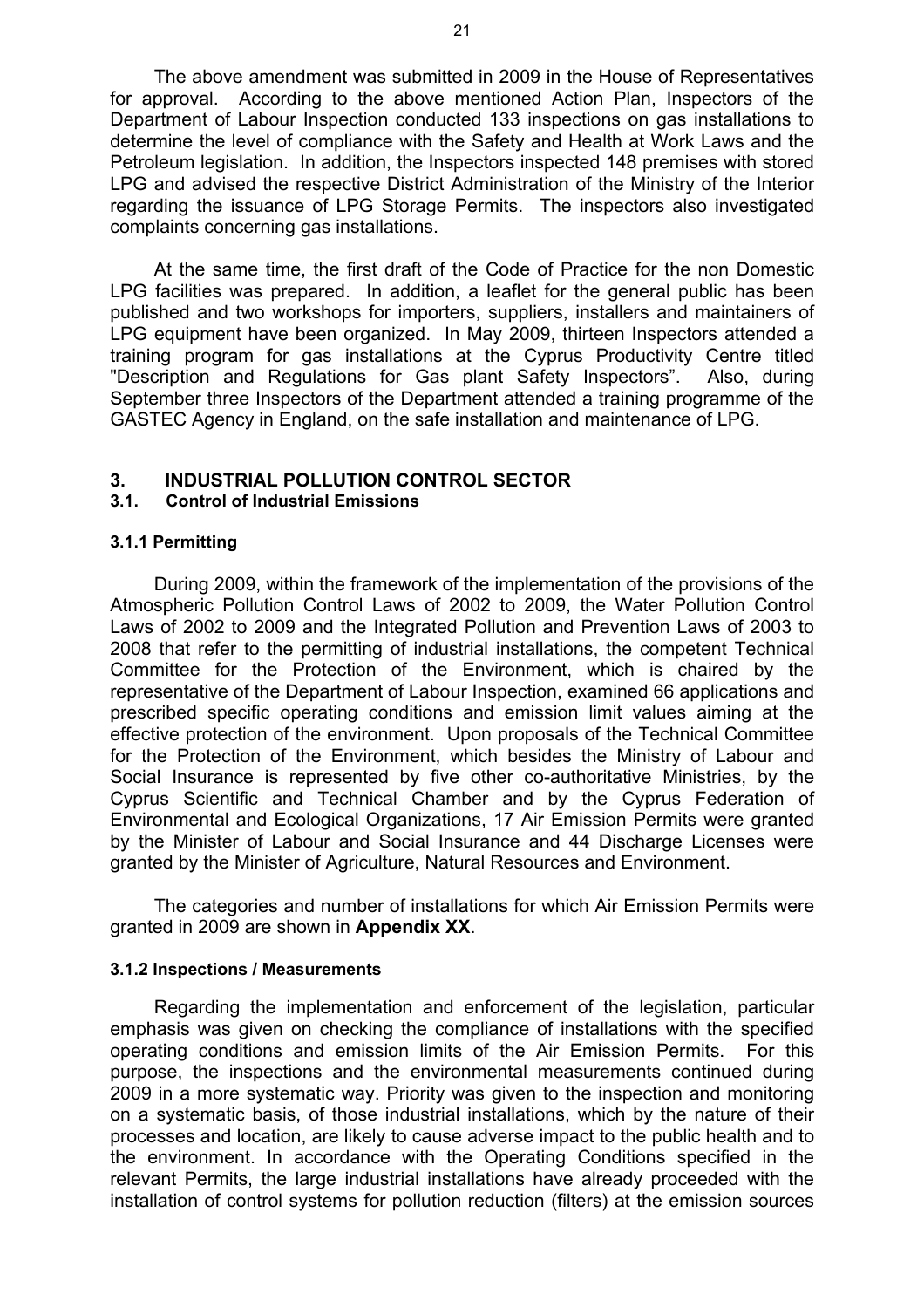and as a result, the adverse implications on the environment from their operation, have been considerably reduced.

During 2009, 111 inspections were carried out at permitted installations in order to check the compliance with the Operating Conditions, which are specified in the corresponding Air Emission Permits and 44 inspections were carried out at nonregistrable installations (e.g. boilers, crushing plants, concrete producing factories, etc.) in order to check the compliance with the conditions which are specified in the relevant Regulations. In addition, 14 inspections were carried out at paint selling stores and 44 inspections were carried out for the investigation of public complaints related to the operation of neighbouring factories. In addition, five (5) questions of Members of the House of Representatives, two (2) questions submitted by the Ombudsman and two (2) questions from the Commissioner for the Environment were answered.

The Inspectors of the Department periodically monitor emissions from largescale industrial installations using the Mobile Emissions Monitoring Unit of the Department, which is appropriately equipped with monitoring instruments. During 2009, 15 sets of emission measurements on the concentration of different pollutants (dust, fume, sulphur dioxide, nitrogen oxides, volatile organic compounds) were carried out in large-scale industries (Power stations, cement factories, paint manufacturing industries, etc) in order to check for compliance with the emission limits, which are specified in the Air Emission Permits. Eleven (11) emission measurements were also carried out at industrial boilers to check their emissions.

The monitoring of the operation of large-scale industrial installations was also achieved by competent Inspectors through the data validation and control of the air emission measurements obtained from instruments installed by the operators at the stacks of the aforementioned installations. The obligation for continuous emissions monitoring (self-monitoring) is included as a condition in the relevant Air Emission Permits for the large-scale industrial plants. The Inspectors of the Department of Labour Inspection have access to the emission measurements obtained by the plant operators through self-monitoring.

During 2009, one (1) Improvement Notice was issued to an installation for violation of the legislation. Also, 11 (eleven) Warning Letters were sent to installations, which were not operating according to the conditions specified in their permits, in order to take measures to comply. In 2009, six penal cases for violating the Atmospheric Pollution Control Law, which were pending before the Court, were concluded. The Court imposed a fine of €1.200 for the first case, €1.000 for the second case, €900 for the third case, €800 for the fourth case, €1.000 for the fifth case and  $€1.000$  for the sixth case.

#### **3.1.3 Monitoring of the market for Certain Paints, Varnishes, Vehicle Refinishing Products and Other Paint Products**

The purpose of the monitoring of the market is to ensure that certain paints, varnishes, vehicle refinishing products and other paint products comply with the Volatile Organic Compounds (VOC) content limit values set out in the relevant legislation. This is accomplished through inspections of paint sellers and paint production stores and vehicle refinishing installations. The market surveillance is carried out through the framework of enforcement of legislation, sampling examinations and also due to complaints for non-conformity.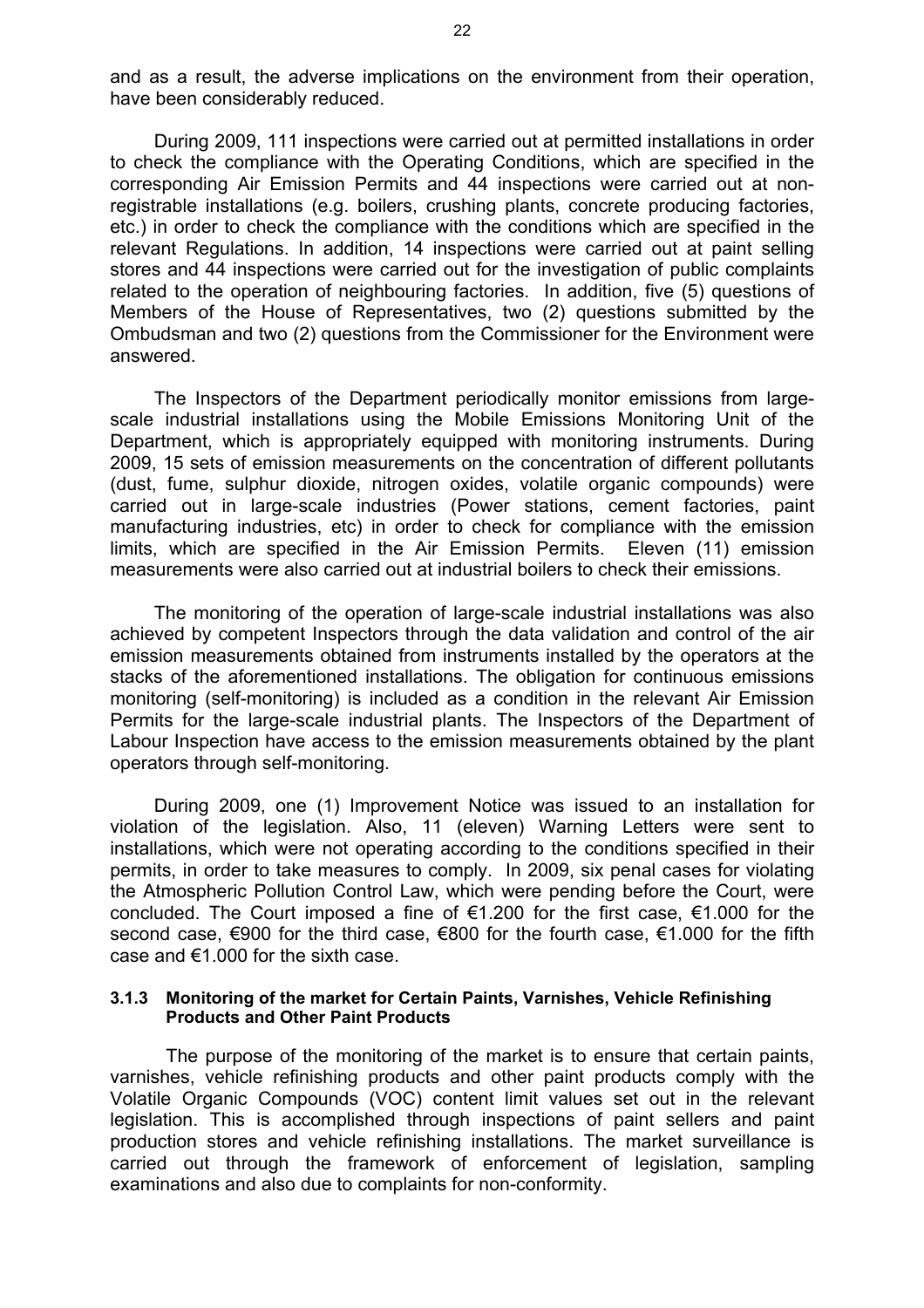The Minister of Labour and Social Insurance has authorized Labour Inspection Officers to carry out monitoring of the Cyprus market for the purpose of verifying compliance with the legislation.

During 2009, 14 inspections were carried out at paint sellers, paint production stores and vehicle refinishing installations, in order to ensure that the products carry labels when placed on the market, according to the requirements prescribed by in the legislation.

In addition, 30 samples were analyzed by an accredited laboratory for their VOC content and the results demonstrated compliance with the VOC content limit values prescibed by the legislation.

#### **3.2 Annual National Air Pollutant Emissions**

The Department of Labour Inspection, acting as the National Focal Point for the 1979 Convention on Long-Range Transboundary Air Pollution, was actively involved in the Convention's activities and its Protocols in 2009. Within this framework, the annual emissions of the air pollutants of Cyprus were estimated for the year 2007 and were forwarded to the Executive Body of the Convention and to the European Environment Agency. The data referred to above, has been included in the relative reports published by the Executive Body of the Convention.

The annual national air pollutant emissions per sector / activity and relevant figures for the year 2007 are shown in **Appendix XXI**.

Further to the industrial emissions of Total Suspended Particulate (TSP), the table in **Appendix XXI** also shows the fraction of the total dust, which consists of particles with aerodynamic diameter smaller than 10 microns  $(PM_{10})$  and smaller than 2,5 microns (PM<sub>2.5</sub>). It is to be noted that the smaller the aerodynamic diameter of particulate matter, the greater the danger for human health is.

## **3.3 European Pollutant Release and Transfer Register, E-PRTR**

According to the requirements of the European Regulation 166/2006/EC, concerning the establishment of a European Pollutant Release and Transfer Register (E-PRTR Regulation), Cyprus is required to submit on an annual basis key environmental data from industrial activities. In June 2009, the Department of Labour Inspection submitted to the European Commission and the European Environment Agency, the first report with the relevant data for Cyprus.

The European Pollutant and Transfer Register contains comparable data on the main pollutant releases to air, water and land as well as transfer of wastes from industrial facilities across the European Union. It aims at presenting the improvement of the environmental performance of the facilities that fall within the scope of the E-PRTR Regulation and also the assessment of the progress regarding the compliance with the environmental targets set for each Member State according to International Agreements and Protocols.

Towards the implementation of the E-PRTR Regulation, the Department of Labour Inspection has created a comprehensive database for storing the necessary information and submitted online environmental data regarding the releases to air from 76 facilities, 18 of which concern industrial facilities, slaughter houses, quarries and waste treatment installations and 58 intensive livestock facilities. The Department of Labour Inspection organized 6 seminars to inform the operators of the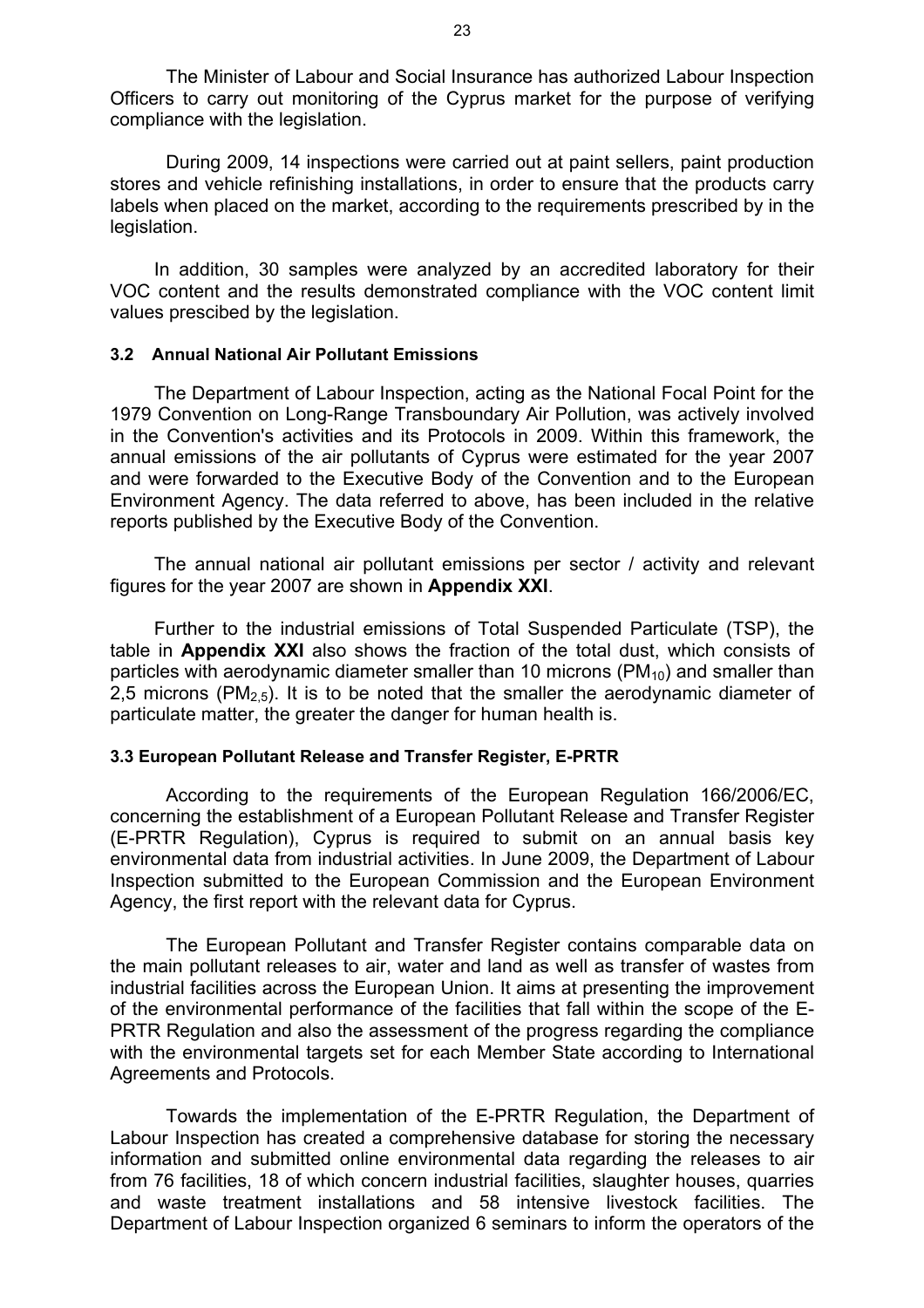relevant facilities about their obligations arising from the E-PRTR Regulation and also to assist them in completing the relevant questionnaire with the required environmental data.

# **3.4 Harmonizing Legislation**

Within the framework of harmonizing the Cyprus legislation with the European Union Acquis, the following legislation has been issued:

1. The Air Pollution Control (Amendment) Law of 2009 (Law 79(I)/2009).

# **4. AIR QUALITY CONTROL SECTOR**

## **4.1. Ambient Air Quality Monitoring**

 In 2009, the Air Quality Sector continued monitoring air quality in Cyprus as this has been its ongoing task since 1991. The monitoring was carried out via the operation of nine stations equipped with automatic real time measuring instruments for the following pollutants:

- Nitric Oxide, Nitrogen Dioxide and Oxides of Nitrogen (NO,  $NO<sub>2</sub>$ , NO<sub>x</sub>),
- Ozone  $(O_3)$ ,
- Sulphur Dioxide  $(SO<sub>2</sub>)$ ,
- Carbon Monoxide (CO),
- Particulate Matter (PM), and
- Benzene  $(C_6 H_6)$ .

In addition, the most important meteorological parameters are also monitored, such as:

- Wind Direction (WD),
- Wind Speed (WS),
- Ambient Temperature (T),
- Relative Humidity (RH),
- Atmospheric Pressure (P), and
- Solar Radiation (SR).

A photo of a representative station is shown in Figure 1 of **Appendix XXII**.

In December 2008, the Nicosia General Hospital Station was moved due to the programmed demolition of the old buildings, to the Nicosia Police Headquarters, near Strovolos Avenue. Thus, during 2009 ambient air measurements were carried out on a systematic basis at the following locations:

- Nicosia Police Headquarters-near Strovolos Avenue
- Vasilikos Area Zygi Village
- Ayia Marina Xyliatou Village
- Apostolos Loukas Elementary School, Strovolos
- Intersection of Ayia Sofia and Seyhellon Streets, Limassol
- Intersection of Archiepiskopou Makariou III Avenue and Tsirou Street, Limassol
- Larnaca Municipality Park
- Aristofanous Street, Larnaca, close to the Drosia Elementary Schools
- Paphos Central Police Station premises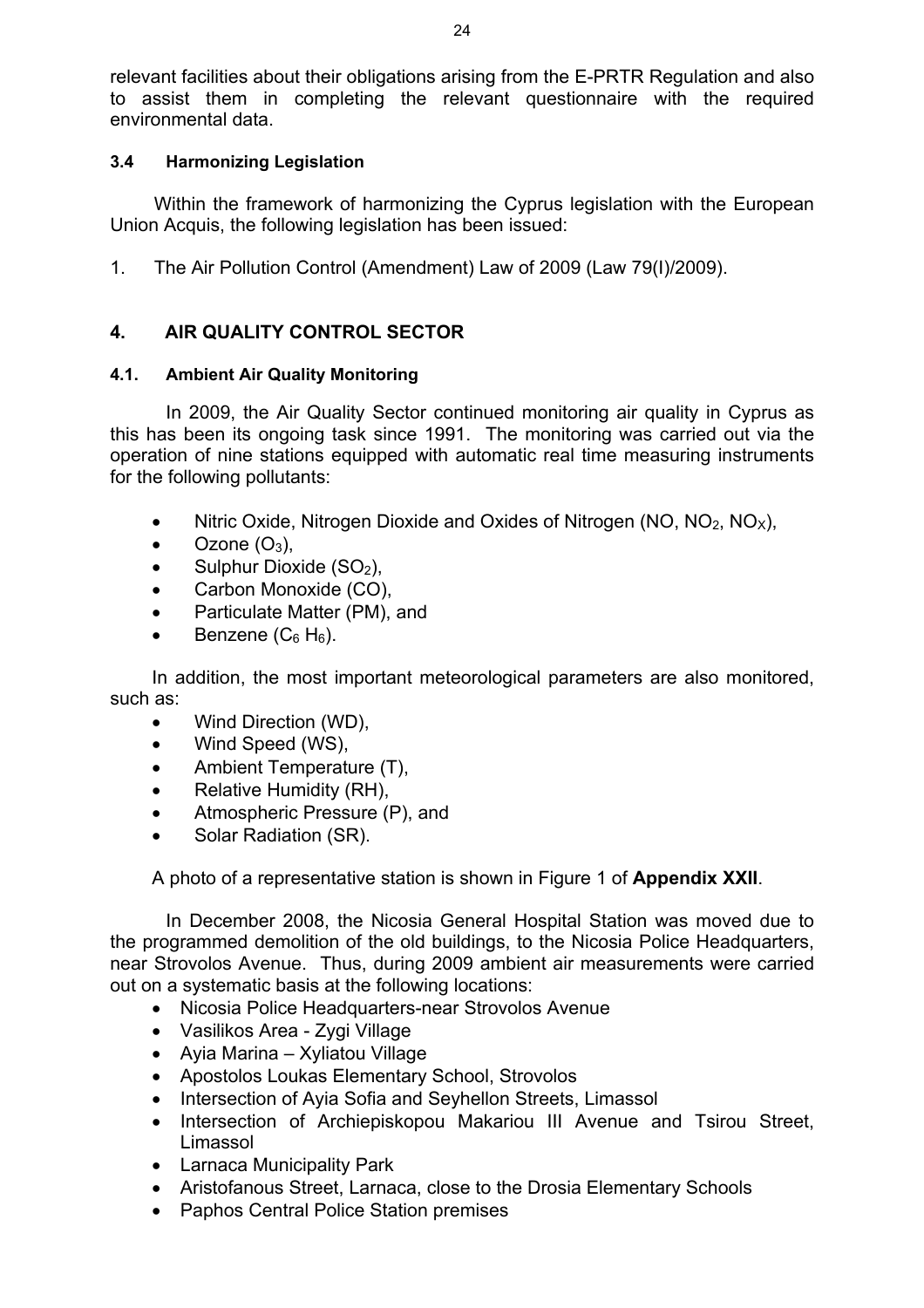The results of the measurements are given on-line together with other relevant information on the website **www.airquality.gov.cy**. They are also presented through one outdoor display panel and two indoor display panels. The outdoor display panel is located in the public area opposite the old GSP stadium. One indoor display panel is located at the Citizen's Service Center in Nicosia and the other at the entrance of the Ministry of Labour & Social Insurance main building. In the cases of dust storms from the desert affecting air quality in Cyprus, warning announcements for the public are issued.

In addition, dust measurements ( $PM_{10}$  and  $PM_{2.5}$ ), benzene and other volatile organic compounds were carried out in all cities. Dust has been analysed for Lead and other Heavy Metals.

The assessment of the results obtained from the above mentioned locations (urban, industrial, rural) show that the concentrations of most pollutants are below the relevant limits.

Figure 2 of **Appendix XXII** shows the annual concentration and trend of various pollutants for the last 8 years (2002-2008) at a traffic representative station (old Nicosia General Hospital).

It is evident from the above mentioned Figure that there is a continuous reduction in the concentration of most pollutants in the atmosphere  $(NO, NO<sub>2</sub>, NO<sub>x</sub>)$ SO2, CO). This reduction is mainly due to the improvement of the quality of fuel, the import of new technology vehicles equipped with catalysts, the periodic inspection of vehicles, etc.

A significant reduction in the concentration of Benzene and Lead was also observed. Ozone and suspended particulate matter constitute an exception of the aforementioned trend of the reduction of pollution.

In the case of Ozone, the limit exceedances are mainly due to the prevailing climate conditions in Cyprus (high temperatures and high solar radiation) which contribute to ozone formation, as well as the transboundary pollution and the transport of ozone and its precursor substances, from the Eastern Mediterranean region and neighbouring countries.

The exceedances of the respirable suspended particles are mainly due to emissions from vehicles, central heating, industrial plants, dust transport from agricultural areas, dust resuspension from the roads and open areas in the cities as well as due to natural events, such as transboundary pollution and sea salt.

In March 2009, an application was submitted to the European Commission to obtain an extension for the achievement of the  $PM_{10}$  limit values according to the relevant provision of the new Directive 2008/50/EC for ambient air quality and cleaner air for Europe. The positive reply of the European Commission was received in November with the provision for closely monitoring the fulfilment of the Action Plan which was approved by the Cyprus Council of Ministers in 2008, concerning the improvement of air quality in Cyprus.

The Department of Labour Inspection, as the Authority Responsible monitoring the extent of the fulfillment of the Action Plan through the Technical Committee which is prescribed in the relevant legislation. This Technical Committee comprises of the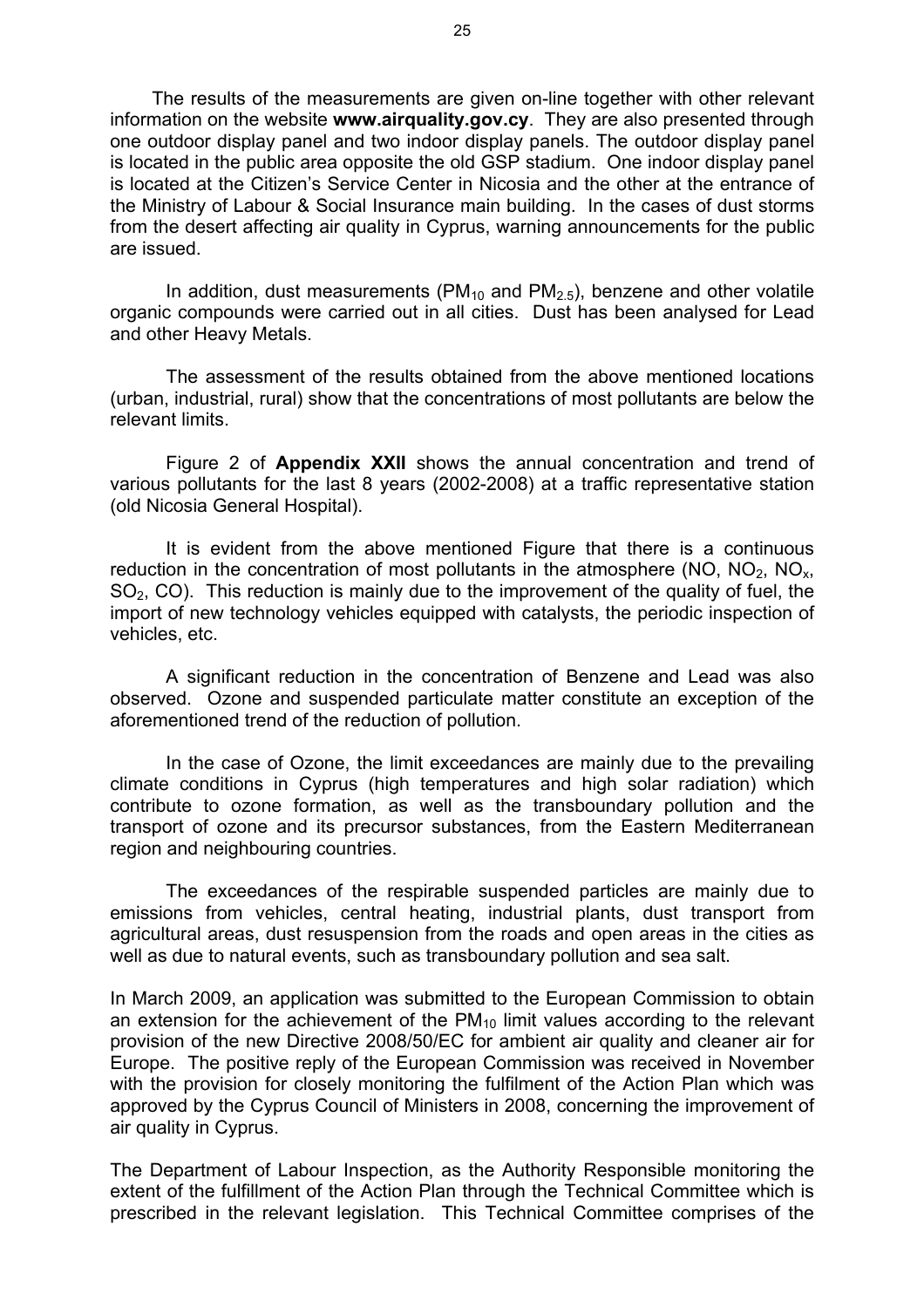representatives of the other five Ministries specified in the legislation as well as the representatives of Local Authorities and other related groups. The National Action Plan is published on the above mentioned webpage.

## **5. CONTROL OF CHEMICAL SUBSTANCES SECTOR**

The main objective of this Sector of the Department of Labour Inspection in 2009 was the enforcement of the existing legislation on dangerous substances, the amendment of certain provisions of the legislation in order to harmonize with the European acquis and the implementation of the provisions of the Rotterdam Convention on the import and export of certain dangerous substances and mixtures (PIC Convention), as well as the Stockholm Convention on Persistent Organic Pollutants (POPs). With the above legislation, the Department is aiming to achieve complete control of chemical substances, mixtures and products containing dangerous substances, imported, exported or placed on the Cyprus market. Furthermore, during 2009, the necessary collaboration with other Governmental services was promoted in order to have a better control of dangerous substances that may be imported, exported or placed on the Cyprus market.

 During 2009, emphasis was given on informing all stakeholders on the provisions of the European Regulation 1907/2006 concerning the Registration, Evaluation, Authorisation and Restriction of Chemicals (REACH). With this European Regulation it is anticipated that approximately 30000 chemical substances will be examined and assessed by their producers or importers based on a procedure that will determine the risks on human health and the environment.

According to the REACH provisions, the substances that will gradually be included in the new process are those that are produced or imported in quantities equal or greater than one tonne per year. The new approach introduced by REACH in issues related to the evaluation and control of chemical substances, replaces procedures covered by 70 European Directives, published over the last 39 years. Upon entry into force of REACH Regulation, a large part of these Directives have been repealed. The remaining Directives related to classification, packaging and labelling are now dealt with by the new European Regulation 1272/2008 concerning Classification, Labelling and Packaging of substances and mixtures (also known as CLP Regulation), which was published on 31.12.2008 and entered into force on 20.1.2009. The new European Regulation CLP has incorporated into the European acquis the provisions of the Globally Harmonised System (GHS) on Classification and Labelling of Chemical Substances.

 The Department of Labour Inspection actively participated in the majority of the meetings of the Committees of the European Chemicals Agency, in order to subsequently inform all importers, producers and users in Cyprus. In addition for the effective implementation of REACH and CLP Regulations, the Department has established two Help Desks and created the necessary infrastructure to facilitate the exchange of information on chemical substances with the European Chemical Agency and other European Competent Authorities. In parallel, it has organized several seminars informing all stakeholders about their obligations arising out of REACH and CLP Regulations.

During 2009, there was an on-going effort to inform various enterprises on their obligation to pre-register the chemical substances they produce or import to the European Chemical Agency, even at a later stage (late pre-registration). This obligation falls on all enterprises that produce or import from third countries, chemical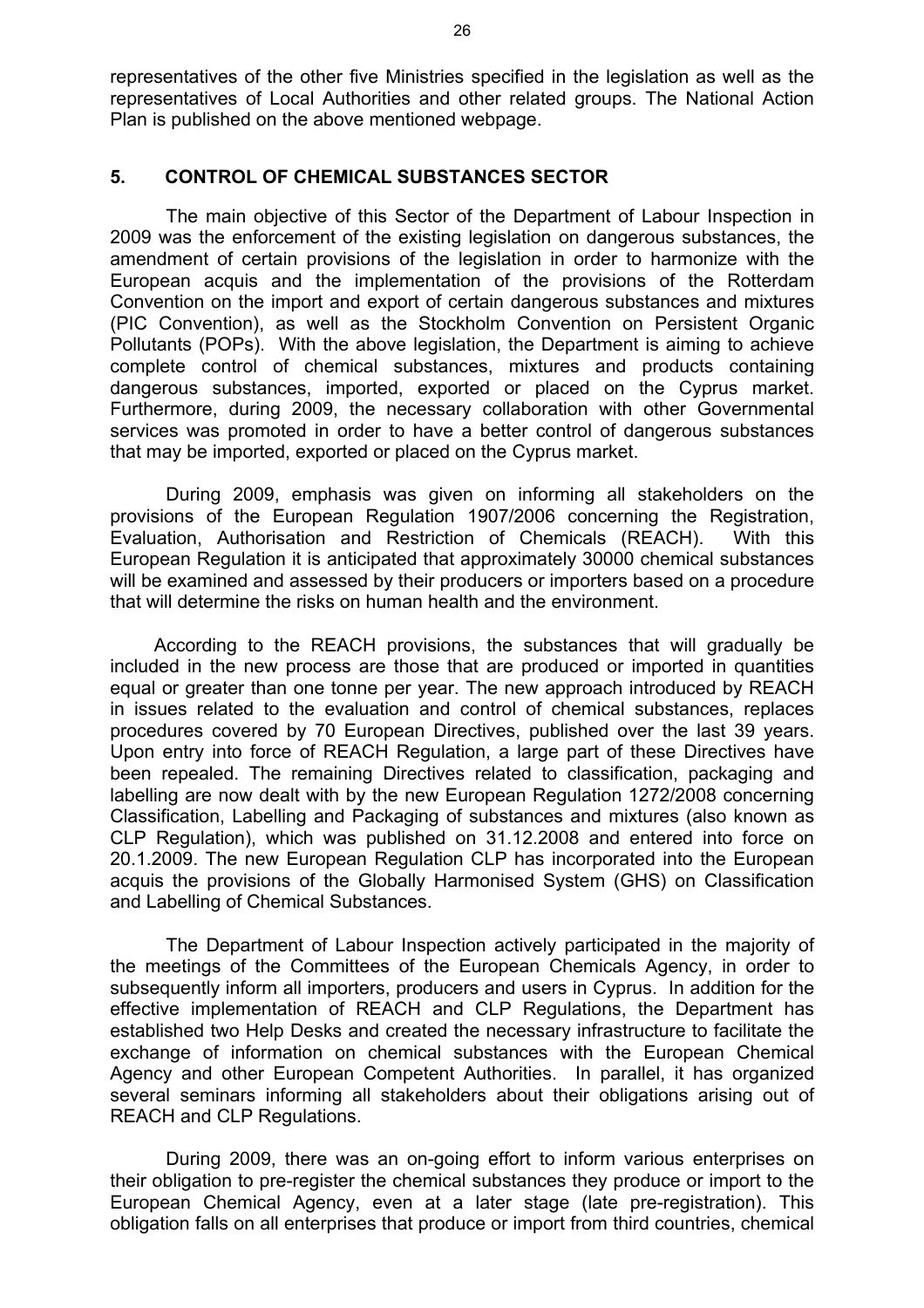substances on their own, in mixtures or in articles in a quantity equal or greater than one tonne per year. During the above period, approximately 200 questions concerning REACH and 17 concerning CLP were answered by the Help Desks. Similar information dissemination activities were also carried out concerning the provision of the European Regulation 689/2008 on imports and exports of dangerous chemical products.

A poster containing the main provisions of the CLP Regulation was prepared and distributed as information material to a number of producers and importers who participated in a seminar which was organized by the Department in November 2009. The seminar was titled: "New developments on chemical management and control" was attended by people from Industry as well as other Governmental Organizations which collaborate closely with the Department for the effective implementation of the legislation.

During 2009, two international meetings were organized in Cyprus. In June 2009, a workshop was organized for trading partners of the PIC Convention, with more than 30 participants from third countries, aiming to improve the mechanisms of communication and information exchange regarding imports and exports of hazardous chemicals. In addition, in December 2009, the  $15<sup>th</sup>$  meeting of the Management Board of the European Chemicals Agency was organized in Cyprus, being the first meeting held outside Helsinki-Finland.

Within the framework of data acquisition on chemical substances in the Cyprus market and to cover the obligations of Cyprus to the European Union, data was collected in the following cases:

- For specific chemical substances classified as dangerous and for which relevant information was requested by the European Commission.
- For chemical substances imported to Cyprus from third countries which are most probably not classified according to the provisions of the European legislation and which do not have the necessary European reference numbers (EINECS or ELINCS).
- For dangerous chemical substances or mixtures for which restrictions on use exist and which have been imported to or used in Cyprus during 2009 (implementation of European Regulation 689/2008/EC).

 During 2009, 110 inspections were carried out at undertakings where various chemical substances are prepared or imported, as well as to supermarkets, retail and wholesale stores which trade toys, clothes and jewellery. The aim of these inspections was to locate chemical products produced or imported to Cyprus that do not satisfy the provisions for packaging, labeling or composition prescribed by the legislation as well as the tracking down of products containing dangerous chemical substances in concentrations exceeding those set by the legislation. Appropriate actions were taken for the non-compliant products and recommendations were made to the importers / producers, who subsequently carried-out corrective actions, aiming to the protection of the health and safety of the workers, the public and the environment.

 Furthermore, during the above period the Department of Labour Inspection was represented at the competent authorities meeting for European Regulation 689/2008 and at the meeting of the parties of the Rotterdam Convention. Additionally, the Department was actively involved in all international efforts undertaken by the United Nations for the effective control and management of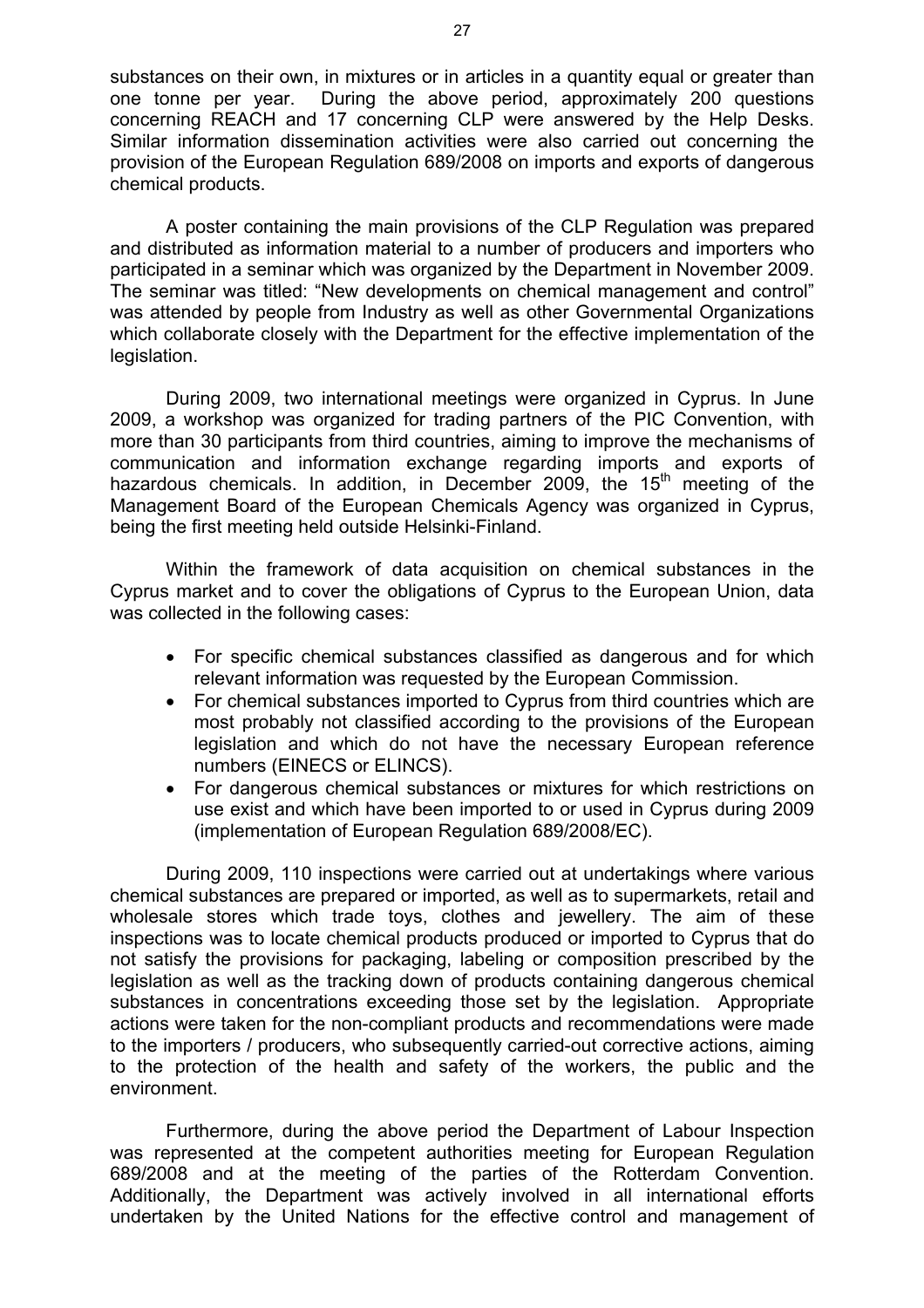chemical substances (Strategic Approach to International Chemicals Management – SAICM).

#### **5.1. New legislation**

 During 2009 the following draft legislation was prepared and submitted to the General Attorney's Office for legal vetting:

- 1. The Chemical Substances Law of 2009.
- 2. The Chemical Substances (Classification, Package and Labeling of Dangerous Substances and Mixtures) Regulations of 2009.
- 3. The Chemical Substances (Breach of the Provisions of REACH) Regulations of 2009.
- 4. The Chemical Substances (Breach of the Provisions of Regulation 689/2008) Regulations of 2009.
- 5. The Chemical Substances (Breach of the Provisions of Regulation 1272/2008) Regulations of 2009.
- 6. The Chemical Substances (Breach of the Provisions of Regulation 1102/2008) Regulations of 2009.
- 7. Amendment of the Rotterdam Convention Ratifying Law of 2004 and 2009.

## **6. SECTOR OF RADIATION PROTECTION, NUCLEAR SAFETY AND RADIOACTIVE WASTE MANAGEMENT**

The main objective of the Radiation Protection, Nuclear Safety and Radioactive Waste Management Section is to ensure adequate levels of protection for the workers, the public, the patients and the environment from the risks due to exposure to ionising radiation or dispersion of radioactive substances. The above objective is achieved with the operation of a comprehensive radiation protection system that includes licensing, inspection of radiation sources and practices that involve use of, or exposure to ionising radiation, monitoring of environmental radioactivity levels, control of radioactive waste management, radiological or nuclear emergency preparedness and response, in cooperation with other institutions and stakeholders.

#### **6.1 Legislation on the protection from ionising radiation**

During 2009, the efforts towards a more integrated and effective implementation of the legislation on the Protection from Ionising Radiation, enacted in 2002 (Ν. 115(Ι)/2002 and relevant Regulations issued under the Law), continued.

In 2009 the amendment to the Protection from Ionising Radiation Law of 2009 (N.8(I)/2009) as well as the Protection from Ionising Radiation (Supervision and Control of Shipments of Radioactive Waste and Spent Nuclear Fuel) Regulations of 2009 (P.I. 86/2009) were enacted. These Regulations replaced the Regulations P.I. 496/2002 and provide for the control of shipments of spent nuclear fuel and other radioactive waste within the European Union as well as for shipments between third countries and countries of the European Union.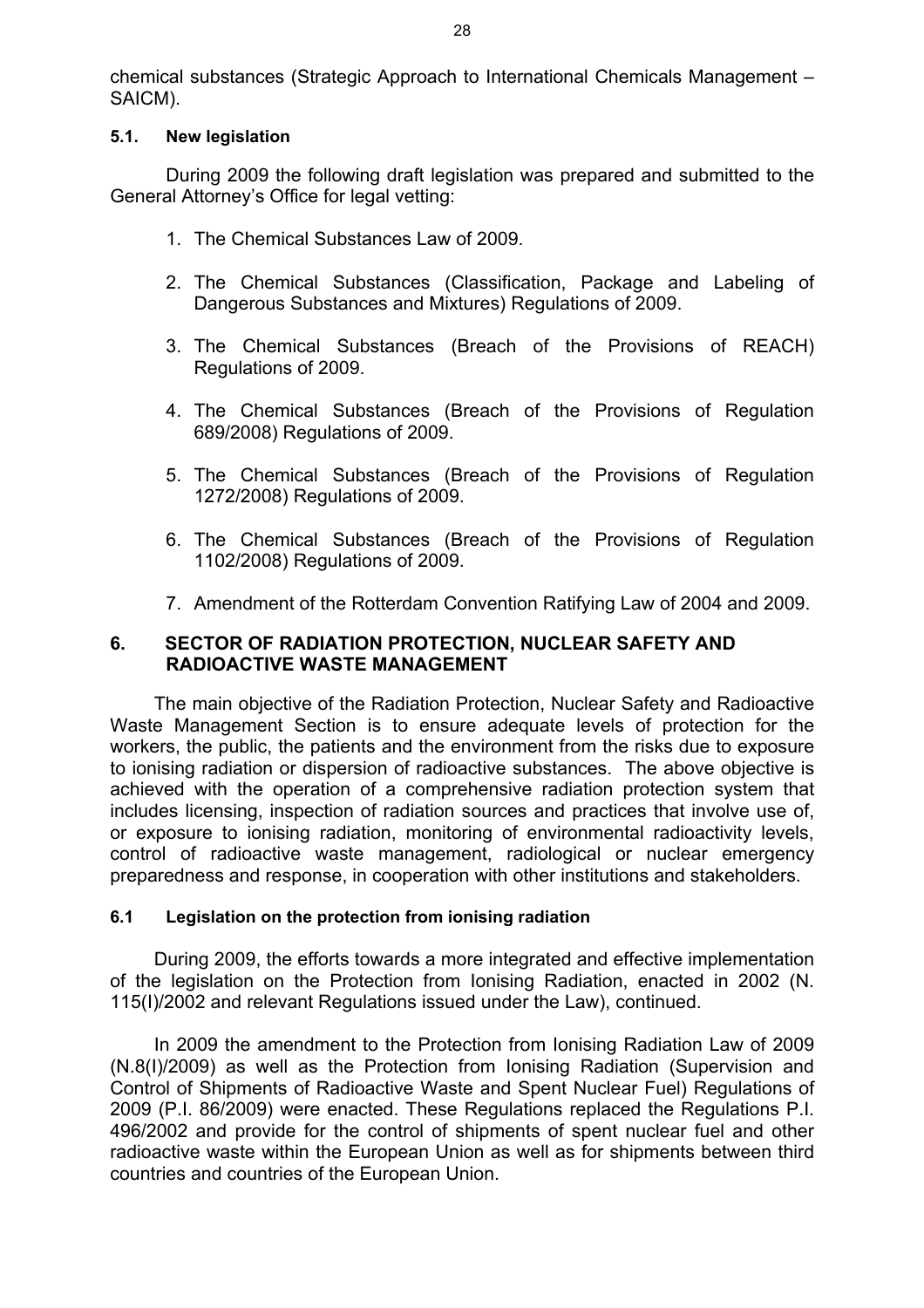Moreover, in 2009 the law ratifying the International Joint Convention on the Safety of Spent Nuclear Fuel Management and the Safety of Radioactive Waste Management (N.13(III)/2009) was enacted.

On 21.10.2009 the Republic of Cyprus submitted to the International Atomic Energy Agency the accession documents to the Joint Convention for the Safety of Nuclear Fuel Management and the Safety of Radioactive Waste Management. This convention entered into force on the 19.1.2010.

Finally, a draft set of regulations with title "Health and Safety at Work (Artificial Optical Radiation) Regulations of 2010", transposing the relevant European Union Directive 2006/25/EK to the Cyprus Legislatory Framework was prepared. It is currently under legal vetting and should be implemented by 27.4.2010.

 The above legislation is fully in line with the relevant European Acquis, as well as with the Standards and Regulations of the International Atomic Energy Agency, where Cyprus is a member since 1965. In addition, Cyprus is a contracting party to various international treaties, conventions, agreements and protocols referring to the non proliferation of nuclear weapons, combat of nuclear terrorism, early warning and assistance in case of nuclear accident or radiological emergency, physical protection of nuclear material, ban of nuclear testing, etc. Finally, as a member of the European Union, the EURATOM Treaty and all relevant EURATOM Regulations and Decisions are directly applied in Cyprus.

The above legislation prescribes the general framework of obligations and procedures for licensing of all sources and practices that involve use or exposure to ionising radiation as well as the measures to be taken for the protection from ionising radiation and provides for the empowerment of the Council of Ministers to issue Regulations.

Under the Protection from Ionising Radiation Laws of 2002 and 2009, the Radiation Inspection and Control Service (RICS) has been established within the Department of Labour Inspection, which is presently staffed by one Senior Labour Inspection Officer and four Labour Inspection Officers (two on a contract basis). In addition to the enforcement of the relevant legislation, RICS is also a centre of expertise with respect to Ionising radiation and is the Contact Point of the Republic of Cyprus for these matters to EURATOM, IAEA and other international organisations or Regulatory Authorities responsible for radiation protection.

In 2009, the training of various target groups of the stakeholders continued, as well as the inspection of workplaces, medical centres and premises where use or exposure to ionising radiation occurs.

Within 2009, 130 premises where use or exposure to ionising radiation occurs were inspected, 15 licenses for ionising radiation sources and practises were granted and, in parallel, the procedure for licensing 20 additional medical laboratories, hospitals and enterprises where use or exposure to ionising radiation occurs, continued. Moreover, 15 approvals for the import or export of various sources of ionising radiation and radioisotopes and 250 radiation certificates for the export of scrap metals and plastics, car batteries, animal feed, food products and drinks were issued.

In 2009, within the framework of the implementation of a European Union Transition Facility Programme and the DLI budget, additional portable and laboratory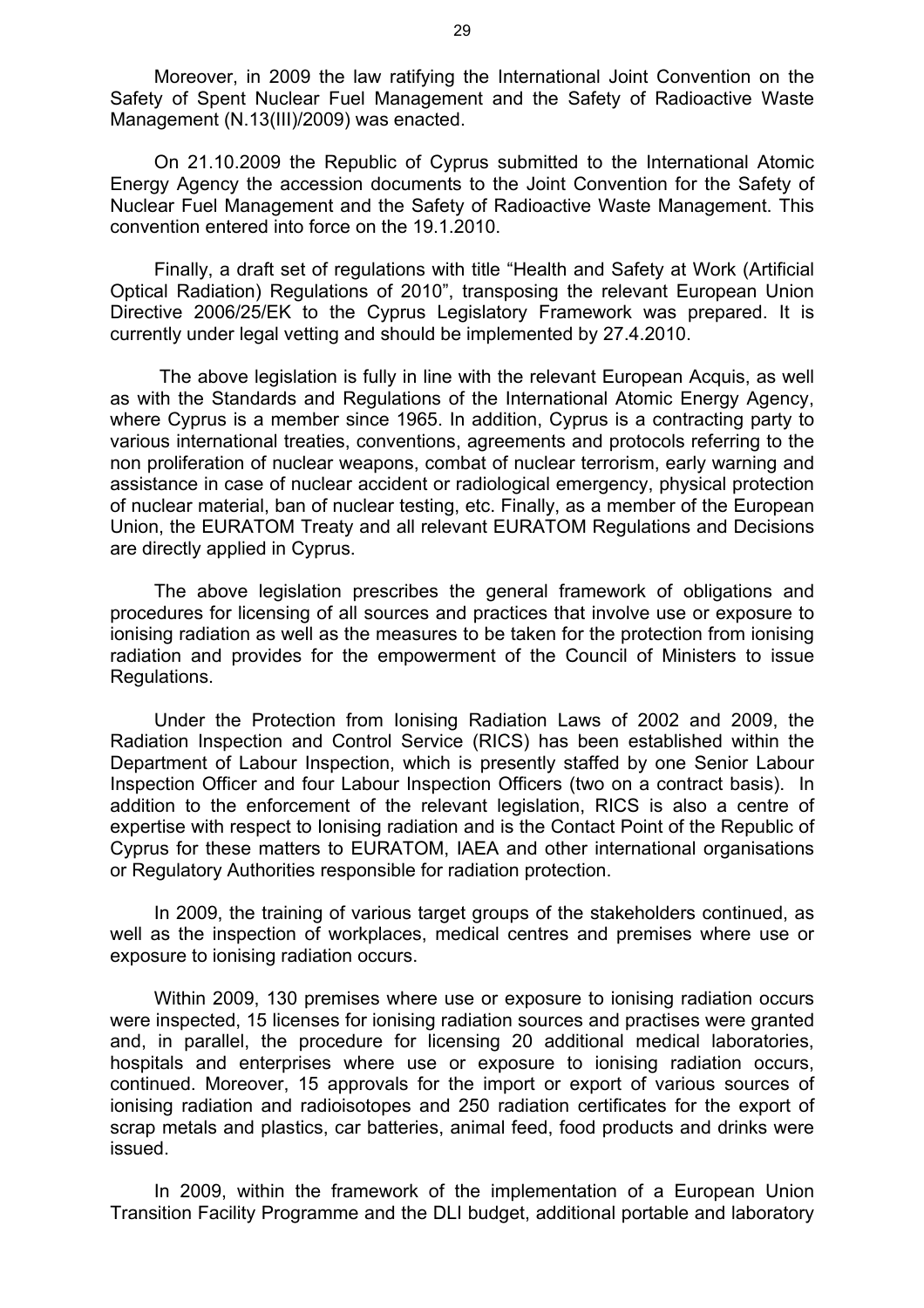equipment of a total value of €300.000 was purchased. In addition, €50.000 worth of equipment was received through the Technical Cooperation projects with the IAEA.

## **6.2. Environmental Radioactivity Monitoring**

The Ambient Gamma Dose Rate in Air Monitoring Network and Early Warning System in case of Radiological Emergency, which was installed and is operating since 2006, with seven local stations that cover the whole area controlled by the Republic of Cyprus, and three control centres (one of them portable), continued its automatic operation, collecting and transmitting data (hourly) to the European Network EURDEP at Ispra. The Radiation Inspection and Control Service also submits environmental radioactivity data to the European Environmental Radioactivity Monitoring Databank REM once a year. In 2009 the network was expanded further with the addition of an aerosol automatic spectrometric detection system for the monitoring of α-, β-, γ-radiation and Iodine-131, and with a portable autonomous spectrometric probe for γ-radiation and γ-dose rate.

Additionally, the National Environmental Radioactivity Monitoring Network includes a high volume pump in Nicosia for gamma radioisotopes monitoring in the atmosphere and specifically for Cs-137, and two sequential low volume air sampling pumps, one in Nicosia and one in Limassol for the measurement of total β-radiation in the air.

RICS also acquired in 2009 two portable high purity Germanium spectrometers for measurements of γ-radiation in samples.

Finally, the monitoring, sampling and measurements of the radioactivity levels in soil, water, marine environment, foodstuff, animal feed, building materials and consumer goods continued, in cooperation with the State General Laboratory and the Department of Fisheries and Marine Research.

## **6.3. Registry of Sources of Ionising Radiation**

Within 2009, the Department of Labour Inspection continued the maintenance and upgrading of the registry of ionising radiation sources and practices in Cyprus, as well as of the national registry of personal dosimetry of the workers exposed to ionising radiation. These registries are maintained, monitored and updated by the Radiation Inspection and Control Service of the Department of Labour Inspection, under the provisions of the existing legislation. In addition to the registries kept on paper, the registries are also kept in electronic form using the Regulatory Authority Information System, RAIS, which was developed by the IAEA.

#### **6.4 Implementation of Regional Projects and an IAEA National Project for Cyprus**

The Department of Labour Inspection participates in or implements various regional European IAEA Technical Cooperation projects as well as a national project, which aim at the improvement of the radiation protection, radioactive waste management and nuclear safety system, as well as at the upgrading of the relevant infrastructure and the capabilities of Cyprus in this field.

In the framework of the implementation of the above projects:

IAEA's experts visited Cyprus and had consultations with all government Departments, Organizations and Institutions involved in radiation protection matters.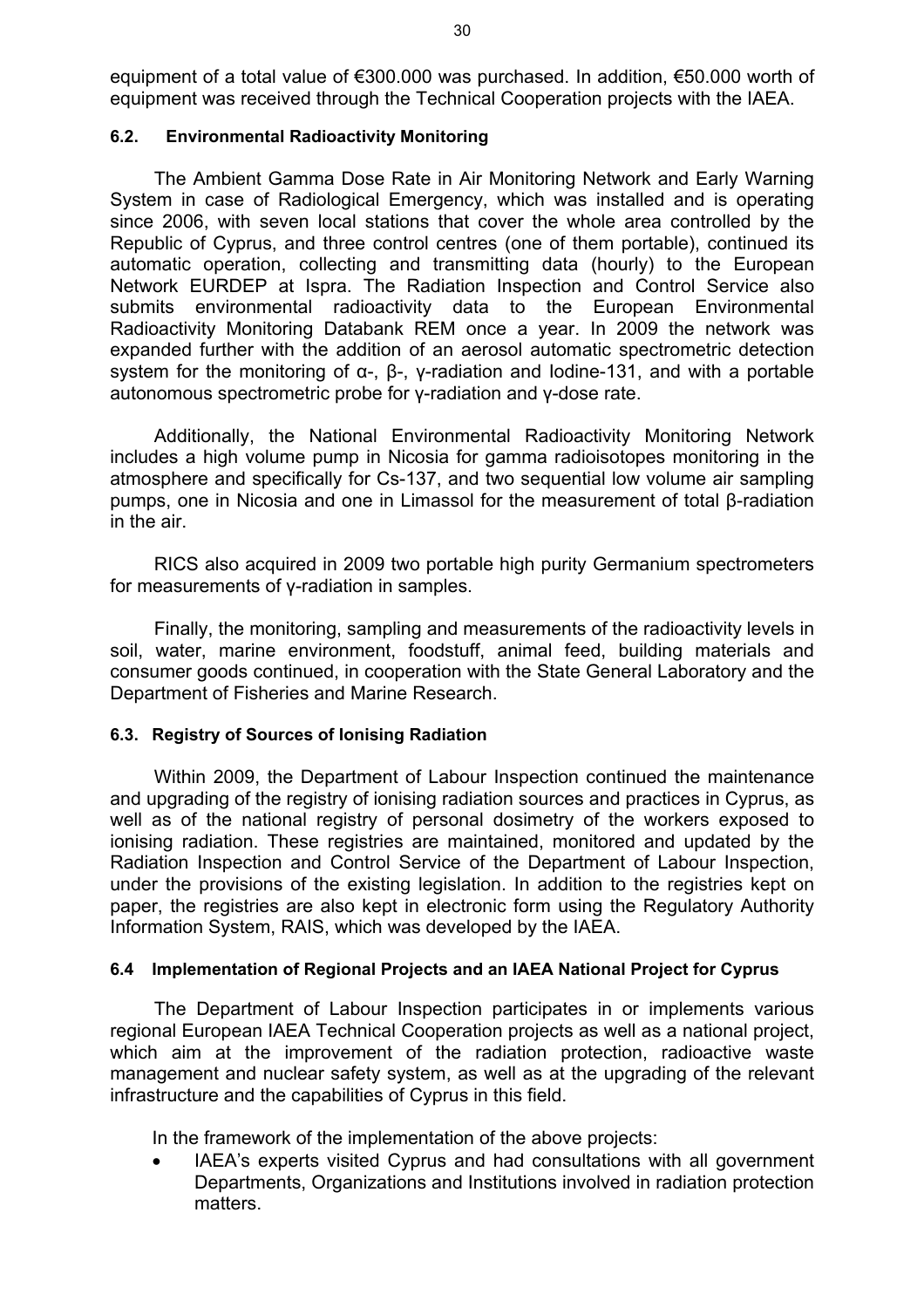- A number of Inspectors of the Department of Labour Inspection and of other ministries participated in relevant meetings abroad and were trained by IAEA on relevant matters.
- The implementation of specific projects for the upgrading of the infrastructure and the capacity of the Radiation Inspection and Control Service, as well as of the Radiation Laboratory of the State General Laboratory, which supports the Radiation Inspection and Control Service with laboratory measurements and radiation analysis for the implementation of the relevant legislation, and the Secondary Standard Dosimetry Service (SSDL) at the New Nicosia General Hospital continued.
- Additional equipment and training was received.

#### **6.5. Implementation of a European Union Transition Facility Project**

In July 2009, the second part of the European Transition Facility Project, which targeted the upgrading of the capacity of the Radiation Inspection and Control Service, was completed.

In the first part of the project, which ended in December 2008, the project's contractor (Greek Atomic Energy Commission) made a detailed assessment of the existing radiation protection and nuclear safety system and submitted relevant suggestions. In the framework of the project implementation, a number of training seminars and workshops as organized in Cyprus, as well as a number of scientific visits to Greece. Both resulted in the training of more than 300 persons on radiation protection and nuclear safety matters.

The second part of the above project dealt with the procurement of equipment necessary for the operation of the Radiation Inspection and Control Service. After calling for tenders within a pan-European procedure and following assessment of the tenders submitted, the contracts for the procurement of equipment of a total value of €265.000 were signed in December 2008. The equipment was received, installed, and placed in operation in July 2009.

#### **6.6. Cooperation with the European Union and the IAEA**

The Radiation Inspection and Control Service participated in various Committees of the European Union, where all EURATOM matters are discussed, as well as in activities of the ENATOM, ECURIE and EURDEP networks, concerning urgent response and information exchange in cases of radiological/nuclear emergencies.

RICS also participated in the IAEA General Conference in Vienna, Austria, and in various meetings and other activities of IAEA, as well as in the General Conference of the Nuclear Suppliers Group in Budapest, Hungary and in meetings and activities of the Global Initiative for Combating Nuclear Terrorism, GICNT.

Furthermore, IAEA experts visited Cyprus, held talks with the DLI and other Governmental Services and inspected laboratories and centres participating in IAEA projects. The IAEA experts gave lectures on radiation protection, in specialized seminars and discussed such matters with the personnel engaged in practices involving ionising radiation.

During 2009, the cooperation of RICS with the Greek Atomic Energy Agency continued, in the framework of the bilateral agreement signed in 2008, and a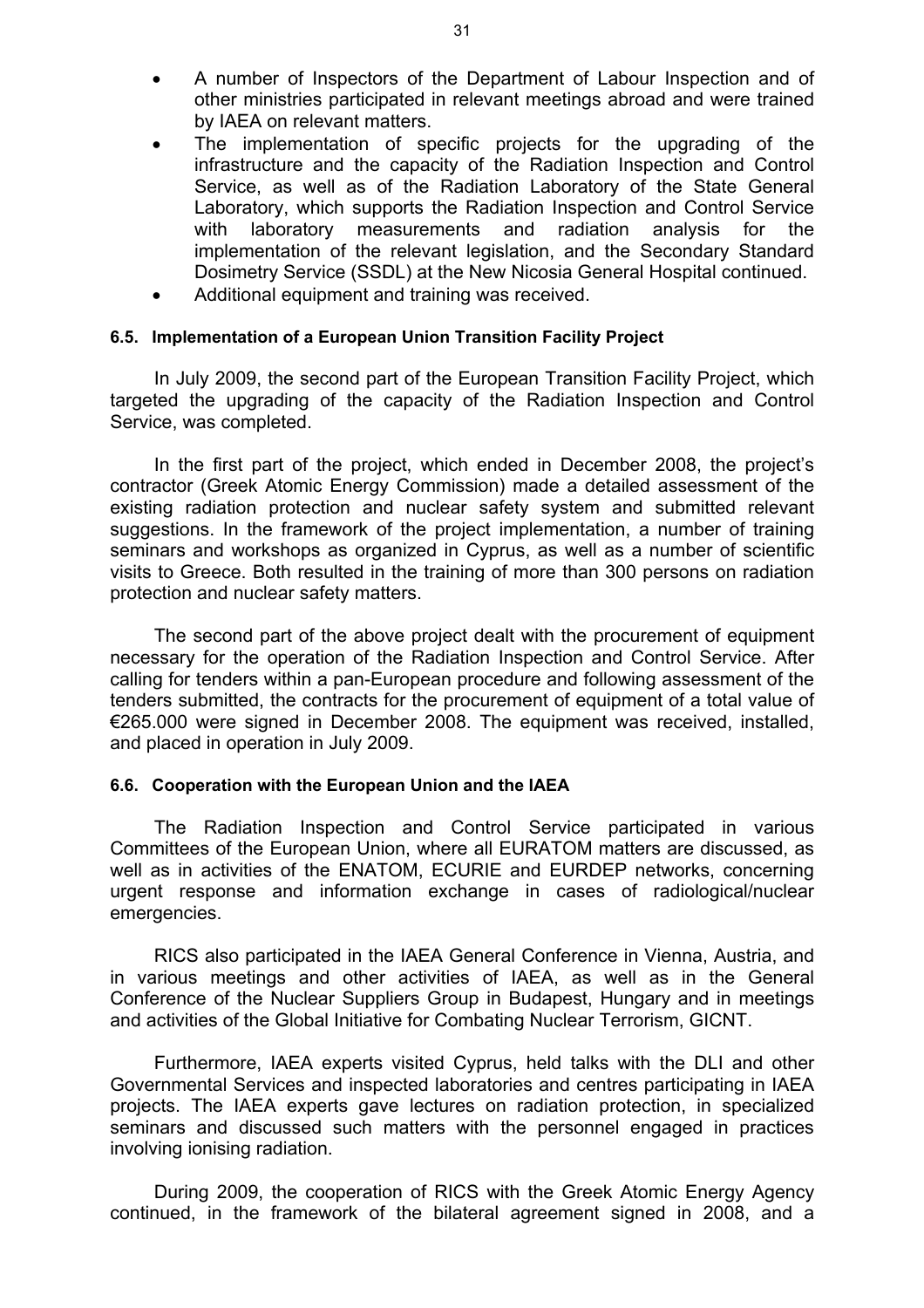workshop on radiation protection and nuclear safety was organised in Nicosia in November 2009.

Finally, the cooperation with the Nuclear Physics Laboratory of the University of Cyprus with respect to measurements for Radon in dwellings and for radiation levels in food and building materials, and with the Cyprus Institute of Biomedical Research and the Kapodistrian University of Athens with respect to measurements for Radon in dwellings and to patient dosimetry continued.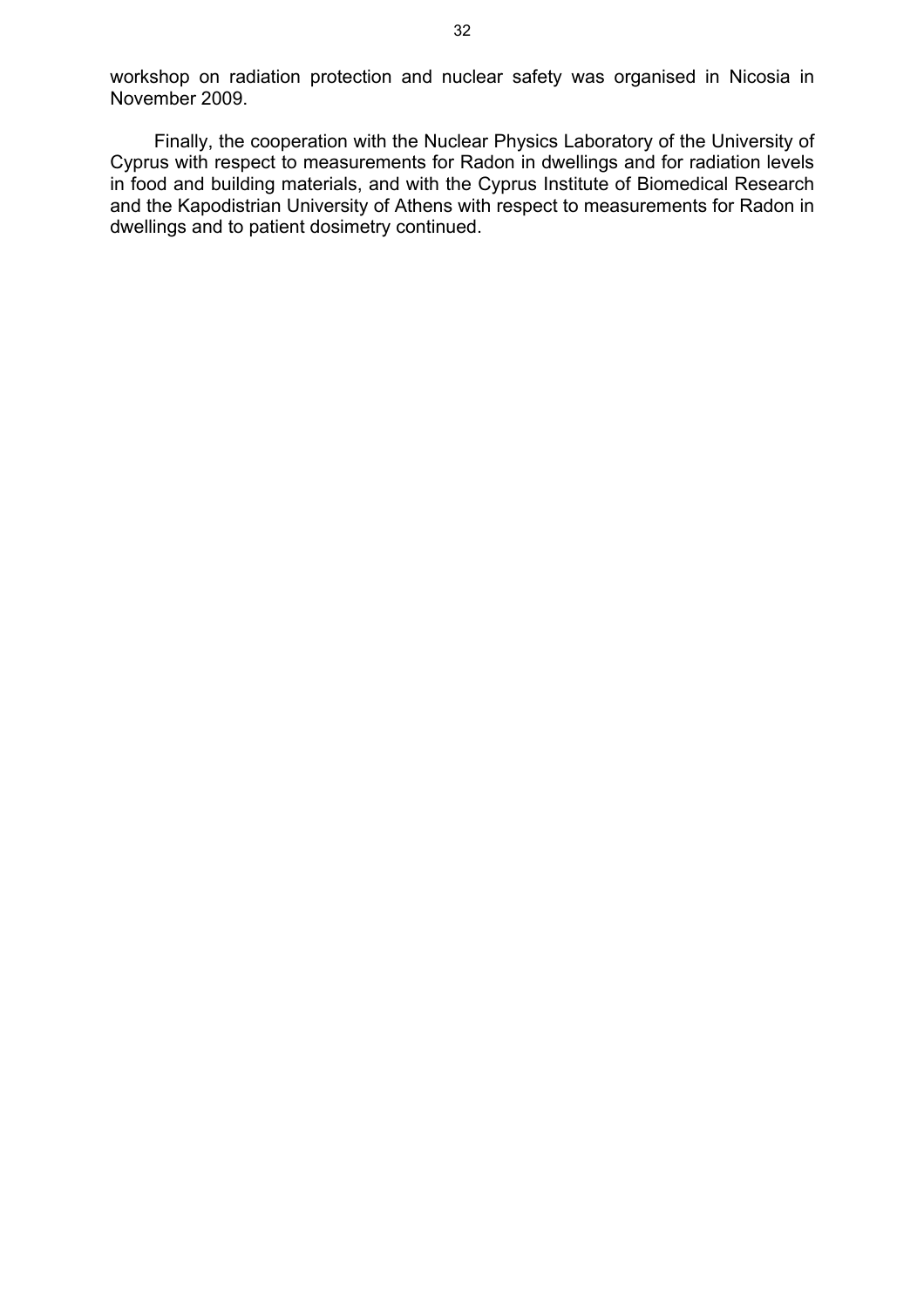

#### **APPENDIX I – Organizational Chart of the Department of Labour Inspection for 2009**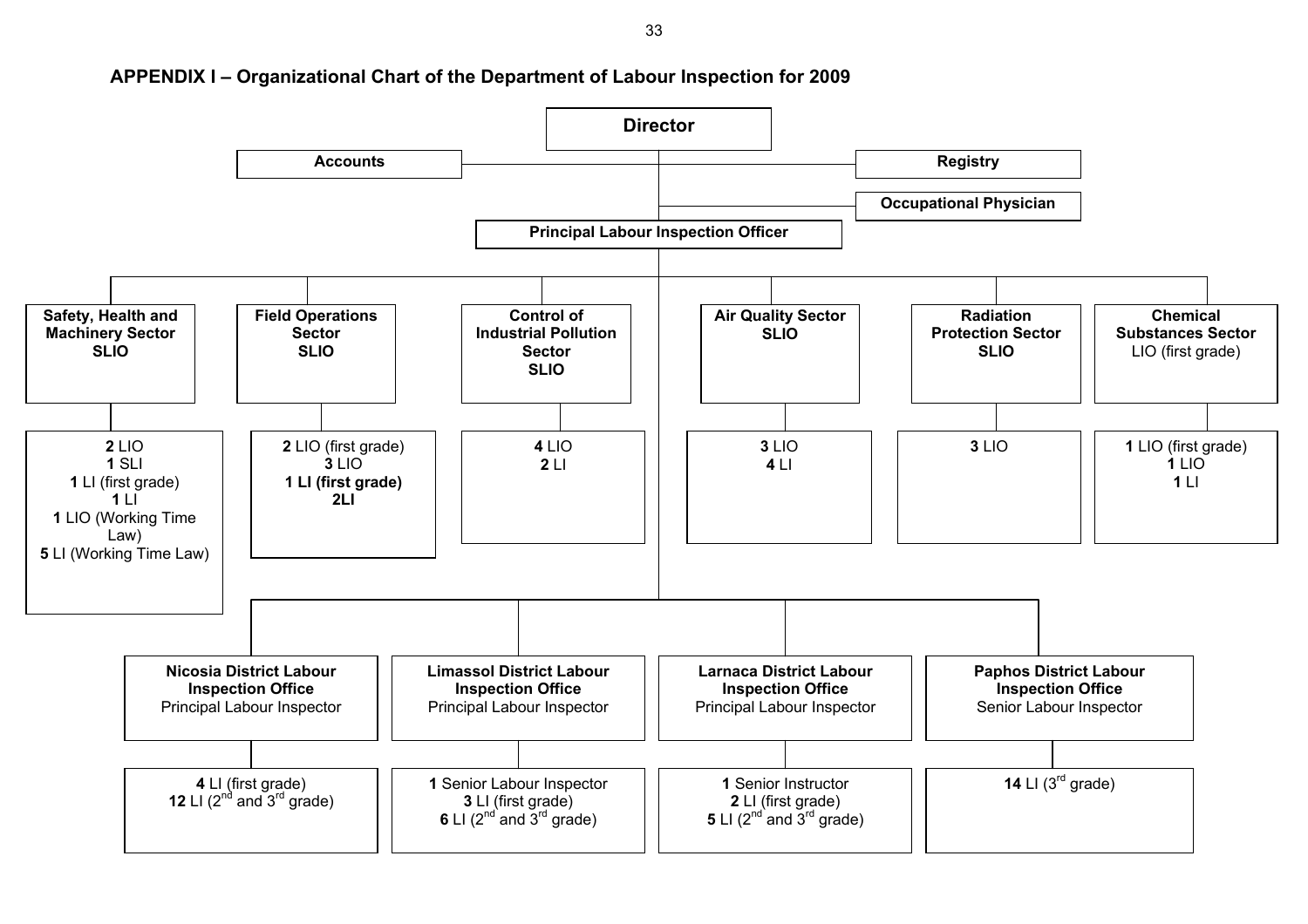#### **APPENDIX II – LIST OF LEGISLATION ENFORCED BY THE DEPARTMENT OF LABOUR INSPECTION**

| No.              | <b>Document Title</b>                                                                                                                  | Code<br><b>Number</b>  | <b>Issue Date</b> |
|------------------|----------------------------------------------------------------------------------------------------------------------------------------|------------------------|-------------------|
|                  | <b>Safety and Health at Work</b>                                                                                                       |                        |                   |
| 1.               | The Safety and Health at Work Law of 1996                                                                                              | Law 89(I)/1996         | 1.11.1996         |
| 2.               | The Safety and Health at Work Notification of 1997                                                                                     | P.I. 39/97             | 31.1.1997         |
| 3.               | The Safety and Health at Work (Amendment) Law of 2001                                                                                  | Law<br>158(I)/2001     | 31.12.2001        |
| 4.               | The Safety and Health at Work (Amendment) Law of 2002                                                                                  | Law 25(I)/2002         | 29.3.2002         |
| 5.               | The Safety and Health at Work (Amendment) Law of 2003                                                                                  | Law 41(I)/2003         | 23.5.2003         |
| 6.               | The Safety and Health at Work (Amendment) Law of 2003                                                                                  | Law 99(I)/2003         | 25.7.2003         |
| $\overline{7}$ . | The Promotional Framework for Occupational Safety and Health<br>Convention, 2006 (Ratification) Law of 2009                            | Law 1(III)/2009        | 20.3.2009         |
| 8.               | The Safety Committees at Work Regulations of 1997                                                                                      | P.I. 134/97            | 24.4.1997         |
| 9.               | The Safety and Health at Work Order of 2004                                                                                            | P.I. 628/2004          | 2.7.2004          |
| 10.              | The Safety and Health at Work (Appointment of the Members of the<br>Pancyprian Council for Safety and Health) Order of 2008            | P.I. 827/<br>18.9.2008 | 26.9.2008         |
| 11.              | The Minimum Requirements for Safety and Health Signs at Work<br>Regulations of 2000                                                    | P.I. 212/2000          | 21.7.2000         |
| 12.              | The Safety and Health at Work (Biological Agents) Regulations of 2001                                                                  | P.I. 144/2001          | 6.4.2001          |
| 13.              | The Safety and Health at Work (Carcinogenic and Mutagenic Agents)                                                                      | P.I. 153/2001          | 6.4.2001          |
|                  | Regulations of 2001                                                                                                                    |                        |                   |
| 14.              | The Safety and Health at Work (Carcinogenic and Mutagenic Agents)<br>Regulations (Amendment) of 2004                                   | P.I. 493/2004          | 30.4.2004         |
| 15.              | The Safety and Health at Work (Manual Handling of Loads)<br>Regulations of 2001                                                        | P.I. 267/2001          | 6.7.2001          |
| 16.              | The Safety and Health at Work (Chemical Agents) Regulations of 2001                                                                    | P.I. 268/2001          | 6.7.2001          |
| 17.              | The Safety and Health at Work (Chemical Agents) (Amendment)<br>Regulations of 2004                                                     | P.I. 55/2004           | 6.2.2004          |
| 18.              | The Safety and Health at Work (Chemical Agents) (Amendment)<br>Regulations of 2007                                                     | P.I. 295/2007          | 13.7.2007         |
| 19.              | The Minimum Requirements for Safety and Health (Use of Work<br>Equipment at Work) Regulations of 2001                                  | P.I. 444/2001          | 30.11.2001        |
| 20.              | The Minimum Requirements for Safety and Health (Use of Work<br>Equipment at Work) (Amending) Regulations of 2004                       | P.I. 497/2004          | 30.4.2004         |
| 21.              | The Minimum Requirements for Safety and Health at Work with Visual<br>Display Screen Equipment Regulations of 2001                     | P.I. 455/2001          | 7.12.2001         |
| 22.              | The Minimum Requirements for Safety and Health (Use of Personal<br>Protective Equipment at Work) Regulations of 2001                   | P.I. 470/2001          | 14.12.2001        |
| 23.              | The Safety and Health (Minimum Requirements for Temporary or<br>Mobile Construction Sites) Regulations of 2002                         | P.I. 172/2002          | 5.4.2002          |
| 24.              | The Management of Safety and Health Issues at Work Regulations of<br>2002                                                              | P.I. 173/2002          | 5.4.2002          |
| 25.              | The Minimum Requirements for Safety and Health at the Workplace<br>Regulations of 2002                                                 | P.I. 174/2002          | 5.4.2002          |
| 26.              | The Minimum Requirements for Safety and Health at the Workplace<br>(Amendment) Regulations of 2004                                     | P.I. 494/2004          | 30.4.2004         |
| 27.              | The Safety and Health at work of workers with fixed-duration                                                                           | P.I. 184/2002          | 12.4.2002         |
| 28.              | employment or temporary employment Regulations of 2002<br>The Safety and Health at Work (Protection from Noise) Regulations of<br>2002 | P.I. 230/2002          | 10.5.2002         |
| 29.              | The Safety and Health at Work (Protection from Noise) Regulations of<br>2006                                                           | P.I. 317/2006          | 28.7.2006         |
| 30.              | The Safety and Health at Work (Code of Practice on Noise in the Music<br>and Entertainment Sectors) Order of 2010                      | P.I. 18/2010           | 22.1.2010         |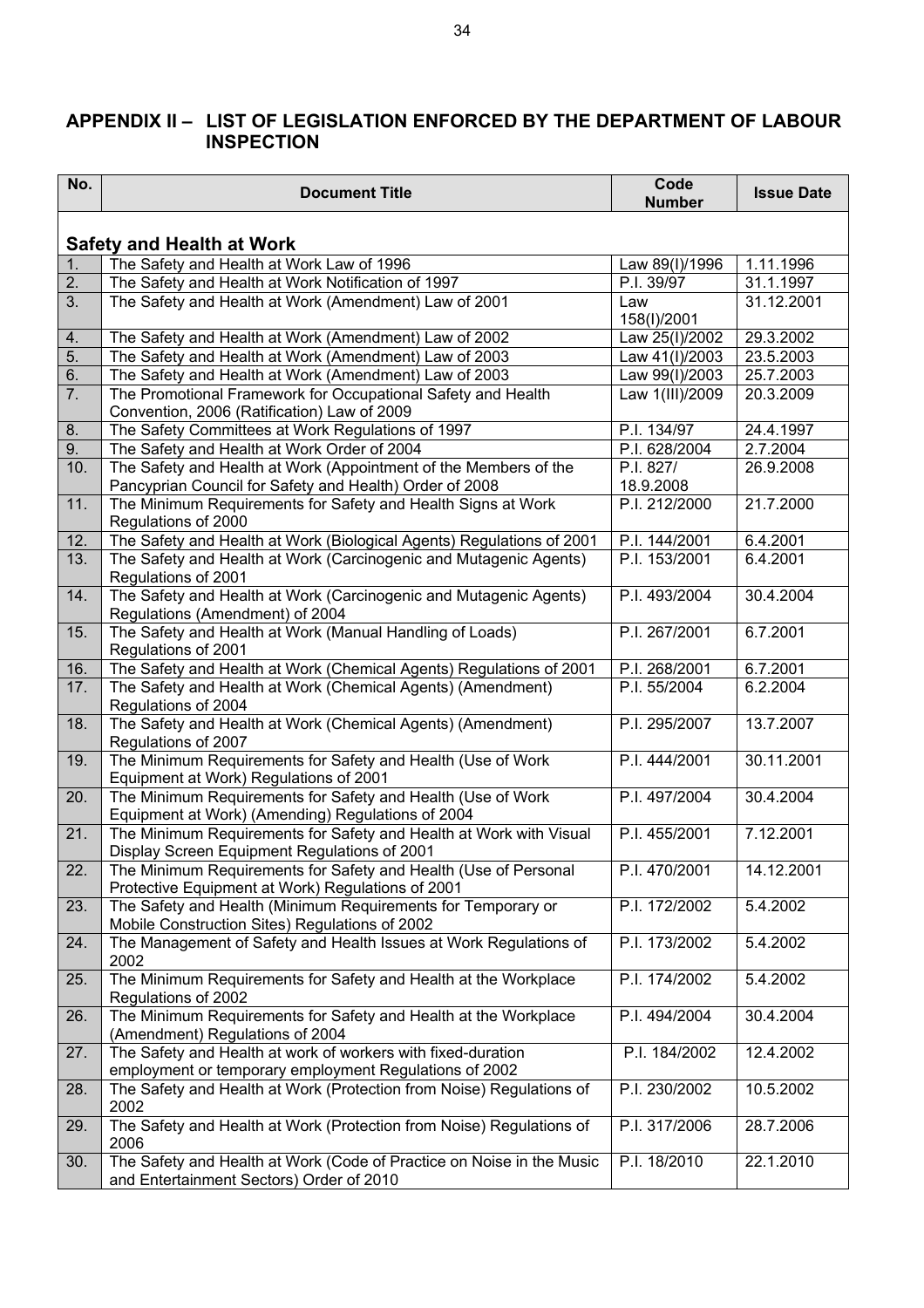| No. | <b>Document Title</b>                                                                                                                                      | Code<br><b>Number</b>    | <b>Issue Date</b>      |
|-----|------------------------------------------------------------------------------------------------------------------------------------------------------------|--------------------------|------------------------|
| 31. | The Minimum Requirements for Safety and Health at Work (Extractive<br>Industries Through Drilling) Regulations of 2002                                     | P.I. 274/2002            | 7.6.2002               |
| 32. | The Minimum Requirements for Safety and Health at Work (Surface<br>and Underground Extractive Industries) Regulations of 2002                              | P.I. 275/2002            | 7.6.2002               |
| 33. | The Safety and Health at Work (Minimum Requirements for the<br>Protection of Persons at Work from Risks from Explosive Atmospheres)<br>Regulations of 2002 | P.I. 291/2002            | 21.6.2002              |
| 34. | The Safety and Health at Work (Protection from Vibrations) Regulations<br>of 2005                                                                          | P.I. 332/2005            | 22.7.2005              |
| 35. | The Safety and Health at Work (Protection from Asbestos) Regulations<br>of 2006                                                                            | P.I. 316/2006            | 28.7.2006              |
| 36. | The Safety and Health at Work (Occupational Diseases Notification)<br>Regulations of 2007                                                                  | P.I. 530/2007            | 7.12.2007              |
| 37. | The Safety and Health at Work (Accidents and Dangerous Occurrences<br>Notification) Regulations of 2007                                                    | P.I. 531/2007            | 7.12.2007              |
| 38. | The Safety and Health at Work (First Aid) Regulations of 2009                                                                                              | P.I. 198/2009            | 15.5.2009              |
| 39. | The Safety and Health at Work (Protection during the Management of<br>Waste from Extracting Industries) Regulations of 2009                                | P.I. 296/2009            | 24.7.2009              |
| 40. | The Safety and Health at Work (Artificial Optical Radiation) Regulations<br>of 2010                                                                        | P.I. 247/2010            | 11.6.2010              |
| 41. | The Merchant Shipping (Minimum Requirements on Safety and Health<br>at Work on Board Cyprus Fishing Vessels) Law of 2002                                   | Law<br>160(I)/2002       | 9.8.2002               |
| 42. | The Merchant Shipping (Minimum Requirements on Medical Treatment<br>on Board Vessels) Law of 2002                                                          | Law<br>175(I)/2002       | 27.9.2002              |
| 43. | The Factories Law of 1957                                                                                                                                  | Cap. 134                 | 22.12.1956             |
| 44. | The Factories (Amendment) Law of 1964                                                                                                                      | Law 43/64                | $--. --. 1964$         |
| 45. | The Factories (Amendment) Law of 1972                                                                                                                      | Law 32/72                | 19.5.1972              |
| 46. | The Factories (Amendment) Law of 1982                                                                                                                      | Law 22/82                | 7.5.1982               |
| 47. | The Factories (Amendment) Law of 1989                                                                                                                      | Law 25/89                | 24.2.1989              |
| 48. | The Factories (Amendment) Law of 1990                                                                                                                      | Law 20/90                | 2.3.1990               |
| 49. | The Factories (Amendment) Law of 1991                                                                                                                      | Law 220/91               | 13.12.1991             |
| 50. | The Factories (Amendment) Law of 1996                                                                                                                      | Law 90(I)/96             | 1.11.1996              |
| 51. | The Factories (First-Aid) Order of 1957                                                                                                                    | P.I. 375/57              | 4.4.1957               |
| 52. | The Factories Order of 1972                                                                                                                                | $P.I. -- 72$             | $11.2.\overline{1972}$ |
| 53. |                                                                                                                                                            | P.I. 162/73              | 20.7.1973              |
|     | The Factories Order of 1973                                                                                                                                |                          |                        |
| 54. | The Standards for Health Provisions (in Factories) Regulations of 1973                                                                                     | P.I. 312/73              | 28.12.1973             |
| 55. | The Standards for Health Provisions in Factories (Amendment)<br>Regulations of 1981                                                                        | P.I. 165/81              | 24.7.1981              |
| 56. | The Standards for Health Provisions in Factories (Amendment)<br>Regulations of 1986                                                                        | P.I. 40/86               | 21.2.1986              |
| 57. | The Control of Factory Atmosphere and Dangerous Substances in<br>Factories Regulations of 1973                                                             | P.I. 311/73              |                        |
| 58. | The Control of Factory Atmosphere and Dangerous Substances in<br>Factories (Amendment) Regulations of 1981                                                 | P.I. 166/81              | 24.7.1981              |
| 59. | The Control of Factory Atmosphere and Dangerous Substances in<br>Factories (Amendment) Regulations of 1986                                                 | P.I. 41/86               | 21.2.1986              |
| 60. | The Control of Factory Atmosphere and Dangerous Substances in<br>Factories (Amendment) Regulations of 2007                                                 | P.I. 294/2007            | 13.7.2007              |
| 61. | The Woodworking Machinery Regulations of 1973                                                                                                              | P.I. 279/73              | 23.11.1973             |
| 62. | The Woodworking Machinery (Amendment) Regulations of 1988                                                                                                  | P.I. 311/88              | 23.12.1988             |
| 63. | The Electricity in Factories Special Regulations of 1981                                                                                                   | P.I. 315/81              | 11.12.1981             |
| 64. | The Electricity in Factories Special (Amendment) Regulations of 1983                                                                                       | $\overline{P.}$ I. 84/83 | 8.4.1983               |
| 65. | The Buildings and Works of Engineering Construction (Safety, Health                                                                                        | P.I. 161/73              | 20.7.1973              |
|     | and Welfare) Regulations of 1973                                                                                                                           |                          |                        |
| 66. | The Agricultural Works (Safety, Health and Welfare) Regulations of<br>1982                                                                                 | P.I. 271/82              | 30.12.1982             |
| 67. | The Occupational Safety and Health in Dockwork Regulations of 1991                                                                                         | P.I. 349/91              | 13.12.1991             |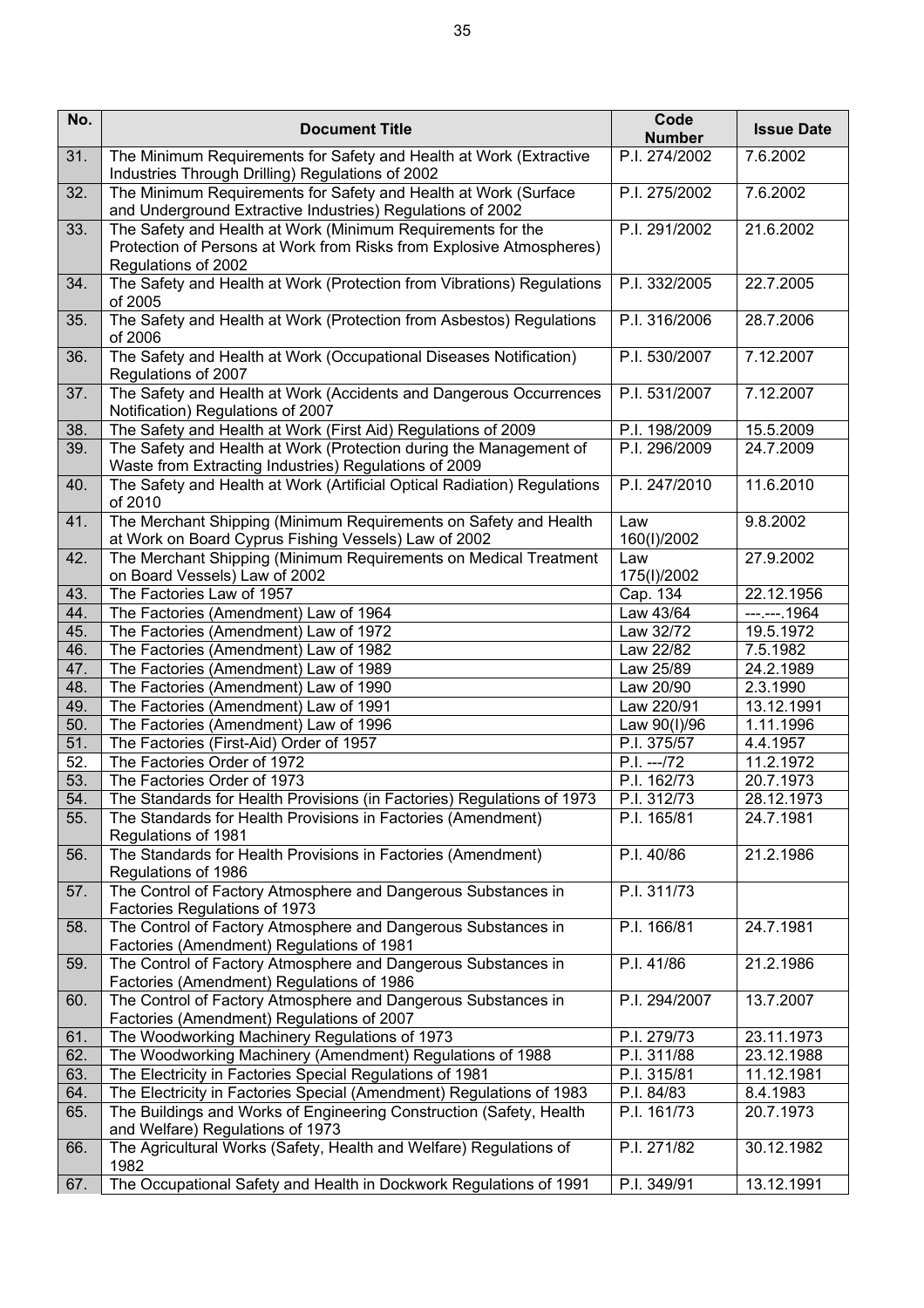| No.  | <b>Document Title</b>                                                                                                  | Code<br><b>Number</b>     | <b>Issue Date</b> |  |  |  |
|------|------------------------------------------------------------------------------------------------------------------------|---------------------------|-------------------|--|--|--|
| 68.  | The Occupational Safety and Health in Dockwork (Medical<br>Examinations) Order of 2002                                 | P.I. 321/2002             | 5.7.2002          |  |  |  |
| 69.  | The Standards for Health Provisions in Factories (Amendment)<br>Regulations of 2002                                    | P.I. 225/2002             | 10.5.2002         |  |  |  |
| 70.  | The Asbestos (Safety and Health of Persons at Work) (Revoked) Law<br>of 2006                                           | Law<br>111(I)/2006        | 28.7.2006         |  |  |  |
| 71.  | The Accidents and Occupational Diseases (Notification) Revoked Law<br>of 2007                                          | Law<br>157(I)/2007        | 7.12.2007         |  |  |  |
| 72.  | The European Social Charter (Amendment Protocol) Ratifying Law of<br>1993                                              | Law<br>10(III)/1993       | 23.4.1993         |  |  |  |
| 73.  | The Labour Inspection Convention, 1947 (No. 81) (Part II) (Ratifying)<br>Law of 1999                                   | Law<br>31(III)/1999       | 31.12.1999        |  |  |  |
| 74.  | The Protocol of 1995 to the Labour Inspection Convention, 1947 (No.<br>81) (Ratifying) Law of 1999                     | Law<br>30(III)/1999       | 31.12.1999        |  |  |  |
| 75.  | The Genetically Modified Microorganisms (Contained Use) Law of 2002                                                    | Law15(I)/2004             | 20.2.2004         |  |  |  |
| 76.  | The Petroleum Law                                                                                                      | Cap. 272 &<br>Law 64/1975 |                   |  |  |  |
| 77.  | The Petroleum (Amendment) Law of 2010                                                                                  | Law 7(I)/2010             | 19.2.2010         |  |  |  |
| 78.  | The Petroleum Regulations                                                                                              | Cap. 130                  |                   |  |  |  |
| 79.  | The Petroleum (Amendment) Regulations of 1977                                                                          | P.I. 178/77               | 19.8.1977         |  |  |  |
| 80.  | The Petroleum (Amendment) Regulations of 1978                                                                          | P.I. 208/78               | 27.10.1978        |  |  |  |
| 81.  | The Petroleum (Amendment) Regulations of 1980                                                                          | P.I. 311/80               | 31.10.1980        |  |  |  |
| 82.  | The Petroleum (Amendment) Regulations of 1982                                                                          | P.I. 21/82                | 12.2.1982         |  |  |  |
| 83.  | The Petroleum (Amendment) Regulations of 1991                                                                          | P.I. 302/91               | 25.10.1991        |  |  |  |
| 84.  | The Petroleum (Amendment) Regulations of 1997                                                                          | P.I. 32/97                | 31.1.1997         |  |  |  |
| 85.  | The Petroleum (Amendment) Regulations of 2002                                                                          | P.I. 111/2002             | 8.3.2002          |  |  |  |
| 86.  | The Petroleum (Amendment) Regulations of 2002                                                                          | P.I. 319/2002             | 5.7.2002          |  |  |  |
| 87.  | The Petroleum (Amendment) Regulations of 2004                                                                          | P.I. 501/2004             | 30.4.2004         |  |  |  |
| 88.  | The Petroleum (Amendment) Regulations of 2010                                                                          | P.I. 74/2010              | 19.2.2010         |  |  |  |
| 89.  | The Safety and Health at Work (Good Practice Code for the Storage of<br>LPG Cylinders $-2^{nd}$ Edition) Order of 2010 | P.I. 176/2010             | 30.4.2010         |  |  |  |
|      | <b>Non Technical Labour Legislation</b>                                                                                |                           |                   |  |  |  |
| 90.  | The Protection of Young Persons at Work Law of 2001                                                                    | Law 48(I)/2001            | 6.4.2001          |  |  |  |
| 91.  | The Maternity Protection Law of 1997                                                                                   | Law 100(I)/97             | 19.12.1997        |  |  |  |
| 92.  | The Maternity Protection (Amendment) Law of 2000                                                                       | Law 45(I)/2000            | 7.4.2000          |  |  |  |
| 93.  | The Maternity Protection (Amendment) Law of 2002                                                                       | Law 64(I)/2002            | 31.5.2002         |  |  |  |
| 94.  | The Maternity Protection (Amendment) Law of 2007                                                                       | Law<br>109(I)/2007        | 25.7.2007         |  |  |  |
| 95.  | The Maternity Protection (Amendment) (No. 2) Law of 2008                                                               | Law 43(I)/2008            | 4.7.2008          |  |  |  |
| 96.  | The Maternity Protection (Safety and Health at Work) Regulations of<br>2002                                            | P.I. 255/2002             | 31.5.2002         |  |  |  |
| 97.  | The Employer's Liability (Compulsory Insurance) Law of 1989                                                            | Law 174/1989              | 10.11.1989        |  |  |  |
| 98.  | The Employer's Liability (Compulsory Insurance) (Amendment) Law of<br>1997                                             | Law 63(I)/1997            | 18.7.1997         |  |  |  |
| 99.  | The Employer's Liability (Compulsory Insurance) (Amendment) Law of<br>2001                                             | Law 15(I)/2001            | 16.2.2001         |  |  |  |
| 100. | The Employer's Liability (Compulsory Insurance) (Amendment) Law of<br>2003                                             | Law<br>140(I)/2003        | 3.10.2003         |  |  |  |
| 101. | The Employer's Liability (Compulsory Insurance) Regulations of 1997                                                    | P.I. 197/97               | 11.7.1997         |  |  |  |
| 102. | The Employer's Liability (Compulsory Insurance) (Amendment)<br>Regulations of 1998                                     | P.I.130/98                | 15.5.1998         |  |  |  |
| 103. | The Control of Working and Resting Times of Drivers of Certain<br>Vehicles Law of 2007                                 | Law 86(I)/2007            | 13.7.2007         |  |  |  |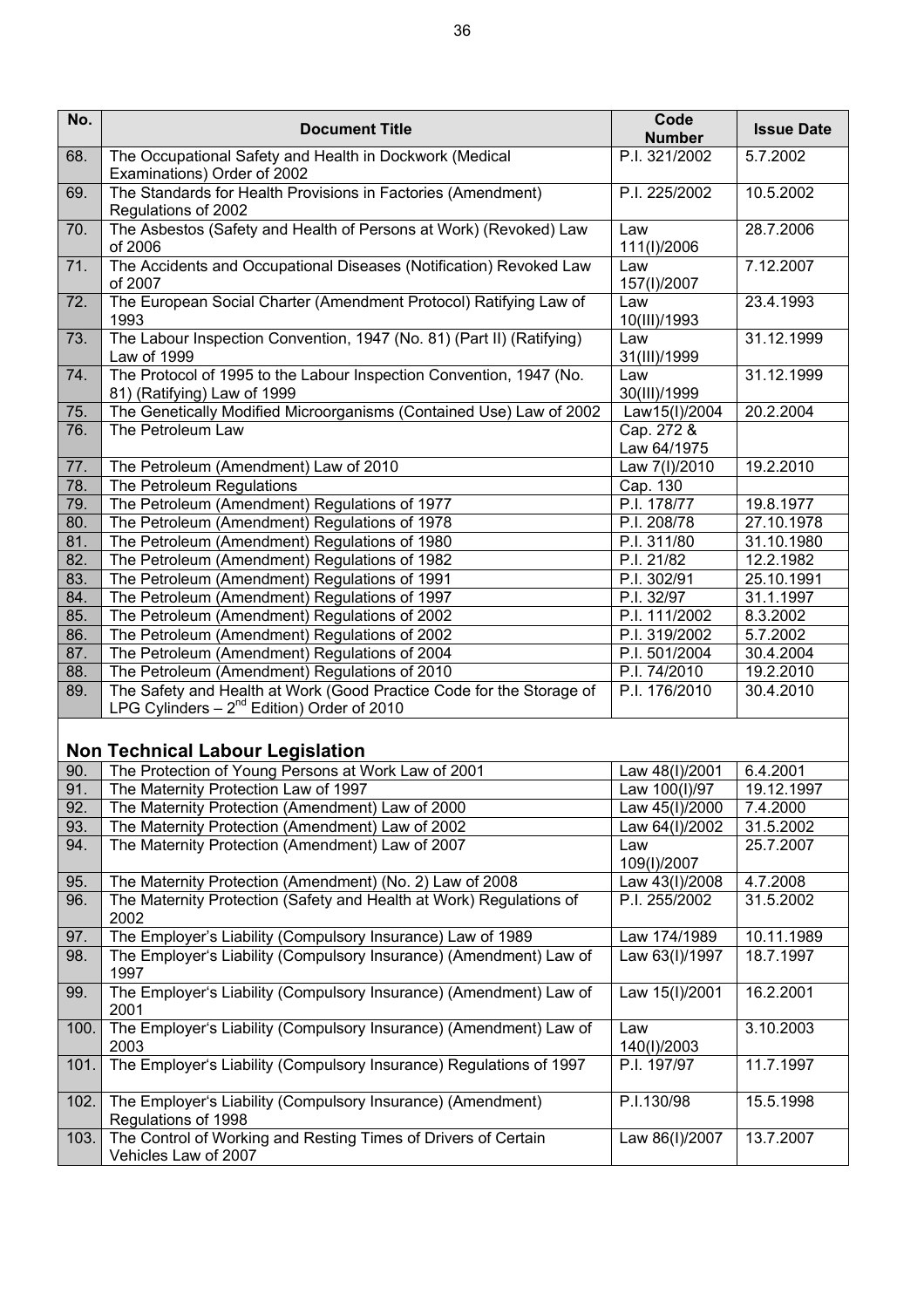| No.  | <b>Document Title</b>                                                                                                                                                                | Code<br><b>Number</b> | <b>Issue Date</b> |
|------|--------------------------------------------------------------------------------------------------------------------------------------------------------------------------------------|-----------------------|-------------------|
| 104. | The Control of Working and Resting Times of Drivers of Certain<br>Vehicles Law of 2010                                                                                               | Law 67(I)/2010        | 16.7.2010         |
| 105. | The Control of Working and Resting Times of Drivers of Certain<br>Vehicles Order of 2008                                                                                             | P.I. 53/2008          | 8.2.2008          |
| 106. | The Control of Driving and Resting Times of Drivers of Certain Vehicles<br>(Frequency of Downloading) Order of 2008                                                                  | P.I. 447/2008         | 5.12.2008         |
| 107. | The Organization of Working Time of Persons Performing Mobile Road<br>Transport Activities Law of 2005                                                                               | Law 47(I)/2005        | 6.5.2005          |
| 108. | The Protocol to the European Agreement on the Work of Vehicle Crews<br>Engaging in International Road Transport (AETR) (Ratifying) Law of<br>2002                                    | Law<br>29(III)/2002   | 27.9.2002         |
|      | <b>Major Hazards</b>                                                                                                                                                                 |                       |                   |
| 109. | The Control of Major Accidents Hazards Related to Dangerous<br>Substances Regulations of 2001                                                                                        | P.I. 507/2001         | 31.12.2001        |
| 110. | The Control of Major Accidents Hazards Related to Dangerous<br>Substances Notification of 2002                                                                                       | P.I. 211/2002         | 26.4.2002         |
| 111. | The Helsinki Convention on the Transboundary Effects of Industrial<br>Accidents Ratifying Law of 2004                                                                                | Law<br>32(III)/2004   | 30.4.2004         |
| 112. | The Control of Major Accidents Hazards Related to Dangerous<br>Substances (Amendment) Regulations of 2006                                                                            | P.I. 49/2006          | 10.2.2006         |
|      | <b>Machinery</b>                                                                                                                                                                     |                       |                   |
|      | 113. The Factories (Manner of Preparing Boilers when Cold) Order of 1957                                                                                                             | P.I. ---/57           | 19.9.1957         |
|      | 114. The Factories (Forms) Order of 1992                                                                                                                                             | P.I. 94/92            | 10.4.1992         |
| 115. | The Factories (Prescribed Fees) Order of 2010                                                                                                                                        | P.I. 260/2010         | 18.6.2010         |
| 116. | The Occupational Safety and Health in Dockwork Order of 2008                                                                                                                         | P.I. 55/2008          | 8.2.2008          |
|      | <b>Industrial Pollution Control</b>                                                                                                                                                  |                       |                   |
| 117. | The Control of Atmospheric Pollution Law of 2002                                                                                                                                     | Law<br>187(I)/2002    | 1.11.2002         |
| 118. | The Control of Atmospheric Pollution (Amendment) Law of 2007                                                                                                                         | Law 85(I)/2007        | 13.7.2007         |
| 119. | The Control of Atmospheric Pollution (Amendment) Law of 2008                                                                                                                         | Law 10(I)/2008        | 18.4.2008         |
| 120. | The Control of Atmospheric Pollution (Amendment) Law of 2009                                                                                                                         | Law 79(I)/2009        | 17.7.2009         |
| 121. | The Control of Atmospheric Pollution (Limitation and Control of                                                                                                                      | P.I. 527/2002         | 1.11.2002         |
|      | Atmospheric Pollution caused by Waste from Titanium Dioxide<br>Industry) Regulations of 2002                                                                                         |                       |                   |
| 122. | The Control of Atmospheric Pollution (Limitation and Control of<br>Atmospheric Pollution caused by Waste from Titanium Dioxide<br>Industry) Notification of 2004                     | P.I. 187/2004         | 26.3.2004         |
| 123. | The Control of Atmospheric Pollution (Prevention and Reduction of<br>Atmospheric Pollution by Asbestos) Regulations of 2002                                                          | P.I. 528/2002         | 1.11.2002         |
| 124. | The Control of Atmospheric Pollution (Prevention and Reduction of<br>Atmospheric Pollution by Asbestos) Notification of 2004                                                         | P.I. 186/2004         | 26.3.2004         |
| 125. | The Control of Atmospheric Pollution (Incineration of Waste Oils)<br>Regulations of 2002                                                                                             | P.I. 529/2002         | 1.11.2002         |
| 126. | The Control of Atmospheric Pollution (Procedures for the Surveillance<br>and Monitoring of Environments concerned by Waste from Titanium<br>Dioxide Industry) Regulations of 2002    | P.I. 545/2002         | 15.11.2002        |
| 127. | The Control of Atmospheric Pollution (Procedures for the Surveillance<br>and Monitoring of Environments concerned by Waste from Titanium<br>Dioxide Industry) Notification of 2004   | P.I. 188/2004         | 26.3.2004         |
| 128. | The Control of Atmospheric Pollution (Limitation of Volatile Organic<br>Compounds due to the Use of Organic Solvents in Certain Activities<br>and Installations) Regulations of 2003 | P.I. 73/2003          | 31.1.2003         |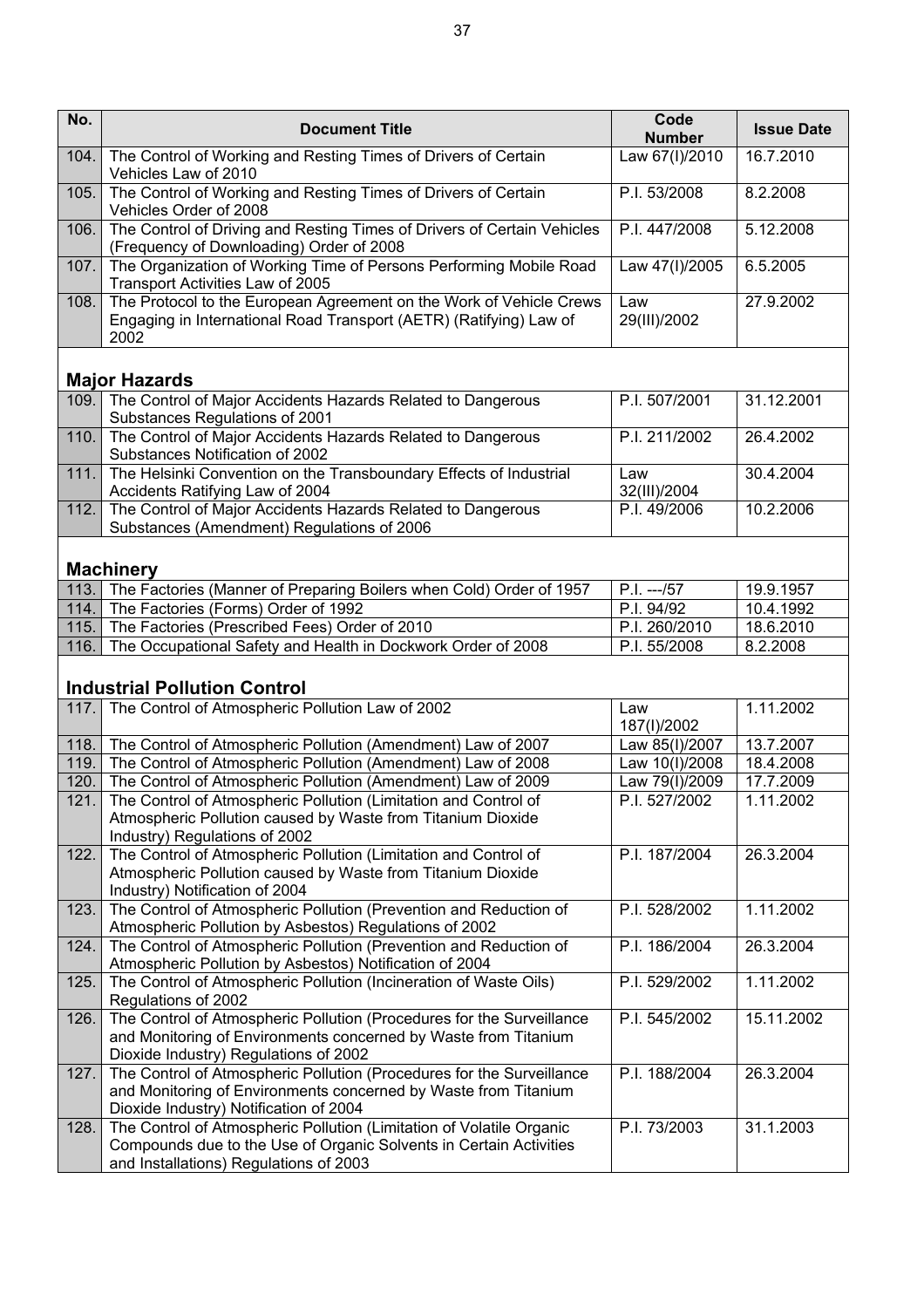| No.  | <b>Document Title</b>                                                                                                                                                                                             | Code<br><b>Number</b> | <b>Issue Date</b> |
|------|-------------------------------------------------------------------------------------------------------------------------------------------------------------------------------------------------------------------|-----------------------|-------------------|
| 129. | The Control of Atmospheric Pollution (Limitation of Volatile Organic<br>Compounds due to the Use of Organic Solvents in Certain Activities<br>and Installations) Notification of 2004                             | P.I. 189/2004         | 26.3.2004         |
| 130. | The Control of Atmospheric Pollution (Limitation of Volatile Organic<br>Compounds due to the Use of Organic Solvents in Certain Activities<br>and Installations) (Amendment) Regulations of 2006                  | P.I. 51/2006          | 17.2.2006         |
| 131. | The Control of Atmospheric Pollution (Limitation of Volatile Organic<br>Compounds due to the Use of Organic Solvents in Certain Activities<br>and Installations) (Amendment) Regulations of 2010                  | P.I. 204/2010         | 14.5.2010         |
| 132. | The Control of Atmospheric Pollution (Control of Volatile Organic<br>Compounds Emissions Resulting from the Storage of Petrol and its<br>Distribution from Terminals to Service Stations) Regulations of 2003     | P.I. 76/2003          | 31.1.2003         |
| 133. | The Control of Atmospheric Pollution (Control of Volatile Organic<br>Compounds Emissions Resulting from the Storage of Petrol and its<br>Distribution from Terminals to Service Stations) Notification of 2004    | P.I. 181/2004         | 26.3.2004         |
| 134. | The Control of Atmospheric Pollution (Incineration of Waste)<br>Regulations of 2003                                                                                                                               | P.I. 284/2003         | 11.4.2003         |
| 135. | The Control of Atmospheric Pollution (Incineration of Waste)<br>Notification of 2004                                                                                                                              | P.I. 182/2004         | 26.3.2004         |
| 136. | The Air Pollution Control (Emission Permit Application Form) Order of<br>2010                                                                                                                                     | P.I. 32/2010          | 29.1.2010         |
| 137. | The Annulment of the Air Pollution Control (Emission Permit Application<br>Form) Order of 2003, Order of 2009                                                                                                     | P.I. 80/2009          | 13.2.2009         |
| 138. | The Control of Atmospheric Pollution (Non Licensable Installations)<br>Regulations of 2004                                                                                                                        | P.I. 170/2004         | 26.3.2004         |
| 139. | The Control of Atmospheric Pollution (Non Licensable Installations)<br>(Amendment) Regulations of 2008                                                                                                            | P.I. 198/2008         | 30.5.2008         |
| 140. | The Control of Atmospheric Pollution (Non Licensable Installations)<br>Order of 2008                                                                                                                              | P.I. 488/2008         | 31.12.2008        |
| 141. | The Control of Atmospheric Pollution (Limitation of Emissions of Certain<br>Pollutants into Air from Large Combustion Plants) Regulations of 2004                                                                 | P.I. 195/2004         | 2.4.2004          |
| 142. | The Integrated Pollution Prevention and Control Law of 2003                                                                                                                                                       | Law 56(I)/2003        | 13.6.2003         |
| 143. | The Integrated Pollution Prevention and Control Notification of 2004                                                                                                                                              | P.I. 268/2004         | 23.4.2004         |
| 144. | The Integrated Pollution Prevention and Control (Amendment) Law of<br>2006                                                                                                                                        | Law 15(I)/2006        | 24.2.2006         |
| 145. | The Integrated Pollution Prevention and Control (Amendment) Law of<br>2008                                                                                                                                        | Law 12(I)/2008        | 18.4.2008         |
| 146. | The Integrated Pollution Prevention and Control Notification of 2007                                                                                                                                              | P.I. 194/2007         | 27.4.2007         |
| 147. | The Limitation of Emissions of Volatile Organic Compounds due to the<br>Use of Organic Solvents in Certain Paints, Varnishes, Vehicle<br>Refinishing Products and Other Paint Products Law of 2006                | Law 35(I)/2006        | 17.3.2006         |
| 148. | The Limitation of Emissions of Volatile Organic Compounds due to the<br>Use of Organic Solvents in Certain Paints, Varnishes, Vehicle<br>Refinishing Products and Other Paint Products (Amendment) Law of<br>2007 | Law 54(I)/2007        | 25.5.2007         |
| 149. | The Limitation of Emissions of Volatile Organic Compounds due to the<br>Use of Organic Solvents in Certain Paints, Varnishes, Vehicle<br>Refinishing Products and Other Paint Products (Amendment) Law of<br>2010 | Law 50(I)/2010        | 4.6.2010          |
| 150. | The Ratifying of the Convention (1979) on Long-range Transboundary<br>Air Pollution and its Protocol (1984) Law of 1991                                                                                           | Law 184/1991          | 1.11.1991         |
| 151. | The Protocol to the 1979 Convention on Long-range Transboundary Air<br>Pollution on Heavy Metals (Ratifying) Law of 2004                                                                                          | Law<br>38(III)/2004   | 30.4.2004         |
| 152. | The Protocol to the 1979 Convention on Long-range Transboundary Air<br>Pollution on Persistent Organic Pollutants (Ratifying) Law of 2004                                                                         | Law<br>39(III)/2004   | 30.4.2004         |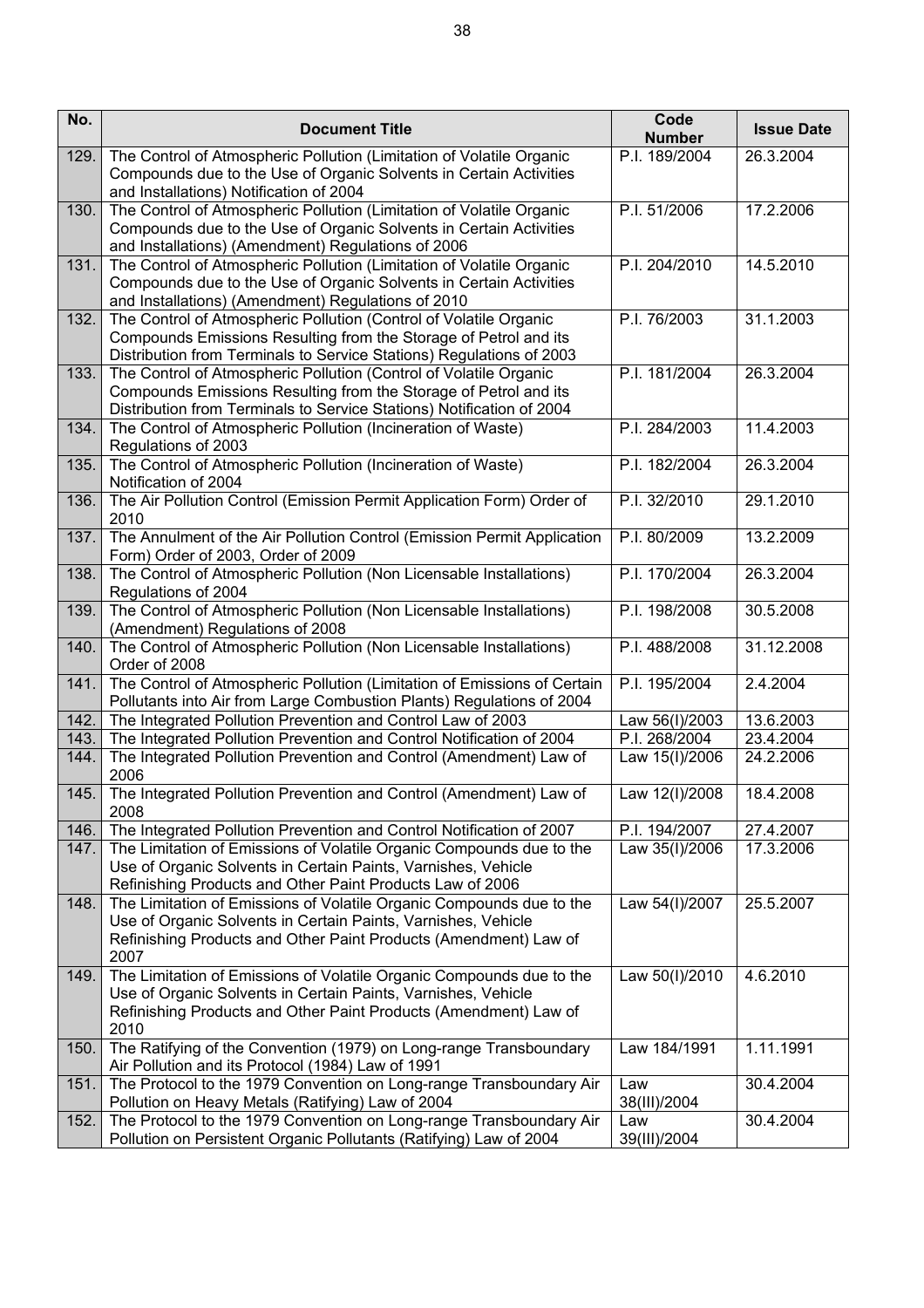| No.  | <b>Document Title</b>                                                                                                                                                                            | Code<br><b>Number</b> | <b>Issue Date</b> |
|------|--------------------------------------------------------------------------------------------------------------------------------------------------------------------------------------------------|-----------------------|-------------------|
| 153. | The Protocol to the 1979 Convention on Long-range Transboundary Air<br>Pollution concerning the Control of Emissions of Nitrogen Oxides or<br>their Transboundary Fluxes (Ratifying) Law of 2004 | Law<br>40(III)/2004   | 30.4.2004         |
| 154. | The Protocol to the 1979 Convention on Long-range Transboundary Air<br>Pollution on Further Reduction of Sulphur Emissions (Ratifying) Law of<br>2006                                            | Law 5(III)/2006       | 10.3.2006         |
| 155. | The Protocol to the 1979 Convention on Long-range Transboundary Air<br>Pollution to Abate Acidification, Eutrophication and Ground-Level<br>Ozone (Ratifying) Law of 2007                        | Law<br>14(III)/2007   | 2.3.2007          |
|      | <b>Air Quality</b>                                                                                                                                                                               |                       |                   |
| 156. | The Air Quality Law of 2010                                                                                                                                                                      | Law 77(I)/2010        | 16.7.2010         |
| 157. | The Air Quality Law of 2002                                                                                                                                                                      | Law<br>188(I)/2002    | 1.11.2002         |
| 158. | The Air Quality Notification of 2004                                                                                                                                                             | P.I. 330/2004         | 30.4.2004         |
| 159. | The Air Quality (Amendment) Law of 2004                                                                                                                                                          | Law 53(I)/2004        | 31.3.2004         |
| 160. | The Air Quality (Limit Values for Sulphur Dioxide, Nitrogen Dioxide and<br>Oxides, Particulates, Lead, Carbon Monoxide, Benzene and Ozone in<br>Ambient Air) Regulations of 2010                 | P.I. 327/2010         | 23.7.2010         |
| 161. | The Air Quality (Annual Emission Ceilings for Certain Atmospheric<br>Pollutants) Regulations of 2004                                                                                             | P.I. 193/2004         | 2.4.2004          |
| 162. | The Air Quality (Yearly Emission Ceilings for Certain Atmospheric<br>Pollutants) Order of 2005                                                                                                   | P.I. 379/2005         | 5.8.2005          |
| 163. | The Air Quality (Ozone in Ambient Air) Regulations of 2004                                                                                                                                       | P.I. 194/2004         | 2.4.2004          |
| 164. | The Air Quality (Arsenic, Cadmium, Mercury, Nickel and Polycyclic<br>Aromatic Hydrocarbons in Ambient Air) Regulations of 2007                                                                   | P.I. 111/2007         | 9.3.2007          |
| 165. | The Air Quality (Arsenic, Cadmium, Mercury, Nickel and Polycyclic<br>Aromatic Hydrocarbons in Ambient Air) Notification of 2008                                                                  | P.I. 379/2008         | 17.10.2008        |
|      | <b>Chemical Substances</b>                                                                                                                                                                       |                       |                   |
| 166. | The Chemical Substances Law of 2010                                                                                                                                                              | Law 78(I)/2010        | 16.7.2010         |
| 167. | The Chemical Substances (Classification, Packaging and Labelling of<br>Dangerous Substances and Mixtures) Regulations of 2010                                                                    | P.I. 324/2010         | 23.7.2010         |
| 168. | The Chemical Substances (Breach of the Provisions of REACH<br>Regulation) Regulations of 2010                                                                                                    | P.I. 331/2010         | 23.7.2010         |
| 169. | The Chemical Substances (Breach of the Provisions of Regulation<br>689/2008) Regulations of 2010                                                                                                 | P.I. 332/2010         | 23.7.2010         |
| 170. | The Chemical Substances (Breach of the Provisions of Regulation<br>1272/2008) Regulations of 2010                                                                                                | P.I. 333/2010         | 23.7.2010         |
| 171. | The Chemical Substances (Breach of the Provisions of Regulation<br>1102/2008) Regulations of 2010                                                                                                | P.I. 334/2010         | 23.7.2010         |
| 172. | The Rotterdam Convention on the Prior Informed Consent for Certain<br>Hazardous Chemicals and Pesticides in International Trade Ratifying<br>Law of 2004                                         | Law<br>20(III)/2004   | 30.4.2004         |
| 173. | The Rotterdam Convention on the Prior Informed Consent for Certain<br>Hazardous Chemicals and Pesticides in International Trade Ratifying<br>(Amendment) Law of 2008                             | Law<br>24(III)/2008   | 31.12.2008        |
| 174. | The Rotterdam Convention on the Prior Informed Consent for Certain<br>Hazardous Chemicals and Pesticides in International Trade Ratifying<br>(Amendment) Law of 2010                             | Law<br>16(III)/2010   | 23.7.2010         |
| 175. | The Stockholm Convention on Persistent Organic Pollutants Ratifying<br>Law of 2004                                                                                                               | N. 42(III)/2004       | 30.4.2004         |
| 176. | The Stockholm Convention on Persistent Organic Pollutants Ratifying<br>(Amendment) Law of 2010                                                                                                   | N. 17(III)/2010       | 23.7.2010         |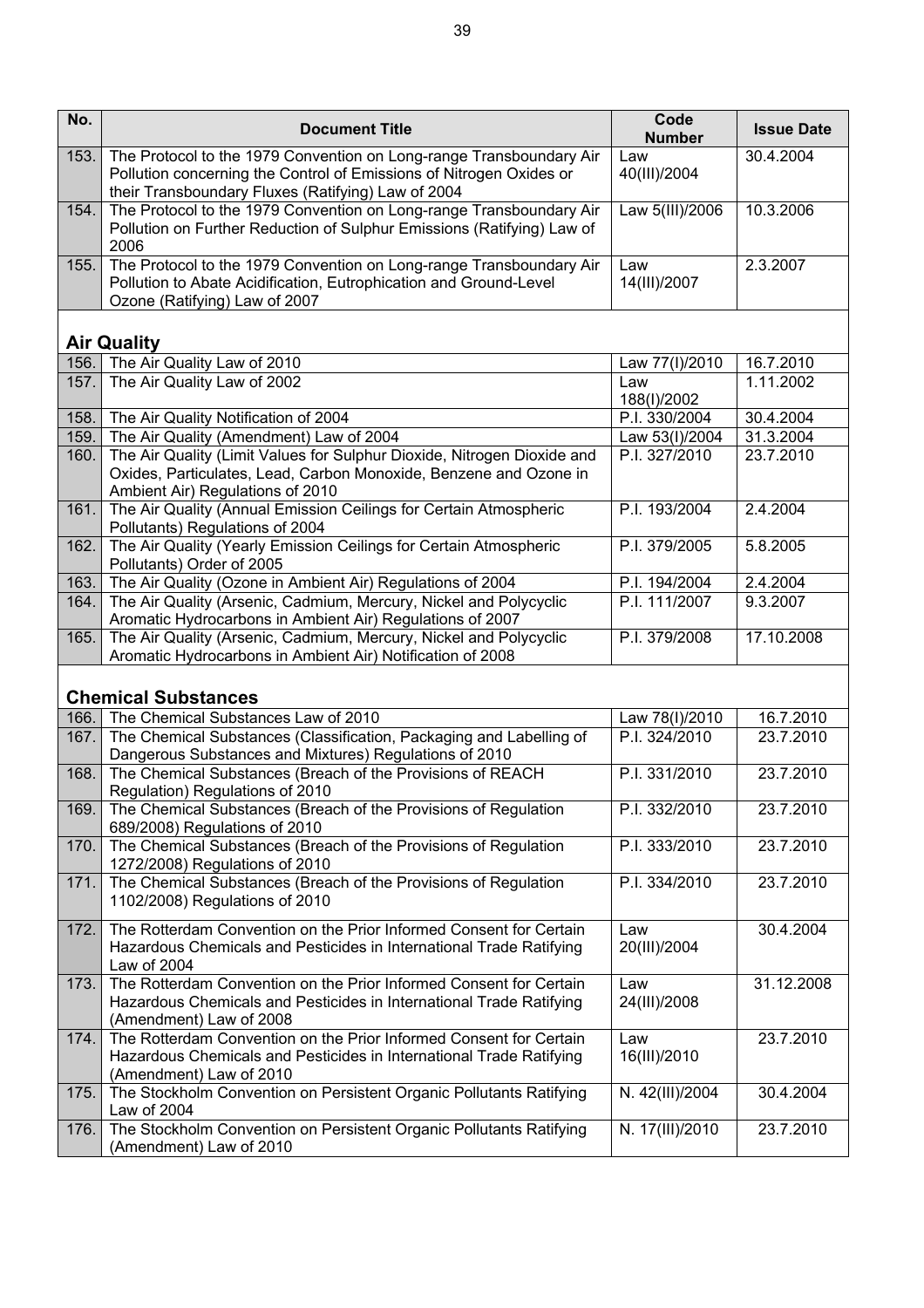| No.  | <b>Document Title</b>                                                                                                                       | Code                        | <b>Issue Date</b> |
|------|---------------------------------------------------------------------------------------------------------------------------------------------|-----------------------------|-------------------|
|      |                                                                                                                                             | <b>Number</b>               |                   |
| 177. | The Nomination of Competent Authorities for the Implementation in the<br>Republic of Cyprus of the Provisions of the European Regulation on | D.M.C. No<br>62.132/9.6.200 | 26.8.2005         |
|      | Persistent Organic Pollutants Decision of the Ministerial Council of                                                                        | 5                           |                   |
|      | 2005                                                                                                                                        |                             |                   |
| 178. | The Dangerous Substances (Prescription of Fees) Order of 2005                                                                               | P.I. 57/2005                | 11.2.2005         |
| 179. | The Annulment of the Dangerous Substances (Prescription of Fees)                                                                            | P.I. 436/2008               | 28.11.2008        |
|      | Order of 2005, Order of 2008                                                                                                                |                             |                   |
| 180. | The Dangerous Substances (Methods for the Evaluation of Health and                                                                          | P.I. 122/2006               | 22.3.2006         |
|      | Environmental Hazards of Preparations and Special Provisions<br>Concerning the Labelling of Certain Preparations) Order of 2006             |                             |                   |
| 181. | The Dangerous Substances (Use of Bulgarian and Romanian                                                                                     | P.I. 204/2007               | 11.5.2007         |
|      | Languages) Order of 2007                                                                                                                    |                             |                   |
| 182. | The Dangerous Substances (Nomination of a Centre for Gathering                                                                              | ADP No.                     | 24.4.2008         |
|      | Information about Chemical Preparations) Notification of 2008                                                                               | 449/2008                    |                   |
| 183. | European Regulation No 1907/2006 of the European Parliament and of                                                                          | P.I. 277/2007               | 29.6.2007         |
|      | the Council concerning the Registration, Evaluation, Authorisation and<br>Restriction of Chemicals (REACH), Notification of 2007.           |                             |                   |
|      |                                                                                                                                             |                             |                   |
|      | <b>Radiation Protection</b>                                                                                                                 |                             |                   |
| 184. | The Protection from Ionising Radiation Law of 2002                                                                                          | Law                         | 12.7.2002         |
|      |                                                                                                                                             | 115(I)/2002                 |                   |
| 185. | The Protection from Ionising Radiation (Amendment) Law of 2009                                                                              | Law 8(I)/2009               | 20.2.2009         |
| 186. | The Protection from Ionising Radiation (Basic Principles) Regulations of<br>2002                                                            | P.I. 494/2002               | 25.10.2002        |
| 187. | The Protection from Ionising Radiation (Informing the Public about                                                                          | P.I. 495/2002               | 25.10.2002        |
|      | Measures to be applied in Case of Emergency) Regulations of 2002                                                                            |                             |                   |
| 188. | The Protection from Ionising Radiation (Supervision and Control of                                                                          | P.I. 86/2009                | 20.2.2009         |
| 189. | Shipments of Radioactive Waste and Spent Fuel) Regulations of 2009<br>The Protection from Ionising Radiation (Medical Exposure) Regulations | P.I. 497/2002               | 25.10.2002        |
|      | of 2002                                                                                                                                     |                             |                   |
| 190. | The Protection from Ionising Radiation Notification of 2004                                                                                 | P.I. 591/2004               | 28.5.2004         |
| 191. | The Protection from Ionising Radiation Notification of 2004                                                                                 | P.I. 592/2004               | 28.5.2004         |
| 192. | The Protection from Ionising Radiation (Control of High-Activity Sealed                                                                     | P.I. 30/2006                | 31.01.2006        |
|      | Radioactive Sources and Orphan Sources) Regulations of 2006                                                                                 |                             |                   |
|      | <b>Equipment</b>                                                                                                                            |                             |                   |
| 193. | The Essential Requirements to be fulfilled by Specific Product                                                                              | Law 30(I)/2002              | 5.4.2002          |
|      | Categories Law of 2002                                                                                                                      |                             |                   |
| 194. | The Essential Requirements to be fulfilled by Specific Product                                                                              | P.I. 247/2004               | 23.4.2004         |
|      | Categories Order of 2004                                                                                                                    |                             |                   |
| 195. | The Essential Requirements to be fulfilled by Specific Product                                                                              | Law 29(I)/2003              | 28.3.2003         |
| 196. | Categories (Amendment) Law of 2003<br>The Essential Requirements to be fulfilled by Specific Product                                        | P.I. 248/2004               | 23.4.2004         |
|      | Categories Order of 2004                                                                                                                    |                             |                   |
| 197. | The Essential Requirements to be fulfilled by Specific Product                                                                              | Law                         | 23.12.2004        |
|      | Categories (Amendment) Law of 2004                                                                                                          | 258(I)/2004                 |                   |
| 198. | The Essential Requirements to be fulfilled by Specific Product                                                                              | Law 89(I)/2005              | 22.7.2005         |
|      | Categories (Amendment) Law of 2005                                                                                                          |                             |                   |
| 199. | The Essential Requirements to be fulfilled by Specific Product                                                                              | P.I. 435/2006               | 24.11.2006        |
| 200. | Categories Order of 2006<br>The Essential Requirements to be fulfilled by Specific Product                                                  | Law 71(I)/2009              | 10.7.2009         |
|      | Categories (Amendment) Law of 2009                                                                                                          |                             |                   |
| 201. | The Essential Requirements to be fulfilled by Specific Product                                                                              | P.I. 98/2009                | 27.2.2009         |
|      | Categories Order of 2009                                                                                                                    |                             |                   |
| 202. | The Essential Requirements (Machinery) Regulations of 2008                                                                                  | P.I. 428/2008               | 28.11.2008        |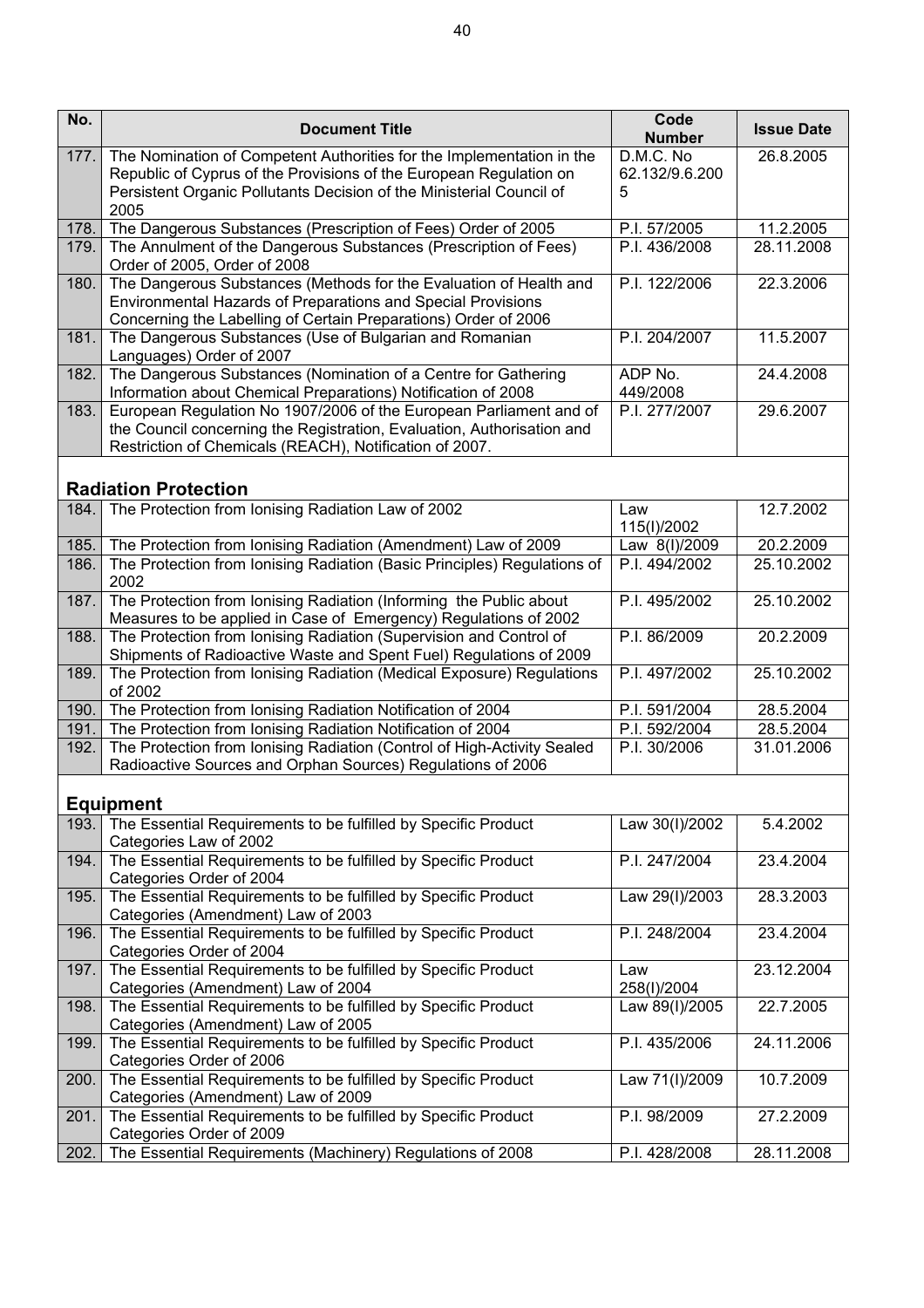| No.  | <b>Document Title</b>                                                                                                                                        | Code<br><b>Number</b> | <b>Issue Date</b> |
|------|--------------------------------------------------------------------------------------------------------------------------------------------------------------|-----------------------|-------------------|
| 203. | The Essential Requirements (Machinery - Harmonised Standards)<br>Notification of 2010                                                                        | P.I. 152/2010         | 9.4.2010          |
| 204. | The Essential Requirements (Equipment and Protective Systems for<br>Use in Potentially Explosive Atmospheres) Regulations of 2003                            | P.I. 309/2003         | 18.4.2003         |
| 205. | The Essential Requirements (Equipment and Protective Systems for<br>Use in Potentially Explosive Atmospheres) Decision of 2004                               | P.I. 288/2004         | 30.4.2004         |
| 206. | The Essential Requirements (Equipment and Protective Systems for<br>Use in Potentially Explosive Atmospheres - Harmonised Standards)<br>Notification of 2010 | P.I. 367/2010         | 20.8.2010         |
| 207. | The Essential Requirements (Lifts) Regulations of 2003                                                                                                       | P.I. 310/2003         | 18.4.2003         |
| 208. | The Essential Requirements (Lifts) Notification of 2004                                                                                                      | P.I. 293/2004         | 30.4.2004         |
| 209. | The Essential Requirements (Lifts) (Amendment) Regulations of 2008                                                                                           | P.I. 429/2008         | 28.11.2008        |
| 210. | The Essential Requirements (Lifts - Harmonised Standards)<br>Notification of 2010                                                                            | P.I. 200/2010         | 7.5.2010          |
| 211. | The Essential Requirements (Pressure Equipment) Regulations of 2003                                                                                          | P.I. 311/2003         | 18.4.2003         |
| 212. | The Essential Requirements (Pressure Equipment) Notification of 2004                                                                                         | P.I. 289/2004         | 30.4.2004         |
| 213. | The Essential Requirements (Pressure Equipment - Harmonised<br>Standards) Notification of 2010                                                               | P.I. 38/2010          | 5.2.2010          |
| 214. | The Essential Requirements (Simple Pressure Vessels) Regulations of<br>2003                                                                                  | P.I. 312/2003         | 18.4.2003         |
| 215. | The Essential Requirements (Simple Pressure Vessels) Decision of<br>2004                                                                                     | P.I. 290/2004         | 30.4.2004         |
| 216. | The Essential Requirements (Simple Pressure Vessels - Harmonised<br>Standards) Notification of 2009                                                          | P.I. 283/2009         | 17.7.2009         |
| 217. | The Essential Requirements (Personal Protection Equipment)<br>Regulations of 2003                                                                            | P.I. 315/2003         | 18.4.2003         |
| 218. | The Essential Requirements (Personal Protection Equipment)<br>Notification of 2004                                                                           | P.I. 292/2004         | 30.4.2004         |
| 219. | The Essential Requirements (Personal Protection Equipment -<br>Harmonised Standards) Notification of 2009                                                    | P.I. 320/2009         | 4.9.2009          |
| 220. | The Essential Requirements (Personal Protection Equipment -<br>Harmonised Standards) Notification of 2010                                                    | P.I. 179/2010         | 30.4.2010         |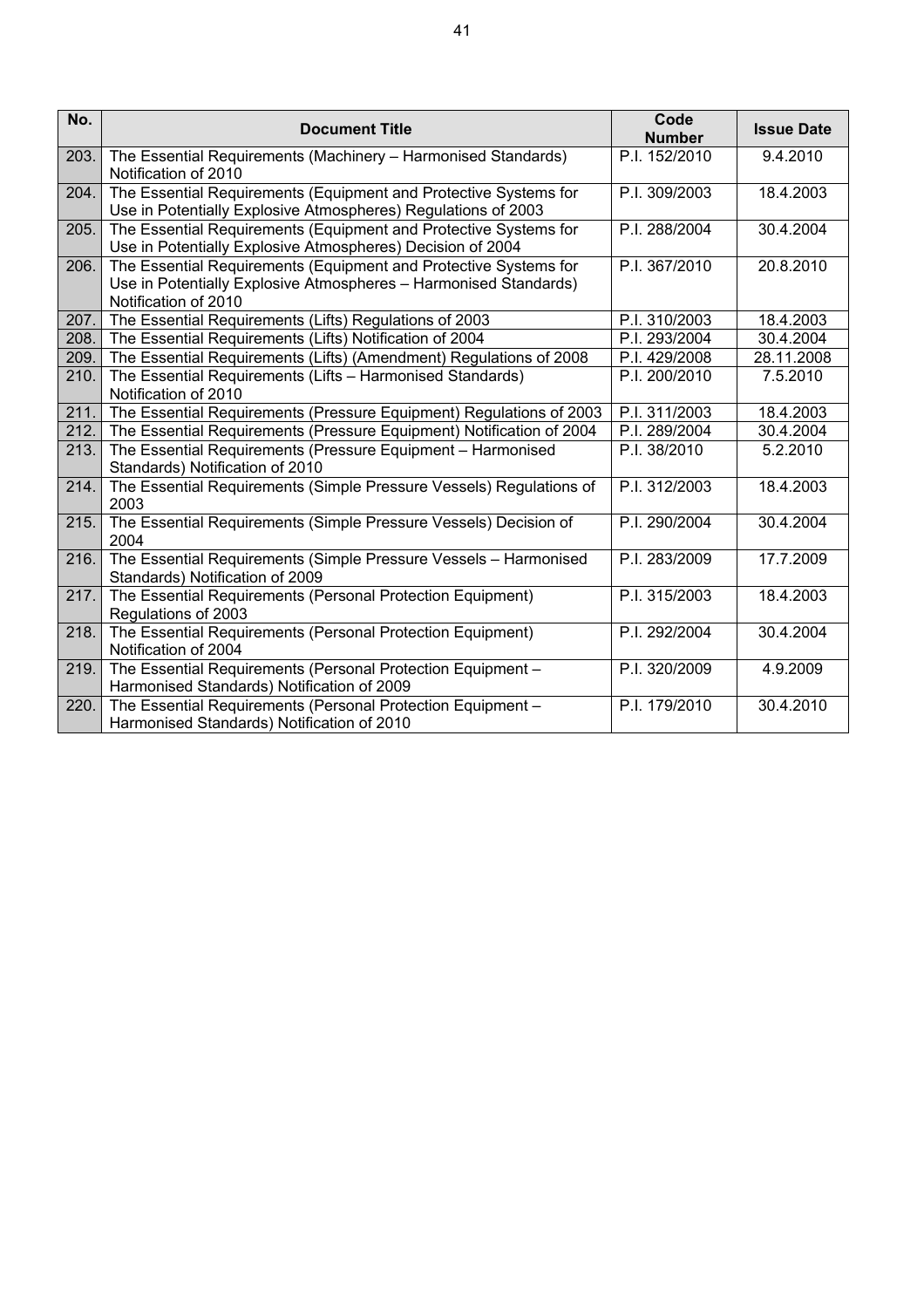#### **APPENDIX III - Inspections of Undertakings for the Year 2009**

|     |                                                                                                         | <b>DISTRICT</b> |                 |               |                |                 |         |                |                  |       |                |         |         |                |               |       |                |              |
|-----|---------------------------------------------------------------------------------------------------------|-----------------|-----------------|---------------|----------------|-----------------|---------|----------------|------------------|-------|----------------|---------|---------|----------------|---------------|-------|----------------|--------------|
| S/N | ECONOMIC ACTIVITY                                                                                       |                 | <b>NICOSIA</b>  |               |                | <b>LIMASSOL</b> |         |                | <b>FAMAGUSTA</b> |       |                | LARNACA |         |                | <b>PAPHOS</b> |       |                | <b>TOTAL</b> |
|     |                                                                                                         | N <sub>0</sub>  | % (1)           | % (2)         | No             | % (1)           | % (2)   | No.            | % (1)            | % (2) | No             | % (1)   | % (2)   | No             | % (1)         | % (2) | No.            | % (3)        |
|     | SECTION A - AGRICULTURE, FORESTRY AND FISHING                                                           | 53              | 2,4%            | 32,7%         | 29             | 2,2%            | 17,9%   | 12             | 4,5%             | 7,4%  | 59             | 6,7%    | 36,4%   | -9             | 1,6%          | 5,6%  | 162            | 3,1%         |
| 2   | SECTION B - MINING AND QUARRYING                                                                        | 12              | 0.5%            | 24,0%         | 9              | 0.7%            | 18.0%   | $\overline{2}$ | 0.7%             | 4.0%  | 22             | 2.5%    | 44,0%   | 5              | 0.9%          | 10.0% | 50             | 1.0%         |
| 3   | SECTION C - MANUFACTURING                                                                               | 492             | 22,4%           | 40,5%         | 321            | 24,0%           | 26,4%   | 75             | 27,9%            | 6,2%  | 206            | 23,3%   | 16,9%   | 122            | 22,2%         | 10,0% | 1216           | 23,2%        |
| 4   | SECTION D - ELECTRICITY, GAS, STEAM AND AIR CONDITIONING<br><b>SUPPLY</b>                               | $\Omega$        | 0.0%            | 0.0%          | $\mathcal{R}$  | 0.2%            | 27,3%   | $\Omega$       | $0.0\%$          | 0.0%  | 6              | 0.7%    | 54.5%   | $\overline{2}$ | 0.4%          | 18.2% | 11             | 0.2%         |
| 5   | SECTION E - WATER SUPPLY; SEWERAGE, WASTE<br><b>MANAGEMENT AND REMEDIATION ACTIVITIES</b>               | 12              | 0.5%            | 19,0%         | 26             | 1.9%            | 41,3%   | $\Omega$       | $0.0\%$          | 0.0%  | 17             | 1,9%    | 27,0%   | 8              | 1.5%          | 12,7% | 63             | 1.2%         |
| 6   | <b>ISECTION F - CONSTRUCTION</b>                                                                        | 853             | 38.9%           | 51.5%         | 430            | 32.2%           | 26.0%   | 34             | 12.6%            | 2.1%  | 156            | 17.7%   | 9.4%    | 182            | 33,2%         | 11.0% | 1655           | 31.6%        |
|     | SECTION G - WHOLESALE AND RETAIL TRADE: REPAIR OF<br><b>MOTOR VEHICLES AND MOTORCYCLES</b>              | 219             | 10.0%           | 35,7%         | 144            | 10,8%           | 23,5%   | 34             | 12,6%            | 5,5%  | 174            | 19,7%   | 28,3%   | 43             | 7.8%          | 7.0%  | 614            | 11,7%        |
| 8   | <b>SECTION H - TRANSPORTATION AND STORAGE</b>                                                           | 79              | 3.6%            | 26,1%         | 107            | 8.0%            | 35,3%   | 19             | 7.1%             | 6,3%  | 74             | 8.4%    | 24,4%   | 24             | 4,4%          | 7.9%  | 303            | 5.8%         |
| 9   | SECTION I - ACCOMMODATION AND FOOD SERVICE ACTIVITIES                                                   | 86              | 3.9%            | 26.9%         | 87             | 6.5%            | 27.2%   | 34             | 12.6%            | 10.6% | 43             | 4.9%    | 13.4%   | 70             | 12,8%         | 21.9% | 320            | 6.1%         |
|     | 10 SECTION J - INFORMATION AND COMMUNICATION                                                            | 9               | 0.4%            | 75.0%         | $\overline{2}$ | 0.1%            | 16,7%   | $\Omega$       | 0.0%             | 0.0%  | $\overline{1}$ | 0.1%    | 8,3%    | $\Omega$       | 0.0%          | 0.0%  | 12             | 0.2%         |
| 11  | SECTION K - FINANCIAL AND INSURANCE ACTIVITIES                                                          | $\overline{2}$  | 0.1%            | 50.0%         | $\overline{2}$ | 0.1%            | 50.0%   | $\Omega$       | 0.0%             | 0.0%  | $\Omega$       | 0.0%    | 0.0%    | $\Omega$       | 0.0%          | 0.0%  | $\overline{4}$ | 0.1%         |
|     | 12 SECTION L - REAL ESTATE ACTIVITIES                                                                   | $\Omega$        | 0.0%            | 0%            | $\Omega$       | 0.0%            | 0%      | $\Omega$       | 0,0%             | 0%    | $\Omega$       | 0.0%    | 0%      | $\Omega$       | 0.0%          | 0%    | $\Omega$       | 0.0%         |
| 13  | SECTION M - PROFESSIONAL, SCIENTIFIC AND TECHNICAL<br><b>ACTIVITIES</b>                                 | 16              | 0.7%            | 41.0%         | 11             | 0.8%            | 28.2%   | $\Omega$       | $0.0\%$          | 0.0%  | 3              | 0.3%    | 7.7%    | <b>q</b>       | 1.6%          | 23.1% | 39             | 0.7%         |
| 14  | SECTION N - ADMINISTRATIVE AND SUPPORT SERVICE<br><b>ACTIVITIES</b>                                     | 10              | 0.5%            | 47.6%         | -7             | 0.5%            | 33,3%   | $\Omega$       | $0.0\%$          | 0.0%  | 3              | 0,3%    | 14,3%   | -1             | 0.2%          | 4.8%  | 21             | 0.4%         |
| 15  | SECTION O - PUBLIC ADMINISTRATION AND DEFENCE:<br><b>COMPULSORY SOCIAL SECURITY</b>                     | 112             | 5,1%            | 65.9%         | 27             | 2.0%            | 15.9%   | 6              | $2.2\%$          | 3.5%  | 18             | 2.0%    | 10.6%   | 7              | 1.3%          | 4.1%  | 170            | 3.2%         |
|     | 16 SECTION P - EDUCATION                                                                                | 48              | 2.2%            | 57.8%         | 13             | 1.0%            | 15,7%   | $\overline{4}$ | 1.5%             | 4.8%  | 10             | 1.1%    | 12.0%   | <sub>8</sub>   | 1.5%          | 9.6%  | 83             | 1.6%         |
|     | 17 SECTION Q - HUMAN HEALTH AND SOCIAL WORK ACTIVITIES                                                  | 114             | 5.2%            | 40,4%         | 76             | 5,7%            | 27,0%   | 25             | 9,3%             | 8,9%  | 42             | 4.8%    | 14,9%   | 25             | 4,6%          | 8.9%  | 282            | 5.4%         |
|     | 18 SECTION R - ARTS, ENTERTAINMENT AND RECREATION                                                       | 44              | 2.0%            | 37,3%         | 19             | 1.4%            | 16,1%   | 8              | 3,0%             | 6,8%  | 28             | 3,2%    | 23,7%   | 19             | 3,5%          | 16,1% | 118            | 2,3%         |
|     | 19 SECTION S - OTHER SERVICE ACTIVITIES                                                                 | 26              | 1.2%            | 27,4%         | 21             | 1.6%            | 22.1%   | 16             | 5,9%             | 16.8% | 18             | 2.0%    | 18,9%   | 14             | 2.6%          | 14,7% | 95             | 1.8%         |
|     | SECTION T - ACTIVITIES OF HOUSEHOLDS AS EMPLOYERS:<br>20 UNDIFFERENTIATED GOODS- AND SERVICES-PRODUCING | 6               | 0.3%            | 54,5%         |                | 0.1%            | 9.1%    | $\Omega$       | $0.0\%$          | 0,0%  | 3              | 0,3%    | 27,3%   | -1             | 0.2%          | 9.1%  | 11             | 0.2%         |
|     | ACTIVITIES OF HOUSEHOLDS FOR OWN USE                                                                    |                 |                 |               |                |                 |         |                |                  |       |                |         |         |                |               |       |                |              |
| 21  | SECTION U - ACTIVITIES OF EXTRATERRITORIAL<br>ORGANISATIONS AND BODIES                                  | 2               | 0.1%            | 100,0%        | $\Omega$       | 0.0%            | $0.0\%$ | $\Omega$       | 0.0%             | 0.0%  | $\Omega$       | $0.0\%$ | 0.0%    | $\Omega$       | 0.0%          | 0.0%  | $\overline{2}$ | 0.0%         |
|     | <b>TOTAL NO. OF INSPECTIONS:</b>                                                                        | 42,0%<br>2195   |                 | 25.5%<br>1335 |                | 5,1%<br>269     |         | 883            | 16,9%            |       | 549            | 10.5%   |         | 5231           |               |       |                |              |
|     |                                                                                                         |                 | $(\%4)$<br>(%4) |               |                |                 |         | $(\%4)$        |                  |       |                |         | $(\%4)$ | $(\%4)$        |               |       |                |              |

%1: Percentage contribution of District Inspections for the specific Economic Activity, on the total number of District Inspections.

%2: Percentage contribution of District Inspections for the specific Economic Activity, on the Cyprus wide total number of Inspections of the same Economic Activity.

%3: Percentage contribution of Cyprus wide Inspections for the specific Economic Activity, on the total number of Inspections.

%4: Percentage contribution of District Inspections on the total number of Inspections Cyprus wide.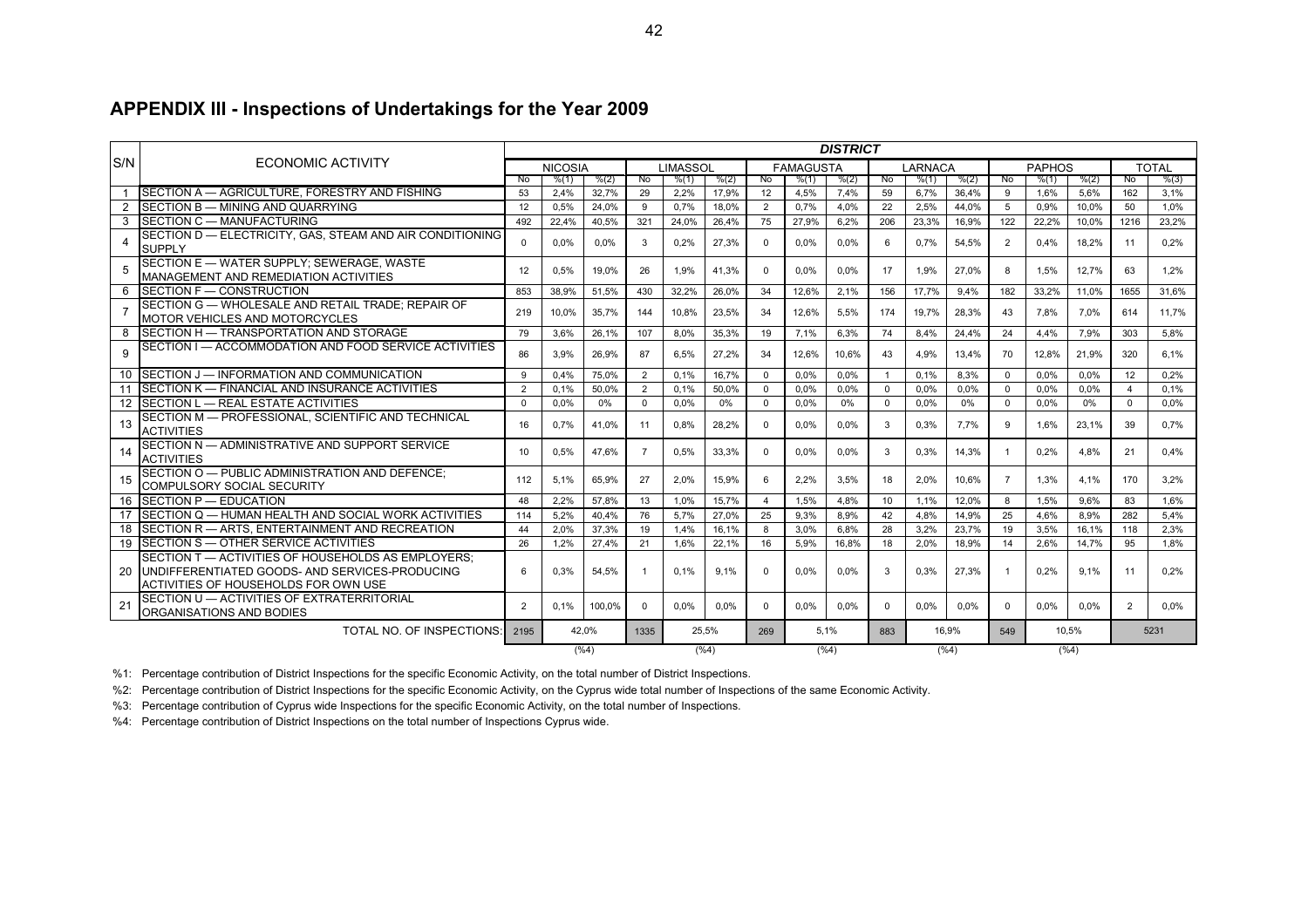#### **APPENDIX IV - Registered Undertakings as on 31.12.2009**

|                |                                                   | <b>DISTRICT</b> |                |        |                |                 |        |                |                  |        |          |         |          |                |               |        |      |              |
|----------------|---------------------------------------------------|-----------------|----------------|--------|----------------|-----------------|--------|----------------|------------------|--------|----------|---------|----------|----------------|---------------|--------|------|--------------|
| S/N            | ECONOMIC ACTIVITY SECTOR                          |                 | <b>NICOSIA</b> |        |                | <b>LIMASSOL</b> |        |                | <b>FAMAGUSTA</b> |        |          | LARNACA |          |                | <b>PAPHOS</b> |        |      | <b>TOTAL</b> |
|                |                                                   | No.             | % (1)          | % (2)  | No.            | % (1)           | % (2)  | No.            | % (1)            | % (2)  | No.      | % (1)   | % (2)    | No.            | % (1)         | % (2)  | No.  | % (3)        |
|                | SECTION A - AGRICULTURE, FORESTRY AND FISHING     | 646             | 6.55%          | 34,49% | 435            | 6,81%           | 23,22% | 178            | 9.18%            | 9,50%  | 470      | 11.11%  | 25.09%   | 144            | 6.22%         | 7.69%  | 1873 | 7.57%        |
| 2              | SECTION B - MINING AND QUARRYING                  | 20              | 0,20%          | 23,26% | 25             | 0,39%           | 29,07% | 5              | 0,26%            | 5,81%  | 24       | 0,57%   | 27,91%   | 12             | 0,52%         | 13,95% | 86   | 0,35%        |
|                | SECTION C - MANUFACTURING                         | 3126            | 31.69%         | 46.41% | 1582           | 24.77%          | 23.49% | 473            | 24.39%           | 7.02%  | 1125     | 26.59%  | 16.70%   | 429            | 18.53%        | 6.37%  | 6736 | 27.23%       |
| $\overline{4}$ | SECTION D - ELECTRICITY, GAS, STEAM AND AIR       | 5               | 0,05%          | 14,71% | 5              | 0,08%           | 14,71% | -1             | 0,05%            | 2,94%  | 9        | 0,21%   | 26,47%   | 14             | 0,60%         | 41,18% | 34   | 0,14%        |
|                | <b>CONDITIONING SUPPLY</b>                        |                 |                |        |                |                 |        |                |                  |        |          |         |          |                |               |        |      |              |
|                | 5 SECTION E - WATER SUPPLY; SEWERAGE, WASTE       | 46              | 0.47%          | 31,08% | 33             | 0.52%           | 22,30% | 10             | 0.52%            | 6.76%  | 42       | 0.99%   | 28,38%   | 17             | 0.73%         | 11.49% | 148  | 0.60%        |
|                | MANAGEMENT AND REMEDIATION ACTIVITIES             |                 |                |        |                |                 |        |                |                  |        |          |         |          |                |               |        |      |              |
|                | 6 SECTION F - CONSTRUCTION                        | 2206            | 22.37%         | 36.88% | 1831           | 28.67%          | 30.61% | 341            | 17,59%           | 5.70%  | 884      | 20.89%  | 14,78%   | 719            | 31.06%        | 12.02% | 5981 | 24.18%       |
|                | SECTION G — WHOLESALE AND RETAIL TRADE: REPAIR OF | 1841            | 18.67%         | 39.54% | 1114           | 17,44%          | 23.93% | 400            | 20.63%           | 8.59%  | 871      | 20.59%  | 18.71%   | 430            | 18.57%        | 9.24%  | 4656 | 18.82%       |
|                | MOTOR VEHICLES AND MOTORCYCLES                    |                 |                |        |                |                 |        |                |                  |        |          |         |          |                |               |        |      |              |
|                | SECTION H - TRANSPORTATION AND STORAGE            | 270             | 2,74%          | 31,18% | 291            | 4,56%           | 33,60% | 47             | 2,42%            | 5,43%  | 176      | 4,16%   | 20,32%   | 82             | 3,54%         | 9,47%  | 866  | 3,50%        |
| 9              | SECTION I - ACCOMMODATION AND FOOD SERVICE        | 350             | 3,55%          | 25,44% | 329            | 5.15%           | 23,91% | 305            | 15.73%           | 22,17% | 203      | 4.80%   | 14,75%   | 189            | 8.16%         | 13.74% | 1376 | 5.56%        |
|                | <b>ACTIVITIES</b>                                 |                 |                |        |                |                 |        |                |                  |        |          |         |          |                |               |        |      |              |
| 10             | SECTION J - INFORMATION AND COMMUNICATION         | 63              | 0.64%          | 57.80% | 27             | 0.42%           | 24.77% | $\overline{4}$ | 0.21%            | 3.67%  | 9        | 0.21%   | 8.26%    | 6              | 0.26%         | 5.50%  | 109  | 0.44%        |
| 11             | SECTION K - FINANCIAL AND INSURANCE ACTIVITIES    | 89              | 0.90%          | 36,78% | 79             | 1.24%           | 32.64% | 12             | 0.62%            | 4.96%  | 25       | 0.59%   | 10,33%   | 37             | 1,60%         | 15,29% | 242  | 0,98%        |
|                | 12 SECTION L - REAL ESTATE ACTIVITIES             | 16              | 0,16%          | 37,21% | 11             | 0,17%           | 25,58% | 3              | 0,15%            | 6,98%  | 8        | 0.19%   | 18,60%   | 5              | 0.22%         | 11,63% | 43   | 0.17%        |
|                | 13 SECTION M - PROFESSIONAL, SCIENTIFIC AND       | 161             | 1.63%          | 52.96% | 71             | 1.11%           | 23.36% | 6              | 0.31%            | 1.97%  | 34       | 0.80%   | 11.18%   | 32             | 1.38%         | 10.53% | 304  | 1.23%        |
|                | <b>TECHNICAL ACTIVITIES</b>                       |                 |                |        |                |                 |        |                |                  |        |          |         |          |                |               |        |      |              |
|                | 14 SECTION N - ADMINISTRATIVE AND SUPPORT SERVICE | 92              | 0,93%          | 36,51% | 66             | 1.03%           | 26,19% | 13             | 0.67%            | 5,16%  | 55       | 1.30%   | 21,83%   | 26             | 1,12%         | 10,32% | 252  | 1.02%        |
|                | <b>ACTIVITIES</b>                                 |                 |                |        |                |                 |        |                |                  |        |          |         |          |                |               |        |      |              |
|                | 15 SECTION O - PUBLIC ADMINISTRATION AND DEFENCE: | 200             | 2,03%          | 46,19% | 99             | 1.55%           | 22,86% | 19             | 0.98%            | 4,39%  | 67       | 1.58%   | 15,47%   | 48             | 2,07%         | 11,09% | 433  | 1.75%        |
|                | COMPULSORY SOCIAL SECURITY                        |                 |                |        |                |                 |        |                |                  |        |          |         |          |                |               |        |      |              |
|                | 16 SECTION P - EDUCATION                          | 146             | 1.48%          | 46.65% | 93             | 1.46%           | 29,71% | 16             | 0,83%            | 5,11%  | 37       | 0,87%   | 11.82%   | 21             | 0,91%         | 6.71%  | 313  | 1.27%        |
|                | 17 SECTION Q - HUMAN HEALTH AND SOCIAL WORK       | 139             | 1,41%          | 41,87% | 86             | 1.35%           | 25,90% | 27             | 1,39%            | 8.13%  | 51       | 1,21%   | 15,36%   | 29             | 1,25%         | 8.73%  | 332  | 1.34%        |
|                | <b>ACTIVITIES</b>                                 |                 |                |        |                |                 |        |                |                  |        |          |         |          |                |               |        |      |              |
|                | 18 SECTION R - ARTS, ENTERTAINMENT AND RECREATION | 116             | 1.18%          | 40.00% | 55             | 0.86%           | 18.97% | 31             | 1.60%            | 10.69% | 62       | 1.47%   | 21.38%   | 26             | 1.12%         | 8.97%  | 290  | 1.17%        |
|                | 19 SECTION S - OTHER SERVICE ACTIVITIES           | 304             | 3,08%          | 50,17% | 144            | 2.25%           | 23,76% | 45             | 2,32%            | 7.43%  | 68       | 1.61%   | 11.22%   | 45             | 1.94%         | 7.43%  | 606  | 2.45%        |
| 20             | SECTION T - ACTIVITIES OF HOUSEHOLDS AS           |                 |                |        |                |                 |        |                |                  |        |          |         |          |                |               |        |      |              |
|                | EMPLOYERS; UNDIFFERENTIATED GOODS- AND SERVICES-  |                 |                |        |                |                 |        |                |                  |        |          |         |          |                |               |        |      |              |
|                | PRODUCING ACTIVITIES OF HOUSEHOLDS FOR OWN USE    | 23              | 0,23%          | 46,00% | 9              | 0.14%           | 18,00% | 3              | 0.15%            | 6.00%  | 11       | 0.26%   | 22,00%   | $\overline{4}$ | 0.17%         | 8.00%  | 50   | 0.20%        |
|                |                                                   |                 |                |        |                |                 |        |                |                  |        |          |         |          |                |               |        |      |              |
|                | 21 SECTION U - ACTIVITIES OF EXTRATERRITORIAL     |                 |                |        |                |                 |        |                |                  |        |          |         |          |                |               |        |      |              |
|                | ORGANISATIONS AND BODIES                          |                 | 0.04%          | 66.67% | $\overline{2}$ | 0.03%           | 33.33% | $\Omega$       | 0.00%            | 0.00%  | $\Omega$ | 0.00%   | $0.00\%$ | $\Omega$       | 0.00%         | 0.00%  | 6    | 0.02%        |
|                | Total No of Undertakings:                         | 9863            |                | 39.87% | 6387           |                 | 25.82% | 1939           |                  | 7.84%  | 4231     |         | 17.10%   | 2315           |               | 9.36%  |      | 24736        |
|                |                                                   |                 |                |        |                |                 |        |                |                  |        |          |         |          |                |               |        |      |              |
|                |                                                   |                 | % (4)          |        |                | %4              |        |                | %4               |        |          | % (4)   |          |                | % (4)         |        |      |              |

#### **Table notes:**

1. Percentage contribution of District Undertakings for the specific Economic Activity, on the total number of District Undertakings.<br>2. Percentage contribution of District Undertakings for the specific Economic Activity,

3. Percentage contribution of Cyprus wide Undertakings for the specific Economic Activity, on the total number of Undertakings.

4. Percentage contribution of District Undertakings on the total number of Undertakings Cyprus wide.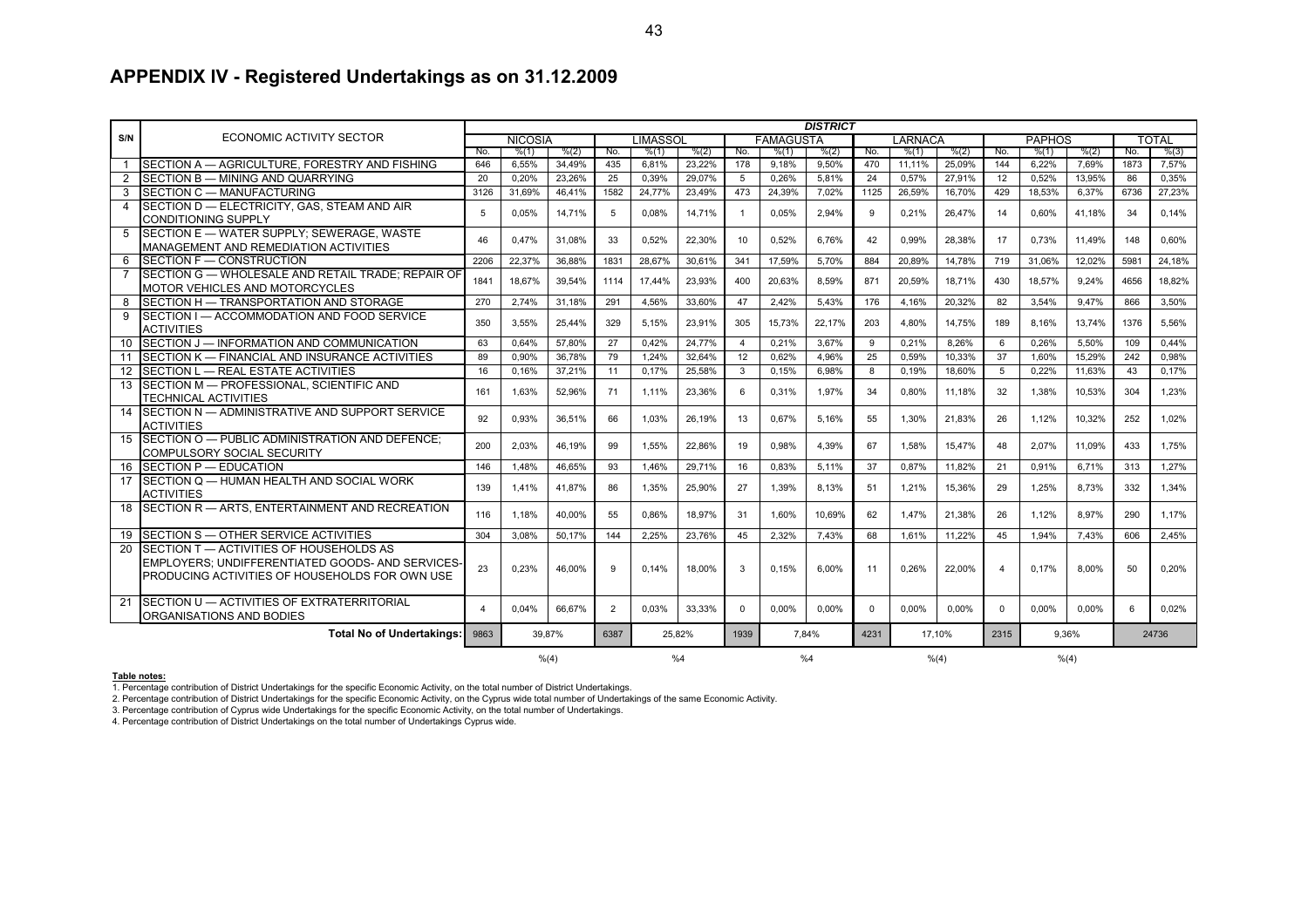#### **APPENDIX V - New Registered Undertakings for the Period 01/01/2009 to 31/12/2009**

|                 |                                                                                                                                               | <b>DISTRICT</b> |                |        |                |                 |        |                |                  |        |                |                |        |                |               |        |      |              |
|-----------------|-----------------------------------------------------------------------------------------------------------------------------------------------|-----------------|----------------|--------|----------------|-----------------|--------|----------------|------------------|--------|----------------|----------------|--------|----------------|---------------|--------|------|--------------|
| S/N             | <b>ECONOMIC ACTIVITY SECTOR</b>                                                                                                               |                 | <b>NICOSIA</b> |        |                | <b>LIMASSOL</b> |        |                | <b>FAMAGUSTA</b> |        |                | <b>LARNACA</b> |        |                | <b>PAPHOS</b> |        |      | <b>TOTAL</b> |
|                 |                                                                                                                                               | No.             | % (1)          | % (2)  | No.            | % (1)           | % (2)  | No.            | % (1)            | % (2)  | No.            | % (1)          | % (2)  | No.            | % (1)         | % (2)  | No.  | % (3)        |
| $\mathbf{1}$    | SECTION A - AGRICULTURE, FORESTRY AND FISHING                                                                                                 | 17              | 1,71%          | 22.67% | 21             | 2,81%           | 28.00% | $\overline{4}$ | 3.05%            | 5,33%  | 27             | 6.38%          | 36,00% | 6              | 1.82%         | 8.00%  | 75   | 2.86%        |
|                 | SECTION B - MINING AND QUARRYING                                                                                                              | $\overline{4}$  | 0.40%          | 26,67% | $\overline{4}$ | 0.54%           | 26.67% | $\overline{2}$ | 1,53%            | 13,33% | $\overline{2}$ | 0,47%          | 13,33% | $\mathbf{3}$   | 0,91%         | 20.00% | 15   | 0,57%        |
| 3               | SECTION C - MANUFACTURING                                                                                                                     | 81              | 8.14%          | 36.16% | 59             | 7.90%           | 26.34% | 11             | 8.40%            | 4,91%  | 47             | 11,11%         | 20.98% | 26             | 7,88%         | 11,61% | 224  | 8.53%        |
| $\overline{4}$  | SECTION D - ELECTRICITY, GAS, STEAM AND AIR                                                                                                   | $\Omega$        | 0.00%          | 0.00%  | $\Omega$       | 0.00%           | 0.00%  | $\Omega$       | 0.00%            | 0,00%  | $\overline{2}$ | 0.47%          | 66.67% | $\overline{1}$ | 0,30%         | 33,33% | 3    | 0.11%        |
|                 | <b>CONDITIONING SUPPLY</b>                                                                                                                    |                 |                |        |                |                 |        |                |                  |        |                |                |        |                |               |        |      |              |
| 5               | SECTION E - WATER SUPPLY; SEWERAGE, WASTE<br>MANAGEMENT AND REMEDIATION ACTIVITIES                                                            | 5               | 0.50%          | 20.83% | <b>q</b>       | 1.20%           | 37.50% | $\Omega$       | 0.00%            | 0.00%  | 6              | 1.42%          | 25,00% | $\overline{4}$ | 1.21%         | 16.67% | 24   | 0.91%        |
| 6               | SECTION F - CONSTRUCTION                                                                                                                      | 529             | 53.17%         | 42,73% | 378            | 50.60%          | 30.53% | 39             | 29.77%           | 3,15%  | 145            | 34,28%         | 11.71% | 147            | 44,55%        | 11.87% | 1238 | 47.14%       |
| $\overline{7}$  | SECTION G - WHOLESALE AND RETAIL TRADE; REPAIR OF<br>MOTOR VEHICLES AND MOTORCYCLES                                                           | 92              | 9.25%          | 34.85% | 75             | 10.04%          | 28.41% | 20             | 15,27%           | 7.58%  | 47             | 11.11%         | 17.80% | 30             | 9.09%         | 11.36% | 264  | 10.05%       |
| 8               | SECTION H - TRANSPORTATION AND STORAGE                                                                                                        | 37              | 3,72%          | 29,37% | 37             | 4,95%           | 29,37% | 6              | 4,58%            | 4,76%  | 33             | 7,80%          | 26,19% | 13             | 3,94%         | 10,32% | 126  | 4,80%        |
| 9               | SECTION I - ACCOMMODATION AND FOOD SERVICE<br><b>ACTIVITIES</b>                                                                               | 39              | 3,92%          | 25,16% | 40             | 5,35%           | 25,81% | 21             | 16,03%           | 13,55% | 24             | 5,67%          | 15,48% | 31             | 9,39%         | 20,00% | 155  | 5,90%        |
| 10              | SECTION J - INFORMATION AND COMMUNICATION                                                                                                     | $\overline{7}$  | 0,70%          | 46,67% | - 5            | 0,67%           | 33,33% | $\Omega$       | 0,00%            | 0,00%  | $\mathbf 0$    | 0.00%          | 0,00%  | 3              | 0,91%         | 20,00% | 15   | 0,57%        |
| 11              | SECTION K - FINANCIAL AND INSURANCE ACTIVITIES                                                                                                | 16              | 1,61%          | 28,57% | 21             | 2,81%           | 37,50% | $\Omega$       | 0.00%            | 0,00%  | $\mathbf 0$    | 0.00%          | 0,00%  | 19             | 5,76%         | 33,93% | 56   | 2,13%        |
| 12 <sup>2</sup> | SECTION L - REAL ESTATE ACTIVITIES                                                                                                            | $\Omega$        | 0.00%          | 0.00%  | $\overline{2}$ | 0.27%           | 66.67% | $\mathbf 0$    | 0.00%            | 0.00%  | $\overline{1}$ | 0.24%          | 33,33% | $\mathbf 0$    | 0.00%         | 0.00%  | 3    | 0.11%        |
| 13              | SECTION M - PROFESSIONAL, SCIENTIFIC AND<br><b>TECHNICAL ACTIVITIES</b>                                                                       | 13              | 1.31%          | 37.14% | 11             | 1.47%           | 31.43% | $\overline{1}$ | 0.76%            | 2.86%  | $\overline{2}$ | 0.47%          | 5.71%  | 8              | 2.42%         | 22.86% | 35   | 1.33%        |
| 14              | SECTION N - ADMINISTRATIVE AND SUPPORT SERVICE<br><b>ACTIVITIES</b>                                                                           | 10              | 1.01%          | 34.48% | 6              | 0.80%           | 20.69% | $\Omega$       | 0.00%            | 0.00%  | 10             | 2.36%          | 34.48% | 3              | 0.91%         | 10,34% | 29   | 1.10%        |
| 15              | SECTION O - PUBLIC ADMINISTRATION AND DEFENCE:<br><b>COMPULSORY SOCIAL SECURITY</b>                                                           | 35              | 3.52%          | 48.61% | 10             | 1.34%           | 13.89% | 2              | 1.53%            | 2.78%  | 13             | 3.07%          | 18.06% | 12             | 3.64%         | 16.67% | 72   | 2.74%        |
| 16              | SECTION P - EDUCATION                                                                                                                         | 27              | 2,71%          | 46,55% | 11             | 1,47%           | 18,97% | 2              | 1,53%            | 3,45%  | 11             | 2,60%          | 18,97% | $\overline{7}$ | 2,12%         | 12,07% | 58   | 2,21%        |
| 17              | SECTION Q - HUMAN HEALTH AND SOCIAL WORK<br><b>ACTIVITIES</b>                                                                                 | 42              | 4,22%          | 39.25% | 28             | 3.75%           | 26,17% | 15             | 11.45%           | 14,02% | 16             | 3.78%          | 14,95% | 6              | 1,82%         | 5.61%  | 107  | 4.07%        |
| 18              | SECTION R - ARTS, ENTERTAINMENT AND RECREATION                                                                                                | 19              | 1.91%          | 30.65% | 12             | 1.61%           | 19.35% | 3              | 2.29%            | 4.84%  | 21             | 4.96%          | 33.87% | $\overline{7}$ | 2.12%         | 11.29% | 62   | 2.36%        |
| 19              | SECTION S - OTHER SERVICE ACTIVITIES                                                                                                          | 8               | 0.80%          | 22.22% | 12             | 1.61%           | 33.33% | -5             | 3.82%            | 13.89% | 9              | 2.13%          | 25.00% | 2              | 0.61%         | 5.56%  | 36   | 1.37%        |
| 20              | SECTION T - ACTIVITIES OF HOUSEHOLDS AS<br>EMPLOYERS: UNDIFFERENTIATED GOODS- AND SERVICES-<br>PRODUCING ACTIVITIES OF HOUSEHOLDS FOR OWN USE | 12              | 1.21%          | 46.15% | 5              | 0.67%           | 19,23% | $\Omega$       | 0.00%            | 0.00%  | $\overline{7}$ | 1.65%          | 26.92% | $\overline{2}$ | 0,61%         | 7,69%  | 26   | 0,99%        |
| 21              | SECTION U - ACTIVITIES OF EXTRATERRITORIAL<br>ORGANISATIONS AND BODIES                                                                        | $\mathcal{P}$   | 0,20%          | 66,67% |                | 0.13%           | 33,33% | $\Omega$       | 0,00%            | 0,00%  | $\Omega$       | 0,00%          | 0,00%  | $\Omega$       | 0,00%         | 0,00%  | 3    | 0,11%        |
|                 | <b>Total No of Undertakings:</b><br>37.89%<br>995                                                                                             |                 |                |        | 747            | 28.45%          |        | 4.99%<br>131   |                  | 423    | 16.11%         |                | 330    | 12.57%         |               | 2626   |      |              |
|                 |                                                                                                                                               |                 | % (4)          |        |                | %4              |        |                | %4               |        |                | % (4)          |        |                | % (4)         |        |      |              |

#### **Table notes:**

1. Percentage contribution of District Undertakings for the specific Economic Activity, on the total number of District Undertakings.

2. Percentage contribution of District Undertakings for the specific Economic Activity, on the Cyprus wide total number of Undertakings of the same Economic Activity.

3. Percentage contribution of Cyprus wide Undertakings for the specific Economic Activity, on the total number of Undertakings.<br>4. Percentage contribution of District Undertakings on the total number of Undertakings Cyprus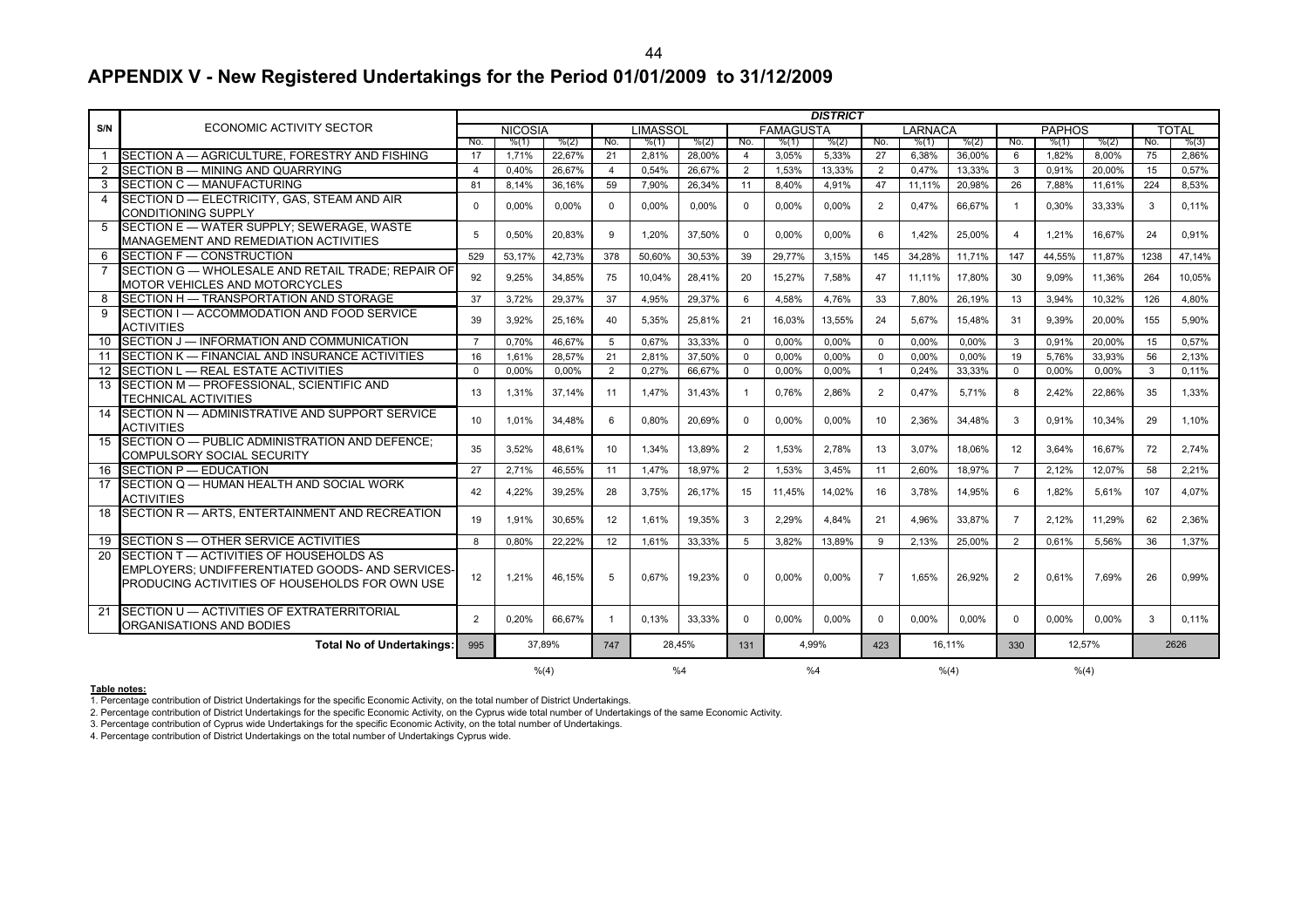### **APPENDIX VI – Contraventions and Related Laws / Regulations**

#### **Table 1**

#### **Number of contraventions and fines charged for 52 legal proceedings completed in 2009**

| No  | <b>Laws/Regulations</b>                                                                                                    |                |      | Number of<br>Contraventions <sup>(1)</sup> |                |                      | Total amount of fines charged in Cyprus |         |              |
|-----|----------------------------------------------------------------------------------------------------------------------------|----------------|------|--------------------------------------------|----------------|----------------------|-----------------------------------------|---------|--------------|
|     |                                                                                                                            | 2006           | 2007 | 2008                                       | 2009           | 2006                 | 2007                                    | 2008    | 2009         |
| 1.  | The Safety and Health at Work Law<br>of 1996 - 2003                                                                        | 2006           | 2007 | 2008                                       | 2009           | 2006                 | 2007                                    | 2008    | 2009         |
| 2.  | The Buildings and Works of<br>Engineering Construction (Safety,<br>Health and Welfare) Regulations of<br>1973              | 23             | 97   | 84                                         | 47             | £9.610<br>(€16.420)  | £66.580<br>(€113.75<br>8,68)            | €86.370 | €59600       |
| 3.  | The Factories Law of 1957, Cap.<br>134                                                                                     | $\Omega$       | 1    | 0                                          | 0              | 0                    | £1.200<br>(€2.050,3<br>2)               | 0       | 0            |
| 4.  | The Maternity Protection Law of<br>1997 - 2002                                                                             | 1              | 2    | 0                                          | $\pmb{0}$      | £200<br>(€342)       | £150<br>(E256, 29)                      | 0       | 0            |
| 5.  | The Accidents and Occupational<br>Diseases (Notification) Law of<br>1953, Cap. 176                                         | 1              | 3    | $\overline{2}$                             | $\mathbf 1$    | £80<br>(E137)        | £1.250<br>(€2.135,7<br>5)               | €1.250  | €600         |
| 6.  | The Safety and Health at Work<br>(Accidents and Dangerous<br>Occurrences Notification)<br>Regulations of 2007              | 1              | 8    | 6                                          | $\overline{a}$ | £180<br>(E308)       | £1.570<br>(€2.682,5<br>(0)              | €2.000  |              |
| 7.  | The Private Employment Agencies<br>Law of 1997 and 2002                                                                    | $\overline{a}$ |      | $\overline{\phantom{a}}$                   | 4              |                      |                                         |         | €1850        |
| 8.  | The Management of Safety and<br>Health Issues at Work Regulations<br>of 2002                                               | 0              | 1    | 0                                          | 0              | 0                    | £120<br>(E205,03)                       | 0       | $\mathbf{0}$ |
| 9.  | The Safety and Health (Minimum<br>Requirements for Temporary or<br>Mobile Construction Sites)<br>Regulations of 2002       | 3              | 8    | 16                                         | 29             | £900<br>(E1.538)     | £1.280<br>(E2.187)                      | €6.740  | €17450       |
| 10. | The Minimum Requirements for<br>Safety and Health (Use of Personal<br>Protective Equipment at Work)<br>Regulations of 2001 | 22             | 136  | 124                                        | 46             | £13.105<br>(€22.391) | £53.210<br>(€90.914,<br>68)             | €96.102 | €60150       |
| 11. | The Minimum Requirements for<br>Safety and Health (Use of Work<br>Equipment at Work) Regulations of<br>2001                | $\overline{2}$ | 6    | 0                                          | 0              | £400<br>(E683)       | £1.120<br>(€1.913,6<br>3)               | 0       | $\mathbf 0$  |
| 12. | The Minimum Requirements for<br>Safety and Health at the Workplace<br>Regulations of 2002 and 2004                         | 5              | 12   | 14                                         | 16             | £6.300<br>(E10.764)  | £12.100<br>(€20.674,<br>(07)            | €14.100 | €26250       |
| 13. | The Electricity in Factories Special<br>Regulations of 1981 - 1983                                                         | 0              | 1    | $\mathbf 0$                                | $\pmb{0}$      | 0                    | £150<br>(€256,29)                       |         | 0            |
| 14. | The Employer's Liability<br>(Compulsory Insurance) Law of<br>1989                                                          | 0              | 3    | 7                                          | 4              | 0                    | £520<br>(€888,47)                       | €2.070  | €3200        |

l  **(1)** Note: One legal proceeding may include more than one contravention.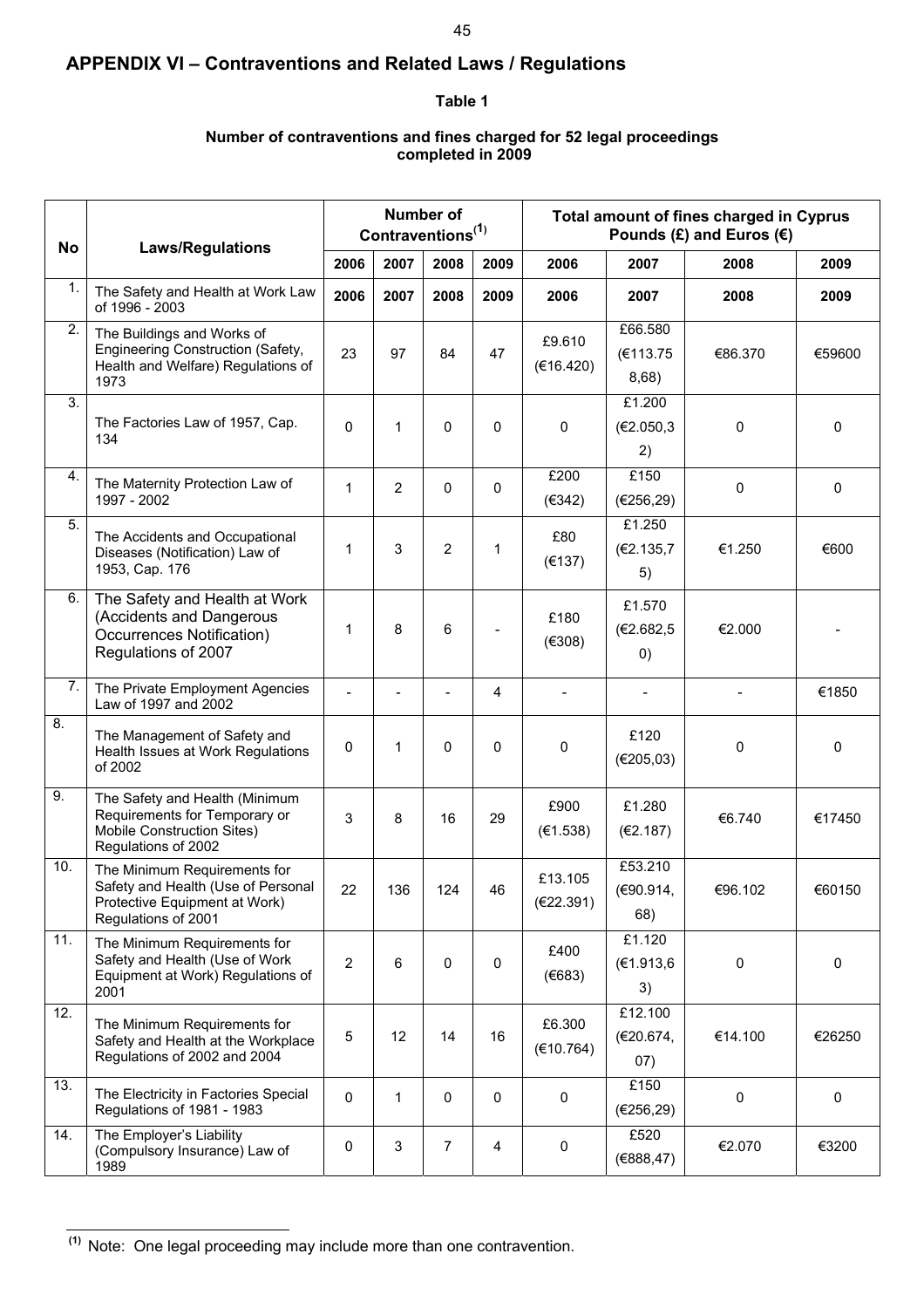| No. | <b>Laws/Regulations</b>                                                            |          |          | Number of<br>Contraventions <sup>(1)</sup> |                | Total amount of fines charged in Cyprus<br>Pounds (£) and Euros ( $\epsilon$ ) |                               |              |          |  |  |
|-----|------------------------------------------------------------------------------------|----------|----------|--------------------------------------------|----------------|--------------------------------------------------------------------------------|-------------------------------|--------------|----------|--|--|
|     |                                                                                    | 2006     | 2007     | 2008                                       | 2009           | 2006                                                                           | 2007                          | 2008         | 2009     |  |  |
| 15. | The Safety and Health at Work<br>(Manual Handling of Loads)<br>Regulations of 2001 | 0        | 5        | 0                                          | $\overline{2}$ | 0                                                                              | £580<br>(€990,99)             | 0            | €750     |  |  |
| 16. | The Safety and Health at Work<br>(Chemical Agents) Regulations<br>of 2001          | $\Omega$ | $\Omega$ | 0                                          | $\overline{2}$ | 0                                                                              | 0                             | 0            | €1700    |  |  |
| 17. | The Safety Committees at Work<br>Regulations of 1997                               | $\Omega$ | $\Omega$ | 0                                          | $\overline{2}$ | $\Omega$                                                                       | $\Omega$                      | $\mathbf{0}$ | €400     |  |  |
|     | <b>Total</b>                                                                       | 65       | 289      | 257                                        | 162            | £36.025<br>(E61.553)                                                           | £141.280<br>(€241.391,<br>21) | €209.362     | €175.150 |  |  |

#### **Table 2**

#### **Laws / Regulations on the basis of which 69 new legal cases were completed and submitted to the Legal Service in 2008 for Safety and Health Issues**

| <b>No</b>      | <b>Laws / Regulations</b>                                                                                            | No of<br>Contraventions <sup>(2)</sup> |
|----------------|----------------------------------------------------------------------------------------------------------------------|----------------------------------------|
| 1.             | The Safety and Health at Work Law of 1996 - 2003                                                                     | 82                                     |
| 2.             | The Safety and Health at Work (Accidents and Dangerous Occurrences<br>Notification) Regulations of 2007              | 11                                     |
| 3.             | The minimum Requirements for Safety and Health at the Workplace<br>RegulationS of 2002 and 2004                      | 3                                      |
| 4.             | The Safety and Health (Minimum Requirements for Temporary or Mobile Construction<br>Sites) Regulations of 2002       | 126                                    |
| 5 <sub>1</sub> | The Minimum Requirements for Safety and Health (Use of Work Equipment at Work)<br>Regulations of 2001                | 6                                      |
| 6.             | The Management of Safety and Health Issues at Work Regulations of 2002                                               | 30                                     |
| 7.             | The Safety and Health at Work (Chemical Agents) Regulations of 2001                                                  | 4                                      |
| 8.             | The Minimum Requirements for Safety and Health (Use of Personal Protective<br>Equipment at Work) Regulations of 2001 |                                        |
| 9.             | The Safety Committees at Work Regulations of 1997                                                                    |                                        |
| 10.            | The Maternity Protection Law of 1997                                                                                 |                                        |
| 11.            | The Employer's Liability (Compulsory Insurance) Law of 1989                                                          | $\overline{2}$                         |

 $\overline{a}^{(2)}$  This number identifies the cases that there are contraventions for a specific Law or Regulation. In 2009, 55 new legal cases were completed for contraventions of one or more pieces of legislation (Laws / Regulations).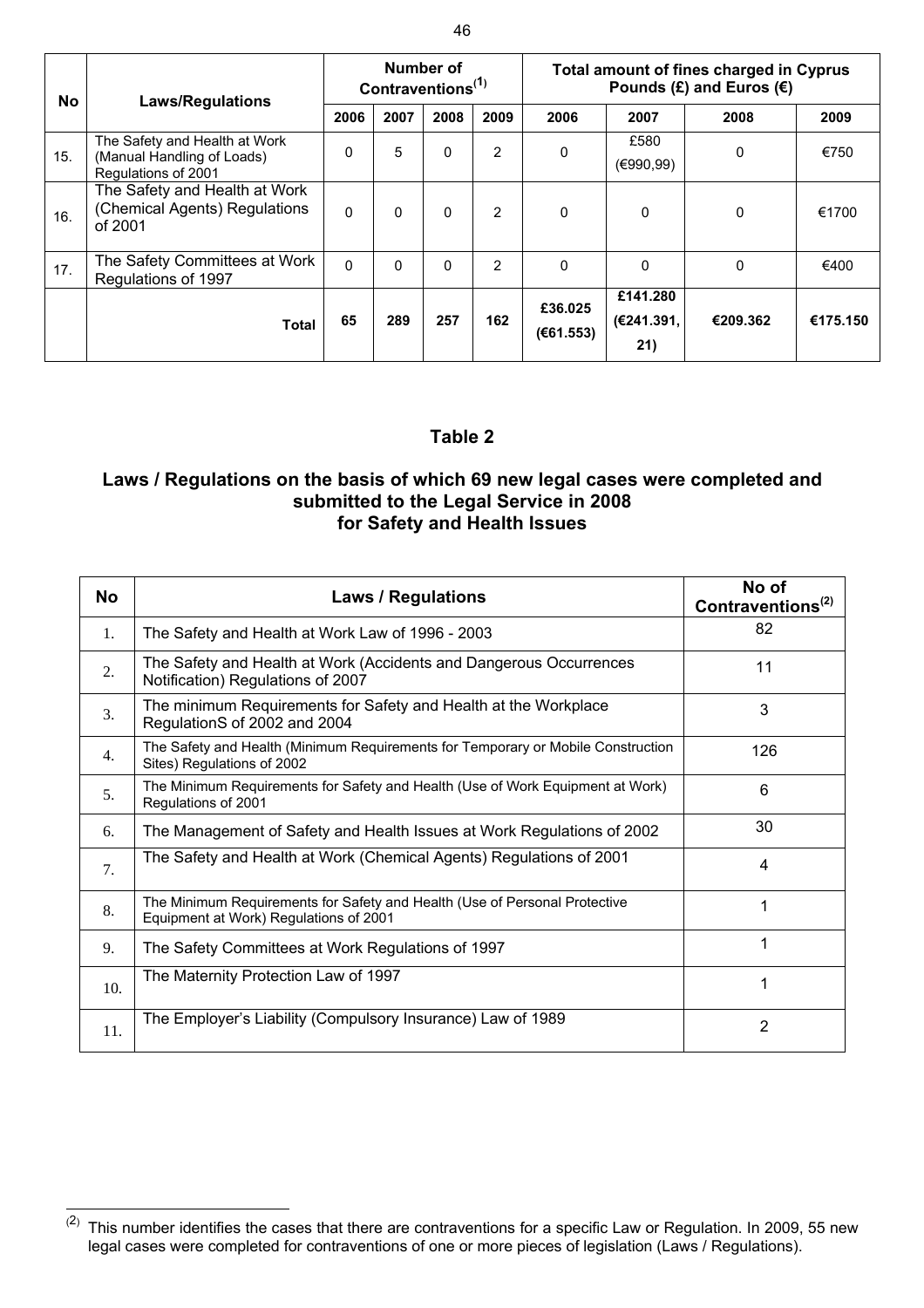### **APPENDIX VII- Analysis of Work Accidents by Economic Activity Sector, Gender, Age, Degree of Injury & Causation- Year 2009 (Employed persons only, during their work)**

| ,,,,,,,,,,,<br><br><br><b>GENDER</b> |                                                                                                                                    |                            |        | <b>AGE</b>     |                | <b>INJURY</b><br><b>DEGREE</b> |                 |             | <b>CAUSATION</b> |                         |                          |                         |                                       |                 |
|--------------------------------------|------------------------------------------------------------------------------------------------------------------------------------|----------------------------|--------|----------------|----------------|--------------------------------|-----------------|-------------|------------------|-------------------------|--------------------------|-------------------------|---------------------------------------|-----------------|
| S/N                                  | <b>ECONOMIC ACTIVITY (NACE 2)</b>                                                                                                  | NO. OF<br><b>ACCIDENTS</b> | %      | Male           | Femal          | Under <sub>18</sub>            | evoqy<br>pue 8i | Fatal       | Non Fata         | Structures<br>Buildings | Machinery /<br>Equipment | Transporta<br>ion Means | <b>Substances</b><br><b>Materials</b> | Other<br>Causes |
| $\mathbf{1}$                         | SECTION A - AGRICULTURE, FORESTRY AND FISHING                                                                                      | 59                         | 2,65%  |                |                |                                |                 |             |                  |                         |                          |                         |                                       |                 |
| $\overline{2}$                       | Crop and animal production, hunting and related service activities                                                                 | 46                         | 2,07%  | 40             | 6              | 0                              | 46              | 1           | 45               | 14                      | 10                       | $\overline{2}$          | 11                                    | 9               |
| 3                                    | Forestry and logging                                                                                                               | 8                          | 0,36%  | 3              | 5              | 0                              | 8               | 0           | 8                | $\overline{2}$          | $\overline{2}$           | 1                       | $\mathbf{1}$                          | $\overline{2}$  |
| $\overline{4}$                       | Fishing and aquaculture                                                                                                            | 5                          | 0,22%  | $\overline{2}$ | 3              | 0                              | 5               | $\mathbf 0$ | 5                | $\overline{2}$          | $\mathbf 0$              | $\overline{2}$          | $\mathbf{1}$                          | $\mathbf 0$     |
| 5                                    | SECTION B - MINING AND QUARRYING                                                                                                   | 24                         | 1,08%  |                |                |                                |                 |             |                  |                         |                          |                         |                                       |                 |
| 6                                    | Mining of coal and lignite                                                                                                         | 0                          | 0,00%  | 0              | 0              | 0                              | 0               | 0           | 0                | 0                       | 0                        | 0                       | 0                                     | 0               |
| $\overline{7}$                       | Extraction of crude petroleum and natural gas                                                                                      | 0                          | 0.00%  | 0              | 0              | 0                              | 0               | 0           | 0                | 0                       | 0                        | $\mathbf 0$             | 0                                     | 0               |
| 8                                    | Mining of metal ores                                                                                                               | $\overline{c}$             | 0,09%  | $\overline{2}$ | 0              | 0                              | 2               | 0           | $\overline{2}$   | 0                       | $\overline{c}$           | $\mathbf 0$             | 0                                     | 0               |
| $\boldsymbol{9}$                     | Other mining and quarrying                                                                                                         | 22                         | 0,99%  | 22             | 0              | $\mathbf 0$                    | 22              | $\mathbf 0$ | 22               | $\overline{7}$          | 6                        | $\overline{4}$          | 4                                     | $\mathbf{1}$    |
| 10                                   | Mining support service activities                                                                                                  | 0                          | 0,00%  | $\mathbf 0$    | 0              | 0                              | 0               | $\mathbf 0$ | 0                | 0                       | $\mathbf 0$              | $\mathbf 0$             | 0                                     | $\mathbf 0$     |
| 11                                   | SECTION C - MANUFACTURING                                                                                                          | 549                        | 24,65% |                |                |                                |                 |             |                  |                         |                          |                         |                                       |                 |
| 12                                   | Manufacture of food products                                                                                                       | 165                        | 7,41%  | 117            | 48             | 0                              | 165             | 1           | 164              | 51                      | 51                       | 14                      | 38                                    | 11              |
| 13                                   | Manufacture of beverages                                                                                                           | 40                         | 1.80%  | 28             | 12             | $\Omega$                       | 40              | $\Omega$    | 40               | 18                      | 8                        | 3                       | 6                                     | 5               |
| 14                                   | Manufacture of tobacco products                                                                                                    | 0                          | 0,00%  | 0              | 0              | 0                              | 0               | 0           | 0                | 0                       | 0                        | $\mathbf 0$             | 0                                     | 0               |
| 15                                   | Manufacture of textiles                                                                                                            | $\mathbf{1}$               | 0,04%  | $\mathbf{1}$   | 0              | 0                              | $\mathbf{1}$    | $\Omega$    | 1                | $\mathbf 0$             | $\mathbf{1}$             | $\mathbf 0$             | 0                                     | 0               |
| 16                                   | Manufacture of wearing apparel                                                                                                     | 0                          | 0,00%  | $\mathbf 0$    | 0              | 0                              | 0               | 0           | 0                | $\mathbf 0$             | 0                        | $\mathbf 0$             | $\mathbf 0$                           | $\mathbf 0$     |
| 17                                   | Manufacture of leather and related products                                                                                        | 0                          | 0,00%  | $\mathbf 0$    | 0              | 0                              | $\mathbf 0$     | $\mathbf 0$ | 0                | $\mathbf 0$             | $\mathbf 0$              | $\mathbf 0$             | $\mathbf 0$                           | $\mathbf 0$     |
| 18                                   | Manufacture of wood and of products of wood and cork, except furniture;<br>manufacture of articles of straw and plaiting materials | 54                         | 2,42%  | 50             | $\overline{4}$ | 0                              | 54              | $\mathbf 0$ | 54               | 7                       | 27                       | $\overline{2}$          | 15                                    | 3               |
| 19                                   | Manufacture of paper and paper products                                                                                            | 9                          | 0,40%  | $\overline{7}$ | $\overline{2}$ | $\mathbf 0$                    | 9               | $\mathbf 0$ | 9                | 5                       | $\mathbf{1}$             | $\overline{2}$          | $\mathbf{1}$                          | $\mathbf 0$     |
| 20                                   | Printing and reproduction of recorded media                                                                                        | 6                          | 0,27%  | $\overline{2}$ | 4              | $\Omega$                       | 6               | $\Omega$    | 6                | 3                       | 3                        | $\mathbf 0$             | 0                                     | $\mathbf 0$     |
| 21                                   | Manufacture of coke and refined petroleum products                                                                                 | 0                          | 0,00%  | 0              | 0              | 0                              | 0               | 0           | 0                | 0                       | 0                        | 0                       | 0                                     | 0               |
| 22                                   | Manufacture of chemicals and chemical products                                                                                     | 4                          | 0,18%  | 3              | $\mathbf{1}$   | 0                              | 4               | $\mathbf 0$ | 4                | 4                       | $\mathbf 0$              | $\mathbf 0$             | 0                                     | $\mathbf 0$     |
| 23                                   | Manufacture of basic pharmaceutical products and pharmaceutical<br>preparations                                                    | 15                         | 0,67%  | 11             | 4              | 0                              | 15              | $\mathbf 0$ | 15               | 0                       | 8                        | $\mathbf{1}$            | 5                                     | $\mathbf{1}$    |
| 24                                   | Manufacture of rubber and plastic products                                                                                         | 31                         | 1,39%  | 26             | 5              | 0                              | 31              | $\mathbf 0$ | 31               | 6                       | 17                       | $\overline{4}$          | 4                                     | $\mathbf 0$     |
| 25                                   | Manufacture of other non-metallic mineral products                                                                                 | 85                         | 3,82%  | 83             | 2              | 0                              | 85              | $\mathbf 0$ | 85               | 21                      | 22                       | 6                       | 35                                    | $\mathbf{1}$    |
| 26                                   | Manufacture of basic metals                                                                                                        | 3                          | 0,13%  | 3              | 0              | 0                              | 3               | $\Omega$    | 3                | 0                       | 1                        | $\mathbf 0$             | $\overline{c}$                        | 0               |
| 27                                   | Manufacture of fabricated metal products, except machinery and equipment                                                           | 80                         | 3,59%  | 75             | 5              | 0                              | 80              | $\mathbf 0$ | 80               | 19                      | 20                       | 6                       | 34                                    | $\mathbf{1}$    |
| 28                                   | Manufacture of computer, electronic and optical products                                                                           | 0                          | 0,00%  | 0              | 0              | 0                              | 0               | 0           | 0                | 0                       | 0                        | 0                       | 0                                     | 0               |
| 29                                   | Manufacture of electrical equipment                                                                                                | 5                          | 0.22%  | 5              | 0              | 0                              | 5               | 0           | 5                | $\mathbf{1}$            | 0                        | $\mathbf{1}$            | 3                                     | 0               |
| 30                                   | Manufacture of machinery and equipment n.e.c                                                                                       | $\overline{7}$             | 0,31%  | $\overline{7}$ | 0              | 0                              | 7               | 0           | 7                | $\overline{2}$          | $\overline{c}$           | $\mathbf 0$             | 3                                     | 0               |
| 31                                   | Manufacture of motor vehicles, trailers and semi-trailers                                                                          | $\overline{2}$             | 0,09%  | $\mathbf{1}$   | 1              | 0                              | $\overline{2}$  | $\mathbf 0$ | 2                | 1                       | $\mathbf 0$              | $\mathbf 0$             | $\mathbf{1}$                          | $\mathbf 0$     |
| 32                                   | Manufacture of other transport equipment                                                                                           | $\overline{c}$             | 0,09%  | $\overline{2}$ | 0              | 0                              | 2               | $\mathbf 0$ | 2                | $\mathbf{1}$            | $\mathbf 0$              | $\mathbf 0$             | 1                                     | 0               |
| 33                                   | Manufacture of furniture                                                                                                           | 23                         | 1,03%  | 23             | 0              | 0                              | 23              | 0           | 23               | 5                       | $\overline{7}$           | $\overline{2}$          | 9                                     | $\mathbf 0$     |
| 34                                   | Other manufacturing                                                                                                                | 13                         | 0,58%  | 10             | 3              | 0                              | 13              | $\mathbf 0$ | 13               | 5                       | $\mathbf{1}$             | $\overline{4}$          | $\overline{2}$                        | $\mathbf{1}$    |
| 35                                   | Repair and installation of machinery and equipment                                                                                 | $\overline{4}$             | 0,18%  | $\overline{4}$ | 0              | $\Omega$                       | 4               | $\Omega$    | $\overline{4}$   | $\overline{2}$          | $\Omega$                 | $\Omega$                | $\overline{2}$                        | $\Omega$        |
| 36                                   | SECTION D - ELECTRICITY, GAS, STEAM AND AIR CONDITIONING<br>SUPPLY                                                                 | 13                         | 0,58%  |                |                |                                |                 |             |                  |                         |                          |                         |                                       |                 |
| 37                                   | Electricity, gas, steam and air conditioning supply                                                                                | 13                         | 0,58%  | 13             | 0              | 0                              | 13              | 0           | 13               | 4                       | 5                        | $\mathbf{1}$            | 3                                     | 0               |
| 38                                   | SECTION E - WATER SUPPLY; SEWERAGE, WASTE MANAGEMENT<br>AND REMEDIATION ACTIVITIES                                                 | 30                         | 1,35%  |                |                |                                |                 |             |                  |                         |                          |                         |                                       |                 |
| 39                                   | Water collection, treatment and supply                                                                                             | 4                          | 0,18%  | 4              | 0              | $\mathbf 0$                    | 4               | 0           | 4                | 0                       | $\mathbf{1}$             | 1                       | $\overline{2}$                        | $\mathbf 0$     |
| 40                                   | Sewerage                                                                                                                           | 14                         | 0,63%  | 13             | 1              | 0                              | 14              | 0           | 14               | 5                       | $\overline{4}$           | $\overline{2}$          | 0                                     | 3               |
| 41                                   | Waste collection, treatment and disposal activities; materials recovery                                                            | 10                         | 0,45%  | 10             | 0              | 0                              | 10              | 0           | 10               | $\mathbf{1}$            | $\mathbf{1}$             | $\overline{4}$          | 4                                     | $\mathbf 0$     |
| 42                                   | Remediation activities and other waste management services                                                                         | 2                          | 0,09%  | $\mathbf{1}$   | $\mathbf{1}$   | 0                              | 2<br>0<br>2     |             | $\overline{c}$   | $\mathbf 0$             | $\mathbf 0$              | 0                       | $\mathbf 0$                           |                 |
| 43                                   | SECTION F - CONSTRUCTION                                                                                                           | 562                        | 25.24% |                |                |                                |                 |             |                  |                         |                          |                         |                                       |                 |
| 44                                   | Construction of buildings                                                                                                          | 351                        | 15,76% | 345            | 6              | 0                              | 351             | 1           | 350              | 178                     | 56                       | 19                      | 84                                    | 14              |
| 45                                   | Civil engineering                                                                                                                  | 45                         | 2,02%  | 42             | 3              | $\mathbf 0$                    | 45              | 0           | 45               | 21                      | $\overline{7}$           | $\overline{4}$          | 11                                    | $\overline{2}$  |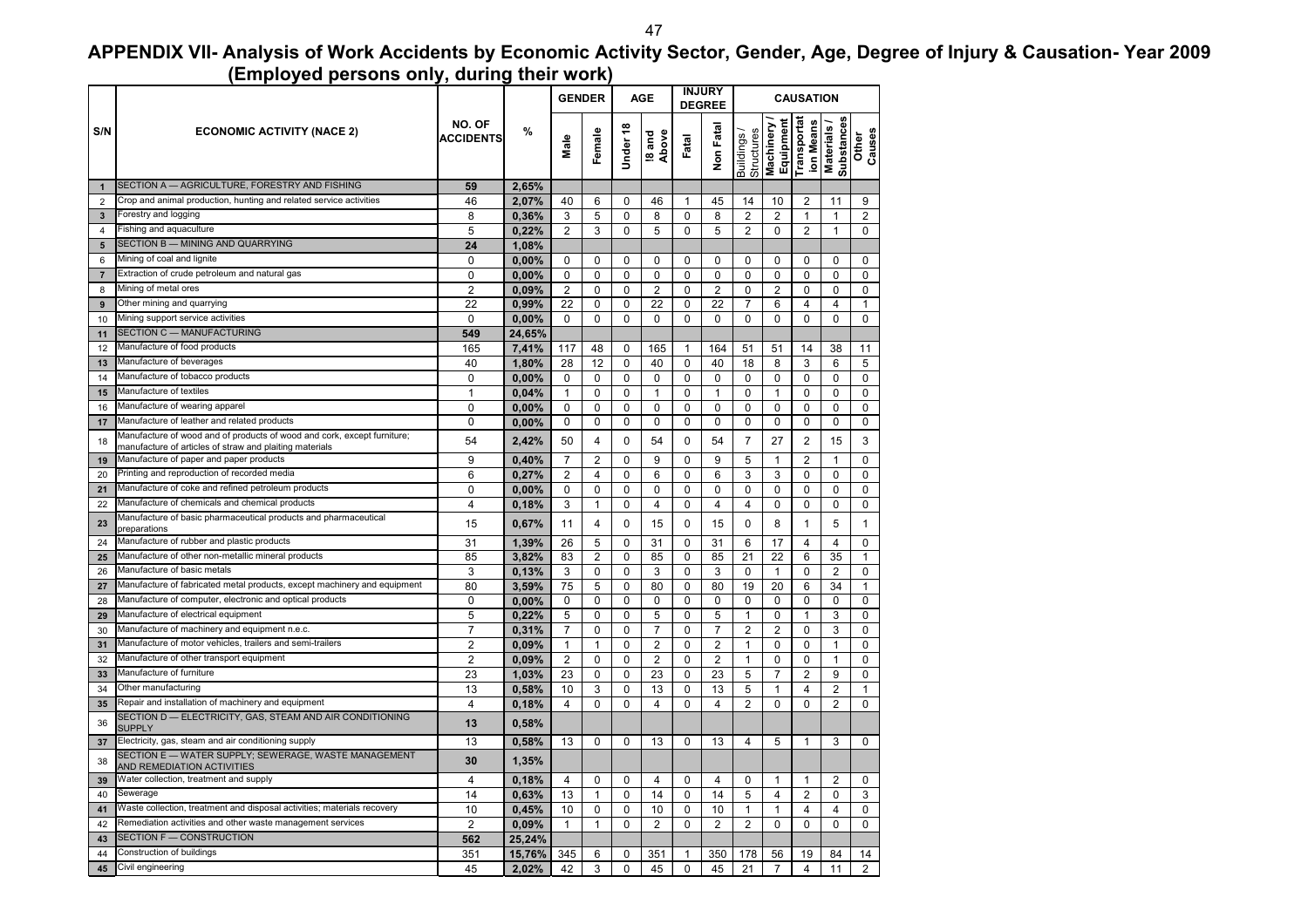| 46       | Specialised construction activities                                                                        | 166                          | 7,45%          | 162                | 4                       | 0      | 166                | 1                 | 165                | 79               | 29               | 13                   | 41                | 4              |
|----------|------------------------------------------------------------------------------------------------------------|------------------------------|----------------|--------------------|-------------------------|--------|--------------------|-------------------|--------------------|------------------|------------------|----------------------|-------------------|----------------|
| 47       | SECTION G - WHOLESALE AND RETAIL TRADE; REPAIR OF MOTOR                                                    | 272                          | 12,21%         |                    |                         |        |                    |                   |                    |                  |                  |                      |                   |                |
|          | <b>VEHICLES AND MOTORCYCLES</b><br>Wholesale and retail trade and repair of motor vehicles and motorcycles | 70                           |                |                    | $\overline{2}$          | 1      | 69                 | $\mathbf{1}$      | 69                 | 21               | 15               | 10                   | 20                |                |
| 48       | Wholesale trade, except of motor vehicles and motorcycles                                                  |                              | 3.14%          | 68                 |                         |        |                    |                   |                    |                  |                  |                      |                   | 4              |
| 49       | Retail trade, except of motor vehicles and motorcycles                                                     | 69<br>133                    | 3,10%          | 47                 | 22                      | 0<br>0 | 69                 | 0<br>0            | 69                 | 17               | 10<br>52         | 16<br>$\overline{7}$ | 23                | 3<br>5         |
| 50       | SECTION H — TRANSPORTATION AND STORAGE                                                                     | 119                          | 5,97%<br>5,34% | 64                 | 69                      |        | 133                |                   | 133                | 51               |                  |                      | 18                |                |
| 51       | and transport and transport via pipelines.                                                                 |                              |                |                    |                         |        |                    |                   |                    |                  |                  |                      |                   |                |
| 52<br>53 | Water transport                                                                                            | 31<br>$\mathbf{1}$           | 1,39%<br>0,04% | 21<br>$\mathbf{1}$ | 0<br>$\mathbf 0$        | 0<br>0 | 31<br>$\mathbf{1}$ | -1<br>$\mathbf 0$ | 30<br>$\mathbf{1}$ | 4<br>$\mathbf 0$ | 2<br>$\mathbf 0$ | 19<br>$\mathbf 0$    | 5<br>$\mathbf{1}$ | 1<br>0         |
| 54       | Air transport                                                                                              | 6                            | 0,27%          | 3                  | 3                       | 0      | 6                  | $\mathbf 0$       | 6                  | $\overline{2}$   | $\overline{2}$   | 1                    | $\mathbf{1}$      | 0              |
|          | Warehousing and support activities for transportation                                                      | 77                           |                | 62                 | 15                      | 0      | 77                 | 1                 | 76                 | 23               | 26               | 12                   | 14                | $\overline{2}$ |
| 55<br>56 | Postal and courier activities                                                                              | 4                            | 3,46%<br>0,18% | 4                  | $\mathbf 0$             | 0      | 4                  | $\mathbf 0$       | 4                  | $\mathbf 0$      | $\mathbf 0$      | $\overline{4}$       | 0                 | 0              |
| 57       | SECTION I — ACCOMMODATION AND FOOD SERVICE ACTIVITIES                                                      | 301                          | 13.52%         |                    |                         |        |                    |                   |                    |                  |                  |                      |                   |                |
| 58       | Accommodation                                                                                              | 196                          | 8,80%          | 89                 | 107                     | 0      | 196                | 0                 | 196                | 99               | 52               | 2                    | 39                | 4              |
| 59       | Food and beverage service activities                                                                       | 105                          | 4.71%          | 64                 | 41                      | 0      | 105                | $\mathbf 0$       | 105                | 36               | 15               | 26                   | 23                | 5              |
| 60       | SECTION J - INFORMATION AND COMMUNICATION                                                                  | 13                           | 0,58%          |                    |                         |        |                    |                   |                    |                  |                  |                      |                   |                |
| 61       | Publishing activities                                                                                      | $\mathbf{1}$                 | 0,04%          | 1                  | 0                       | 0      | 1                  | 0                 | 1                  | 0                | $\mathbf{1}$     | 0                    | 0                 | 0              |
|          | Motion picture, video and television programme production, sound recording                                 |                              |                |                    |                         |        |                    |                   |                    |                  |                  |                      |                   |                |
| 62       | and music publishing activities                                                                            | 0                            | 0,00%          | 0                  | 0                       | 0      | 0                  | 0                 | 0                  | 0                | 0                | 0                    | 0                 | 0              |
| 63       | Programming and broadcasting activities                                                                    | 0                            | 0,00%          | 0                  | 0                       | 0      | 0                  | 0                 | 0                  | 0                | 0                | 0                    | 0                 | 0              |
| 64       | Telecommunications                                                                                         | 11                           | 0,49%          | 10                 | $\mathbf{1}$            | 0      | 11                 | $\mathbf 0$       | 11                 | $\overline{7}$   | $\overline{2}$   | $\mathbf{1}$         | $\mathbf{1}$      | 0              |
| 65       | Computer programming, consultancy and related activities                                                   | 0                            | 0,00%          | 0                  | 0                       | 0      | 0                  | 0                 | 0                  | 0                | 0                | 0                    | 0                 | 0              |
| 66       | nformation service activities                                                                              | $\mathbf{1}$                 | 0,04%          | 1                  | 0                       | 0      | 1                  | 0                 | 1                  | 0                | 0                | 1                    | 0                 | $\mathbf 0$    |
| 67       | SECTION K — FINANCIAL AND INSURANCE ACTIVITIES                                                             | 11                           | 0,49%          |                    |                         |        |                    |                   |                    |                  |                  |                      |                   |                |
| 68       | Financial service activities, except insurance and pension funding                                         | 8                            | 0,36%          | 3                  | 5                       | 0      | 8                  | 0                 | 8                  | 5                | $\overline{2}$   | 0                    | 1                 | 0              |
| 69       | nsurance, reinsurance and pension funding, except compulsory social security                               | 2                            | 0,09%          | 1                  | $\mathbf{1}$            | 0      | 2                  | 0                 | 2                  | 1                | 0                | 1                    | 0                 | 0              |
|          | Activities auxiliary to financial services and insurance activities                                        |                              |                |                    |                         |        |                    |                   |                    |                  |                  |                      |                   |                |
| 70       | SECTION L — REAL ESTATE ACTIVITIES                                                                         | $\mathbf{1}$<br>$\mathbf{0}$ | 0,04%          | 0                  | $\mathbf{1}$            | 0      | 1                  | 0                 | 1                  | 1                | 0                | 0                    | 0                 | 0              |
| 71<br>72 | Real estate activities                                                                                     | $\mathbf 0$                  | 0,00%<br>0,00% | 0                  | 0                       | 0      |                    | 0                 | 0                  | 0                | 0                |                      | 0                 | 0              |
| 73       | SECTION M — PROFESSIONAL, SCIENTIFIC AND TECHNICAL ACTIVITIES                                              | 10                           | 0,45%          |                    |                         |        | 0                  |                   |                    |                  |                  | 0                    |                   |                |
| 74       | egal and accounting activities.                                                                            | $\overline{2}$               | 0,09%          | 2                  | 0                       | 0      | 2                  | 0                 | 2                  | 0                | 0                | 1                    | 0                 | 1              |
| 75       | Activities of head offices; management consultancy activities                                              | 1                            | 0,04%          | 0                  | $\mathbf{1}$            | 0      | 1                  | $\mathbf 0$       | 1                  | $\mathbf 0$      | 0                | 1                    | 0                 | 0              |
| 76       | Architectural and engineering activities; technical testing and analysis                                   | 3                            | 0,13%          | 2                  | $\mathbf{1}$            | 0      | 3                  | 0                 | 3                  | 2                | 0                | 1                    | 0                 | 0              |
| 77       | Scientific research and development                                                                        | $\mathbf{1}$                 | 0,04%          | 1                  | 0                       | 0      | 1                  | $\mathbf 0$       | 1                  | 0                | $\mathbf 0$      | $\mathbf{1}$         | 0                 | 0              |
| 78       | Advertising and market research                                                                            | 0                            | 0,00%          | 0                  | 0                       | 0      | 0                  | 0                 | 0                  | 0                | 0                | 0                    | 0                 | 0              |
| 79       | Other professional, scientific and technical activities                                                    | 2                            | 0.09%          | 1                  | $\mathbf{1}$            | 0      | 2                  | 0                 | $\overline{2}$     | 0                | $\mathbf{1}$     | $\mathbf{1}$         | 0                 | 0              |
| 80       | Veterinary activities                                                                                      | $\mathbf{1}$                 | 0,04%          | 0                  | $\mathbf{1}$            | 0      | 1                  | 0                 | 1                  | 0                | 0                | 0                    | 0                 | 1              |
| 81       | SECTION N - ADMINISTRATIVE AND SUPPORT SERVICE ACTIVITIES                                                  | 28                           | 1,26%          |                    |                         |        |                    |                   |                    |                  |                  |                      |                   |                |
| 82       | Rental and leasing activities                                                                              | 1                            | 0,04%          | 1                  | 0                       | 0      | 1                  | 0                 | 1                  | 0                | 0                | 1                    | 0                 | 0              |
| 83       | Employment activities                                                                                      | 0                            | 0,00%          | 0                  | 0                       | 0      | 0                  | 0                 | 0                  | 0                | 0                | 0                    | 0                 | 0              |
| 84       | Travel agency, tour operator reservation service and related activities                                    | $\mathbf{1}$                 | 0,04%          | 0                  | $\mathbf{1}$            | 0      | $\mathbf{1}$       | $\mathbf 0$       | 1                  | $\mathbf{1}$     | $\mathbf 0$      | 0                    | 0                 | 0              |
| 85       | Security and investigation activities                                                                      | 7                            | 0,31%          | 6                  | $\mathbf{1}$            | 0      | 7                  | 0                 | 7                  | 2                | 0                | 5                    | 0                 | 0              |
| 86       | Services to buildings and landscape activities                                                             | 9                            | 0,40%          | 5                  | $\overline{4}$          | 0      | 9                  | $\mathbf 0$       | 9                  | 6                | $\mathbf{1}$     | 0                    | $\overline{2}$    | 0              |
| 87       | Office administrative, office support and other business support activities                                | 10                           | 0,45%          | 8                  | $\overline{2}$          | 0      | 10                 | $\mathbf 0$       | 10                 | 6                | $\mathbf{1}$     | $\mathbf{1}$         | $\overline{2}$    | 0              |
|          | SECTION O - PUBLIC ADMINISTRATION AND DEFENCE; COMPULSORY                                                  |                              |                |                    |                         |        |                    |                   |                    |                  |                  |                      |                   |                |
| 88       | SOCIAL SECURITY                                                                                            | 127                          | 5,70%          |                    |                         |        |                    |                   |                    |                  |                  |                      |                   |                |
| 89       | Public administration and defence; compulsory social security                                              | 127                          | 5,70%          | 106                | 21                      | 0      | 127                | 0                 | 127                | 51               | 22               | 22                   | 20                | 12             |
| 90       | SECTION P - EDUCATION                                                                                      | 21                           | 0.94%          |                    |                         |        |                    |                   |                    |                  |                  |                      |                   |                |
| 91       | Education                                                                                                  | 21                           | 0,94%          | 7                  | 14                      | 0      | 21                 | 0                 | 21                 | 13               | 3                | 0                    | 2                 | 3              |
| 92       | SECTION Q - HUMAN HEALTH AND SOCIAL WORK ACTIVITIES                                                        | 35                           | 1,57%          |                    |                         |        |                    |                   |                    |                  |                  |                      |                   |                |
| 93       | Human health activities                                                                                    | 23                           | 1,03%          | 6                  | 17                      | 0      | 23                 | 0                 | 23                 | 10               | $\mathbf{1}$     | 2                    | 4                 | 6              |
| 94       | Residential care activities                                                                                | 4                            | 0,18%          | 2                  | $\overline{\mathbf{c}}$ | 0      | 4                  | 0                 | 4                  | 2                | 0                | 1                    | 0                 | 1              |
| 95       | Social work activities without accommodation                                                               | 8                            | 0,36%          | 0                  | 8                       | 0      | 8                  | 0                 | 8                  | 5                | $\mathbf{1}$     | 0                    | 0                 | 2              |
| 96       | SECTION R - ARTS, ENTERTAINMENT AND RECREATION                                                             | 15                           | 0,67%          |                    |                         |        |                    |                   |                    |                  |                  |                      |                   |                |
| 97       | Creative, arts and entertainment activities                                                                | $\overline{c}$               | $0,09\%$       | 2                  | 0                       | 0      | 2                  | 0                 | 2                  | $\overline{2}$   | 0                | 0                    | 0                 | 0              |
| 98       | Libraries, archives, museums and other cultural activities                                                 | $\mathbf{1}$                 | 0,04%          | 0                  | 1                       | 0      | 1                  | 0                 | 1                  | 1                | 0                | 0                    | 0                 | 0              |
| 99       | Gambling and betting activities                                                                            | $\mathbf{1}$                 | 0,04%          | 0                  | $\mathbf{1}$            | 0      | $\mathbf{1}$       | 0                 | 1                  | 1                | 0                | 0                    | 0                 | 0              |
| 100      | Sports activities and amusement and recreation activities                                                  | 11                           | 0,49%          | 8                  | 3                       | 0      | 11                 | 0                 | 11                 | $\overline{4}$   | $\overline{2}$   | 0                    | $\overline{2}$    | 3              |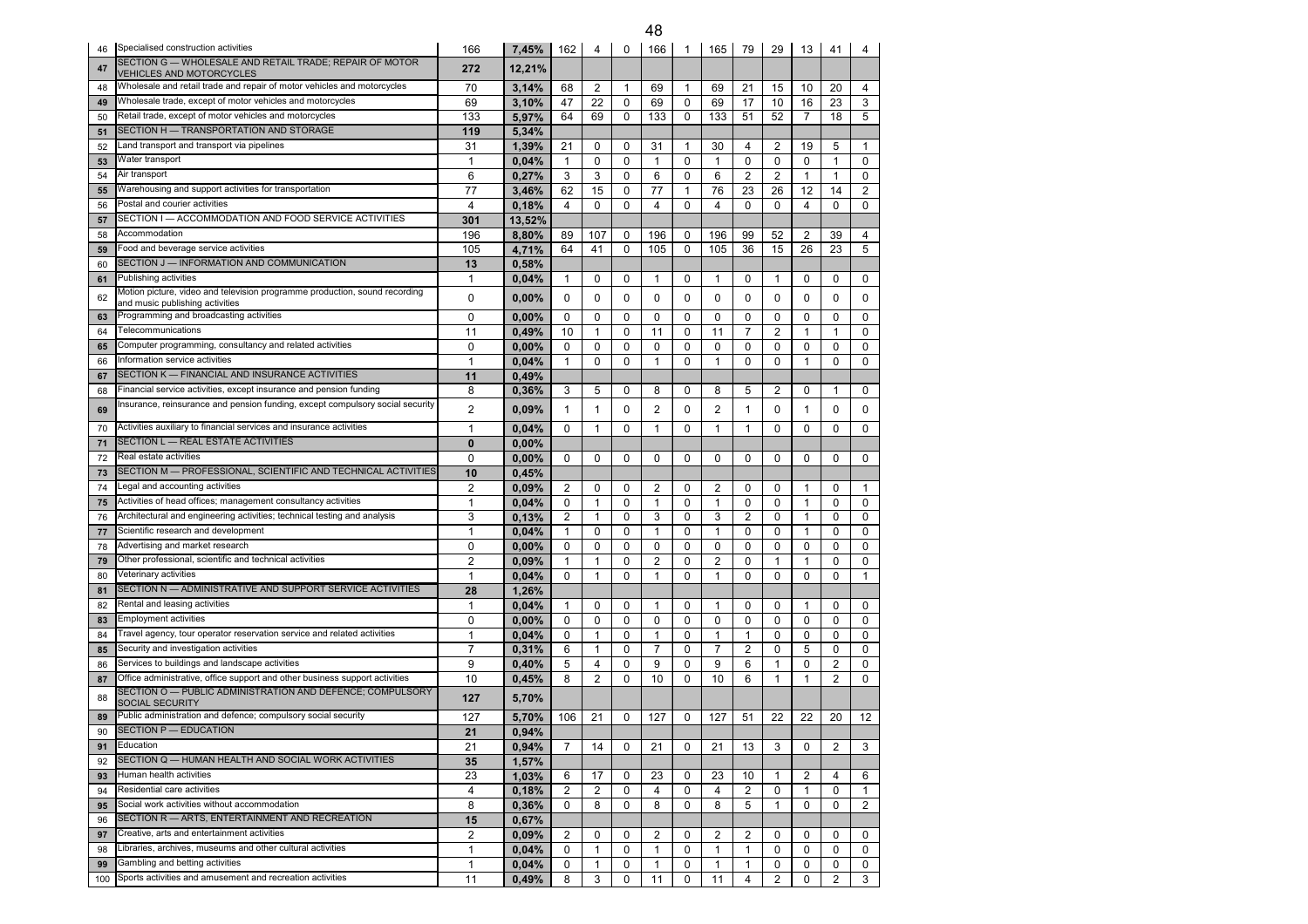|     |                                                                                                                                                             |      |          |          |     | 49   |   |      |     |     |     |     |          |
|-----|-------------------------------------------------------------------------------------------------------------------------------------------------------------|------|----------|----------|-----|------|---|------|-----|-----|-----|-----|----------|
|     | 101 SECTION S - OTHER SERVICE ACTIVITIES                                                                                                                    | 14   | 0,63%    |          |     |      |   |      |     |     |     |     |          |
|     | 102 Activities of membership organisations                                                                                                                  |      | 0.09%    |          |     | ົ    |   |      |     |     |     |     | 0        |
| 103 | Repair of computers and personal and household goods                                                                                                        |      | 0.13%    | 3        |     | 3    |   |      |     |     |     |     | 0        |
| 104 | Other personal service activities                                                                                                                           | 9    | 0.40%    | 5        |     | 9    |   | 9    | h.  |     |     |     |          |
| 105 | <b>ISECTION T — ACTIVITIES OF HOUSEHOLDS AS EMPLOYERS:</b><br>UNDIFFERENTIATED GOODS- AND SERVICES-PRODUCING ACTIVITIES<br><b>OF HOUSEHOLDS FOR OWN USE</b> | 14   | 0,63%    |          |     |      |   |      |     |     |     |     |          |
|     | 106 Activities of households as employers of domestic personnel                                                                                             | 14   | 0.63%    |          | 12  | 14   |   | 13   | 12  |     |     |     | $\Omega$ |
| 107 | Undifferentiated goods- and services-producing activities of private households<br>for own use                                                              | C    | $0.00\%$ | $\Omega$ |     |      |   |      |     |     |     |     | $\Omega$ |
| 108 | SECTION U - ACTIVITIES OF EXTRATERRITORIAL ORGANISATIONS<br><b>AND BODIES</b>                                                                               | 10   | 0,45%    |          |     |      |   |      |     |     |     |     |          |
|     | 109 Activities of extraterritorial organisations and bodies                                                                                                 | 10   | 0.45%    | 5        | 5   | 10   |   | 10   | 5.  |     |     | 5   | $\Omega$ |
|     | <b>TOTAI:</b>                                                                                                                                               | 2227 |          | 1729     | 488 | 2226 | 9 | 2218 | 862 | 504 | 240 | 509 | 112      |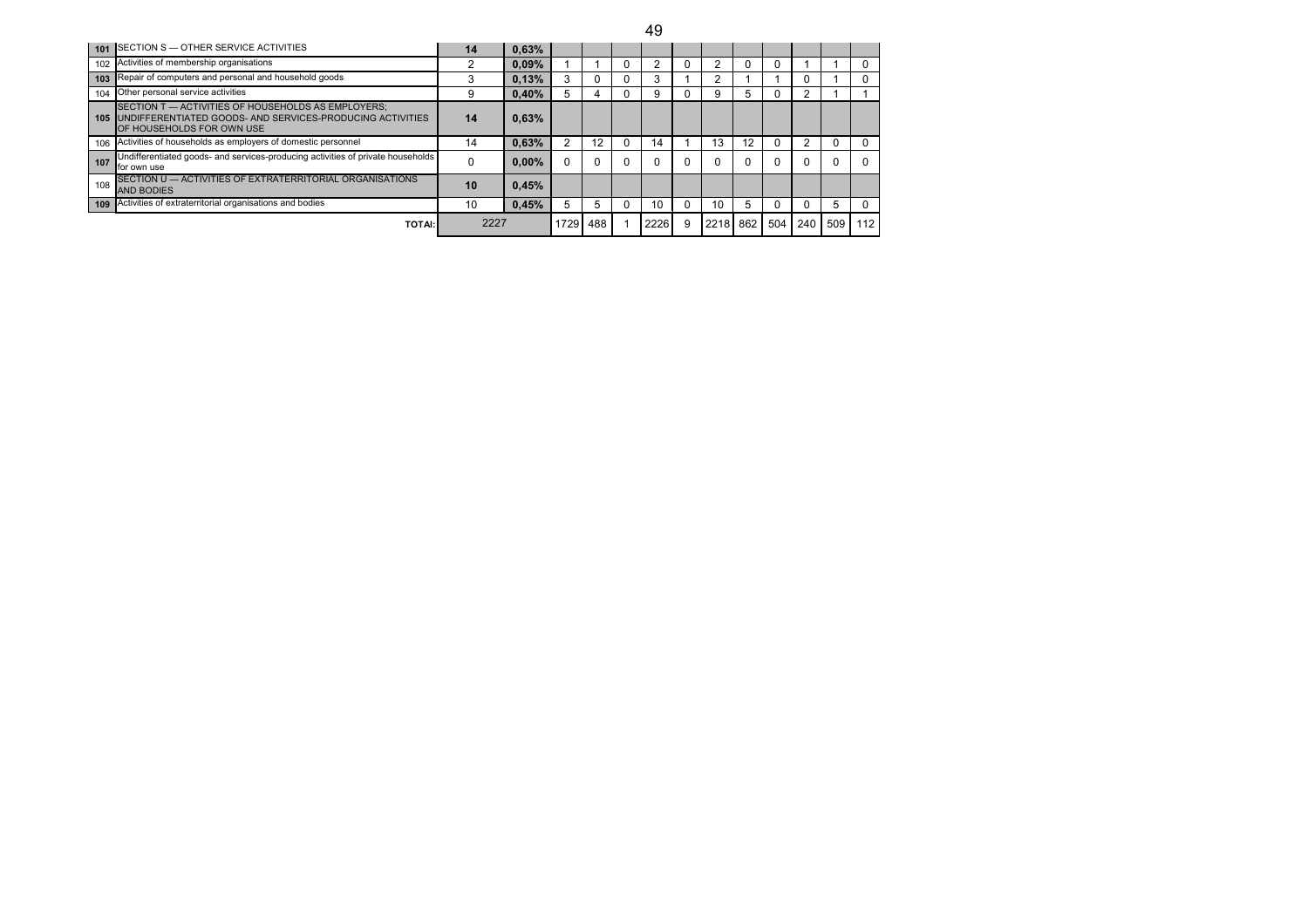#### **APPENDIX VIII: ANALYSIS OF WORK ACCIDENTS BY ECONOMIC ACTIVITY- YEAR 2009 (Employed persons during their work)**

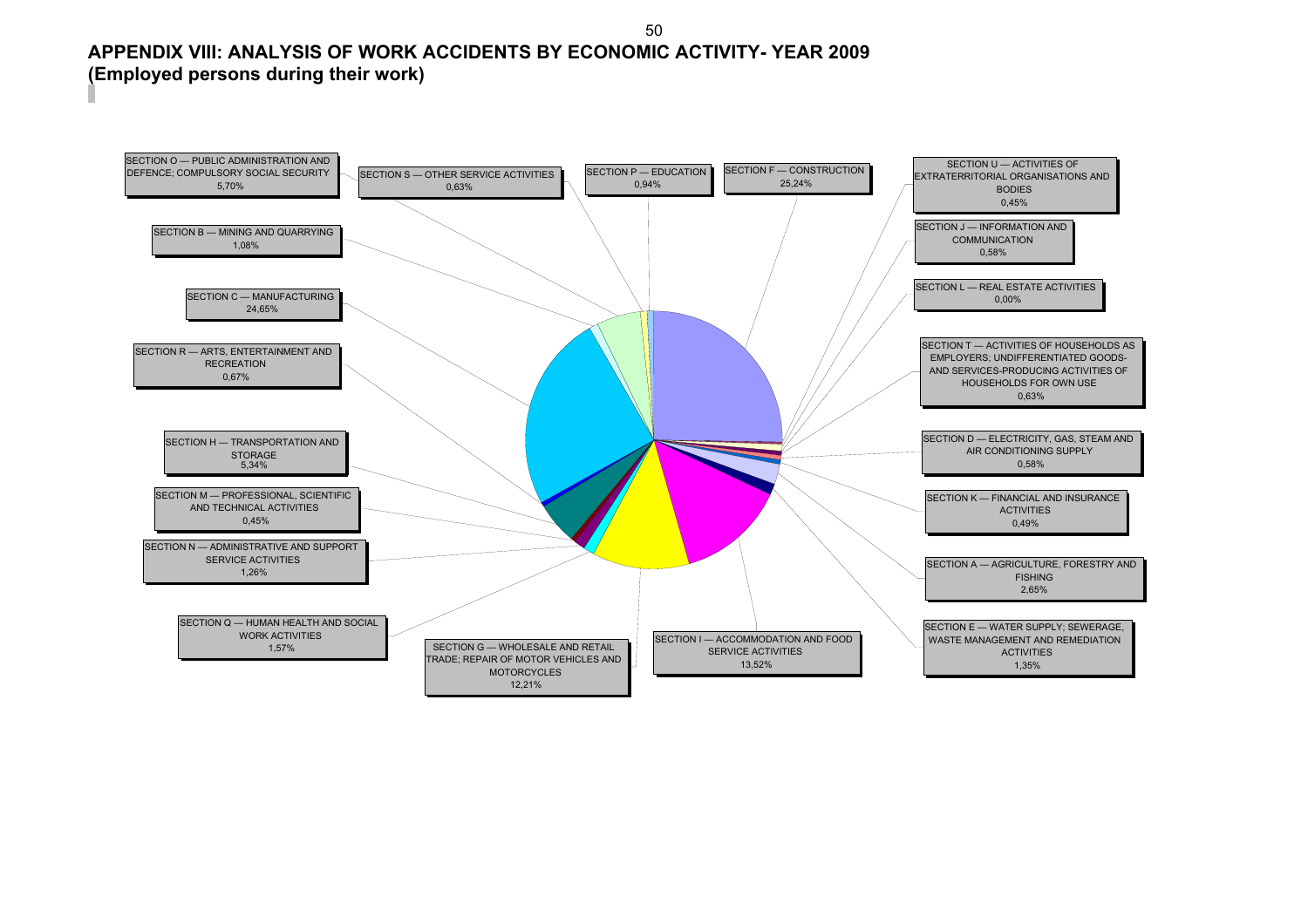#### **APPENDIX IX - ANALYSIS OF FATAL ACCIDENTS OCCURRED DURING YEAR 2009 (REPORTABLE ACCORDING TO THE LEGISLATION)**

#### **A. EMPLOYED PERSONS during work (TOTAL No. OF ACCIDENTS: 10 - VICTIMS11)**

| No.          | <b>District</b> | Number of<br><b>Victims</b> | <b>Economic Activity</b><br><b>Sector of Employer</b>   | <b>Accident Causation</b>                                  |
|--------------|-----------------|-----------------------------|---------------------------------------------------------|------------------------------------------------------------|
| 1.           | <b>Nicosia</b>  |                             | Private household                                       | Road accident                                              |
| 2.           | Limassol        |                             | Animal production                                       | overturned<br>Trapped<br>by<br>an<br>tractor               |
| 3.           | Limassol        | 2                           | Building construction works -<br>Painting of buildings  | Fall from a working platform<br>attached to a tele-handler |
| $\mathbf{4}$ | Limassol        |                             | <b>Bakery</b>                                           | Strike by a set of metal pipes.                            |
| 5.           | Larnaca         |                             | <b>Building construction works</b>                      | Fall from height                                           |
| 6.           | Larnaca         |                             | Tire repairs                                            | Excavator tire explosion.                                  |
| 7.           | Larnaca         |                             | Transportation activities - towing of<br>motor vehicles | Road accident                                              |
| 8.           | Paphos          |                             | Installation of air-conditioning units                  | Fall from mobile ladder                                    |
| 9.           | Paphos          |                             | Earth works                                             | Cars collision in a construction<br>site.                  |
| 10.          | Paphos          |                             | Earth works                                             | Trapped by an overturned truck                             |

#### **B. SELF – EMPLOYED PERSONS during work (TOTAL No. OF ACCIDENTS: 3)**

| No. | <b>District</b> | Number of<br><b>Victims</b> | <b>Economic Activity</b><br><b>Sector of Employer</b> | <b>Accident Causation</b>                                  |
|-----|-----------------|-----------------------------|-------------------------------------------------------|------------------------------------------------------------|
|     | Limassol        |                             | Crop and animal production                            | overturned<br>Trapped<br>bv<br>an<br>tractor               |
| 2.  | Limassol        |                             | Crop and animal production                            | Strike by the tire of a tractor<br>during engine starting. |
| 3.  | Paphos          |                             | <b>Blacksmith works</b>                               | Fall from height                                           |

### **C. PERSONS OUT OF WORK (TOTAL No. OF ACCIDENTS: 6)**

| No. | <b>District</b> | <b>Number of</b><br>Victims | <b>Economic Activity</b><br><b>Sector of Employer</b> | <b>Accident Causation</b>                            |
|-----|-----------------|-----------------------------|-------------------------------------------------------|------------------------------------------------------|
| 1.  | <b>Nicosia</b>  |                             | Transportation of water                               | Road accident                                        |
| 2.  | Nicosia         |                             | Animal production                                     | Fall on a concrete floor                             |
| 3.  | Nicosia         |                             | Growing of vegetables                                 | Strike by lightning                                  |
| 4.  | Nicosia         |                             | Organization of performing arts                       | Fall from height                                     |
| 5.  | Larnaca         |                             | <b>National Guard</b>                                 | overturned<br>Trapped<br>by<br>an<br>military truck. |
| 6.  | Paphos          |                             | Sewage works                                          | Fall in an excavation                                |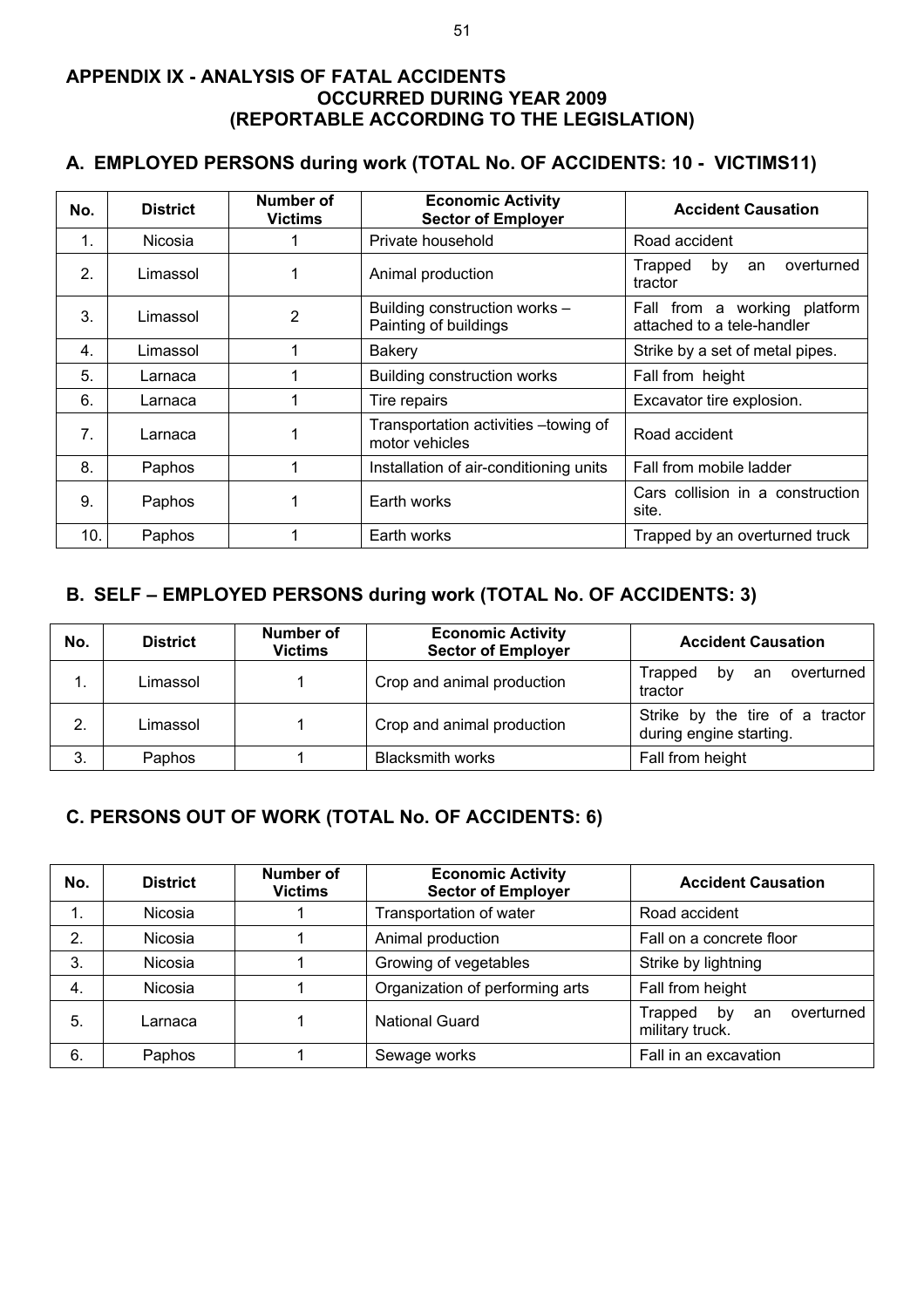

## **APPENDIX Χ – ACCIDENTS REPORTED FOR THE PERIOD 2003 - 2009**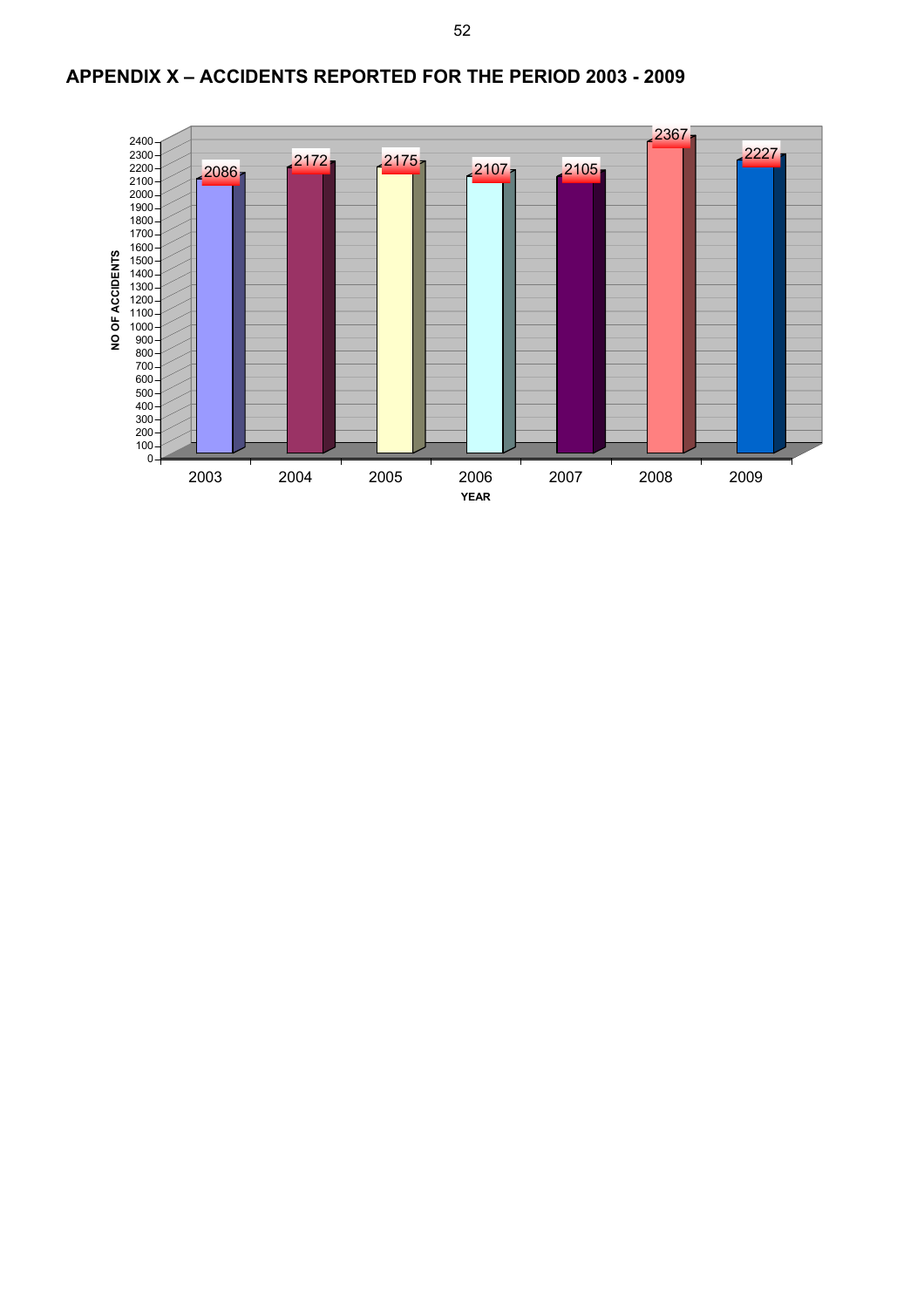#### **APPENDIX ΧI: FATAL ACCIDENTS NOTIFIED DURING THE PERIOD 2003-2009 (EMPLOYED PERSONS DURING THEIR WORK)**



#### **APPENDIX XII - Analysis of work accidents by cause - Year 2009**

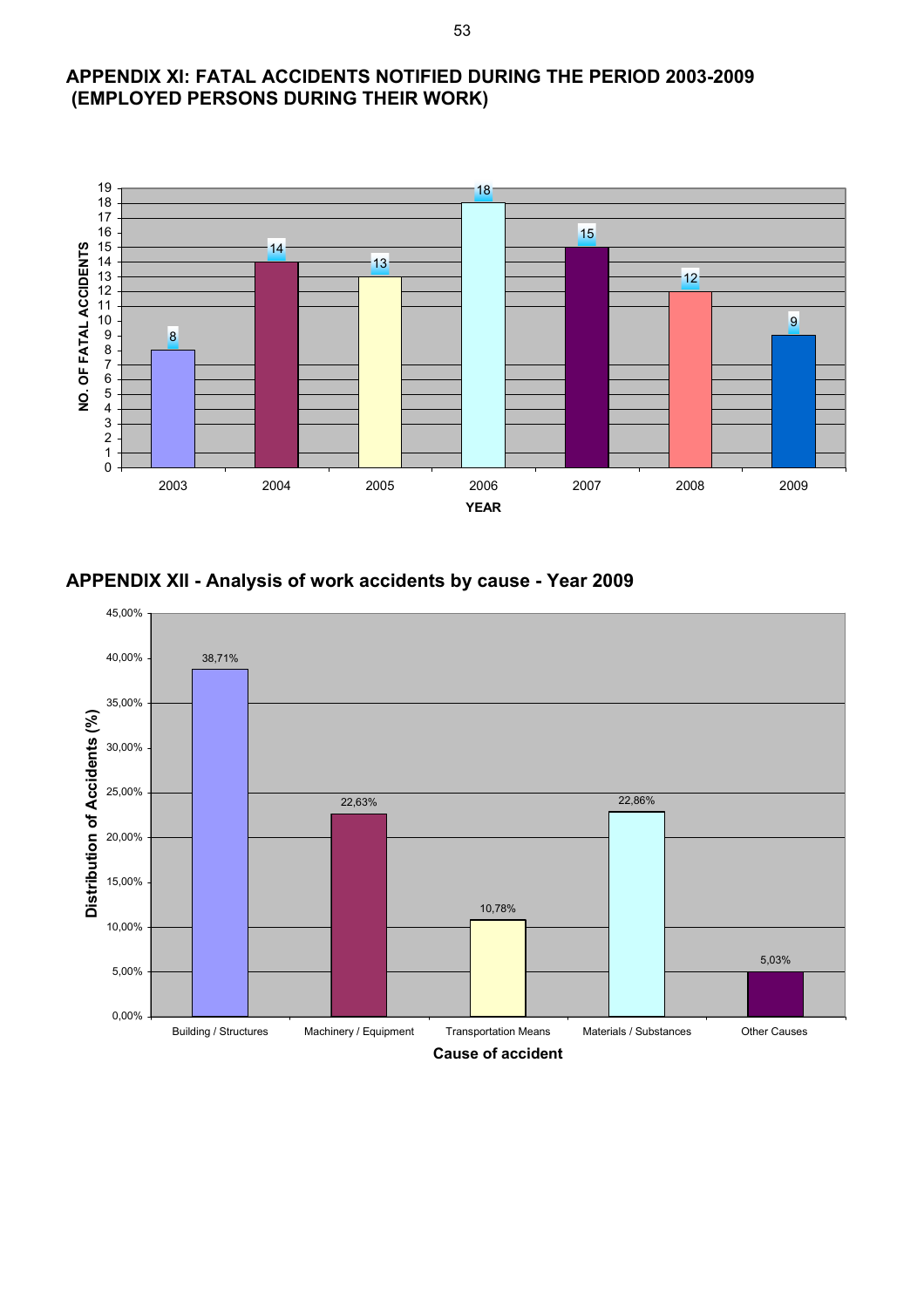54

|                   |                                                                                                                                                     | <b>NUMBER</b>                 | <b>NUMBER OF</b>                    | <b>FREQUENCY</b>         |
|-------------------|-----------------------------------------------------------------------------------------------------------------------------------------------------|-------------------------------|-------------------------------------|--------------------------|
| <b>No</b>         | <b>ECONOMIC ACTIVITY SECTOR</b>                                                                                                                     | <b>OF</b><br><b>ACCIDENTS</b> | <b>EMPLOYED PERSONS</b><br>(Note 1) | <b>INDEX</b><br>(Note 2) |
| $\mathbf{1}$      | SECTION A - AGRICULTURE. FORESTRY AND FISHING                                                                                                       | 59                            | 3448                                | 1711,14                  |
| 2                 | SECTION B - MINING AND QUARRYING                                                                                                                    | 24                            | 598                                 | 4013,38                  |
| 3                 | SECTION C — MANUFACTURING                                                                                                                           | 549                           | 28173                               | 1948.67                  |
| 4                 | SECTION D — ELECTRICITY, GAS, STEAM AND AIR CONDITIONING SUPPLY                                                                                     | 13                            | 3272                                | 397.31                   |
| 5                 | SECTION E - WATER SUPPLY; SEWERAGE, WASTE MANAGEMENT AND<br><b>REMEDIATION ACTIVITIES</b>                                                           | 30                            | 1110                                | 2702,70                  |
| 6                 | <b>ISECTION F - CONSTRUCTION</b>                                                                                                                    | 562                           | 32893                               | 1708,57                  |
| 7                 | SECTION G - WHOLESALE AND RETAIL TRADE; REPAIR OF MOTOR VEHICLES<br>AND MOTORCYCLES                                                                 | 272                           | 56234                               | 483,69                   |
| 8                 | SECTION H - TRANSPORTATION AND STORAGE                                                                                                              | 119                           | 13772                               | 864,07                   |
| 9                 | SECTION I — ACCOMMODATION AND FOOD SERVICE ACTIVITIES                                                                                               | 301                           | 25587                               | 1176,38                  |
| 10                | SECTION J - INFORMATION AND COMMUNICATION                                                                                                           | 13                            | 7564                                | 171,87                   |
| 11                | SECTION K - FINANCIAL AND INSURANCE ACTIVITIES                                                                                                      | 11                            | 16865                               | 65,22                    |
| $12 \overline{ }$ | SECTION L — REAL ESTATE ACTIVITIES                                                                                                                  | $\Omega$                      | 1160                                | 0,00                     |
| 13                | SECTION M - PROFESSIONAL, SCIENTIFIC AND TECHNICAL ACTIVITIES                                                                                       | 10                            | 15682                               | 63,77                    |
| 14                | <b>ISECTION N — ADMINISTRATIVE AND SUPPORT SERVICE ACTIVITIES</b>                                                                                   | 28                            | 7612                                | 367.84                   |
| 15                | SECTION O - PUBLIC ADMINISTRATION AND DEFENCE; COMPULSORY SOCIAL<br><b>SECURITY</b>                                                                 | 127                           | 29205                               | 434,86                   |
|                   | 16 SECTION P - EDUCATION                                                                                                                            | 21                            | 21870                               | 96,02                    |
| 17                | ISECTION Q — HUMAN HEALTH AND SOCIAL WORK ACTIVITIES                                                                                                | 35                            | 12613                               | 277,49                   |
| 18                | SECTION R - ARTS, ENTERTAINMENT AND RECREATION                                                                                                      | 15                            | 3536                                | 424,21                   |
|                   | 19 SECTION S - OTHER SERVICE ACTIVITIES                                                                                                             | 14                            | 5252                                | 266,57                   |
| 20.               | SECTION T - ACTIVITIES OF HOUSEHOLDS AS EMPLOYERS;<br>UNDIFFERENTIATED GOODS- AND SERVICES-PRODUCING ACTIVITIES OF<br><b>HOUSEHOLDS FOR OWN USE</b> | 14                            | 16798                               | 83,34                    |
| 21                | SECTION U - ACTIVITIES OF EXTRATERRITORIAL ORGANISATIONS AND<br><b>BODIES</b>                                                                       | 10                            | 2125                                | 470,59                   |
|                   | <b>TOTAL / MEAN VALUE</b>                                                                                                                           | 2227                          | 305369                              | 729,28                   |

#### **APPENDIX XIII -Accidents Frequency Index by Economic Activity - Year 2009 (PRELIMINARY RESULTS)**

**Notes:**

**1. Results are** Preliminary and not Final**, as number of employed persons are according to the data of the Labour Force Survey of the Statistics Department, for** 

**the third quarter of the year and not the year average. Final results will be issued soon after the year average will be available.** 

**2. Frequency Index = (Number of Accidents / Number of Employed Persons) Χ 100.000.**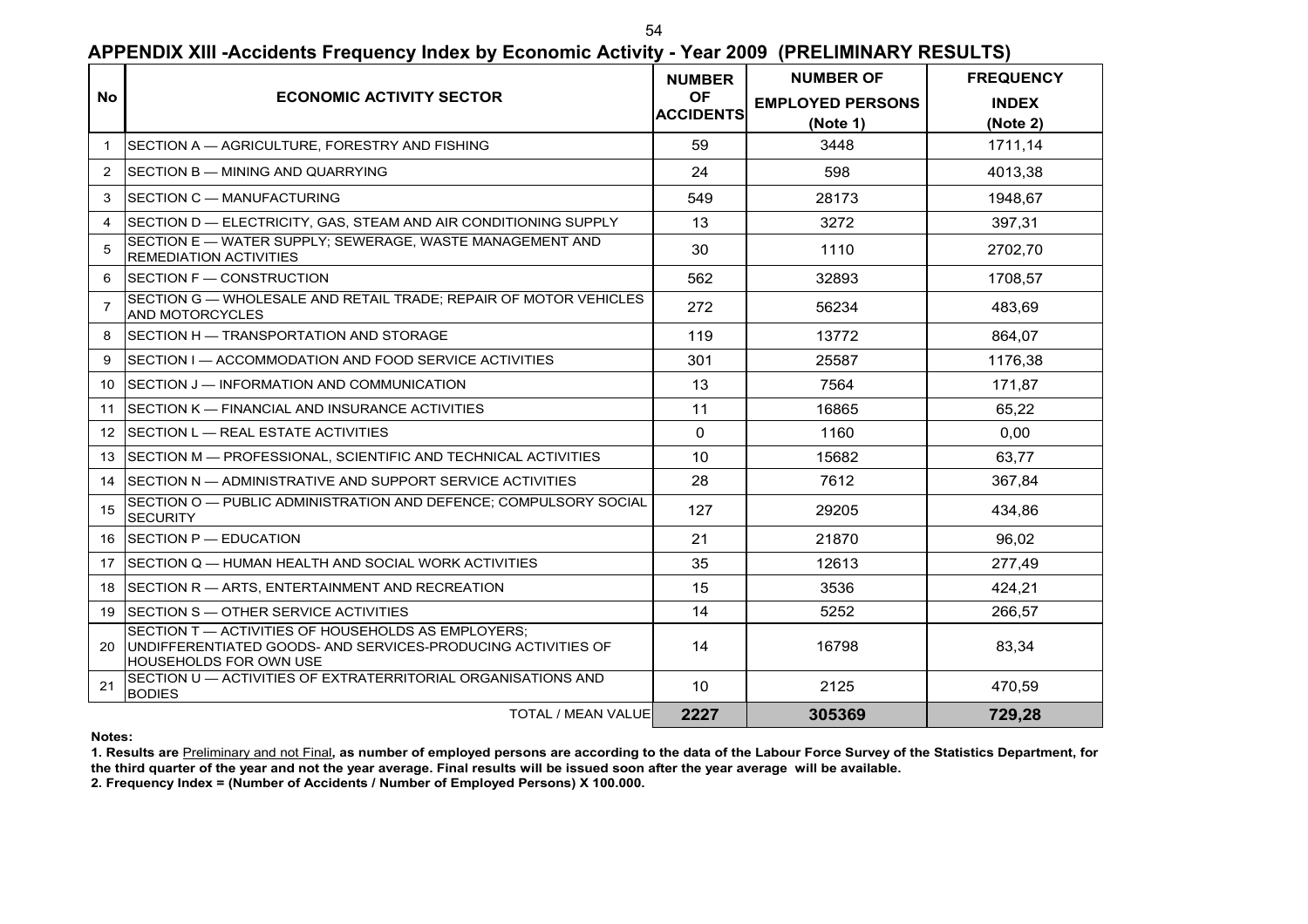#### **APPENDIX XIV – 2009 FREQUENCY INDEX BY ECONOMIC ACTIVITY –Year 2009 (PRELIMINARY RESULTS)**

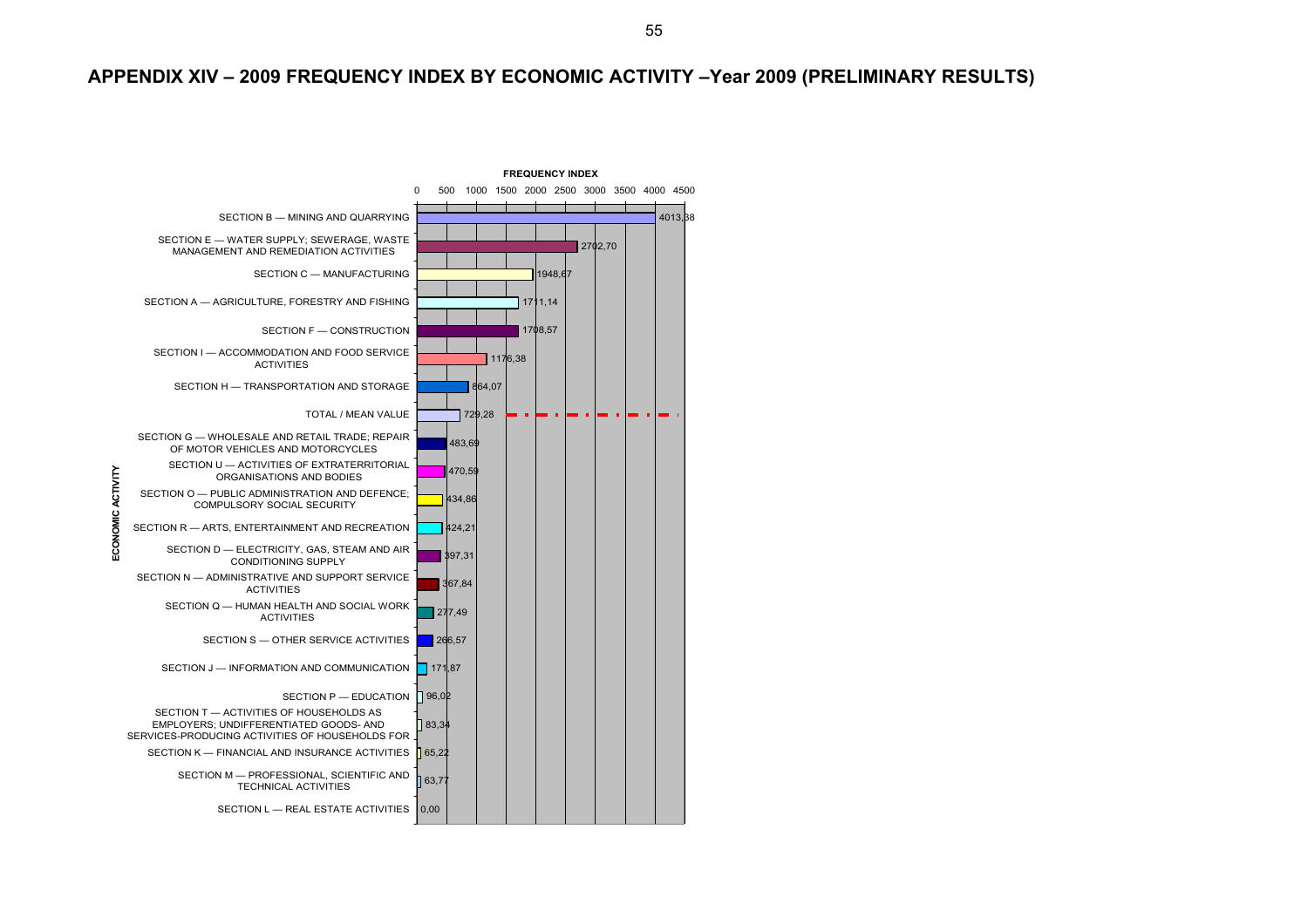|  |  |  | APPENDIX XV - Accidents Frequency Index by Economic Activity for the period 2003-2007 (Note 1) |  |
|--|--|--|------------------------------------------------------------------------------------------------|--|
|--|--|--|------------------------------------------------------------------------------------------------|--|

|                |                                                                                                          |                    | 2003              |                                          |                    | 2004              |                                    |                          | 2005              |                                          |                    | 2006                    |                                          |                    | 2007                    |                                    |
|----------------|----------------------------------------------------------------------------------------------------------|--------------------|-------------------|------------------------------------------|--------------------|-------------------|------------------------------------|--------------------------|-------------------|------------------------------------------|--------------------|-------------------------|------------------------------------------|--------------------|-------------------------|------------------------------------|
| <b>No</b>      | <b>ECONOMIC ACTIVITY</b>                                                                                 | ACCID.<br>(Note 2) | EMPL.<br>(Note 3) | <b>FREQU</b><br><b>INDEX</b><br>(Note 4) | ACCID.<br>(Note 2) | EMPL.<br>(Note 3) | FREQU.<br><b>INDEX</b><br>(Note 4) | <b>ACCID</b><br>(Note 2) | EMPL.<br>(Note 3) | <b>FREQU</b><br><b>INDEX</b><br>(Note 4) | ACCID.<br>(Note 2) | <b>EMPL</b><br>(Note 3) | <b>FREQU</b><br><b>INDEX</b><br>(Note 4) | ACCID.<br>(Note 2) | <b>EMPL</b><br>(Note 3) | FREQU.<br><b>INDEX</b><br>(Note 4) |
|                | AGRICULTURE, LIVESTOCK AND FORESTRY                                                                      | 53                 | 3475              | 1525,2                                   | 52                 | 3408              | 1525,8                             | 54                       | 3865              | 1397.2                                   | 44                 | 4590                    | 958,6                                    | 46                 | 4554                    | 1010.1                             |
| $\overline{2}$ | <b>FISHING</b>                                                                                           | $\overline{2}$     | $\Omega$          | 0.0                                      | $\overline{1}$     | $\Omega$          | 0,0                                | 2                        | $\mathbf{0}$      | 0.0                                      | 3                  | 182                     | 1648.4                                   | 3                  | 354                     | 847,5                              |
| 3              | MINING AND QUARRYING                                                                                     | 11                 | 424               | 2594.3                                   | 21                 | 434               | 4838.7                             | 11                       | 666               | 1651.7                                   | 11                 | 640                     | 1718.8                                   | 13                 | 514                     | 2529,2                             |
| 4              | <b>MANUFACTURING</b>                                                                                     | 660                | 28478             | 2317.6                                   | 638                | 29340             | 2174.5                             | 607                      | 30927             | 1962.7                                   | 525                | 29678                   | 1769.0                                   | 521                | 29784                   | 1749.3                             |
|                | 5 ELECTRICITY, GAS AND WATER SUPPLY                                                                      | 19                 | 3560              | 533,7                                    | 28                 | 3638              | 769,7                              | 28                       | 2720              | 1029.4                                   | 18                 | 2916                    | 617,3                                    | 24                 | 2749                    | 873,0                              |
| 6              | <b>CONSTRUCTION</b>                                                                                      | 554                | 26802             | 2067,0                                   | 598                | 29663             | 2016,0                             | 579                      | 28988             | 1997,4                                   | 543                | 29608                   | 1834,0                                   | 563                | 33362                   | 1687,5                             |
|                | WHOLESALE AND RETAIL TRADE; REPAIR<br>OF MOTOR VEHICLES, MOTORCYCLES AND<br>PERSONAL AND HOUSEHOLD GOODS | 221                | 38742             | 570.4                                    | 273                | 40884             | 667.7                              | 292                      | 42948             | 679.9                                    | 289                | 44837                   | 644.6                                    | 276                | 49917                   | 552.9                              |
| 8              | HOTELS AND RESTAURANTS                                                                                   | 306                | 22422             | 1364.7                                   | 257                | 23500             | 1093.6                             | 262                      | 20735             | 1263.6                                   | 332                | 18626                   | 1782.5                                   | 328                | 19408                   | 1690.0                             |
| 9              | TRANSPORT, STORAGE AND<br><b>COMMUNICATION</b>                                                           | 77                 | 14859             | 518.2                                    | 100                | 15225             | 656.8                              | 111                      | 14706             | 754.8                                    | 94                 | 16778                   | 560.3                                    | 114                | 18571                   | 613.9                              |
|                | 10 FINANCIAL INTERMEDIATION                                                                              | 10                 | 15048             | 66.5                                     | 11                 | 14170             | 77,6                               | 17                       | 16265             | 104.5                                    | 22                 | 17691                   | 124.4                                    | 21                 | 17819                   | 117.9                              |
| 11             | REAL ESTATE, RENTING AND BUSINESS<br><b>ACTIVITIES</b>                                                   | 34                 | 16387             | 207.5                                    | 35                 | 16180             | 216,3                              | 38                       | 16428             | 231,3                                    | 23                 | 18154                   | 126,7                                    | 30                 | 24018                   | 124.9                              |
| 12             | PUBLIC ADMINISTRATION AND DEFENCE.<br>COMPULSORY SOCIAL SECURITY                                         | 71                 | 24388             | 291.1                                    | 77                 | 23409             | 328.9                              | 105                      | 26312             | 399.1                                    | 105                | 29914                   | 351.0                                    | 81                 | 31166                   | 259.9                              |
|                | <b>13 EDUCATION</b>                                                                                      | 9                  | 19498             | 46.2                                     | 6                  | 19370             | 31.0                               | 14                       | 20261             | 69.1                                     | 10                 | 22216                   | 45.0                                     | 14                 | 23943                   | 58.5                               |
| 14             | <b>HEALTH AND SOCIAL WORK</b>                                                                            | 12                 | 11521             | 104.2                                    | 10                 | 12507             | 80.0                               | 10                       | 12572             | 79.5                                     | 26                 | 12648                   | 205.6                                    | 31                 | 13978                   | 221.8                              |
| 15             | OTHER COMMUNITY, SOCIAL AND<br>PERSONAL ACTIVITIES                                                       | 46                 | 11261             | 408.5                                    | 65                 | 11540             | 563.3                              | 45                       | 12687             | 354.7                                    | 62                 | 14463                   | 421.8                                    | 40                 | 12438                   | 321.6                              |
| 16             | EXTRA - TERRITORIAL ORGANISATIONS<br><b>AND BODIES</b>                                                   | 1                  | 2359              | 42.4                                     | $\Omega$           | 2162              | 0.0                                | $\mathbf{0}$             | 2956              | 0.0                                      | $\mathbf{0}$       | 2947                    | 0.0                                      | $\Omega$           | 2752                    | 0.0                                |
|                | <b>TOTAL / AVERAGE</b>                                                                                   | 2086               | 239224            | 872.0                                    | 2172               | 245430            | 885.0                              | 2175                     | 253036            | 859.6                                    | 2107               | 265888                  | 792,4                                    | 2105               | 285327                  | 737.8                              |

Note 1: Correction of Frequency Indexes refers to the use of corrected data with regard to the employed persons, according to the Labour Force Surveys of the Statistical Service. Corrected data refer to employees only. Sel employed persons as well as Domestic Servants are not included.

Note2: Number of accidents that occurred to employees only (accidents to domestic servants are not considered)

Note 3: Number of employees (domestic servants are not included), according to the Labour Force Surveys of the Statistical Service -Year average.

Note 4: Frequency Index = (Number of Accidents / Number of Employed Persons) Χ 100.000.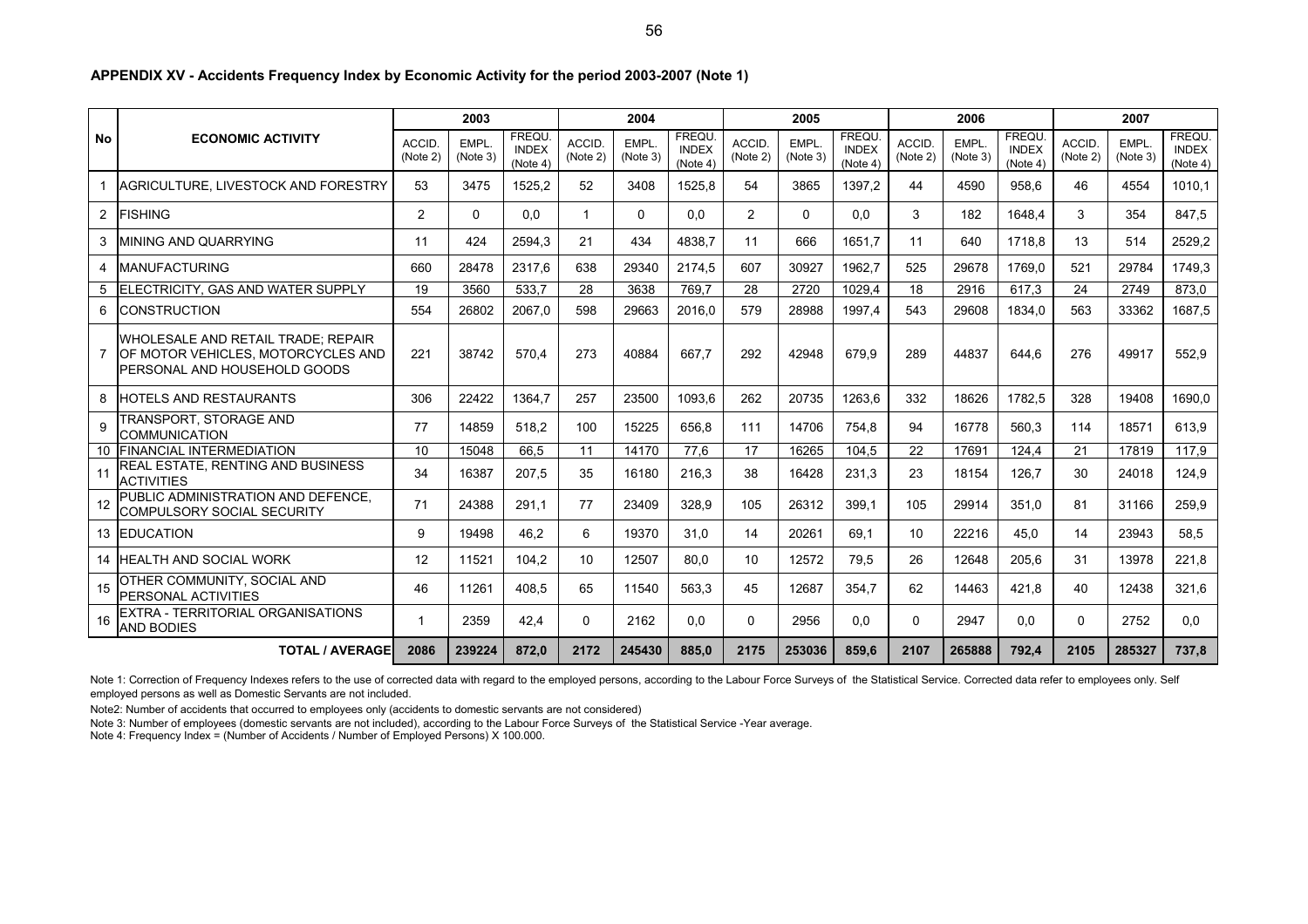|                |                                                                                                                                                       | <b>NUMBER</b>                 | <b>NUMBER OF</b>     | <b>FREQUENCY</b> |
|----------------|-------------------------------------------------------------------------------------------------------------------------------------------------------|-------------------------------|----------------------|------------------|
| <b>No</b>      | <b>ECONOMIC ACTIVITY SECTOR</b>                                                                                                                       | <b>OF</b><br><b>ACCIDENTS</b> | <b>EMPL. PERSONS</b> | <b>INDEX</b>     |
|                |                                                                                                                                                       |                               | (Note 1)             | (Note 2)         |
| $\mathbf{1}$   | SECTION A - AGRICULTURE, FORESTRY AND FISHING                                                                                                         | 50                            | 3390                 | 1474,93          |
| 2              | SECTION B - MINING AND QUARRYING                                                                                                                      | 17                            | 499                  | 3406,81          |
| 3              | SECTION C — MANUFACTURING                                                                                                                             | 550                           | 30252                | 1818,06          |
| 4              | SECTION D — ELECTRICITY, GAS, STEAM AND AIR CONDITIONING SUPPLY                                                                                       | 13                            | 2612                 | 497,70           |
| 5              | SECTION E - WATER SUPPLY; SEWERAGE, WASTE MANAGEMENT AND<br><b>REMEDIATION ACTIVITIES</b>                                                             | 41                            | 1807                 | 2268,95          |
| 6              | SECTION F - CONSTRUCTION                                                                                                                              | 649                           | 34192                | 1898,10          |
| $\overline{7}$ | SECTION G - WHOLESALE AND RETAIL TRADE; REPAIR OF MOTOR<br><b>VEHICLES AND MOTORCYCLES</b>                                                            | 300                           | 54702                | 548,43           |
| 8              | <b>ISECTION H — TRANSPORTATION AND STORAGE</b>                                                                                                        | 114                           | 11439                | 996,59           |
| 9              | SECTION I — ACCOMMODATION AND FOOD SERVICE ACTIVITIES                                                                                                 | 333                           | 20830                | 1598,66          |
| 10             | ISECTION J — INFORMATION AND COMMUNICATION                                                                                                            | 14                            | 8302                 | 168,63           |
| 11             | SECTION K — FINANCIAL AND INSURANCE ACTIVITIES                                                                                                        | 23                            | 18543                | 124,04           |
| 12             | <b>ISECTION L — REAL ESTATE ACTIVITIES</b>                                                                                                            | $\overline{7}$                | 1913                 | 365,92           |
| 13             | ISECTION M — PROFESSIONAL. SCIENTIFIC AND TECHNICAL ACTIVITIES                                                                                        | 19                            | 16108                | 117,95           |
| 14             | ISECTION N — ADMINISTRATIVE AND SUPPORT SERVICE ACTIVITIES                                                                                            | 26                            | 6190                 | 420,03           |
| 15             | ISECTION O — PUBLIC ADMINISTRATION AND DEFENCE: COMPULSORY<br><b>SOCIAL SECURITY</b>                                                                  | 112                           | 30570                | 366,37           |
| 16             | $ISECTION P - EDUCATION$                                                                                                                              | 15                            | 24886                | 60,27            |
| 17             | ISECTION Q — HUMAN HEALTH AND SOCIAL WORK ACTIVITIES                                                                                                  | 33                            | 12384                | 266,47           |
| 18             | SECTION R - ARTS, ENTERTAINMENT AND RECREATION                                                                                                        | 19                            | 2509                 | 757,27           |
| 19             | <b>ISECTION S - OTHER SERVICE ACTIVITIES</b>                                                                                                          | 16                            | 5955                 | 268,68           |
| 20             | SECTION T - ACTIVITIES OF HOUSEHOLDS AS EMPLOYERS;<br>UNDIFFERENTIATED GOODS- AND SERVICES-PRODUCING ACTIVITIES OF<br><b>I</b> HOUSEHOLDS FOR OWN USE | 14                            | 16789                | 83,39            |
| 21             | SECTION U - ACTIVITIES OF EXTRATERRITORIAL ORGANISATIONS AND<br><b>BODIES</b>                                                                         | $\overline{2}$                | 2616                 | 76,45            |
|                | TOTAL / MEAN VALUE                                                                                                                                    | 2367                          | 306488               | 772,30           |

#### **APPENDIX XVI -Accidents Frequency Index by Economic Activity - Year 2008**

#### **Notes:**

**1. Number of employed persons according to the data of the Labour Force Survey of the Statistics Department - YEAR AVERAGE**

**2. Frequency Index = (Number of Accidents / Number of Employed Persons) Χ 100.000.**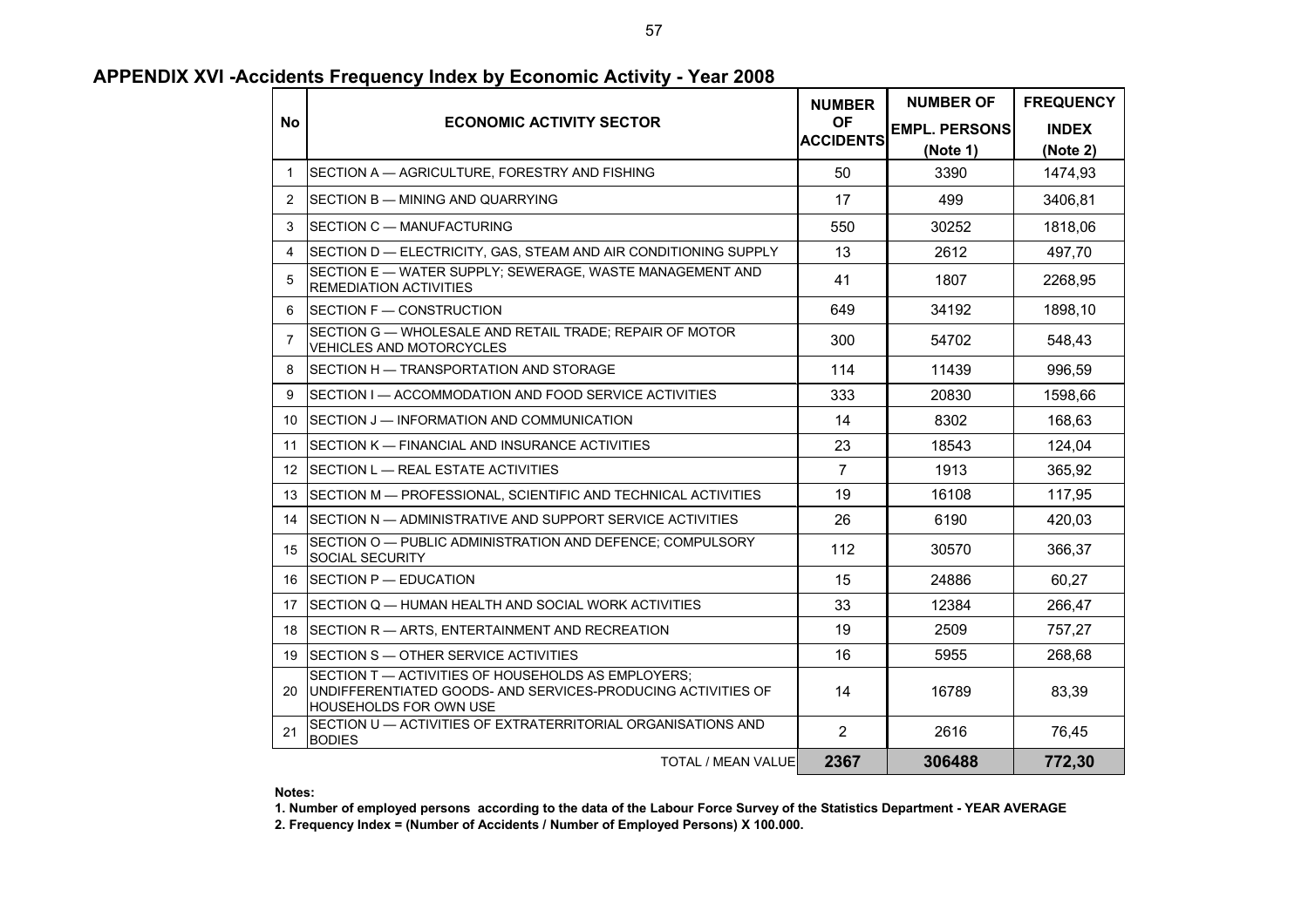**APPENDIX XVII - TREND OF FREQUENCY INDEX - NO OF ACCIDENTS- NO OF EMPLOYED PERSONS TOTALS – AVERAGE PERIOD 2003 - 2009** 



**Note 1: Results for year 2009 are preliminary and not final, as number of employed persons are according to the data of the Labour Force Survey of the Statistics Department, for the third quarter of the year and not the year average.** 

**Note 2: Number of employed persons includes only employees and not self - employed persons, while for the period 2003-2007 Domestic Servants are not included neither.**

**Note3: Number of accidents, refer to accidents that occured to employed persons (as explained in note 2), during their work and reported to the Department of Labour Inspection.**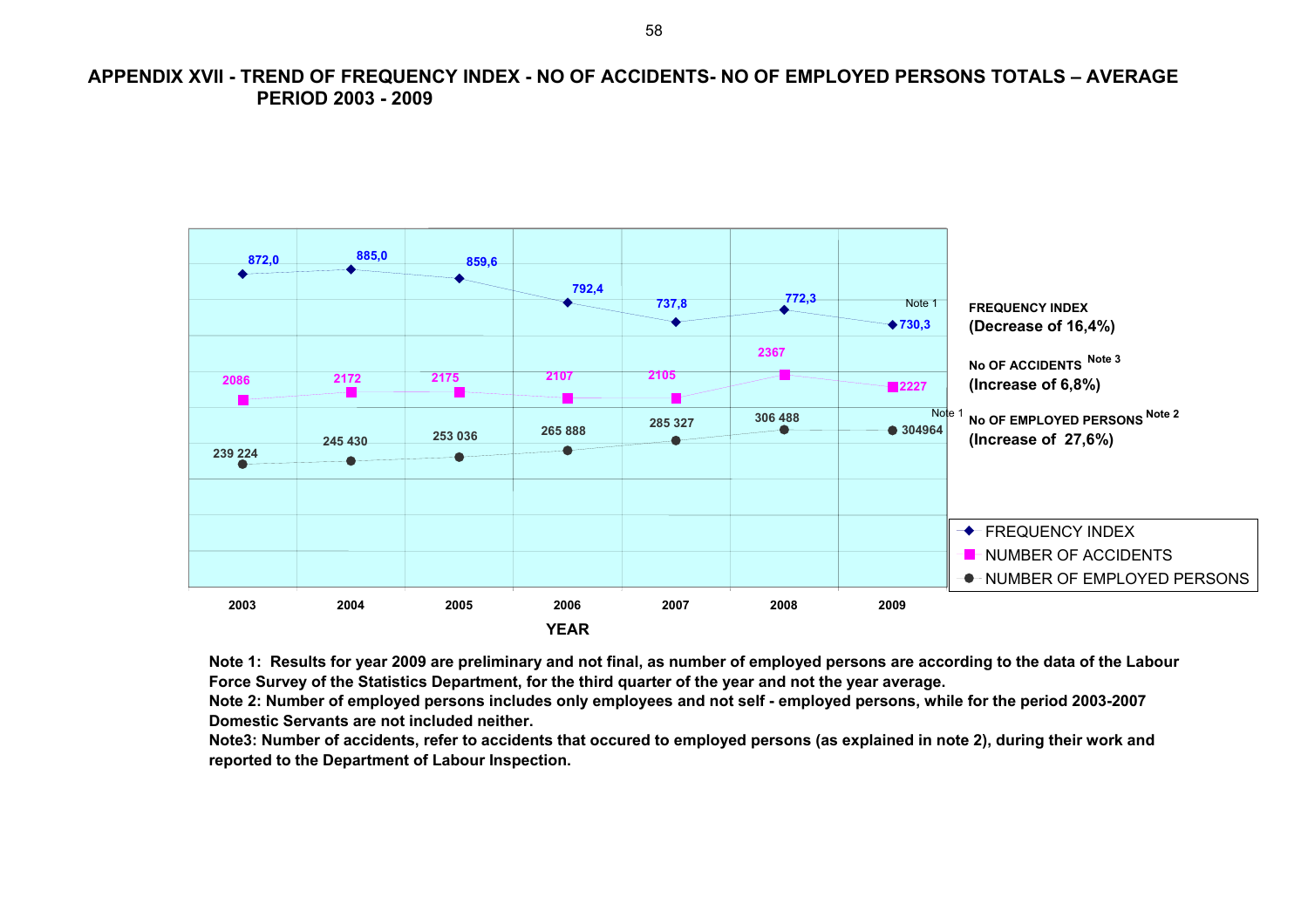|     |                                      | <b>DISTRICT</b> |                |          |                 |        |                |          |        |                  |          |               |               |              |          |              |              |          |
|-----|--------------------------------------|-----------------|----------------|----------|-----------------|--------|----------------|----------|--------|------------------|----------|---------------|---------------|--------------|----------|--------------|--------------|----------|
| S/N | <b>TYPE OF MACHINERY</b>             |                 | <b>NICOSIA</b> |          | <b>LIMASSOL</b> |        | <b>LARNACA</b> |          |        | <b>FAMAGUSTA</b> |          |               | <b>PAPHOS</b> |              |          | <b>TOTAL</b> |              |          |
|     |                                      | No.             | % (1)          | % (2)    | No.             | % (1)  | % (2)          | No.      | % (1)  | % (2)            | No.      | $\sqrt{6(1)}$ | % (2)         | No.          | % (1)    | % (2)        | No.          | % (3)    |
|     | LIFTS                                | 196             | 45,37%         | 42,79%   | 167             | 37,95% | 36,46%         | 10       | 7,30%  | 2,18%            | 32       | 71,11%        | 6,99%         | 53           | 51,46%   | 11,57%       | 458          | 39,59%   |
| 2   | <b>HYDRAULIC LIFTING PLATFORMS</b>   | $\Omega$        | 0,00%          | 0,00%    | $\Omega$        | 0,00%  | 0,00%          | $\Omega$ | 0,00%  | 0,00%            | $\Omega$ | 0,00%         | 0,00%         | $\mathbf{0}$ | 0,00%    | 0,00%        | $\mathbf{0}$ | 0,00%    |
| 3   | <b>LIFTING MACHINERY AND DEVICES</b> | 16              | 3,70%          | 21,33%   | 45              | 10,23% | 60,00%         | 13       | 9.49%  | 17,33%           |          | 2,22%         | 1,33%         | $\Omega$     | 0,00%    | 0,00%        | 75           | 6,48%    |
| 4   | CRANES                               | 66              | 15,28%         | 34,55%   | 48              | 10,91% | 25,13%         | 54       | 39,42% | 28,27%           | 3        | 6,67%         | 1,57%         | 20           | 19,42%   | 10,47%       | 191          | 16,51%   |
| 5   | <b>TOWER CRANES</b>                  | $\Omega$        | 0,00%          | 0,00%    | $\Omega$        | 0,00%  | 0,00%          |          | 0,73%  | 100,00%          | $\Omega$ | 0,00%         | 0,00%         | $\mathbf{0}$ | 0,00%    | 0,00%        |              | 0,09%    |
| 6   | <b>STEAM BOILERS</b>                 | 92              | 21,30%         | 26,74%   | 166             | 37,73% | 48,26%         | 51       | 37,23% | 14,83%           | 8        | 17,78%        | 2,33%         | 27           | 26,21%   | 7,85%        | 344          | 29,73%   |
| 7   | <b>STEAM RECEIVERS</b>               | 8               | 1,85%          | 100,00%  | $\Omega$        | 0.00%  | 0,00%          | $\Omega$ | 0,00%  | 0,00%            | $\Omega$ | 0.00%         | 0,00%         | $\mathbf{0}$ | 0,00%    | 0,00%        | 8            | 0,69%    |
| 8   | <b>AIR RECEIVERS</b>                 | 54              | 12,50%         | 67,50%   | 14              | 3.18%  | 17,50%         | 8        | 5.84%  | 10,00%           |          | 2.22%         | 1.25%         | 3            | 2.91%    | 3.75%        | 80           | 6.91%    |
| 9   | <b>CHAINS</b>                        | $\Omega$        | 0.00%          | $0.00\%$ | $\Omega$        | 0.00%  | 0.00%          | $\Omega$ | 0.00%  | 0.00%            | $\Omega$ | 0.00%         | 0.00%         | $\mathbf{0}$ | $0.00\%$ | 0.00%        | $\mathbf{0}$ | $0.00\%$ |
| 10  | <b>ROPES</b>                         | $\Omega$        | 0,00%          | 0,00%    | $\Omega$        | 0,00%  | 0,00%          | $\Omega$ | 0,00%  | 0,00%            | $\Omega$ | 0,00%         | 0,00%         | $\Omega$     | 0,00%    | 0,00%        | $\Omega$     | 0,00%    |
| 11  | <b>LIFTING TACKLES</b>               | $\Omega$        | 0,00%          | $0.00\%$ | $\Omega$        | 0.00%  | $0.00\%$       | $\Omega$ | 0,00%  | 0.00%            | $\Omega$ | 0,00%         | 0,00%         | $\mathbf{0}$ | 0,00%    | 0,00%        | $\mathbf{0}$ | 0,00%    |
|     | Total No. of Machinery Inspections:  | 432             |                | 37,34%   | 38,03%<br>440   |        | 137            | 11,84%   |        | 3,89%<br>45      |          | 103           | 8,90%         |              | 1157     |              |              |          |
|     |                                      |                 |                | % (4)    | % (4)           |        |                |          |        | % (4)            | % (4)    |               |               | % (4)        |          |              |              |          |

#### **APPENDIX XVIII – Inspections of Machinery for the Year 2009**

%(1) 1. Percentage contribution on the total Number of Inspections for the same District.

%(2) 2. Percentage contribution on the total Number of Inspections of the same Type Cyprus wide.

%(3) 3. Percentage contribution on the total Number of Inspections Cyprus wide.

%(4) 4. Percentage contribution of District Inspections on the total Number of Inspections Cyprus wide.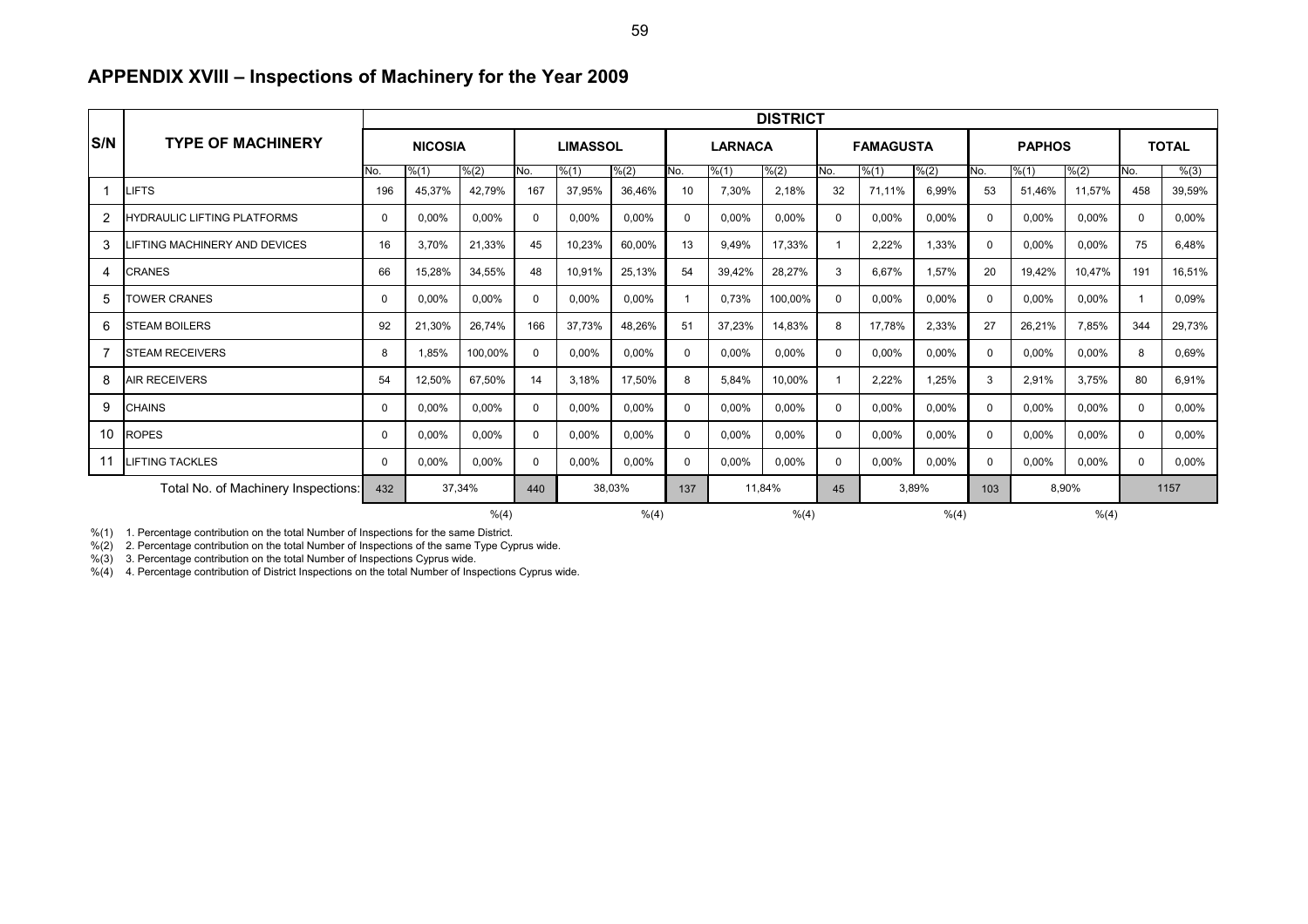#### **APPENDIX XIX – Registered Inspectable Machinery as at 31.12.2009**

|                |                                       | <b>DISTRICT</b>       |          |        |                       |                 |        |                |        |              |                  |          |          |               |        |        |              |        |
|----------------|---------------------------------------|-----------------------|----------|--------|-----------------------|-----------------|--------|----------------|--------|--------------|------------------|----------|----------|---------------|--------|--------|--------------|--------|
| A/A            | <b>TYPE OF MACHINERY</b>              | <b>NICOSIA</b>        |          |        |                       | <b>LIMASSOL</b> |        | <b>LARNACA</b> |        |              | <b>FAMAGUSTA</b> |          |          | <b>PAPHOS</b> |        |        | <b>TOTAL</b> |        |
|                |                                       | No.                   | % (1)    | % (2)  | No.                   | % (1)           | % (2)  | No.            | % (1)  | % (2)        | No.              | % (1)    | % (2)    | No.           | % (1)  | % (2)  | No.          | % (3)  |
| -1             | LIFTS                                 | 3667                  | 57,49%   | 48,65% | 2126                  | 65,13%          | 28,21% | 766            | 41,65% | 10,16%       | 450              | 65,98%   | 5,97%    | 528           | 59,93% | 7,01%  | 7537         | 57,78% |
| 2              | <b>HYDRAULIC LIFTING PLATFORMS</b>    | 25                    | 0,39%    | 58.14% | $\boldsymbol{\Delta}$ | 0.12%           | 9.30%  | 10             | 0,54%  | 23,26%       | 3                | 0.44%    | 6,98%    |               | 0.11%  | 2,33%  | 43           | 0,33%  |
| 3              | <b>IFTING MACHINERY AND DEVICES</b>   | 492                   | 7,71%    | 47,63% | 301                   | 9,22%           | 29,14% | 179            | 9,73%  | 17,33%       | 15               | 2,20%    | 1,45%    | 46            | 5,22%  | 4,45%  | 1033         | 7,92%  |
| 4              | CRANES                                | 161                   | 2,52%    | 36.76% | 89                    | 2,73%           | 20,32% | 134            | 7,29%  | 30,59%       | 11               | 1.61%    | 2,51%    | 43            | 4.88%  | 9.82%  | 438          | 3,36%  |
| 5              | <b>TOWER CRANES</b>                   | $\boldsymbol{\Delta}$ | 0,06%    | 33,33% | 6                     | 0.18%           | 50,00% |                | 0,05%  | 8,33%        | $\Omega$         | 0,00%    | 0,00%    |               | 0,11%  | 8,33%  | 12           | 0,09%  |
| 6              | <b>STEAM BOILERS</b>                  | 212                   | 3,32%    | 36,93% | 117                   | 3,58%           | 20,38% | 158            | 8,59%  | 27,53%       | 43               | 6,30%    | 7.49%    | 44            | 4,99%  | 7,67%  | 574          | 4,40%  |
| $\overline{7}$ | <b>STEAM RECEIVERS</b>                | 125                   | 1.96%    | 48.64% | 54                    | 1.65%           | 21.01% | 67             | 3.64%  | 26,07%       | 7                | 1.03%    | 2.72%    | 4             | 0.45%  | 1,56%  | 257          | 1.97%  |
| 8              | <b>AIR RECEIVERS</b>                  | 1693                  | 26,54%   | 53,81% | 563                   | 17,25%          | 17,90% | 524            | 28,49% | 16,66%       | 153              | 22.43%   | 4,86%    | 213           | 24,18% | 6.77%  | 3146         | 24,12% |
| 9              | <b>CHAINS</b>                         | $\Omega$              | 0.00%    | 0,00%  | $\Omega$              | 0.00%           | 0,00%  | $\Omega$       | 0.00%  | 0,00%        | $\Omega$         | 0,00%    | 0,00%    | $\Omega$      | 0,00%  | 0,00%  | $\Omega$     | 0,00%  |
| 10             | <b>ROPES</b>                          | $\Omega$              | 0,00%    | 0,00%  | $\Omega$              | 0,00%           | 0,00%  | $\Omega$       | 0,00%  | $0.00\%$     | $\Omega$         | 0,00%    | $0.00\%$ | $\Omega$      | 0,00%  | 0,00%  | $\Omega$     | 0,00%  |
| 11             | <b>LIFTING TACKLES</b>                | 0                     | $0.00\%$ | 0.00%  | $\boldsymbol{\Delta}$ | 0.12%           | 80.00% | $\Omega$       | 0.00%  | $0.00\%$     | $\Omega$         | $0.00\%$ | $0.00\%$ |               | 0.11%  | 20.00% | 5            | 0.04%  |
|                | Total Number of Registered Machinery: | 6379                  |          | 48.90% | 3264                  | 25,02%          |        | 14.10%<br>1839 |        | 5,23%<br>682 |                  | 881      | 6,75%    |               | 13045  |        |              |        |
|                |                                       |                       |          | % (4)  | % (4)                 |                 |        | % (4)          |        |              |                  |          | % (4)    |               | % (4)  |        |              |        |

%(1) 1. Percentage contribution on the total Number of Inspectable Machinery for the same District.

%(2) 2. Percentage contribution on the total Number of Inspectable Machinery of the same Type Cyprus wide.

%(3) 3. Percentage contribution on the total Number of Inspectable Machinery Cyprus wide.

%(4) 4. Percentage contribution of District Inspectable Machinery on the total Number of Inspectable Machinery Cyprus wide.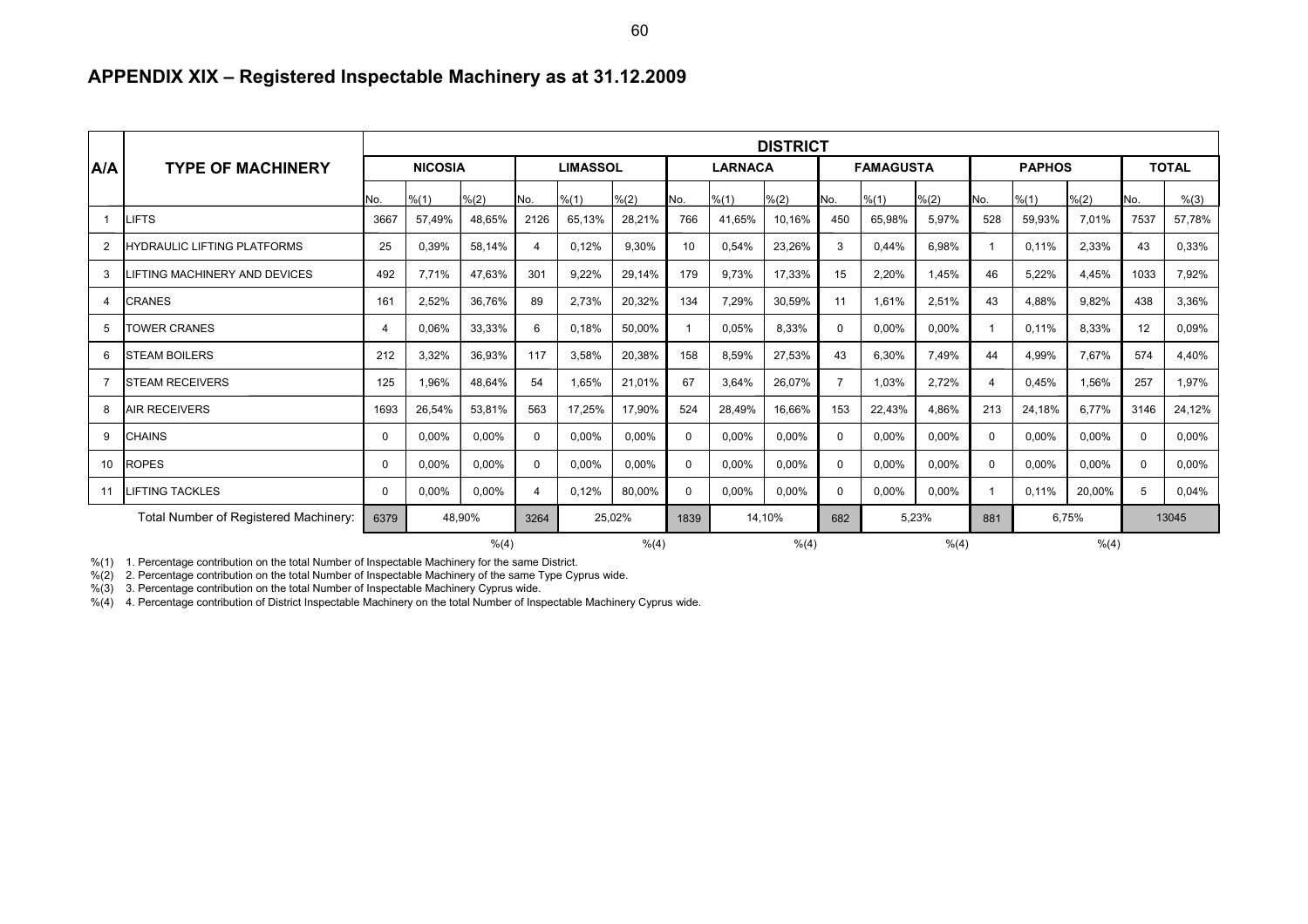## **APPENDIX XX – Air Emission Permits**

| <b>Installation Category</b>                                     | <b>Number of Air</b><br><b>Emission Permits</b><br>granted in 2009 |
|------------------------------------------------------------------|--------------------------------------------------------------------|
| Installations for the treatment of municipal or industrial       |                                                                    |
| waste                                                            |                                                                    |
| <b>Wood Processing/ Painting</b>                                 | 9                                                                  |
| Landfills                                                        |                                                                    |
| <b>Chicken Farms</b>                                             |                                                                    |
| <b>Piggeries</b>                                                 |                                                                    |
| Production / Packaging of pesticides<br>$\overline{\phantom{0}}$ |                                                                    |
| <b>Miscellaneous</b>                                             |                                                                    |
| Total                                                            |                                                                    |

Installations for which Air Emission Permits were issued / renewed in 2009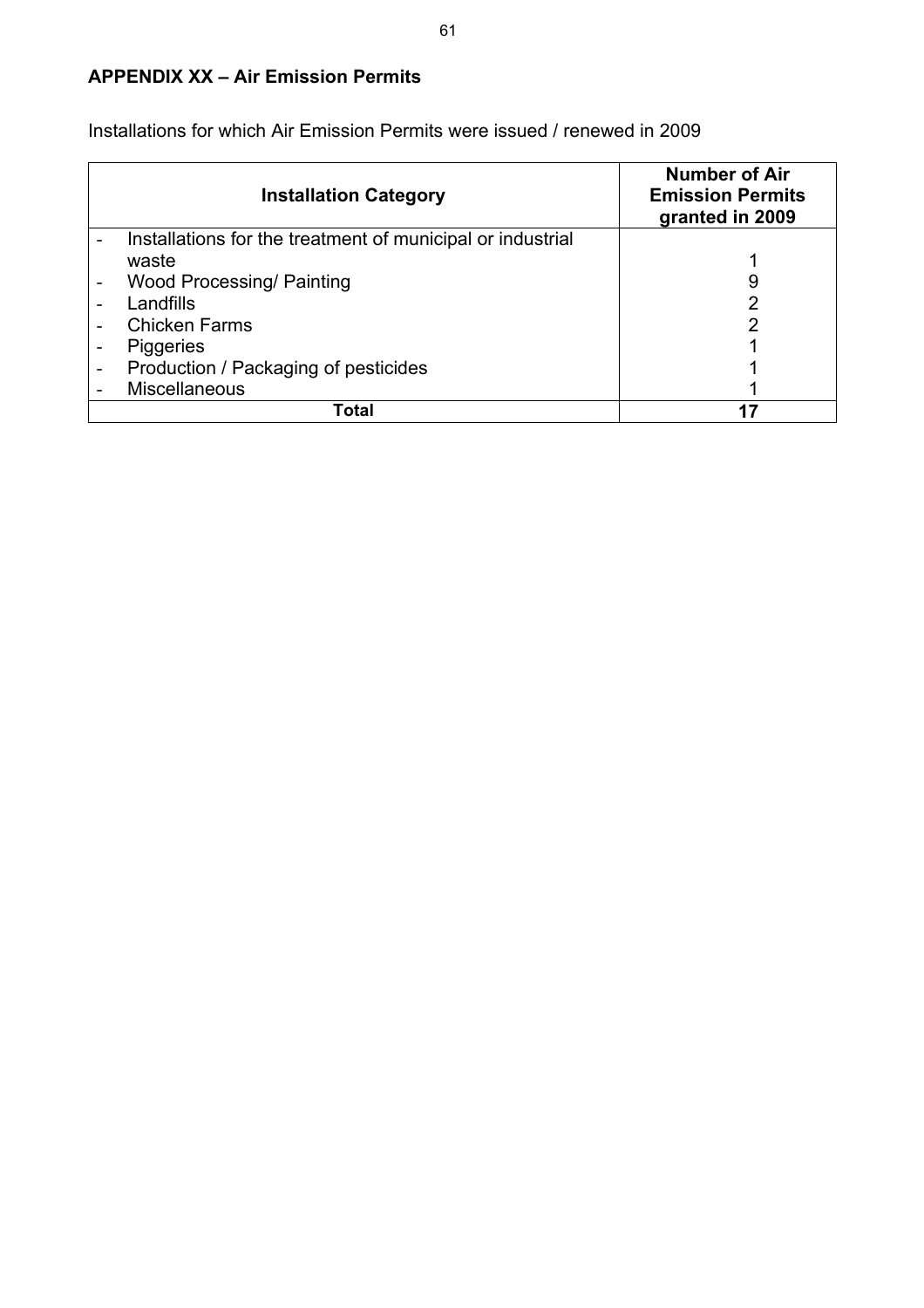# **APPENDIX XXI - National Emissions per Sector (Year 2007)**

|                                                  | <b>NO<sub>x</sub></b> | CO    | <b>NMVOC</b> | SO <sub>x</sub>       | NH <sub>3</sub> | <b>TSP</b> | <b>PM10</b> | <b>PM2.5</b> | <b>Pb</b> | C <sub>d</sub> | Hg    | <b>DIOX</b> |
|--------------------------------------------------|-----------------------|-------|--------------|-----------------------|-----------------|------------|-------------|--------------|-----------|----------------|-------|-------------|
|                                                  | Gg<br>NO <sub>2</sub> | Gg    | Gg           | Gg<br>SO <sub>2</sub> | Gg              | Gg         | Gg          | Gg           | Mg        | Mg             | Mg    | g I-Teq     |
| <b>Public Electricity and heat production</b>    | 7,37                  | 0,74  | 0,49         | 25,49                 |                 | 0,80       | 0,60        | 0,40         | 1,52      | 1,17           | 1,17  | 0, 12       |
| <b>Manufacturing Industries and Construction</b> | 2,28                  | 0,81  | 0, 15        | 5,72                  |                 | 1,26       | 1,06        | 0,41         | 0,43      | 0,02           | 0, 19 | 0,41        |
| <b>Road Transportation</b>                       | 6,81                  | 31,39 | 4,30         | 0,07                  | 0,36            | 0,81       | 0,81        | 0,73         | 6,60      | 0,01           |       | 0,01        |
| <b>Central Heating</b>                           | 0,22                  | 0, 15 | 0,05         | 0,30                  |                 | 0,02       | 0,01        | 0,01         | 0,05      |                |       | 0,89        |
| <b>Agricultural Combustion and Mobile</b>        | 0,47                  | 0,34  | 0,09         | 0,11                  |                 | 0,02       | 0,02        | 0,01         | 0,01      |                |       |             |
| <b>Storage of Oil Products</b>                   |                       |       | 0,35         |                       |                 |            |             |              |           |                |       |             |
| <b>Distribution of Oil Products</b>              |                       |       | 0,60         |                       |                 |            |             |              |           |                |       |             |
| <b>Cement Production</b>                         |                       |       |              |                       |                 | 2,72       | 1,39        | 0,95         |           |                |       |             |
| <b>Lime Production</b>                           |                       |       |              |                       |                 | 0,01       | 0,00        | 0,00         |           |                |       |             |
| <b>Dry Cleaning</b>                              |                       |       | 0,11         |                       |                 |            |             |              |           |                |       |             |
| <b>Manure Management</b>                         |                       |       | 1,92         |                       | 4,75            | 0,29       | 0,29        | 0,06         |           |                |       |             |
| <b>Waste Incineration</b>                        |                       |       |              |                       |                 |            |             |              |           |                |       | 1,72        |
| <b>Direct Soil Emissions</b>                     |                       |       | 0,54         |                       | 0,29            |            |             |              |           |                |       |             |
| <b>Others</b>                                    |                       |       | 0,22         |                       |                 |            |             |              |           |                |       | 0,18        |
| <b>National Total</b>                            | 19,72                 | 23,83 | 10,26        | 31,69                 | 5,40            | 5,93       | 4,18        | 2,56         | 8,62      | 1,20           | 1,36  | 3,34        |

Note: Gg=kt (kilotones) και Mg=t (tones)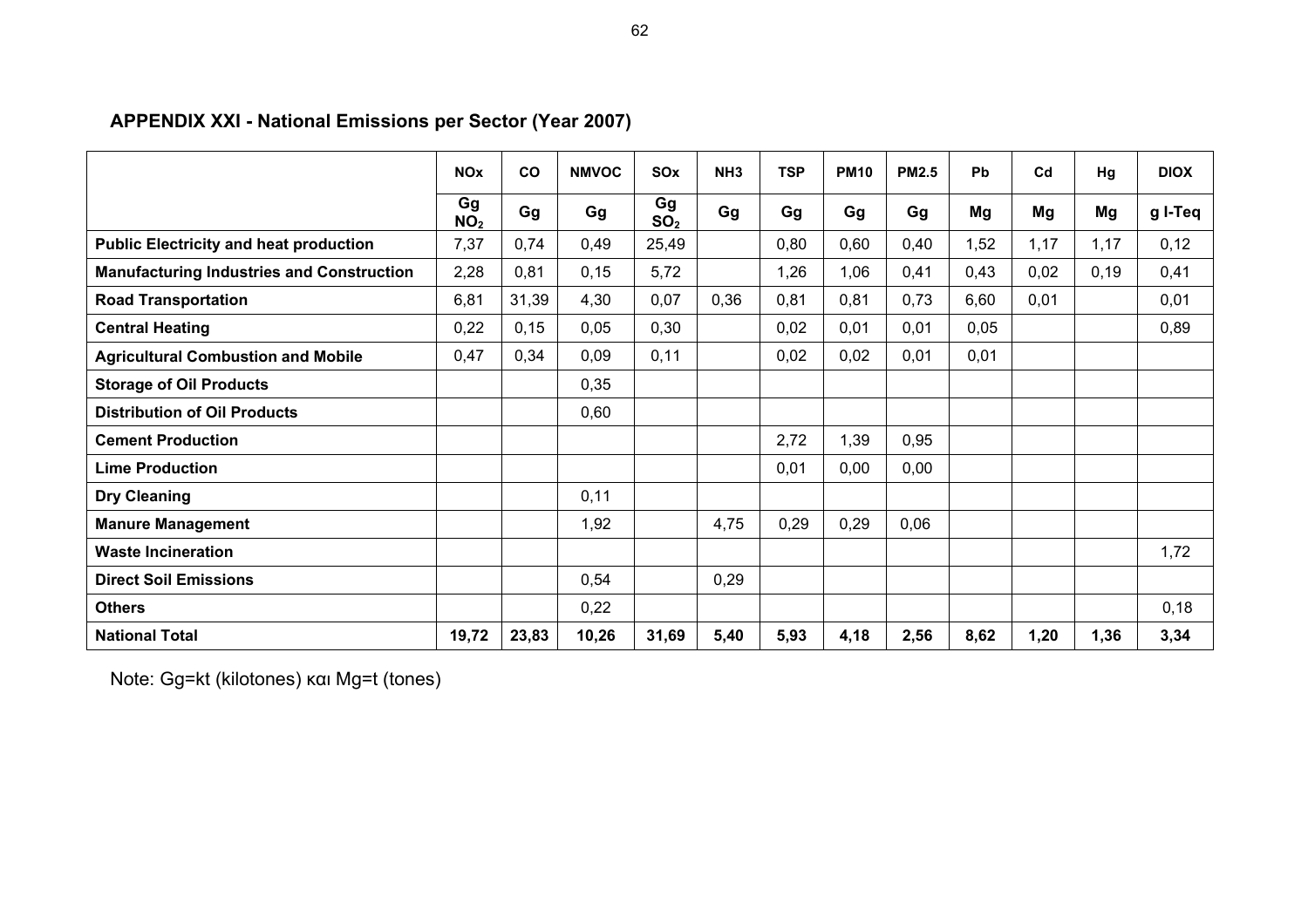

**Figure 1**: Percentage of Nitrogen Oxides Emissions per Activity in 2007



**Figure 2**: Percentage of Carbon Monoxide Emissions per Activity in 2007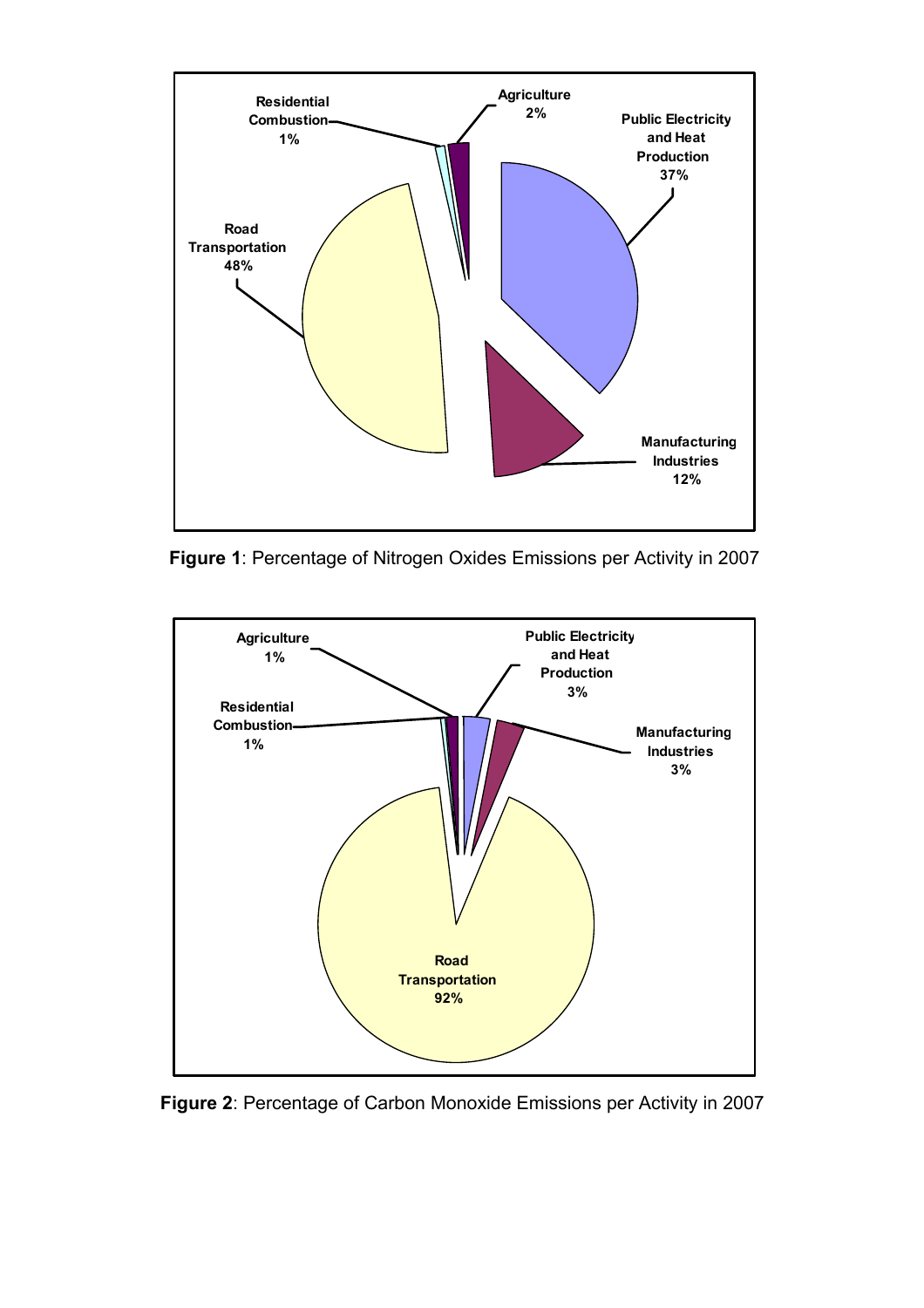

**Figure 3**: Percentage of Volatile Organic Compounds Emissions per Activity in 2007



**Figure 4**: Percentage of Sulphur Dioxide Emissions per Activity in 2007

64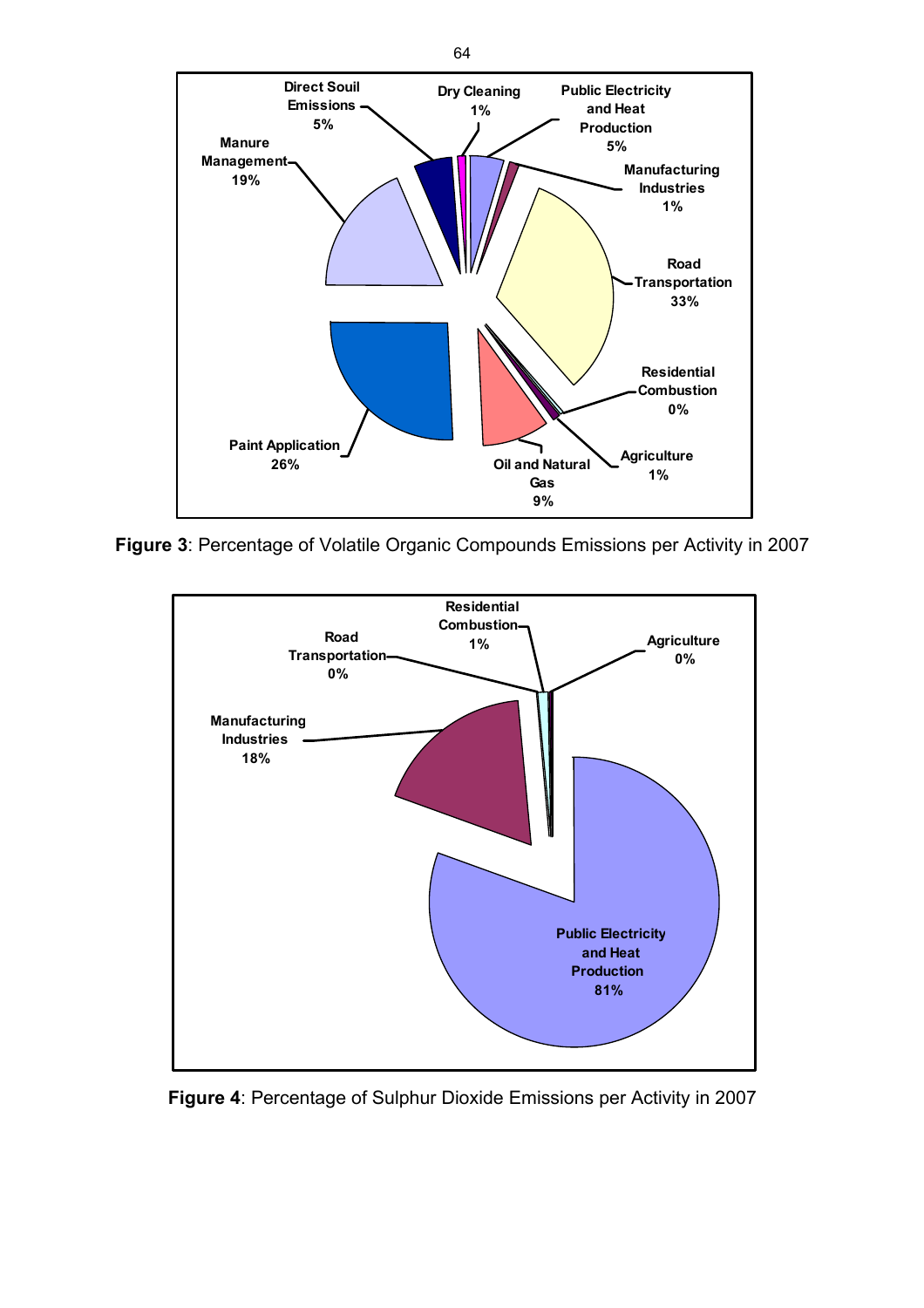

**Figure 5**: Percentage of Ammonia Emissions per Activity in 2007



**Figure 6**: Percentage of Total Suspended Particulate Emissions per Activity in 2007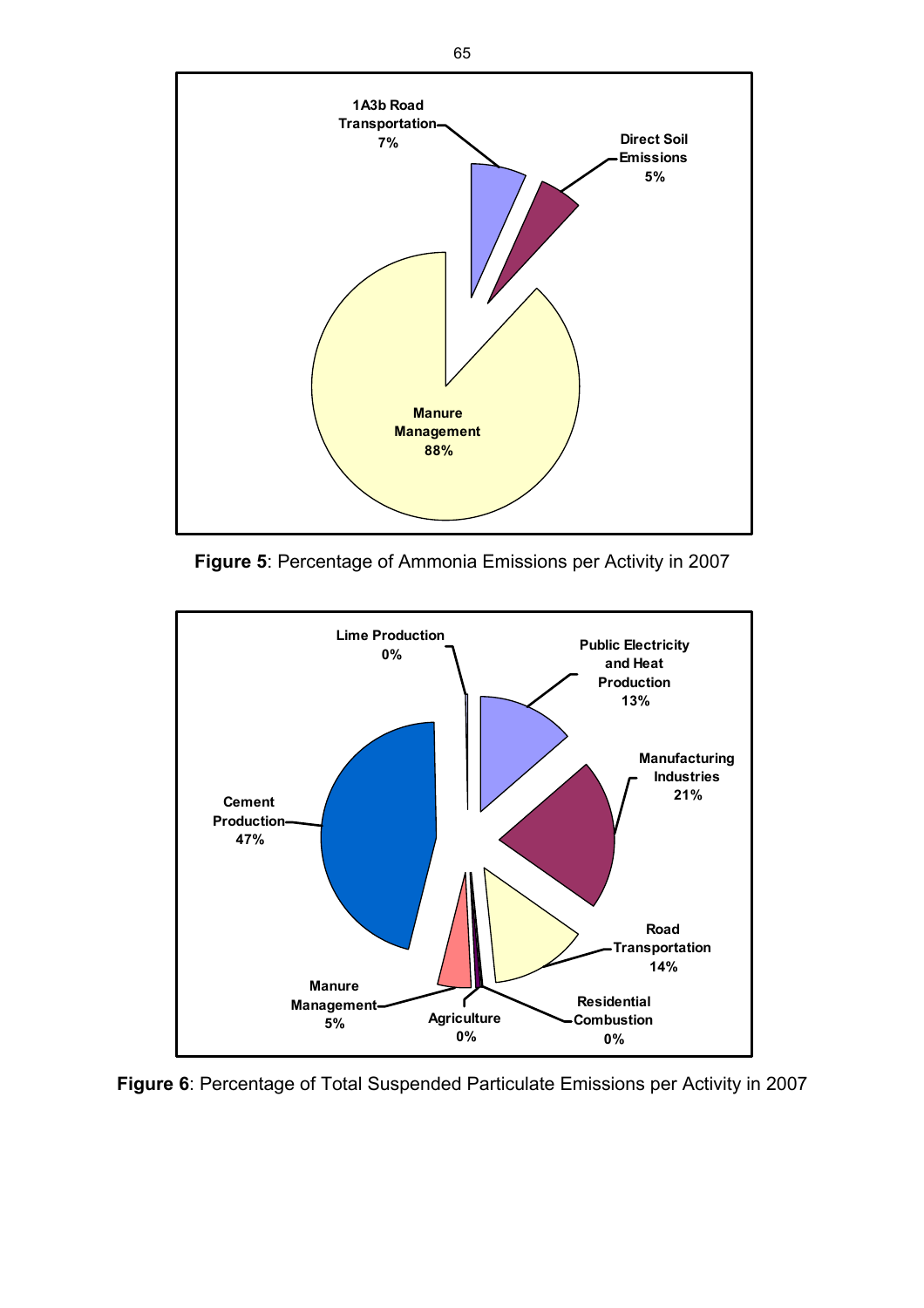

**Figure 1**: Monitoring Station (Agia Marina Xiliatou)



**Figure 2: Fluctuation of NO, PM<sub>10</sub>, SO<sub>2</sub>, NO<sub>2</sub>, NO<sub>x</sub> και CO** during the period2000–2008 at Nicosia General Hospital Station